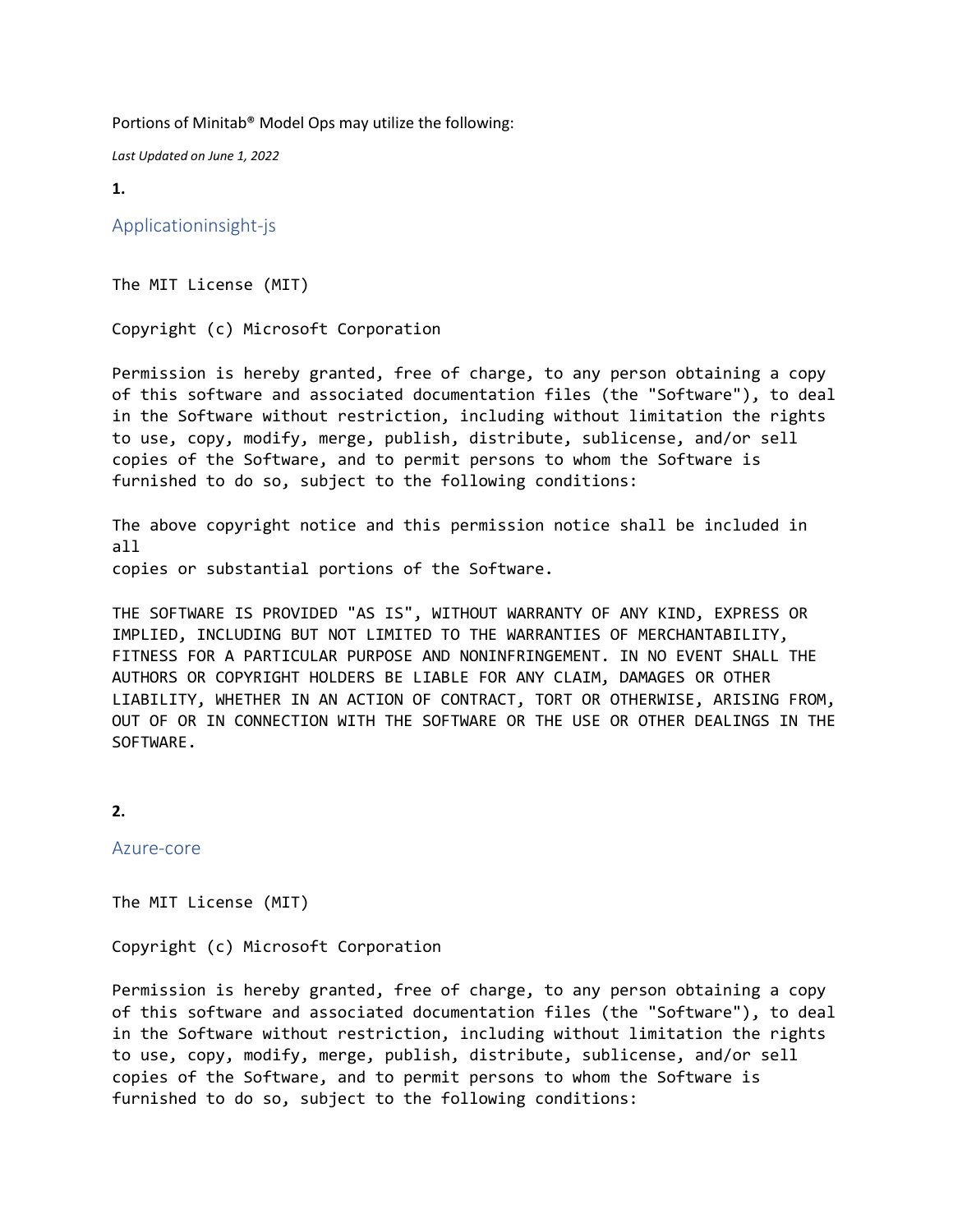The above copyright notice and this permission notice shall be included in all copies or substantial portions of the Software.

THE SOFTWARE IS PROVIDED "AS IS", WITHOUT WARRANTY OF ANY KIND, EXPRESS OR IMPLIED, INCLUDING BUT NOT LIMITED TO THE WARRANTIES OF MERCHANTABILITY, FITNESS FOR A PARTICULAR PURPOSE AND NONINFRINGEMENT. IN NO EVENT SHALL THE AUTHORS OR COPYRIGHT HOLDERS BE LIABLE FOR ANY CLAIM, DAMAGES OR OTHER LIABILITY, WHETHER IN AN ACTION OF CONTRACT, TORT OR OTHERWISE, ARISING FROM, OUT OF OR IN CONNECTION WITH THE SOFTWARE OR THE USE OR OTHER DEALINGS IN THE SOFTWARE.

#### **3.**

Azure-identity

The MIT License (MIT)

Copyright (c) Microsoft Corporation

Permission is hereby granted, free of charge, to any person obtaining a copy of this software and associated documentation files (the "Software"), to deal in the Software without restriction, including without limitation the rights to use, copy, modify, merge, publish, distribute, sublicense, and/or sell copies of the Software, and to permit persons to whom the Software is furnished to do so, subject to the following conditions:

The above copyright notice and this permission notice shall be included in all

copies or substantial portions of the Software.

THE SOFTWARE IS PROVIDED "AS IS", WITHOUT WARRANTY OF ANY KIND, EXPRESS OR IMPLIED, INCLUDING BUT NOT LIMITED TO THE WARRANTIES OF MERCHANTABILITY, FITNESS FOR A PARTICULAR PURPOSE AND NONINFRINGEMENT. IN NO EVENT SHALL THE AUTHORS OR COPYRIGHT HOLDERS BE LIABLE FOR ANY CLAIM, DAMAGES OR OTHER LIABILITY, WHETHER IN AN ACTION OF CONTRACT, TORT OR OTHERWISE, ARISING FROM, OUT OF OR IN CONNECTION WITH THE SOFTWARE OR THE USE OR OTHER DEALINGS IN THE SOFTWARE.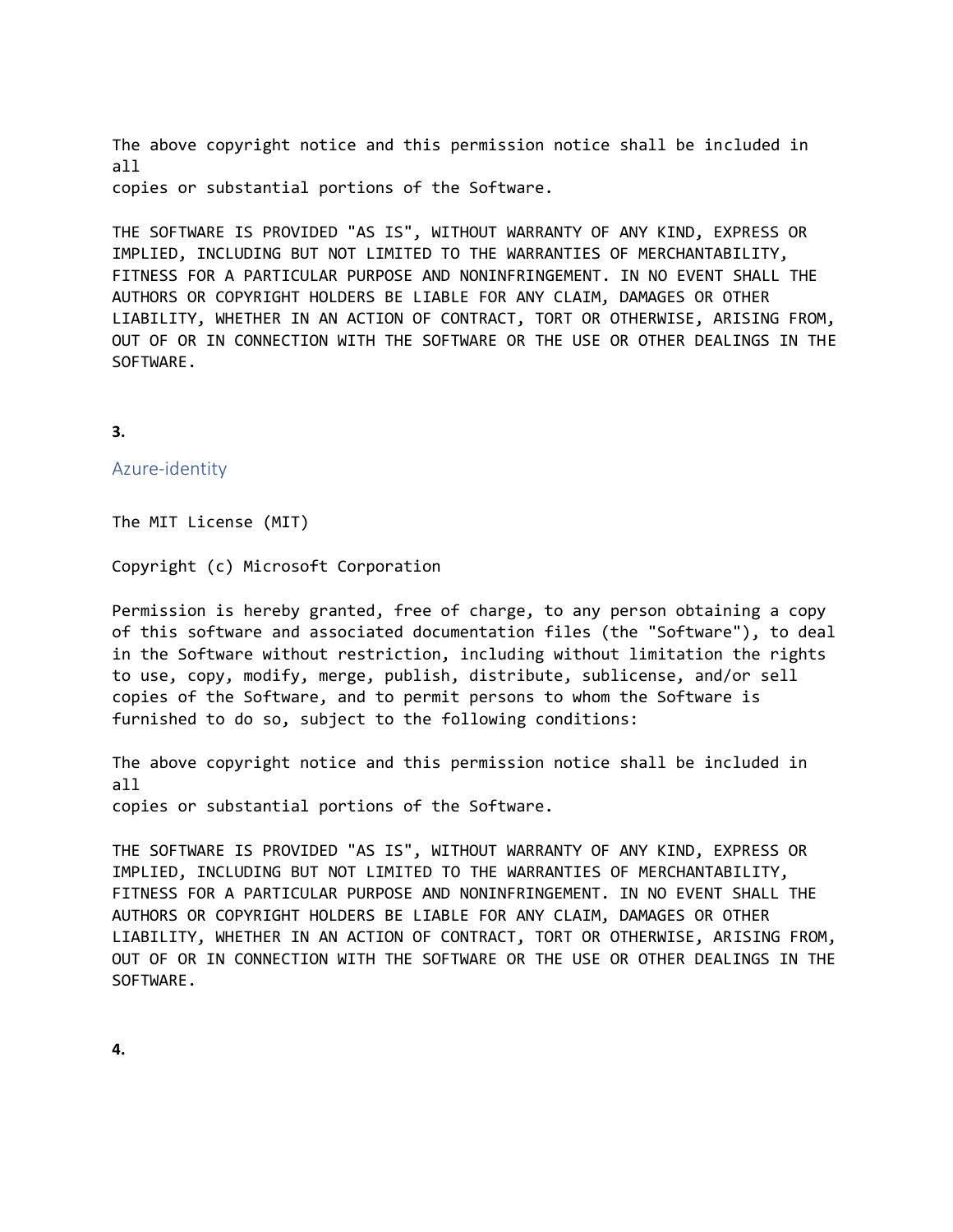### Azure-keyvault-secrets

The MIT License (MIT)

Copyright (c) Microsoft Corporation

Permission is hereby granted, free of charge, to any person obtaining a copy of this software and associated documentation files (the "Software"), to deal in the Software without restriction, including without limitation the rights to use, copy, modify, merge, publish, distribute, sublicense, and/or sell copies of the Software, and to permit persons to whom the Software is furnished to do so, subject to the following conditions:

The above copyright notice and this permission notice shall be included in all copies or substantial portions of the Software.

THE SOFTWARE IS PROVIDED "AS IS", WITHOUT WARRANTY OF ANY KIND, EXPRESS OR IMPLIED, INCLUDING BUT NOT LIMITED TO THE WARRANTIES OF MERCHANTABILITY, FITNESS FOR A PARTICULAR PURPOSE AND NONINFRINGEMENT. IN NO EVENT SHALL THE AUTHORS OR COPYRIGHT HOLDERS BE LIABLE FOR ANY CLAIM, DAMAGES OR OTHER LIABILITY, WHETHER IN AN ACTION OF CONTRACT, TORT OR OTHERWISE, ARISING FROM, OUT OF OR IN CONNECTION WITH THE SOFTWARE OR THE USE OR OTHER DEALINGS IN THE SOFTWARE.

**5.**

Azure-Storage-blob

The MIT License (MIT)

Copyright (c) Microsoft Corporation

Permission is hereby granted, free of charge, to any person obtaining a copy of this software and associated documentation files (the "Software"), to deal in the Software without restriction, including without limitation the rights to use, copy, modify, merge, publish, distribute, sublicense, and/or sell copies of the Software, and to permit persons to whom the Software is furnished to do so, subject to the following conditions:

The above copyright notice and this permission notice shall be included in all copies or substantial portions of the Software.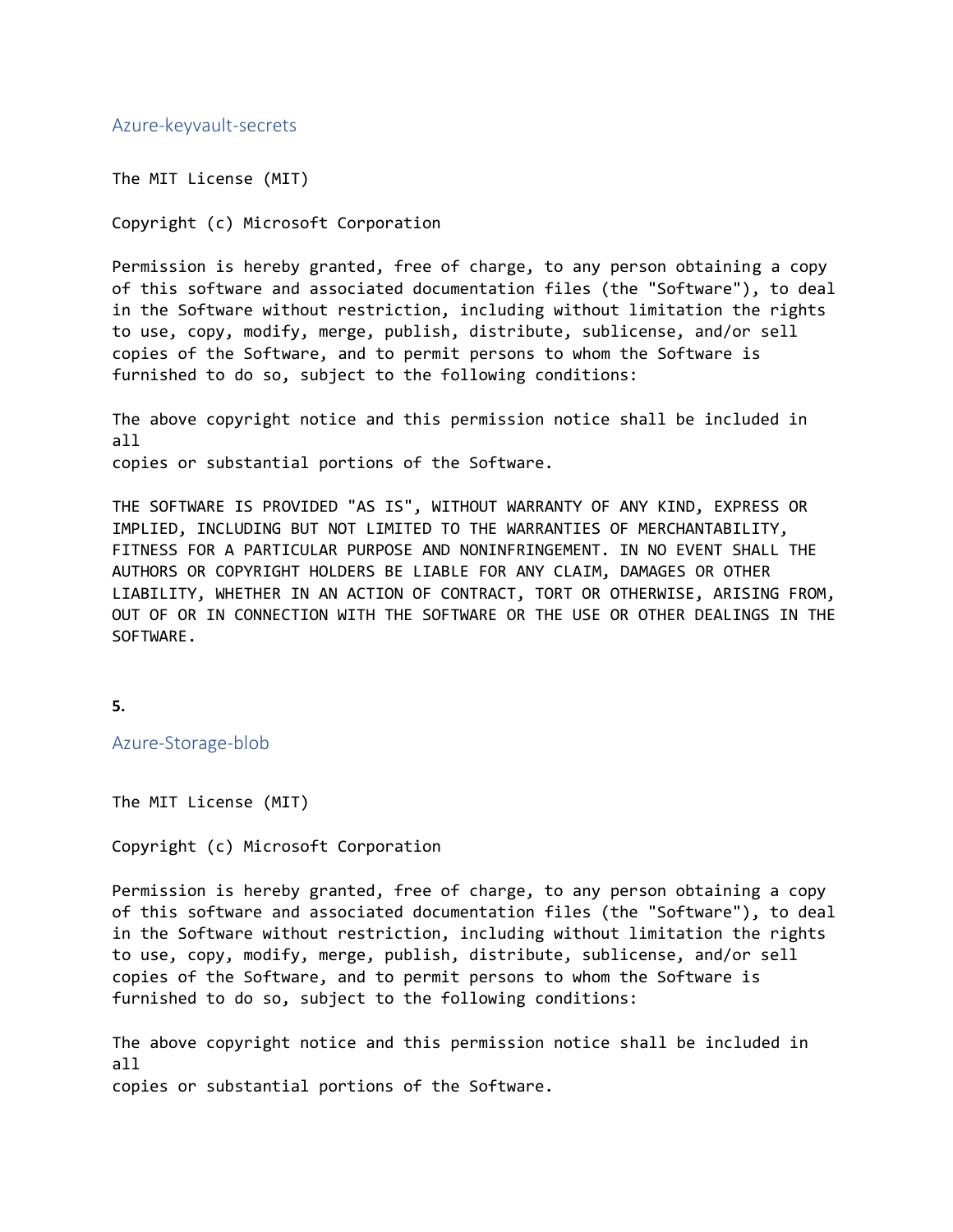THE SOFTWARE IS PROVIDED "AS IS", WITHOUT WARRANTY OF ANY KIND, EXPRESS OR IMPLIED, INCLUDING BUT NOT LIMITED TO THE WARRANTIES OF MERCHANTABILITY, FITNESS FOR A PARTICULAR PURPOSE AND NONINFRINGEMENT. IN NO EVENT SHALL THE AUTHORS OR COPYRIGHT HOLDERS BE LIABLE FOR ANY CLAIM, DAMAGES OR OTHER LIABILITY, WHETHER IN AN ACTION OF CONTRACT, TORT OR OTHERWISE, ARISING FROM, OUT OF OR IN CONNECTION WITH THE SOFTWARE OR THE USE OR OTHER DEALINGS IN THE SOFTWARE.

```
6.
```
Body - parser

(The MIT License)

Copyright (c) 2014 Jonathan Ong <me@jongleberry.com> Copyright (c) 2014-2015 Douglas Christopher Wilson <doug@somethingdoug.com>

Permission is hereby granted, free of charge, to any person obtaining a copy of this software and associated documentation files (the 'Software'), to deal in the Software without restriction, including without limitation the rights to use, copy, modify, merge, publish, distribute, sublicense, and/or sell copies of the Software, and to permit persons to whom the Software is furnished to do so, subject to the following conditions:

The above copyright notice and this permission notice shall be included in all copies or substantial portions of the Software.

THE SOFTWARE IS PROVIDED 'AS IS', WITHOUT WARRANTY OF ANY KIND, EXPRESS OR IMPLIED, INCLUDING BUT NOT LIMITED TO THE WARRANTIES OF MERCHANTABILITY, FITNESS FOR A PARTICULAR PURPOSE AND NONINFRINGEMENT. IN NO EVENT SHALL THE AUTHORS OR COPYRIGHT HOLDERS BE LIABLE FOR ANY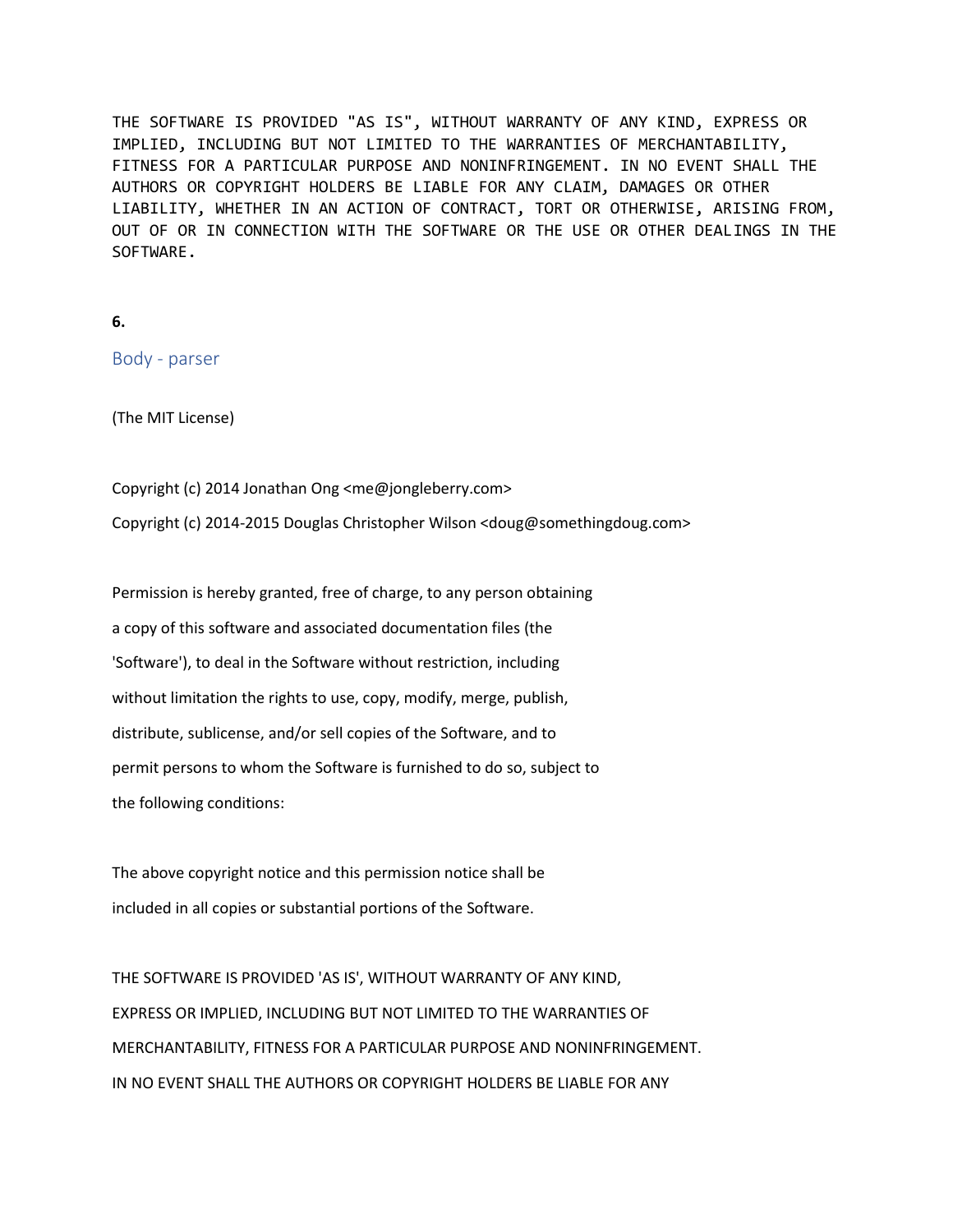CLAIM, DAMAGES OR OTHER LIABILITY, WHETHER IN AN ACTION OF CONTRACT, TORT OR OTHERWISE, ARISING FROM, OUT OF OR IN CONNECTION WITH THE SOFTWARE OR THE USE OR OTHER DEALINGS IN THE SOFTWARE.

**7.**

## Busboy

Copyright Brian White. All rights reserved.

Permission is hereby granted, free of charge, to any person obtaining a copy of this software and associated documentation files (the "Software"), to deal in the Software without restriction, including without limitation the rights to use, copy, modify, merge, publish, distribute, sublicense, and/or sell copies of the Software, and to permit persons to whom the Software is furnished to do so, subject to the following conditions:

The above copyright notice and this permission notice shall be included in all copies or substantial portions of the Software.

THE SOFTWARE IS PROVIDED "AS IS", WITHOUT WARRANTY OF ANY KIND, EXPRESS OR IMPLIED, INCLUDING BUT NOT LIMITED TO THE WARRANTIES OF MERCHANTABILITY, FITNESS FOR A PARTICULAR PURPOSE AND NONINFRINGEMENT. IN NO EVENT SHALL THE AUTHORS OR COPYRIGHT HOLDERS BE LIABLE FOR ANY CLAIM, DAMAGES OR OTHER LIABILITY, WHETHER IN AN ACTION OF CONTRACT, TORT OR OTHERWISE, ARISING FROM, OUT OF OR IN CONNECTION WITH THE SOFTWARE OR THE USE OR OTHER DEALINGS IN THE SOFTWARE.

**8.**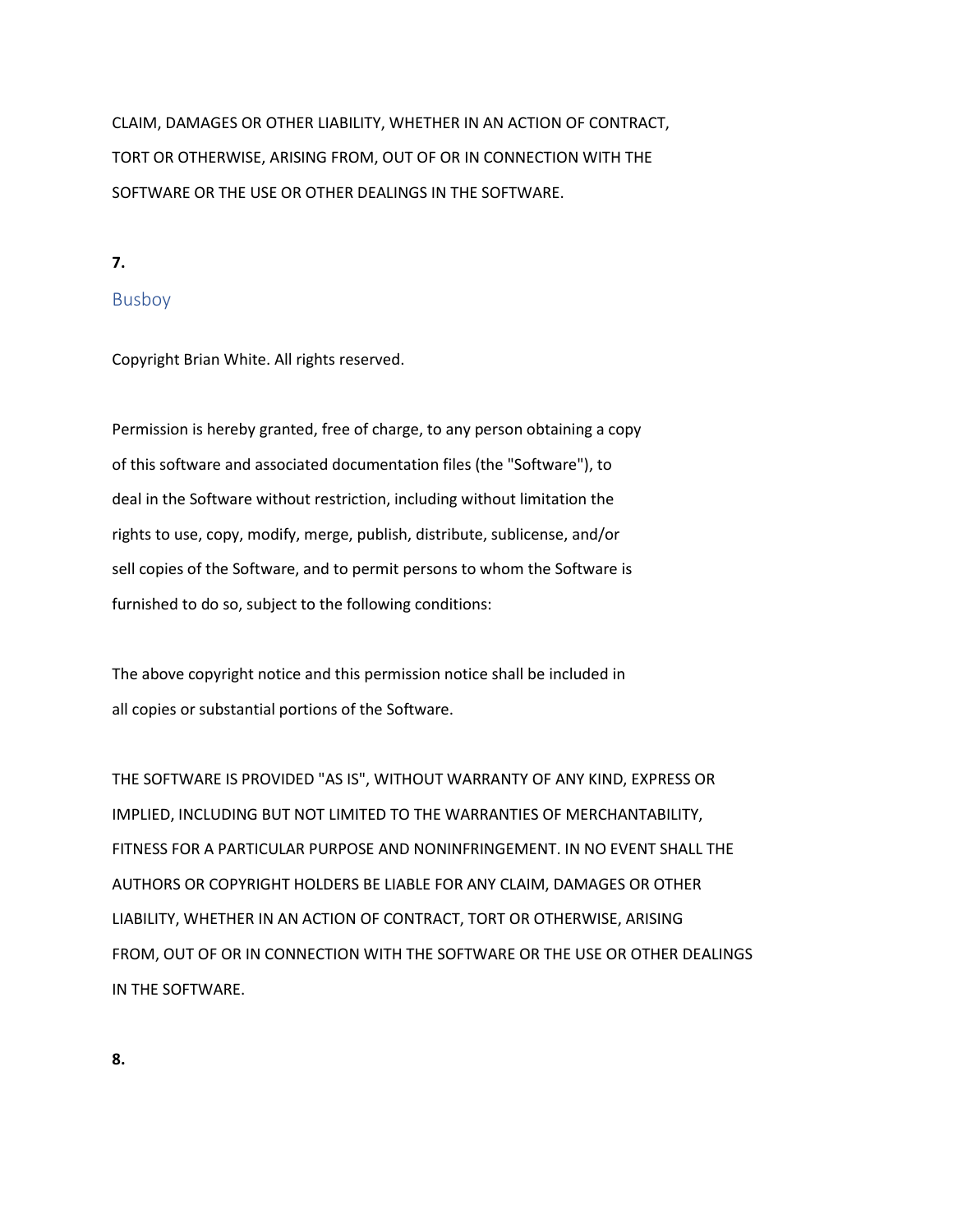### Certifi

This package contains a modified version of ca-bundle.crt:

ca-bundle.crt -- Bundle of CA Root Certificates

Certificate data from Mozilla as of: Thu Nov 3 19:04:19 2011# This is a bundle of X.509 certificates of public Certificate Authorities (CA). These were automatically extracted from Mozilla's root certificates file (certdata.txt). This file can be found in the mozilla source tree: http://mxr.mozilla.org/mozilla/source/security/nss/lib/ckfw/builtins/certdata.txt?raw=1# It contains the certificates in PEM format and therefore can be directly used with curl / libcurl / php\_curl, or with an Apache+mod\_ssl webserver for SSL client authentication. Just configure this file as the SSLCACertificateFile.#

#### \*\*\*\*\* BEGIN LICENSE BLOCK \*\*\*\*\*

This Source Code Form is subject to the terms of the Mozilla Public License, v. 2.0. If a copy of the MPL was not distributed with this file, You can obtain one at http://mozilla.org/MPL/2.0/.

\*\*\*\*\* END LICENSE BLOCK \*\*\*\*\*

@(#) \$RCSfile: certdata.txt,v \$ \$Revision: 1.80 \$ \$Date: 2011/11/03 15:11:58 \$

#### **9.**

### Cffi

Copyright (C) 2005-2007, James Bielman <jamesjb@jamesjb.com>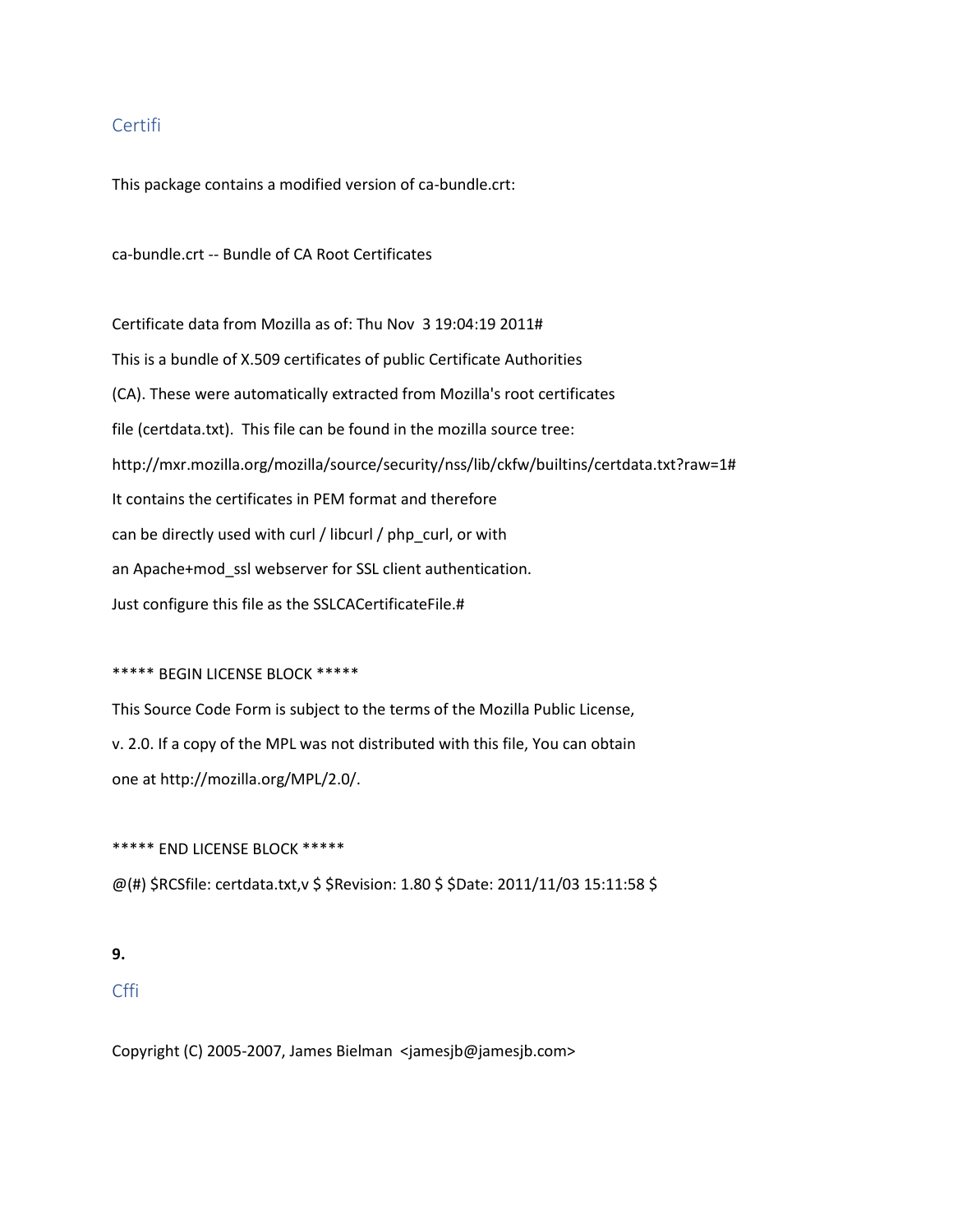Permission is hereby granted, free of charge, to any person obtaining a copy of this software and associated documentation files (the "Software"), to deal in the Software without restriction, including without limitation the rights to use, copy, modify, merge, publish, distribute, sublicense, and/or sell copies of the Software, and to permit persons to whom the Software is furnished to do so, subject to the following conditions:

The above copyright notice and this permission notice shall be included in all copies or substantial portions of the Software.

THE SOFTWARE IS PROVIDED "AS IS", WITHOUT WARRANTY OF ANY KIND, EXPRESS OR IMPLIED, INCLUDING BUT NOT LIMITED TO THE WARRANTIES OF MERCHANTABILITY, FITNESS FOR A PARTICULAR PURPOSE AND NONINFRINGEMENT. IN NO EVENT SHALL THE AUTHORS OR COPYRIGHT HOLDERS BE LIABLE FOR ANY CLAIM, DAMAGES OR OTHER LIABILITY, WHETHER IN AN ACTION OF CONTRACT, TORT OR OTHERWISE, ARISING FROM, OUT OF OR IN CONNECTION WITH THE SOFTWARE OR THE USE OR OTHER DEALINGS IN THE SOFTWARE.

### **10.**

#### Charset-normalizer

#### MIT License

Copyright (c) 2019 TAHRI Ahmed R.

Permission is hereby granted, free of charge, to any person obtaining a copy of this software and associated documentation files (the "Software"), to deal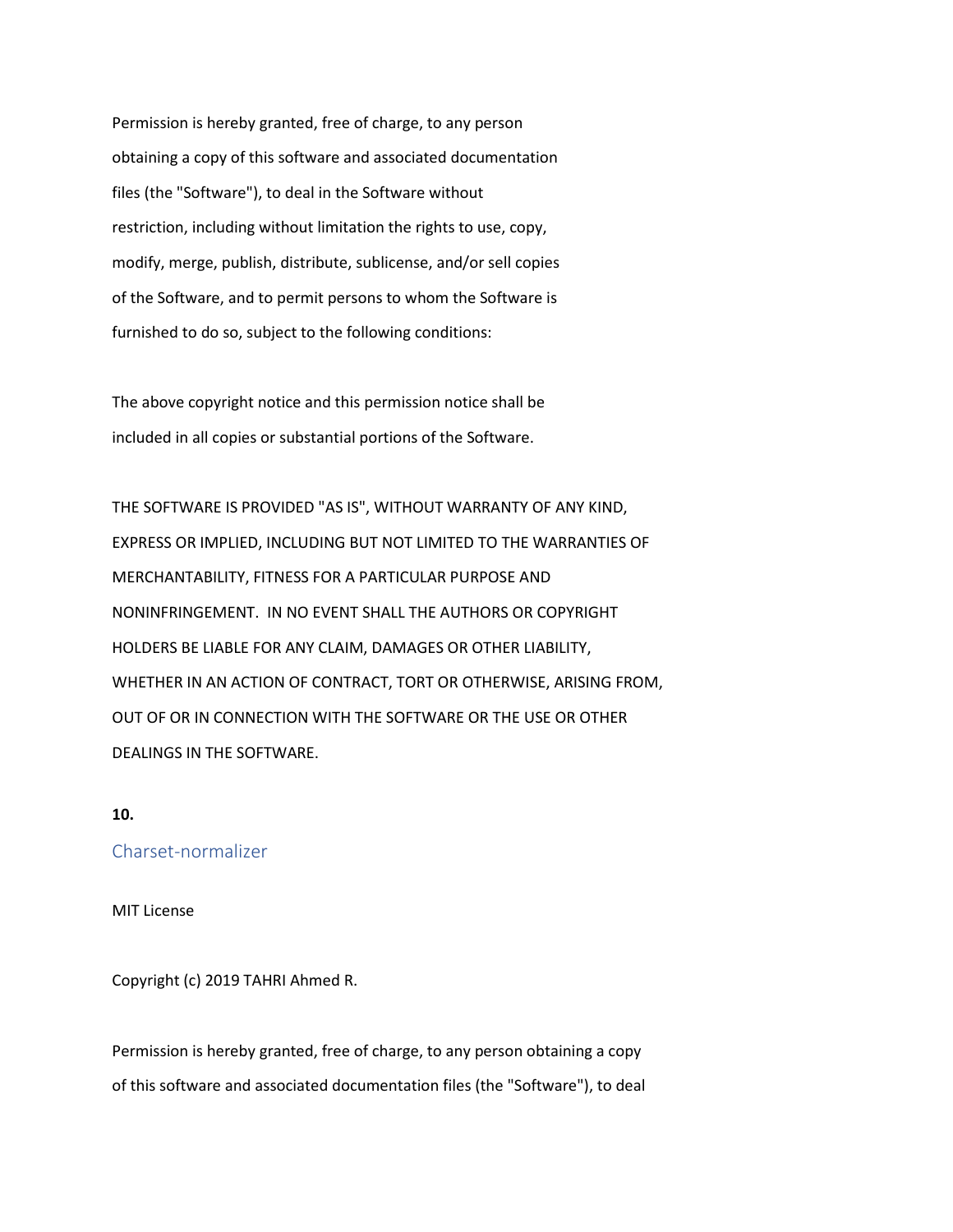in the Software without restriction, including without limitation the rights to use, copy, modify, merge, publish, distribute, sublicense, and/or sell copies of the Software, and to permit persons to whom the Software is furnished to do so, subject to the following conditions:

The above copyright notice and this permission notice shall be included in all copies or substantial portions of the Software.

THE SOFTWARE IS PROVIDED "AS IS", WITHOUT WARRANTY OF ANY KIND, EXPRESS OR IMPLIED, INCLUDING BUT NOT LIMITED TO THE WARRANTIES OF MERCHANTABILITY, FITNESS FOR A PARTICULAR PURPOSE AND NONINFRINGEMENT. IN NO EVENT SHALL THE AUTHORS OR COPYRIGHT HOLDERS BE LIABLE FOR ANY CLAIM, DAMAGES OR OTHER LIABILITY, WHETHER IN AN ACTION OF CONTRACT, TORT OR OTHERWISE, ARISING FROM, OUT OF OR IN CONNECTION WITH THE SOFTWARE OR THE USE OR OTHER DEALINGS IN THE SOFTWARE.

### **11.**

### Chokidar

The MIT License (MIT)

Copyright (c) 2012-2019 Paul Miller (https://paulmillr.com), Elan Shanker

Permission is hereby granted, free of charge, to any person obtaining a copy of this software and associated documentation files (the "Software"), to deal in the Software without restriction, including without limitation the rights to use, copy, modify, merge, publish, distribute, sublicense, and/or sell copies of the Software, and to permit persons to whom the Software is furnished to do so, subject to the following conditions: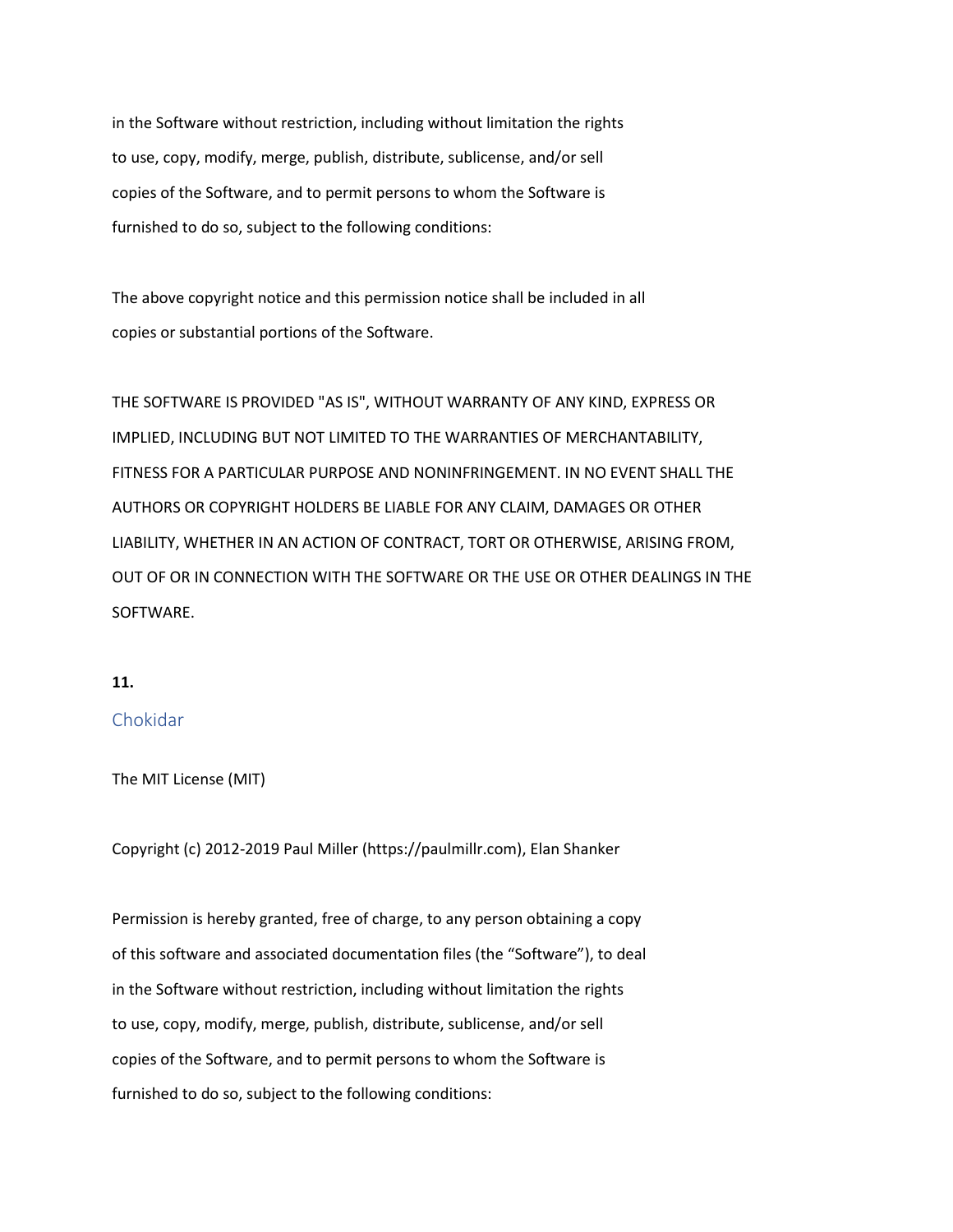The above copyright notice and this permission notice shall be included in all copies or substantial portions of the Software.

THE SOFTWARE IS PROVIDED "AS IS", WITHOUT WARRANTY OF ANY KIND, EXPRESS OR IMPLIED, INCLUDING BUT NOT LIMITED TO THE WARRANTIES OF MERCHANTABILITY, FITNESS FOR A PARTICULAR PURPOSE AND NONINFRINGEMENT. IN NO EVENT SHALL THE AUTHORS OR COPYRIGHT HOLDERS BE LIABLE FOR ANY CLAIM, DAMAGES OR OTHER LIABILITY, WHETHER IN AN ACTION OF CONTRACT, TORT OR OTHERWISE, ARISING FROM, OUT OF OR IN CONNECTION WITH THE SOFTWARE OR THE USE OR OTHER DEALINGS IN THE SOFTWARE.

## **12.**

## Classnames

The MIT License (MIT)

Copyright (c) 2018 Jed Watson

Permission is hereby granted, free of charge, to any person obtaining a copy of this software and associated documentation files (the "Software"), to deal in the Software without restriction, including without limitation the rights to use, copy, modify, merge, publish, distribute, sublicense, and/or sell copies of the Software, and to permit persons to whom the Software is furnished to do so, subject to the following conditions:

The above copyright notice and this permission notice shall be included in all copies or substantial portions of the Software.

THE SOFTWARE IS PROVIDED "AS IS", WITHOUT WARRANTY OF ANY KIND, EXPRESS OR IMPLIED, INCLUDING BUT NOT LIMITED TO THE WARRANTIES OF MERCHANTABILITY, FITNESS FOR A PARTICULAR PURPOSE AND NONINFRINGEMENT. IN NO EVENT SHALL THE AUTHORS OR COPYRIGHT HOLDERS BE LIABLE FOR ANY CLAIM, DAMAGES OR OTHER

LIABILITY, WHETHER IN AN ACTION OF CONTRACT, TORT OR OTHERWISE, ARISING FROM, OUT OF OR IN CONNECTION WITH THE SOFTWARE OR THE USE OR OTHER DEALINGS IN THE SOFTWARE. \*\*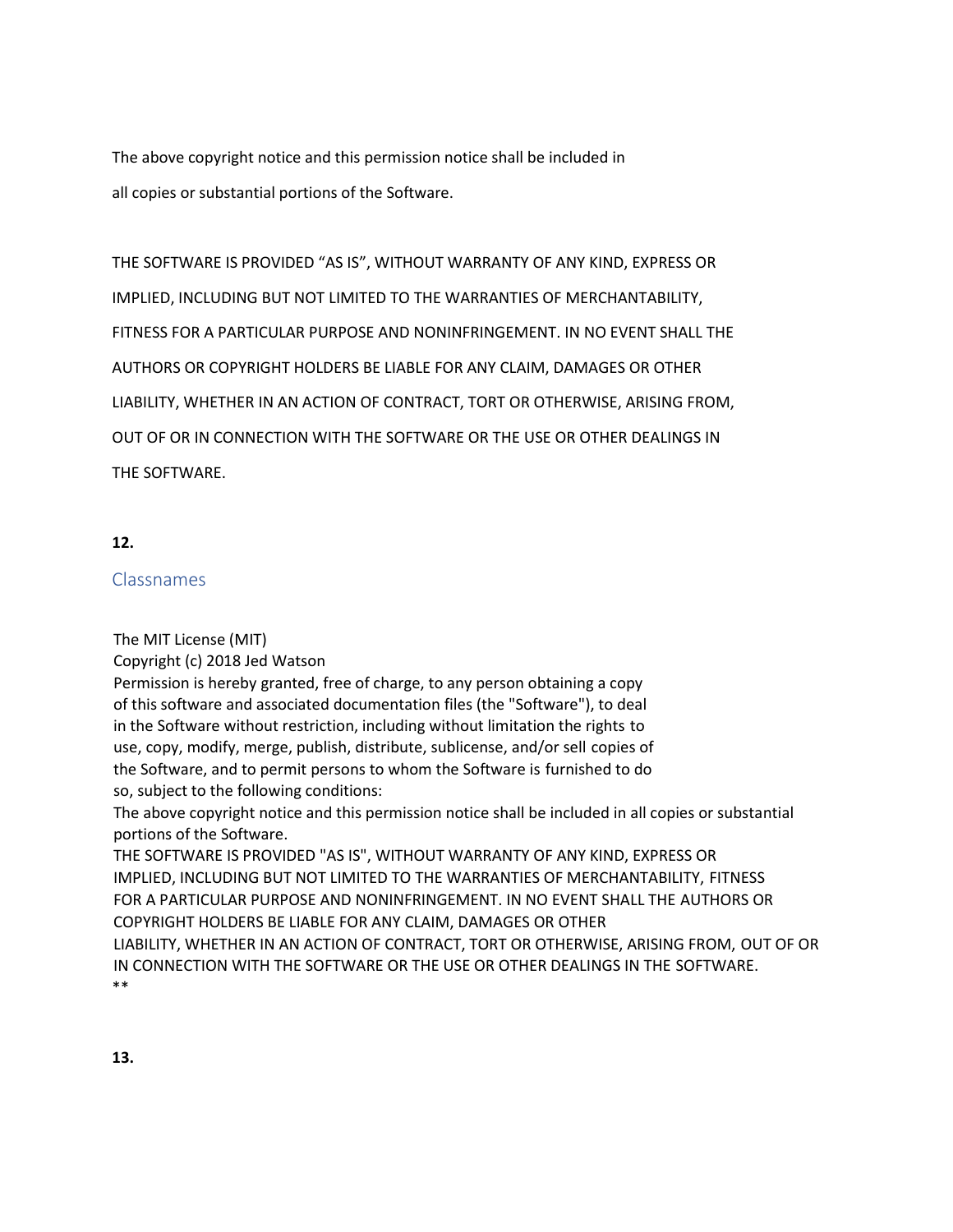## Client-node

Apache License Version 2.0, January 2004 http://www.apache.org/licenses/

#### TERMS AND CONDITIONS FOR USE, REPRODUCTION, AND DISTRIBUTION

1. Definitions.

 "License" shall mean the terms and conditions for use, reproduction, and distribution as defined by Sections 1 through 9 of this document.

 "Licensor" shall mean the copyright owner or entity authorized by the copyright owner that is granting the License.

 "Legal Entity" shall mean the union of the acting entity and all other entities that control, are controlled by, or are under common control with that entity. For the purposes of this definition, "control" means (i) the power, direct or indirect, to cause the direction or management of such entity, whether by contract or otherwise, or (ii) ownership of fifty percent (50%) or more of the outstanding shares, or (iii) beneficial ownership of such entity.

 "You" (or "Your") shall mean an individual or Legal Entity exercising permissions granted by this License.

 "Source" form shall mean the preferred form for making modifications, including but not limited to software source code, documentation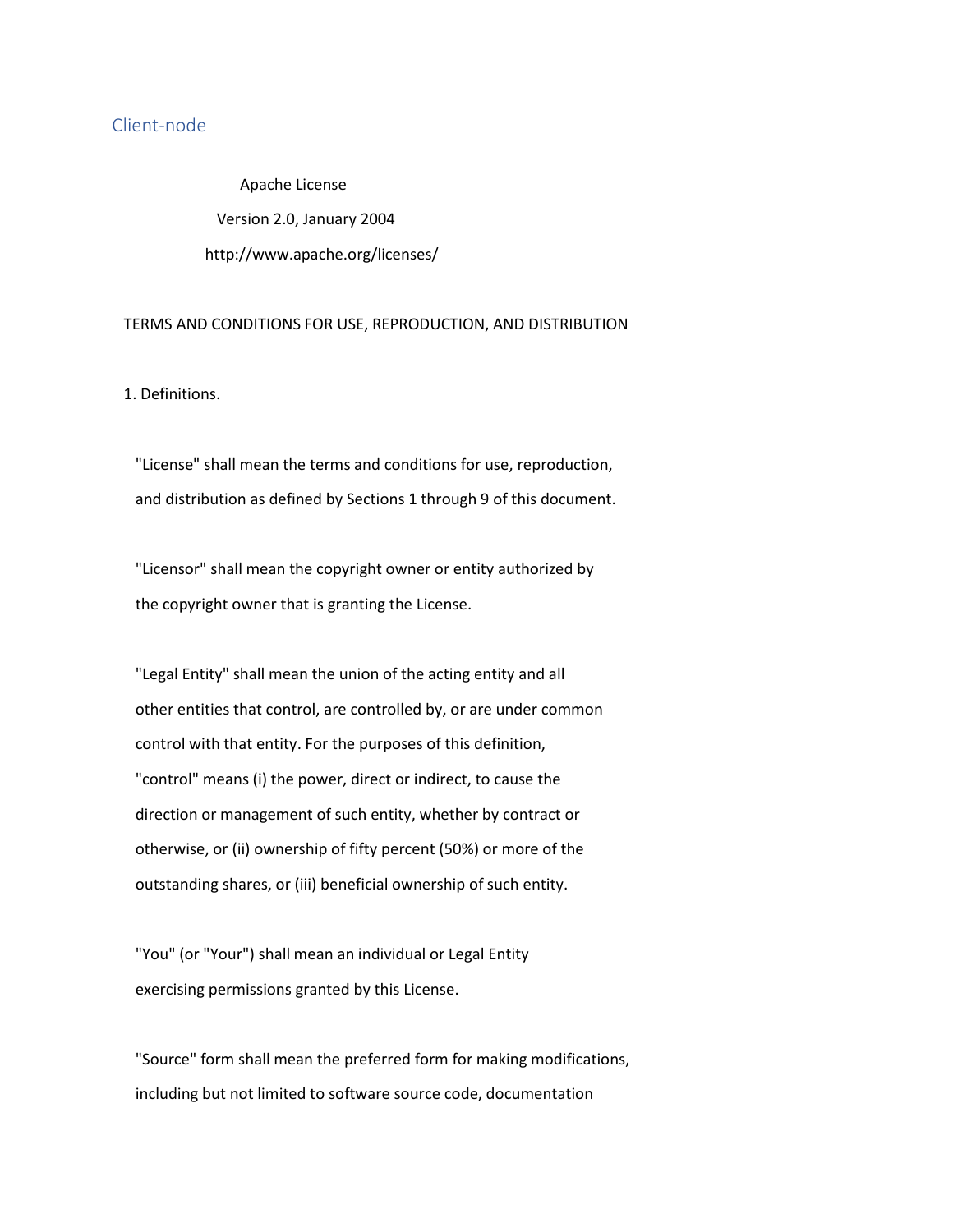source, and configuration files.

 "Object" form shall mean any form resulting from mechanical transformation or translation of a Source form, including but not limited to compiled object code, generated documentation, and conversions to other media types.

 "Work" shall mean the work of authorship, whether in Source or Object form, made available under the License, as indicated by a copyright notice that is included in or attached to the work (an example is provided in the Appendix below).

 "Derivative Works" shall mean any work, whether in Source or Object form, that is based on (or derived from) the Work and for which the editorial revisions, annotations, elaborations, or other modifications represent, as a whole, an original work of authorship. For the purposes of this License, Derivative Works shall not include works that remain separable from, or merely link (or bind by name) to the interfaces of, the Work and Derivative Works thereof.

 "Contribution" shall mean any work of authorship, including the original version of the Work and any modifications or additions to that Work or Derivative Works thereof, that is intentionally submitted to Licensor for inclusion in the Work by the copyright owner or by an individual or Legal Entity authorized to submit on behalf of the copyright owner. For the purposes of this definition, "submitted" means any form of electronic, verbal, or written communication sent to the Licensor or its representatives, including but not limited to communication on electronic mailing lists, source code control systems,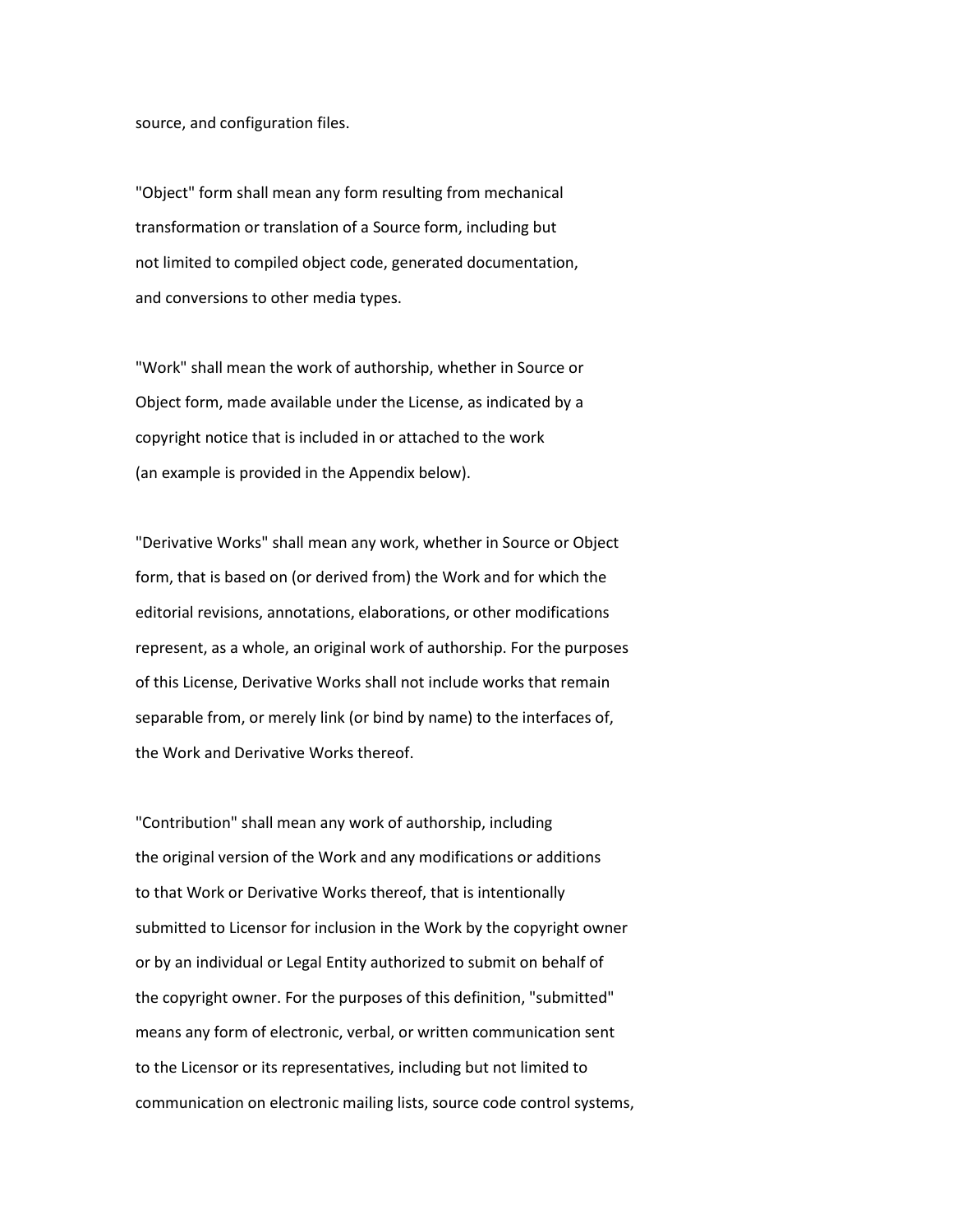and issue tracking systems that are managed by, or on behalf of, the Licensor for the purpose of discussing and improving the Work, but excluding communication that is conspicuously marked or otherwise designated in writing by the copyright owner as "Not a Contribution."

 "Contributor" shall mean Licensor and any individual or Legal Entity on behalf of whom a Contribution has been received by Licensor and subsequently incorporated within the Work.

- 2. Grant of Copyright License. Subject to the terms and conditions of this License, each Contributor hereby grants to You a perpetual, worldwide, non-exclusive, no-charge, royalty-free, irrevocable copyright license to reproduce, prepare Derivative Works of, publicly display, publicly perform, sublicense, and distribute the Work and such Derivative Works in Source or Object form.
- 3. Grant of Patent License. Subject to the terms and conditions of this License, each Contributor hereby grants to You a perpetual, worldwide, non-exclusive, no-charge, royalty-free, irrevocable (except as stated in this section) patent license to make, have made, use, offer to sell, sell, import, and otherwise transfer the Work, where such license applies only to those patent claims licensable by such Contributor that are necessarily infringed by their Contribution(s) alone or by combination of their Contribution(s) with the Work to which such Contribution(s) was submitted. If You institute patent litigation against any entity (including a cross-claim or counterclaim in a lawsuit) alleging that the Work or a Contribution incorporated within the Work constitutes direct or contributory patent infringement, then any patent licenses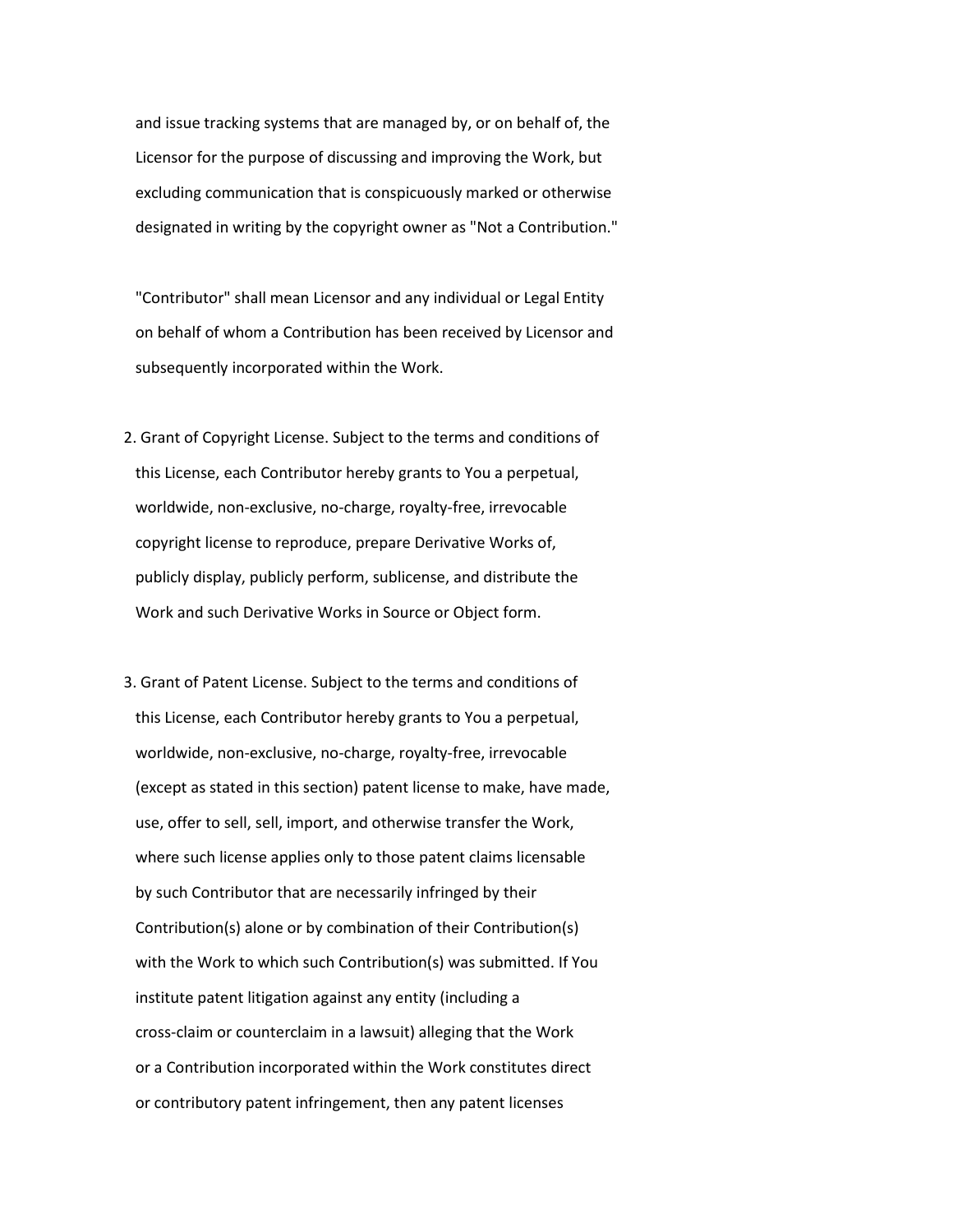granted to You under this License for that Work shall terminate as of the date such litigation is filed.

- 4. Redistribution. You may reproduce and distribute copies of the Work or Derivative Works thereof in any medium, with or without modifications, and in Source or Object form, provided that You meet the following conditions:
	- (a) You must give any other recipients of the Work or Derivative Works a copy of this License; and
	- (b) You must cause any modified files to carry prominent notices stating that You changed the files; and
	- (c) You must retain, in the Source form of any Derivative Works that You distribute, all copyright, patent, trademark, and attribution notices from the Source form of the Work, excluding those notices that do not pertain to any part of the Derivative Works; and
	- (d) If the Work includes a "NOTICE" text file as part of its distribution, then any Derivative Works that You distribute must include a readable copy of the attribution notices contained within such NOTICE file, excluding those notices that do not pertain to any part of the Derivative Works, in at least one of the following places: within a NOTICE text file distributed as part of the Derivative Works; within the Source form or documentation, if provided along with the Derivative Works; or, within a display generated by the Derivative Works, if and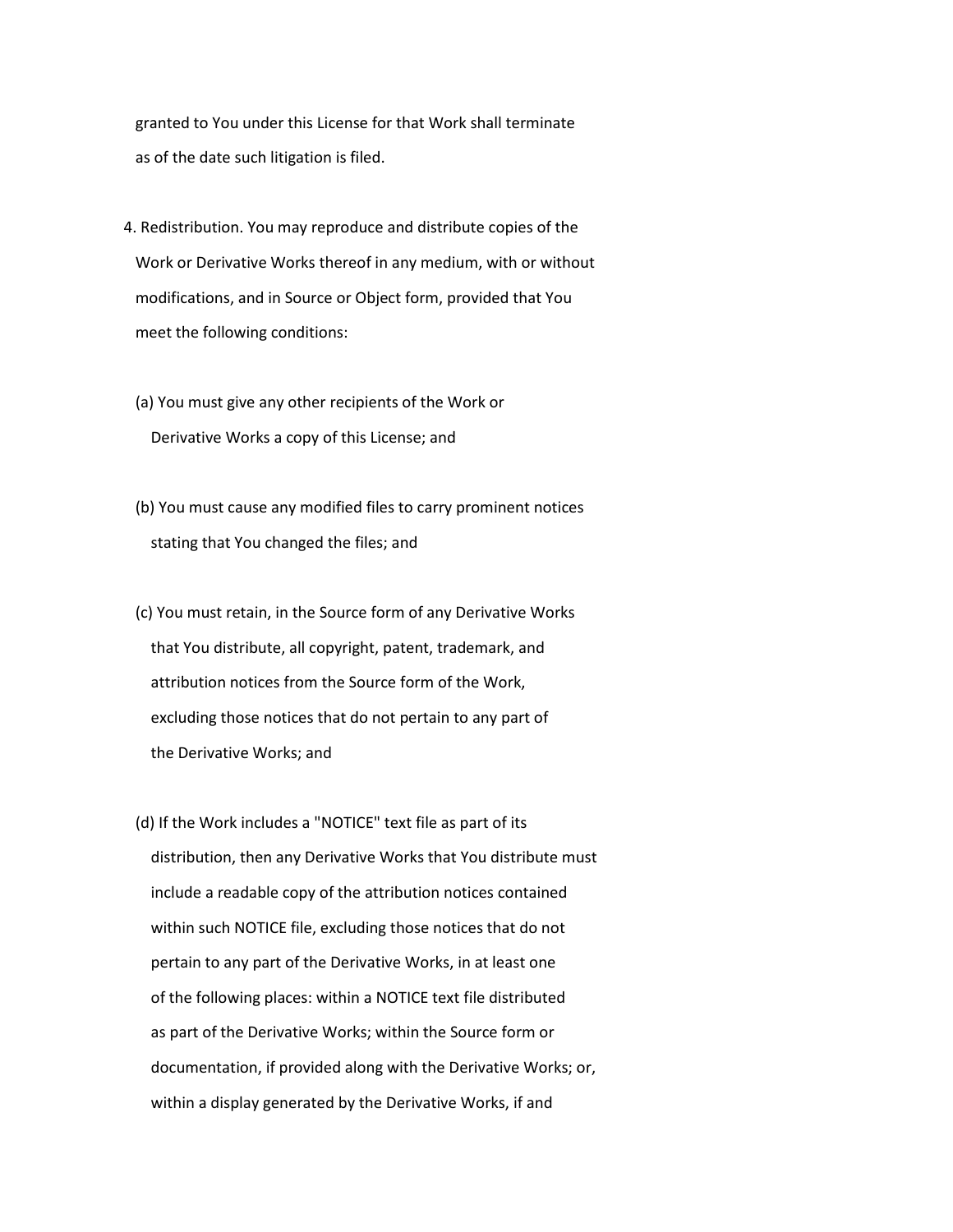wherever such third-party notices normally appear. The contents of the NOTICE file are for informational purposes only and do not modify the License. You may add Your own attribution notices within Derivative Works that You distribute, alongside or as an addendum to the NOTICE text from the Work, provided that such additional attribution notices cannot be construed as modifying the License.

 You may add Your own copyright statement to Your modifications and may provide additional or different license terms and conditions for use, reproduction, or distribution of Your modifications, or for any such Derivative Works as a whole, provided Your use, reproduction, and distribution of the Work otherwise complies with the conditions stated in this License.

- 5. Submission of Contributions. Unless You explicitly state otherwise, any Contribution intentionally submitted for inclusion in the Work by You to the Licensor shall be under the terms and conditions of this License, without any additional terms or conditions. Notwithstanding the above, nothing herein shall supersede or modify the terms of any separate license agreement you may have executed with Licensor regarding such Contributions.
- 6. Trademarks. This License does not grant permission to use the trade names, trademarks, service marks, or product names of the Licensor, except as required for reasonable and customary use in describing the origin of the Work and reproducing the content of the NOTICE file.

7. Disclaimer of Warranty. Unless required by applicable law or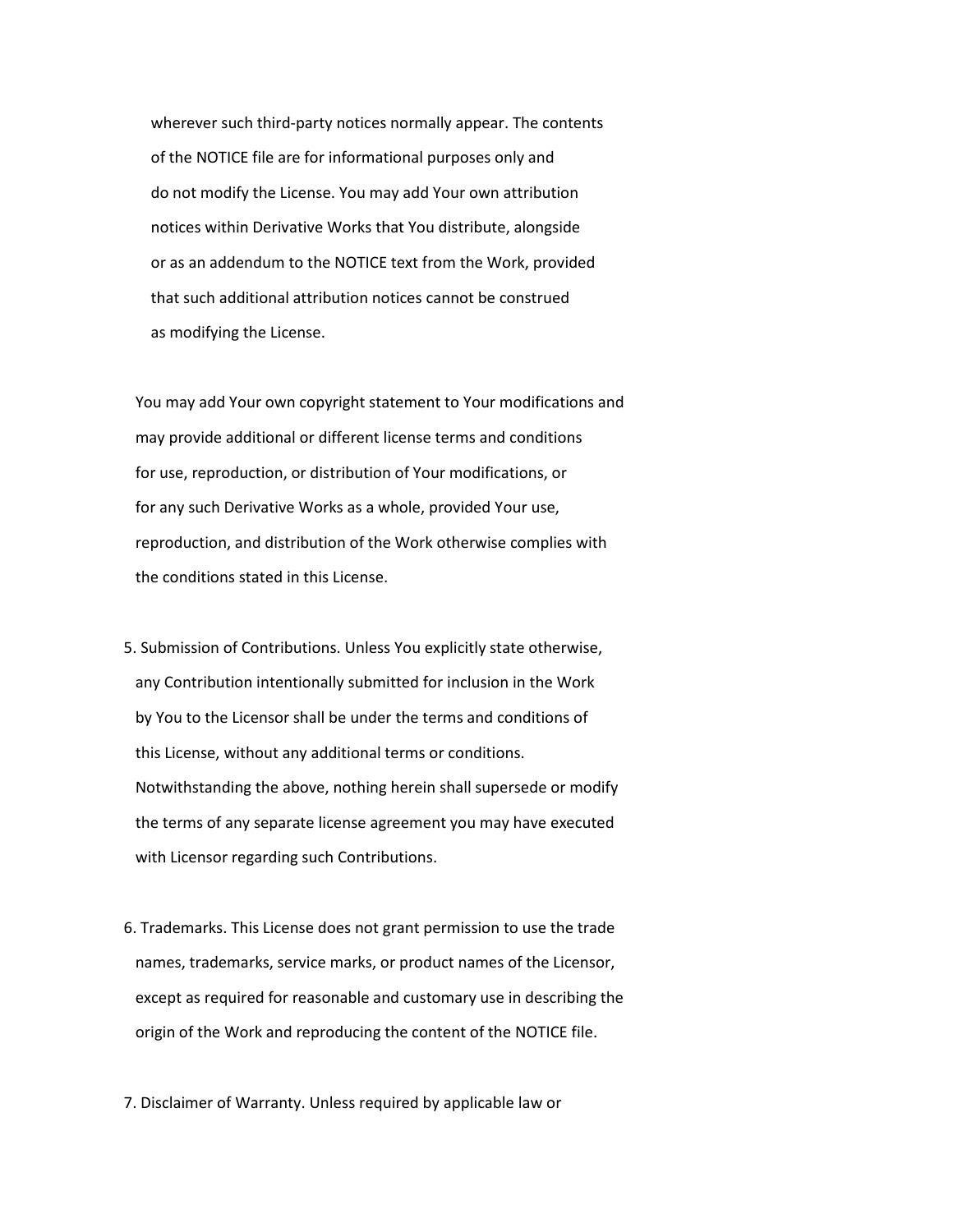agreed to in writing, Licensor provides the Work (and each Contributor provides its Contributions) on an "AS IS" BASIS, WITHOUT WARRANTIES OR CONDITIONS OF ANY KIND, either express or implied, including, without limitation, any warranties or conditions of TITLE, NON-INFRINGEMENT, MERCHANTABILITY, or FITNESS FOR A PARTICULAR PURPOSE. You are solely responsible for determining the appropriateness of using or redistributing the Work and assume any risks associated with Your exercise of permissions under this License.

- 8. Limitation of Liability. In no event and under no legal theory, whether in tort (including negligence), contract, or otherwise, unless required by applicable law (such as deliberate and grossly negligent acts) or agreed to in writing, shall any Contributor be liable to You for damages, including any direct, indirect, special, incidental, or consequential damages of any character arising as a result of this License or out of the use or inability to use the Work (including but not limited to damages for loss of goodwill, work stoppage, computer failure or malfunction, or any and all other commercial damages or losses), even if such Contributor has been advised of the possibility of such damages.
- 9. Accepting Warranty or Additional Liability. While redistributing the Work or Derivative Works thereof, You may choose to offer, and charge a fee for, acceptance of support, warranty, indemnity, or other liability obligations and/or rights consistent with this License. However, in accepting such obligations, You may act only on Your own behalf and on Your sole responsibility, not on behalf of any other Contributor, and only if You agree to indemnify, defend, and hold each Contributor harmless for any liability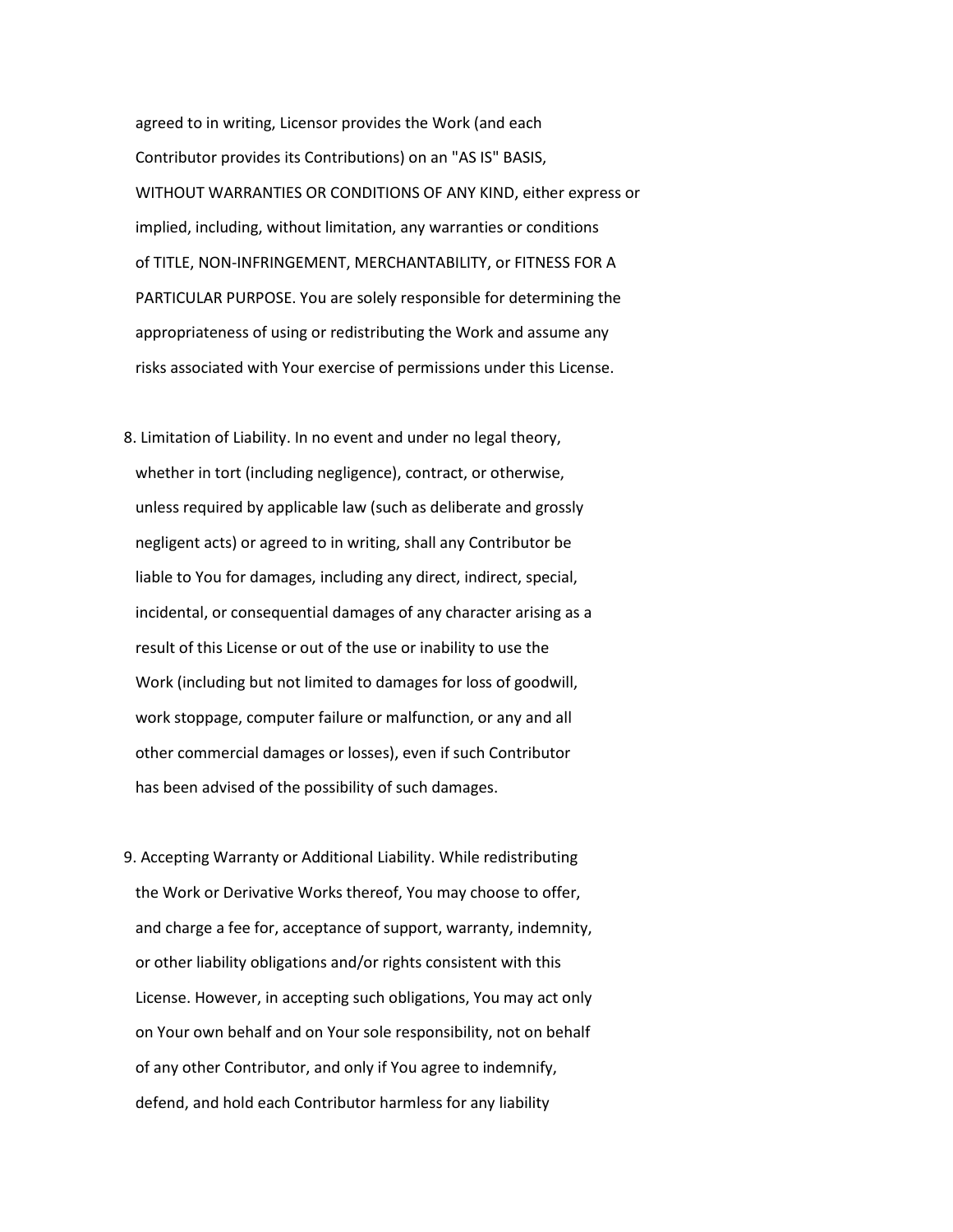incurred by, or claims asserted against, such Contributor by reason of your accepting any such warranty or additional liability.

END OF TERMS AND CONDITIONS

APPENDIX: How to apply the Apache License to your work.

 To apply the Apache License to your work, attach the following boilerplate notice, with the fields enclosed by brackets "{}" replaced with your own identifying information. (Don't include the brackets!) The text should be enclosed in the appropriate comment syntax for the file format. We also recommend that a file or class name and description of purpose be included on the same "printed page" as the copyright notice for easier identification within third-party archives.

Copyright {yyyy} {name of copyright owner}

 Licensed under the Apache License, Version 2.0 (the "License"); you may not use this file except in compliance with the License. You may obtain a copy of the License at

http://www.apache.org/licenses/LICENSE-2.0

 Unless required by applicable law or agreed to in writing, software distributed under the License is distributed on an "AS IS" BASIS, WITHOUT WARRANTIES OR CONDITIONS OF ANY KIND, either express or implied. See the License for the specific language governing permissions and limitations under the License.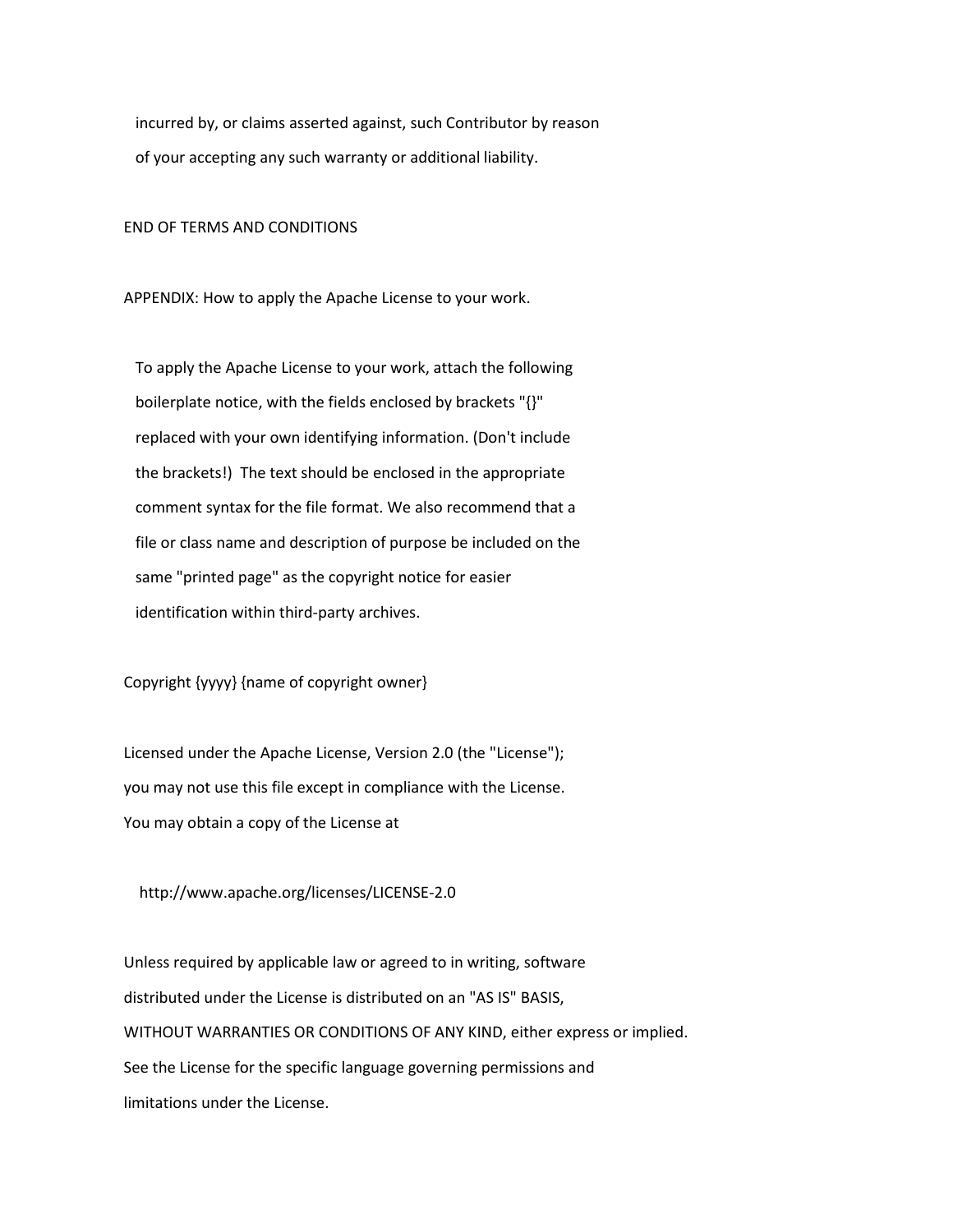### **14.**

# Cookie-parser

(The MIT License)

Copyright (c) 2014 TJ Holowaychuk <tj@vision-media.ca> Copyright (c) 2015 Douglas Christopher Wilson <doug@somethingdoug.com>

Permission is hereby granted, free of charge, to any person obtaining a copy of this software and associated documentation files (the 'Software'), to deal in the Software without restriction, including without limitation the rights to use, copy, modify, merge, publish, distribute, sublicense, and/or sell copies of the Software, and to permit persons to whom the Software is furnished to do so, subject to the following conditions:

The above copyright notice and this permission notice shall be included in all copies or substantial portions of the Software.

THE SOFTWARE IS PROVIDED 'AS IS', WITHOUT WARRANTY OF ANY KIND, EXPRESS OR IMPLIED, INCLUDING BUT NOT LIMITED TO THE WARRANTIES OF MERCHANTABILITY, FITNESS FOR A PARTICULAR PURPOSE AND NONINFRINGEMENT. IN NO EVENT SHALL THE AUTHORS OR COPYRIGHT HOLDERS BE LIABLE FOR ANY CLAIM, DAMAGES OR OTHER LIABILITY, WHETHER IN AN ACTION OF CONTRACT, TORT OR OTHERWISE, ARISING FROM, OUT OF OR IN CONNECTION WITH THE SOFTWARE OR THE USE OR OTHER DEALINGS IN THE SOFTWARE.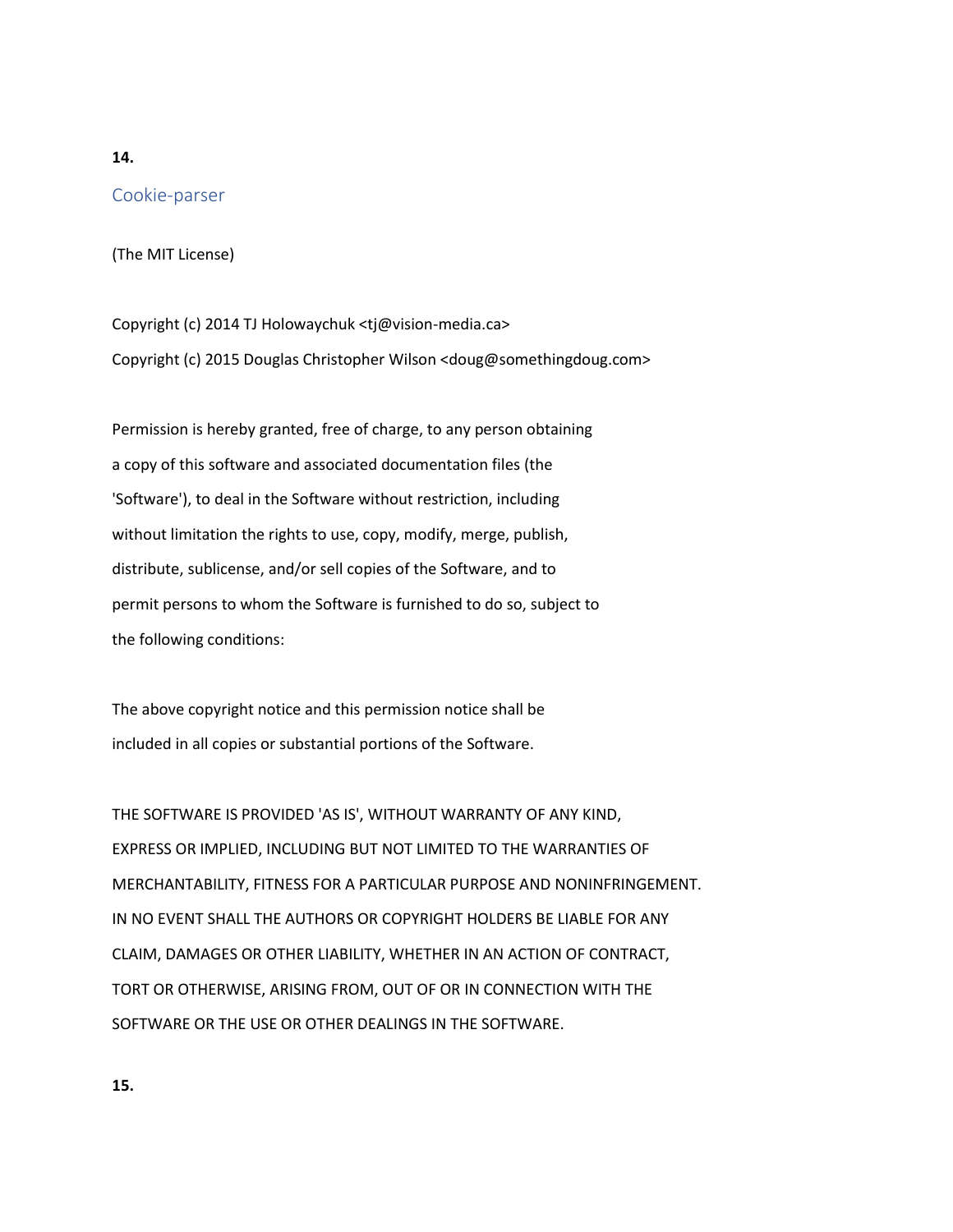## Cryptography

 Apache License Version 2.0, January 2004 https://www.apache.org/licenses/

#### TERMS AND CONDITIONS FOR USE, REPRODUCTION, AND DISTRIBUTION

1. Definitions.

 "License" shall mean the terms and conditions for use, reproduction, and distribution as defined by Sections 1 through 9 of this document.

 "Licensor" shall mean the copyright owner or entity authorized by the copyright owner that is granting the License.

 "Legal Entity" shall mean the union of the acting entity and all other entities that control, are controlled by, or are under common control with that entity. For the purposes of this definition, "control" means (i) the power, direct or indirect, to cause the direction or management of such entity, whether by contract or otherwise, or (ii) ownership of fifty percent (50%) or more of the outstanding shares, or (iii) beneficial ownership of such entity.

 "You" (or "Your") shall mean an individual or Legal Entity exercising permissions granted by this License.

"Source" form shall mean the preferred form for making modifications,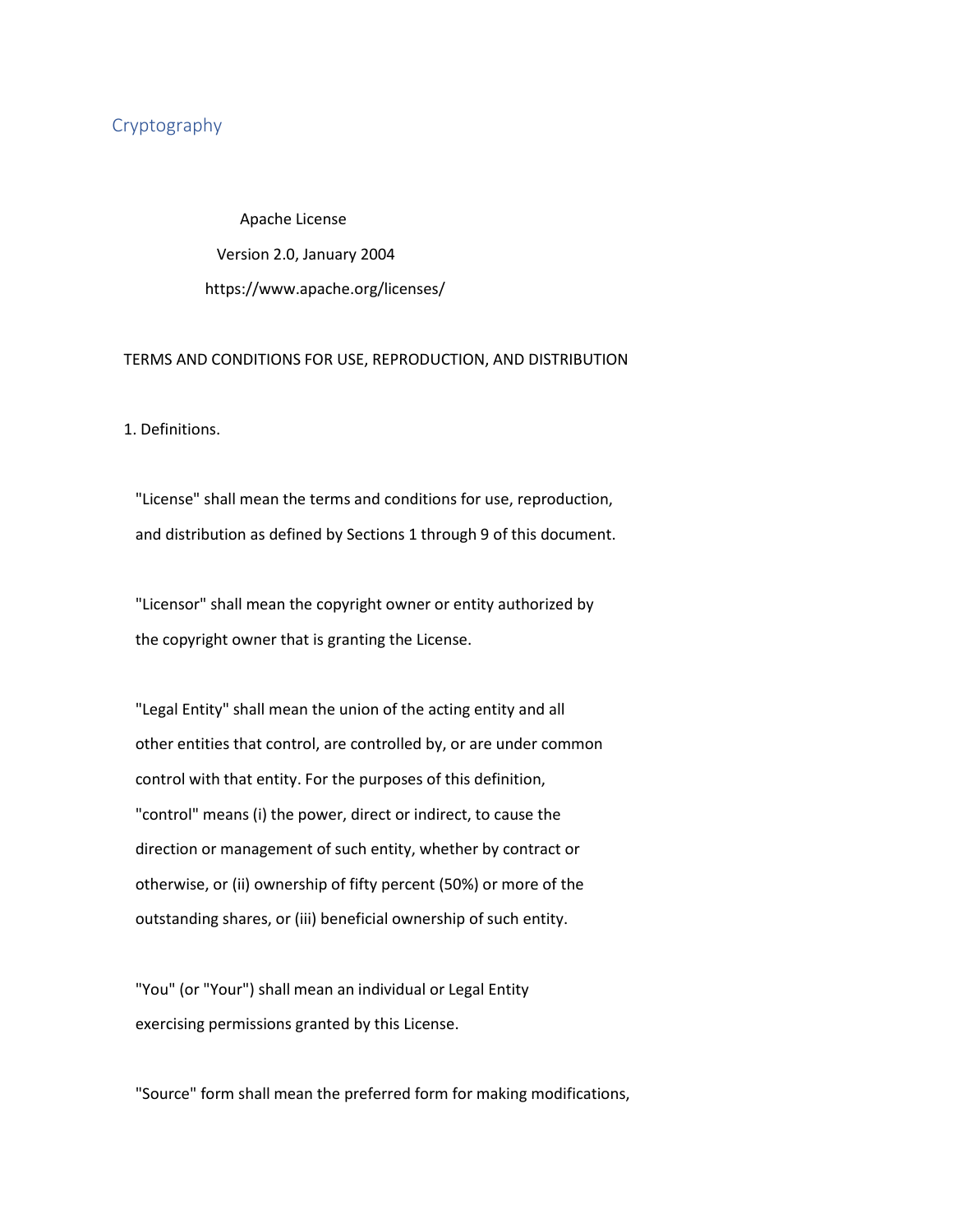including but not limited to software source code, documentation source, and configuration files.

 "Object" form shall mean any form resulting from mechanical transformation or translation of a Source form, including but not limited to compiled object code, generated documentation, and conversions to other media types.

 "Work" shall mean the work of authorship, whether in Source or Object form, made available under the License, as indicated by a copyright notice that is included in or attached to the work (an example is provided in the Appendix below).

 "Derivative Works" shall mean any work, whether in Source or Object form, that is based on (or derived from) the Work and for which the editorial revisions, annotations, elaborations, or other modifications represent, as a whole, an original work of authorship. For the purposes of this License, Derivative Works shall not include works that remain separable from, or merely link (or bind by name) to the interfaces of, the Work and Derivative Works thereof.

 "Contribution" shall mean any work of authorship, including the original version of the Work and any modifications or additions to that Work or Derivative Works thereof, that is intentionally submitted to Licensor for inclusion in the Work by the copyright owner or by an individual or Legal Entity authorized to submit on behalf of the copyright owner. For the purposes of this definition, "submitted" means any form of electronic, verbal, or written communication sent to the Licensor or its representatives, including but not limited to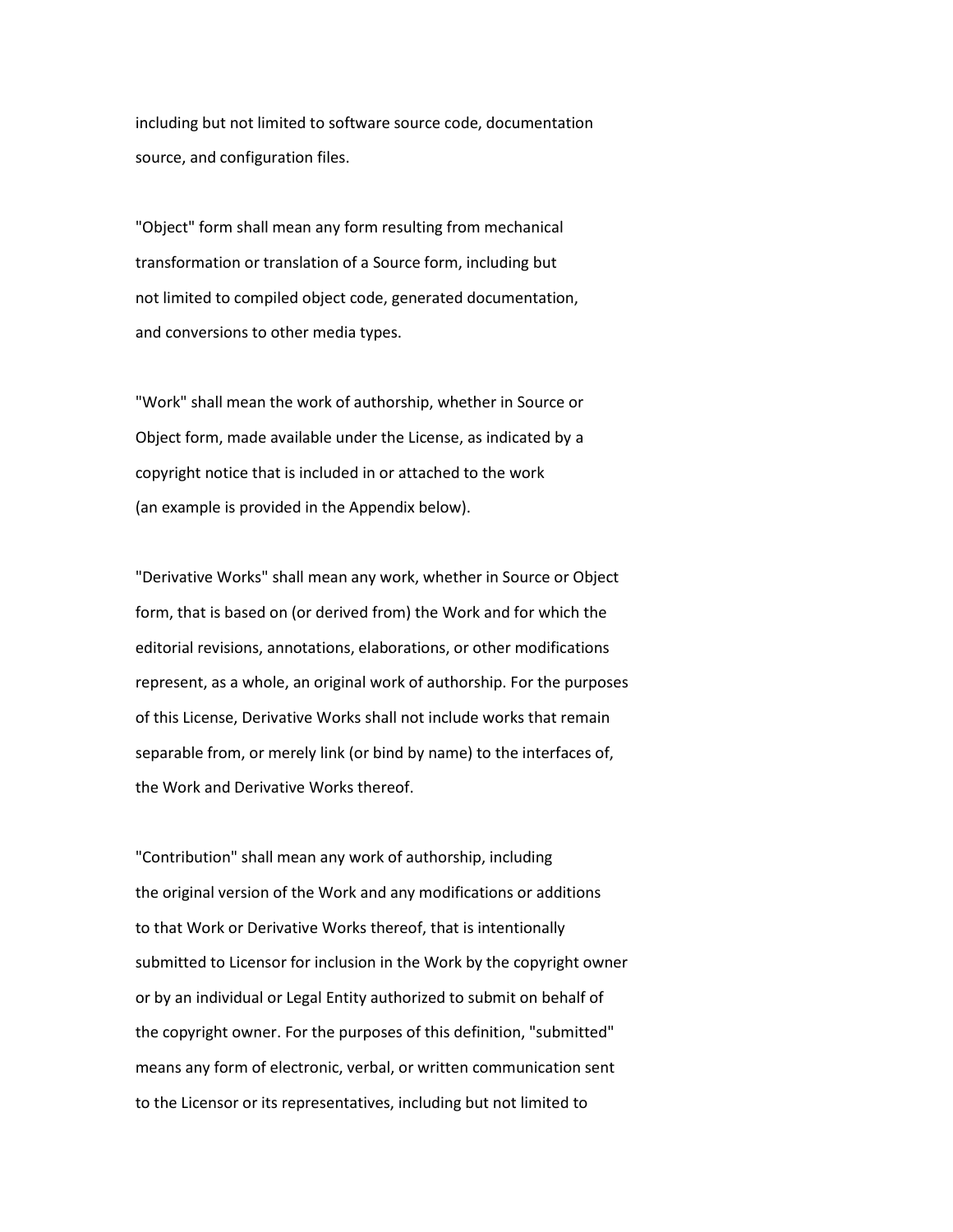communication on electronic mailing lists, source code control systems, and issue tracking systems that are managed by, or on behalf of, the Licensor for the purpose of discussing and improving the Work, but excluding communication that is conspicuously marked or otherwise designated in writing by the copyright owner as "Not a Contribution."

 "Contributor" shall mean Licensor and any individual or Legal Entity on behalf of whom a Contribution has been received by Licensor and subsequently incorporated within the Work.

- 2. Grant of Copyright License. Subject to the terms and conditions of this License, each Contributor hereby grants to You a perpetual, worldwide, non-exclusive, no-charge, royalty-free, irrevocable copyright license to reproduce, prepare Derivative Works of, publicly display, publicly perform, sublicense, and distribute the Work and such Derivative Works in Source or Object form.
- 3. Grant of Patent License. Subject to the terms and conditions of this License, each Contributor hereby grants to You a perpetual, worldwide, non-exclusive, no-charge, royalty-free, irrevocable (except as stated in this section) patent license to make, have made, use, offer to sell, sell, import, and otherwise transfer the Work, where such license applies only to those patent claims licensable by such Contributor that are necessarily infringed by their Contribution(s) alone or by combination of their Contribution(s) with the Work to which such Contribution(s) was submitted. If You institute patent litigation against any entity (including a cross-claim or counterclaim in a lawsuit) alleging that the Work or a Contribution incorporated within the Work constitutes direct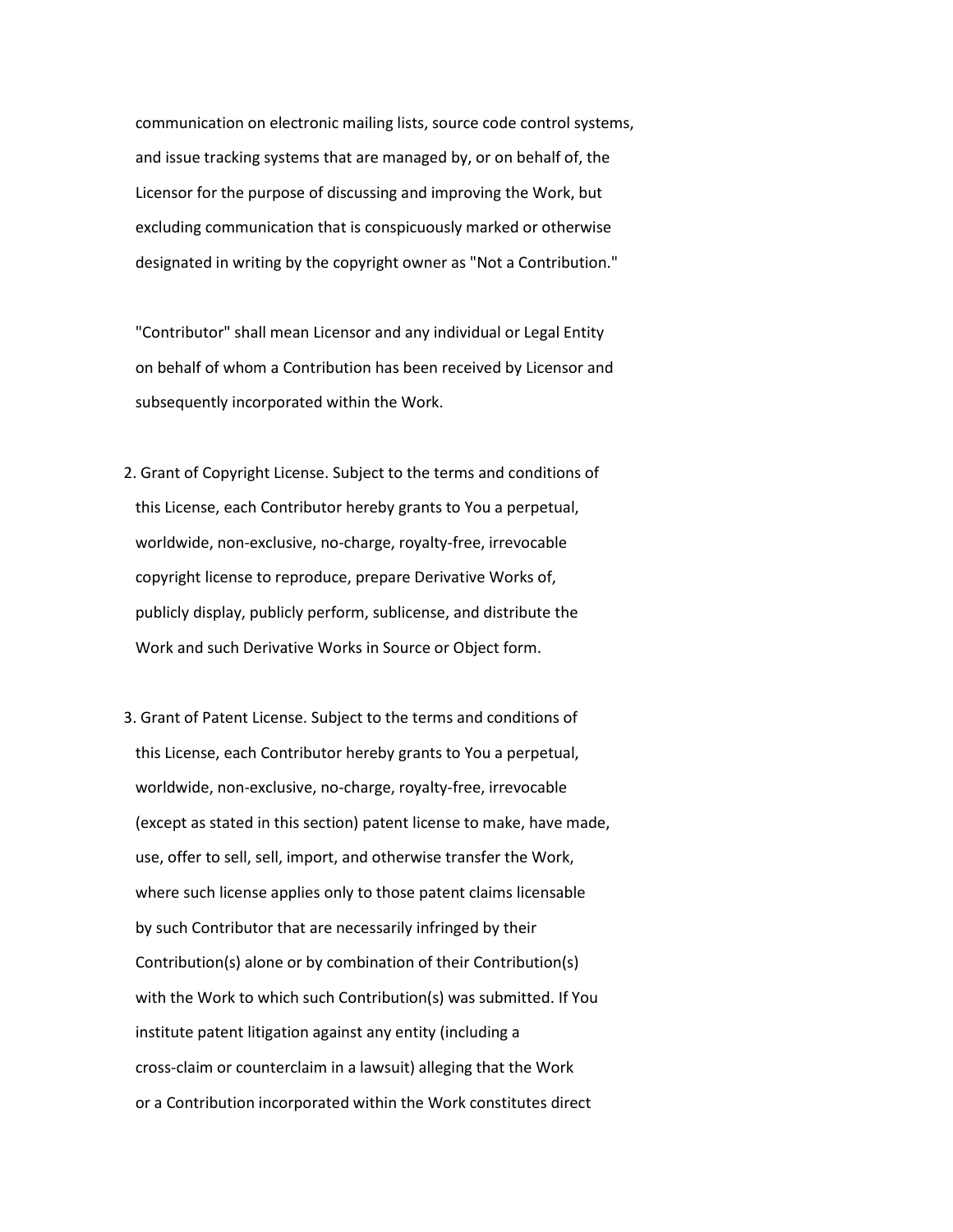or contributory patent infringement, then any patent licenses granted to You under this License for that Work shall terminate as of the date such litigation is filed.

- 4. Redistribution. You may reproduce and distribute copies of the Work or Derivative Works thereof in any medium, with or without modifications, and in Source or Object form, provided that You meet the following conditions:
	- (a) You must give any other recipients of the Work or Derivative Works a copy of this License; and
	- (b) You must cause any modified files to carry prominent notices stating that You changed the files; and
	- (c) You must retain, in the Source form of any Derivative Works that You distribute, all copyright, patent, trademark, and attribution notices from the Source form of the Work, excluding those notices that do not pertain to any part of the Derivative Works; and
	- (d) If the Work includes a "NOTICE" text file as part of its distribution, then any Derivative Works that You distribute must include a readable copy of the attribution notices contained within such NOTICE file, excluding those notices that do not pertain to any part of the Derivative Works, in at least one of the following places: within a NOTICE text file distributed as part of the Derivative Works; within the Source form or documentation, if provided along with the Derivative Works; or,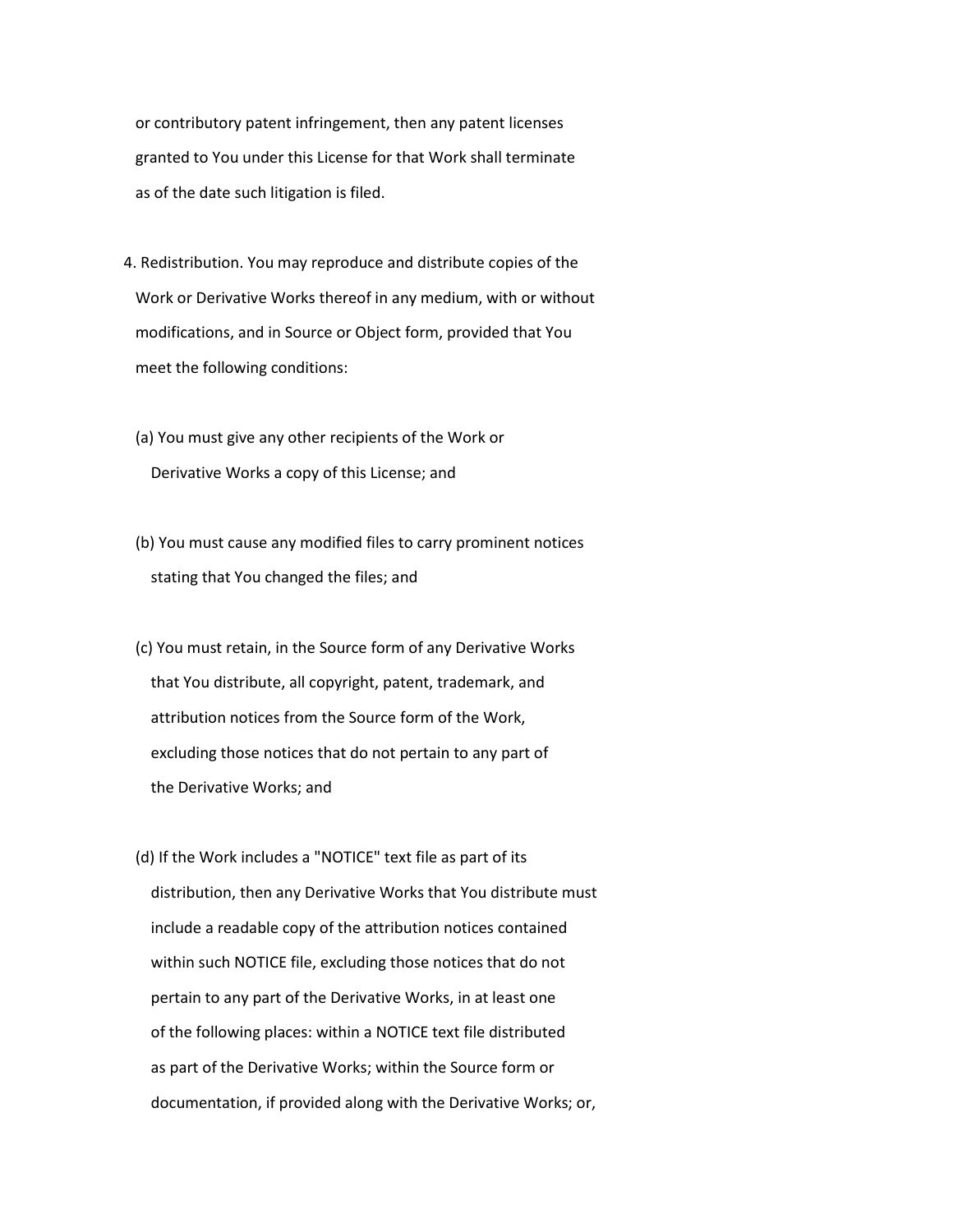within a display generated by the Derivative Works, if and wherever such third-party notices normally appear. The contents of the NOTICE file are for informational purposes only and do not modify the License. You may add Your own attribution notices within Derivative Works that You distribute, alongside or as an addendum to the NOTICE text from the Work, provided that such additional attribution notices cannot be construed as modifying the License.

 You may add Your own copyright statement to Your modifications and may provide additional or different license terms and conditions for use, reproduction, or distribution of Your modifications, or for any such Derivative Works as a whole, provided Your use, reproduction, and distribution of the Work otherwise complies with the conditions stated in this License.

- 5. Submission of Contributions. Unless You explicitly state otherwise, any Contribution intentionally submitted for inclusion in the Work by You to the Licensor shall be under the terms and conditions of this License, without any additional terms or conditions. Notwithstanding the above, nothing herein shall supersede or modify the terms of any separate license agreement you may have executed with Licensor regarding such Contributions.
- 6. Trademarks. This License does not grant permission to use the trade names, trademarks, service marks, or product names of the Licensor, except as required for reasonable and customary use in describing the origin of the Work and reproducing the content of the NOTICE file.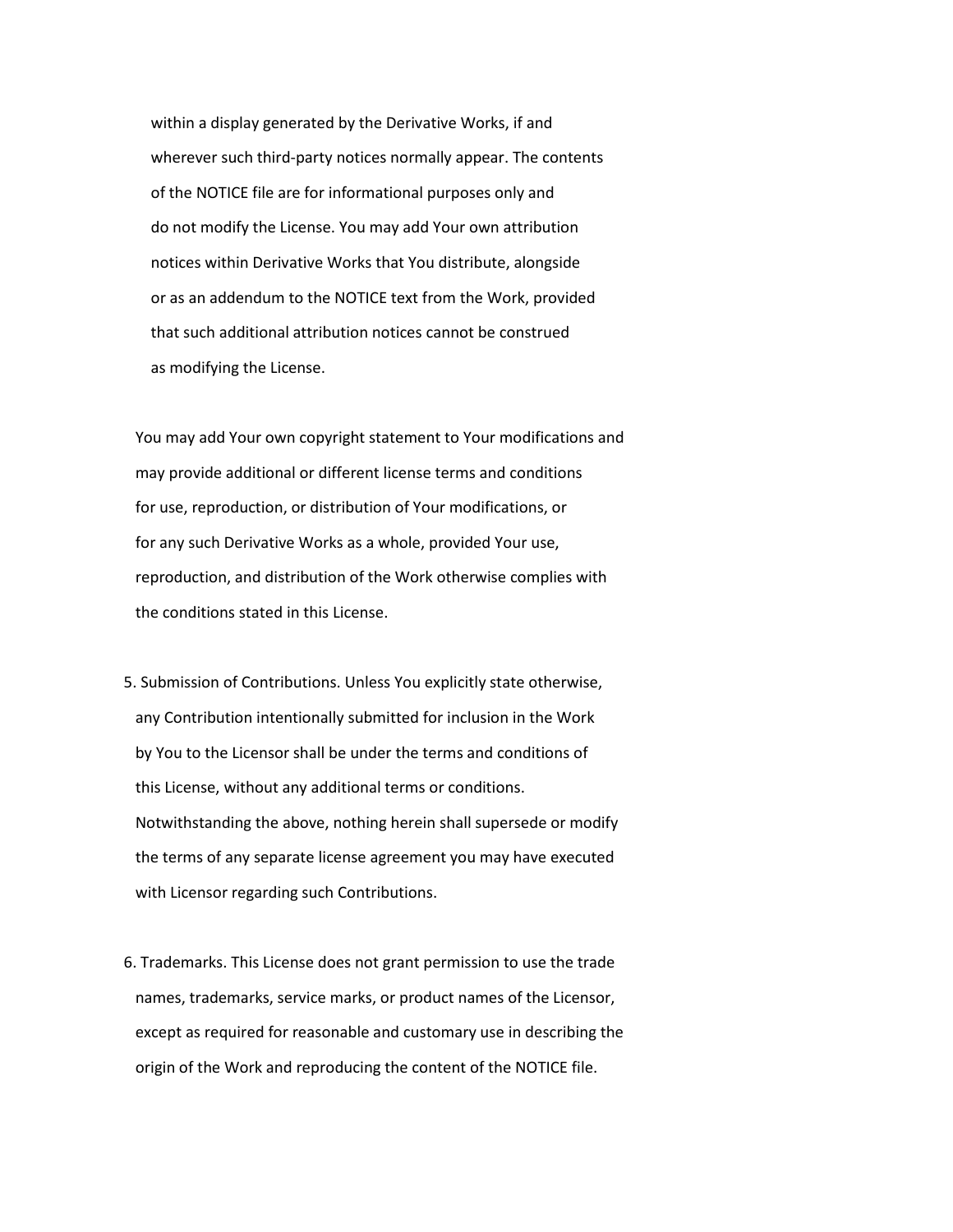- 7. Disclaimer of Warranty. Unless required by applicable law or agreed to in writing, Licensor provides the Work (and each Contributor provides its Contributions) on an "AS IS" BASIS, WITHOUT WARRANTIES OR CONDITIONS OF ANY KIND, either express or implied, including, without limitation, any warranties or conditions of TITLE, NON-INFRINGEMENT, MERCHANTABILITY, or FITNESS FOR A PARTICULAR PURPOSE. You are solely responsible for determining the appropriateness of using or redistributing the Work and assume any risks associated with Your exercise of permissions under this License.
- 8. Limitation of Liability. In no event and under no legal theory, whether in tort (including negligence), contract, or otherwise, unless required by applicable law (such as deliberate and grossly negligent acts) or agreed to in writing, shall any Contributor be liable to You for damages, including any direct, indirect, special, incidental, or consequential damages of any character arising as a result of this License or out of the use or inability to use the Work (including but not limited to damages for loss of goodwill, work stoppage, computer failure or malfunction, or any and all other commercial damages or losses), even if such Contributor has been advised of the possibility of such damages.
- 9. Accepting Warranty or Additional Liability. While redistributing the Work or Derivative Works thereof, You may choose to offer, and charge a fee for, acceptance of support, warranty, indemnity, or other liability obligations and/or rights consistent with this License. However, in accepting such obligations, You may act only on Your own behalf and on Your sole responsibility, not on behalf of any other Contributor, and only if You agree to indemnify,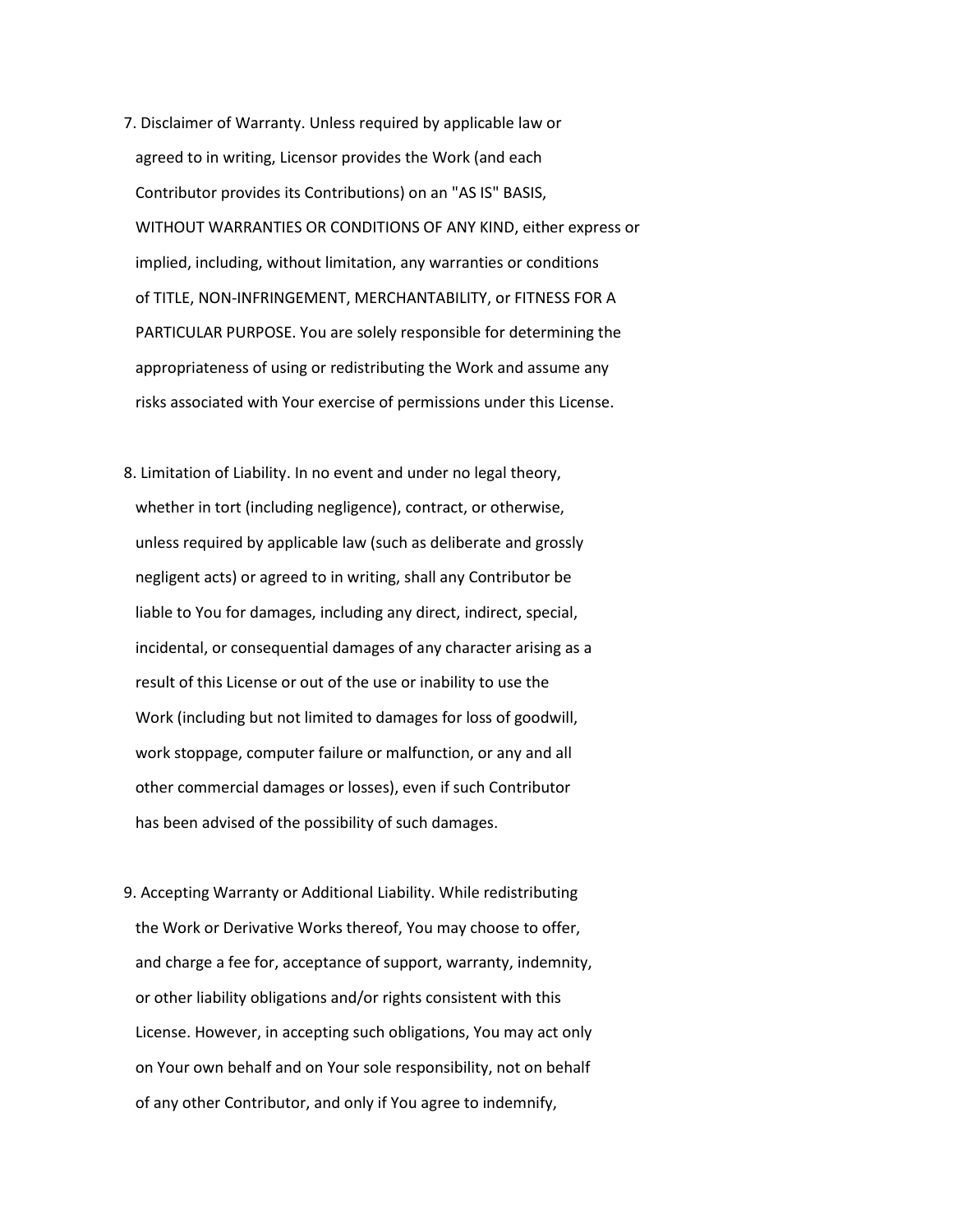defend, and hold each Contributor harmless for any liability incurred by, or claims asserted against, such Contributor by reason of your accepting any such warranty or additional liability.

END OF TERMS AND CONDITIONS

APPENDIX: How to apply the Apache License to your work.

 To apply the Apache License to your work, attach the following boilerplate notice, with the fields enclosed by brackets "[]" replaced with your own identifying information. (Don't include the brackets!) The text should be enclosed in the appropriate comment syntax for the file format. We also recommend that a file or class name and description of purpose be included on the same "printed page" as the copyright notice for easier identification within third-party archives.

Copyright [yyyy] [name of copyright owner]

 Licensed under the Apache License, Version 2.0 (the "License"); you may not use this file except in compliance with the License. You may obtain a copy of the License at

https://www.apache.org/licenses/LICENSE-2.0

 Unless required by applicable law or agreed to in writing, software distributed under the License is distributed on an "AS IS" BASIS, WITHOUT WARRANTIES OR CONDITIONS OF ANY KIND, either express or implied. See the License for the specific language governing permissions and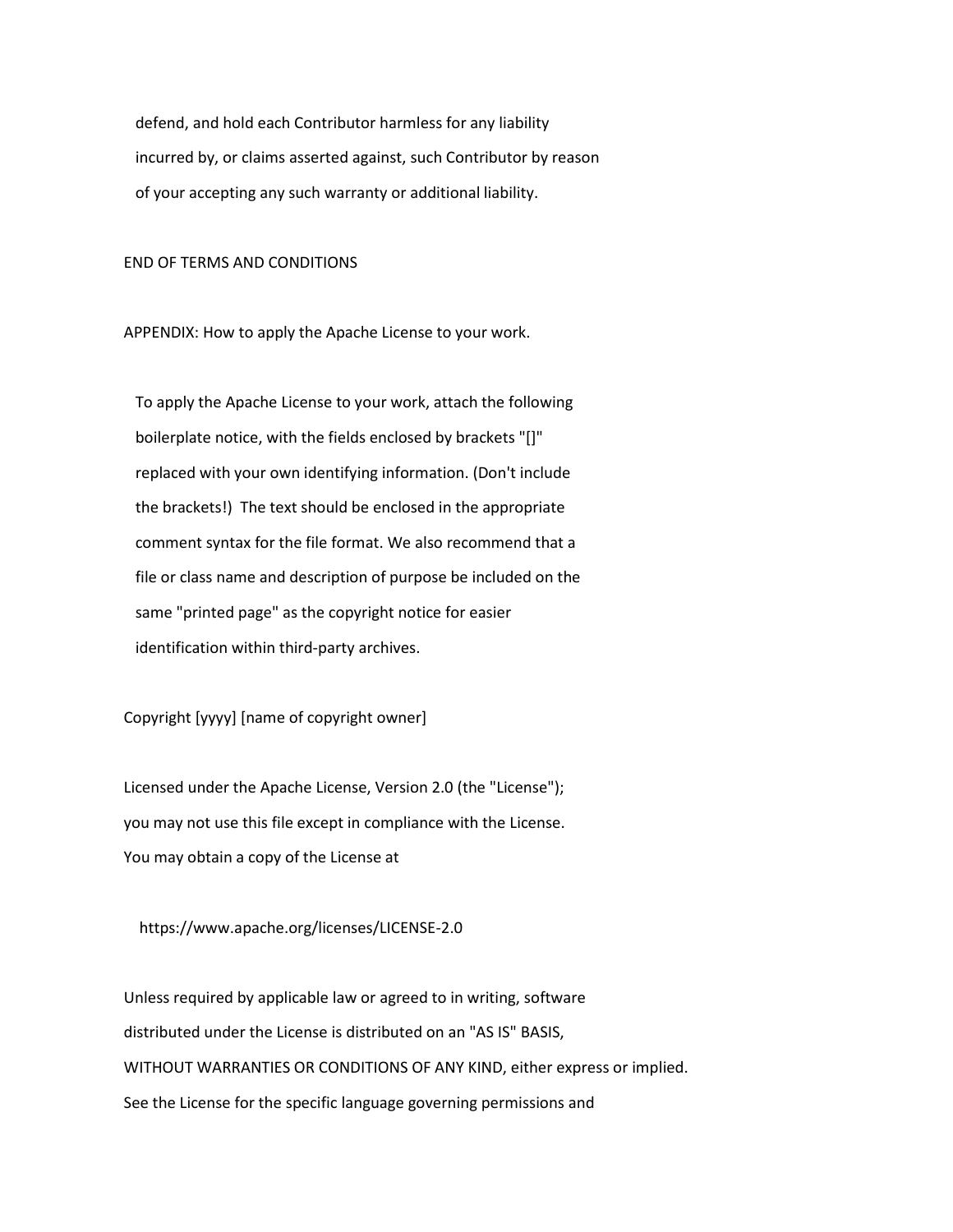limitations under the License.

**16.**

Express

(The MIT License)

Copyright (c) 2009-2014 TJ Holowaychuk <tj@vision-media.ca> Copyright (c) 2013-2014 Roman Shtylman <shtylman+expressjs@gmail.com> Copyright (c) 2014-2015 Douglas Christopher Wilson <doug@somethingdoug.com>

Permission is hereby granted, free of charge, to any person obtaining a copy of this software and associated documentation files (the 'Software'), to deal in the Software without restriction, including without limitation the rights to use, copy, modify, merge, publish, distribute, sublicense, and/or sell copies of the Software, and to permit persons to whom the Software is furnished to do so, subject to the following conditions:

The above copyright notice and this permission notice shall be included in all copies or substantial portions of the Software.

THE SOFTWARE IS PROVIDED 'AS IS', WITHOUT WARRANTY OF ANY KIND, EXPRESS OR IMPLIED, INCLUDING BUT NOT LIMITED TO THE WARRANTIES OF MERCHANTABILITY, FITNESS FOR A PARTICULAR PURPOSE AND NONINFRINGEMENT. IN NO EVENT SHALL THE AUTHORS OR COPYRIGHT HOLDERS BE LIABLE FOR ANY CLAIM, DAMAGES OR OTHER LIABILITY, WHETHER IN AN ACTION OF CONTRACT, TORT OR OTHERWISE, ARISING FROM, OUT OF OR IN CONNECTION WITH THE SOFTWARE OR THE USE OR OTHER DEALINGS IN THE SOFTWARE.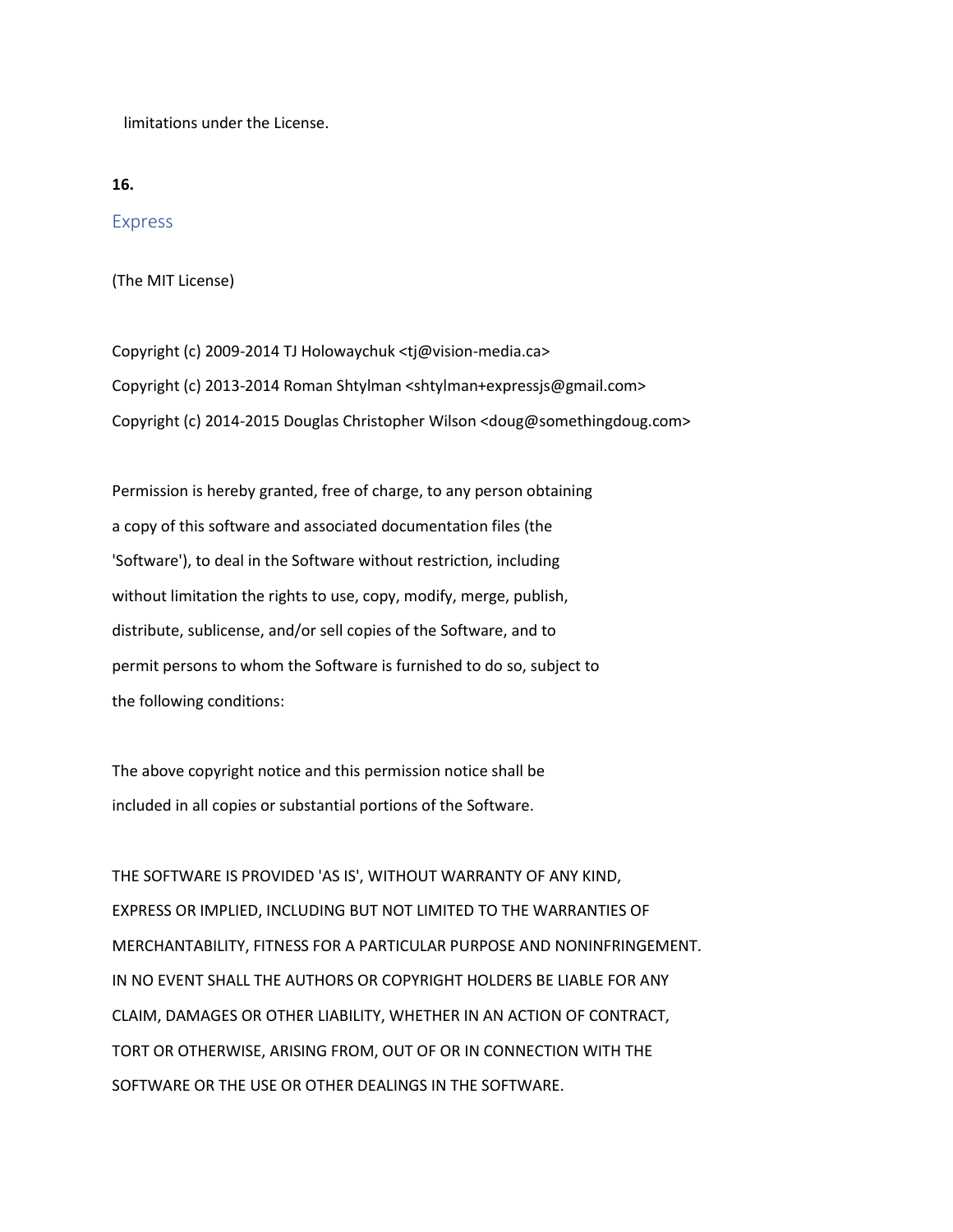### **17.**

### Express-async-errors

Original work Copyright (c) 2016, Nikolay Nemshilov <nemshilov@gmail.com> Modified work Copyright (c) 2016, David Banham <david@banham.id.au>

Permission to use, copy, modify, and/or distribute this software for any purpose with or without fee is hereby granted, provided that the above copyright notice and this permission notice appear in all copies.

THE SOFTWARE IS PROVIDED "AS IS" AND THE AUTHOR DISCLAIMS ALL WARRANTIES WITH REGARD TO THIS SOFTWARE INCLUDING ALL IMPLIED WARRANTIES OF MERCHANTABILITY AND FITNESS. IN NO EVENT SHALL THE AUTHOR BE LIABLE FOR ANY SPECIAL, DIRECT, INDIRECT, OR CONSEQUENTIAL DAMAGES OR ANY DAMAGES WHATSOEVER RESULTING FROM LOSS OF USE, DATA OR PROFITS, WHETHER IN AN ACTION OF CONTRACT, NEGLIGENCE OR OTHER TORTIOUS ACTION, ARISING OUT OF OR IN CONNECTION WITH THE USE OR PERFORMANCE OF THIS SOFTWARE.

#### **18.**

#### Express-openapi-validator

MIT License

Copyright (c) 2019 Carmine M. DiMascio

Permission is hereby granted, free of charge, to any person obtaining a copy of this software and associated documentation files (the "Software"), to deal in the Software without restriction, including without limitation the rights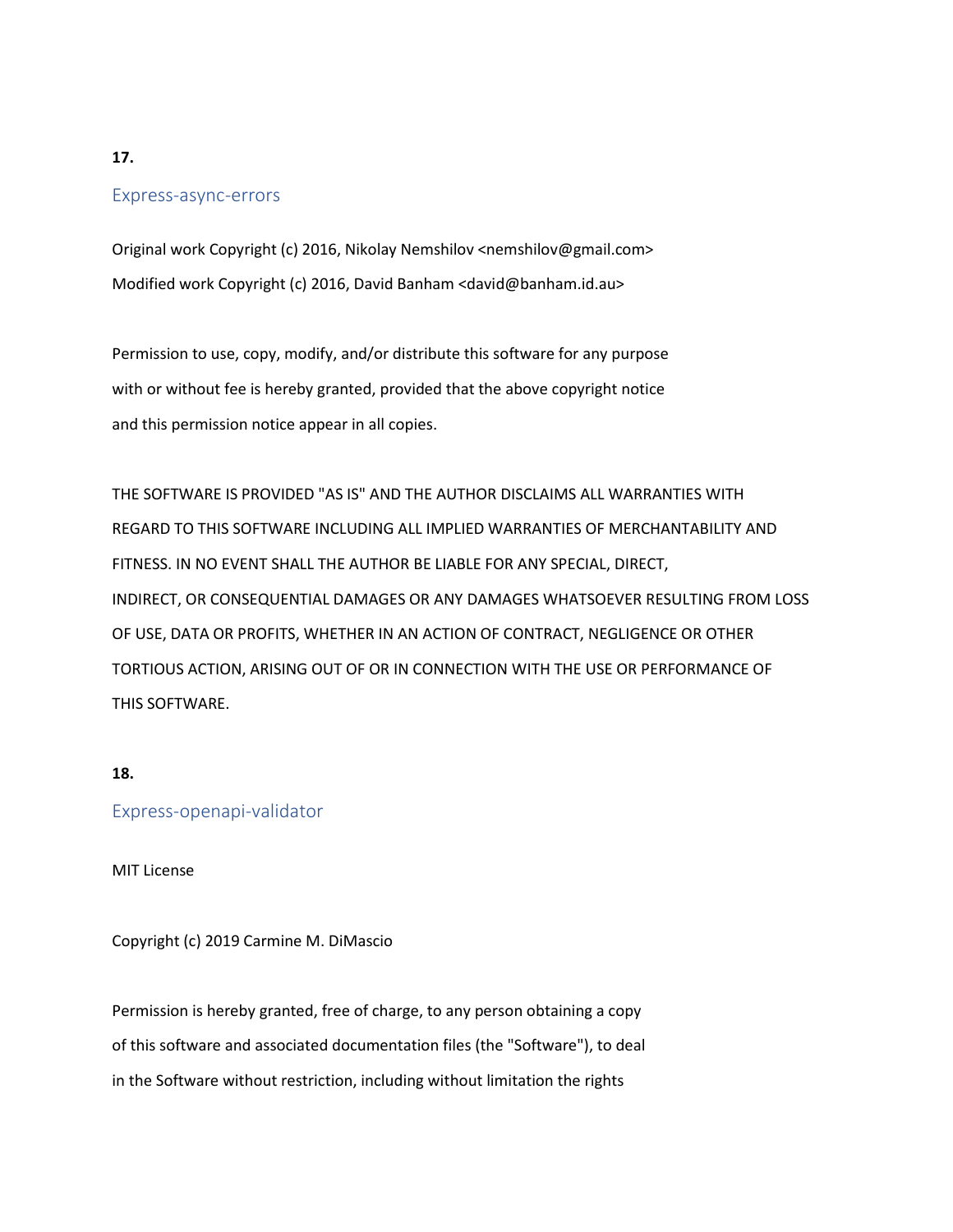to use, copy, modify, merge, publish, distribute, sublicense, and/or sell copies of the Software, and to permit persons to whom the Software is furnished to do so, subject to the following conditions:

The above copyright notice and this permission notice shall be included in all copies or substantial portions of the Software.

THE SOFTWARE IS PROVIDED "AS IS", WITHOUT WARRANTY OF ANY KIND, EXPRESS OR IMPLIED, INCLUDING BUT NOT LIMITED TO THE WARRANTIES OF MERCHANTABILITY, FITNESS FOR A PARTICULAR PURPOSE AND NONINFRINGEMENT. IN NO EVENT SHALL THE AUTHORS OR COPYRIGHT HOLDERS BE LIABLE FOR ANY CLAIM, DAMAGES OR OTHER LIABILITY, WHETHER IN AN ACTION OF CONTRACT, TORT OR OTHERWISE, ARISING FROM, OUT OF OR IN CONNECTION WITH THE SOFTWARE OR THE USE OR OTHER DEALINGS IN THE SOFTWARE.

#### **19.**

### Express-rate-limit

# MIT License

#### Copyright 2021 Nathan Friedly

Permission is hereby granted, free of charge, to any person obtaining a copy of this software and associated documentation files (the "Software"), to deal in the Software without restriction, including without limitation the rights to use, copy, modify, merge, publish, distribute, sublicense, and/or sell copies of the Software, and to permit persons to whom the Software is furnished to do so, subject to the following conditions: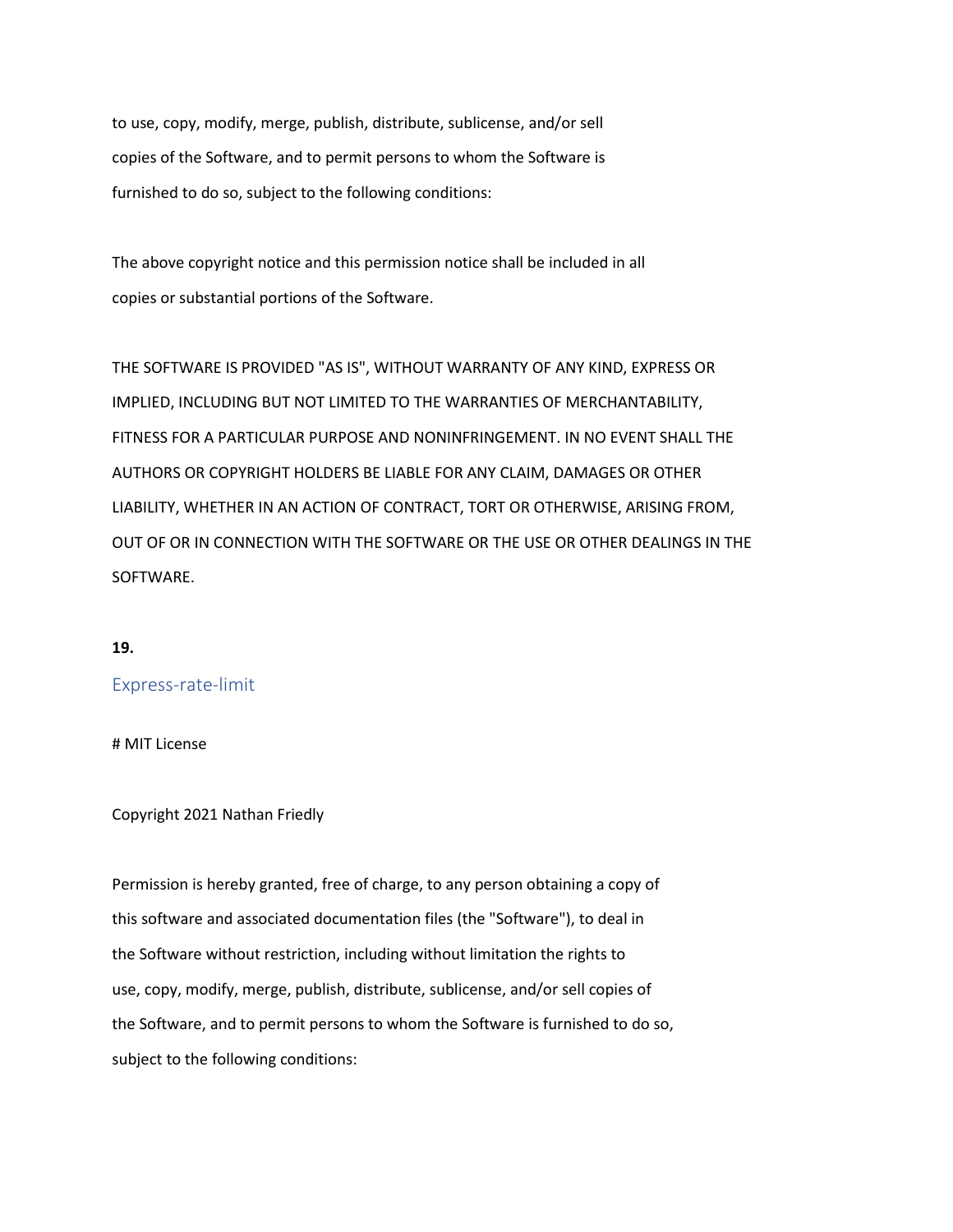The above copyright notice and this permission notice shall be included in all copies or substantial portions of the Software.

THE SOFTWARE IS PROVIDED "AS IS", WITHOUT WARRANTY OF ANY KIND, EXPRESS OR IMPLIED, INCLUDING BUT NOT LIMITED TO THE WARRANTIES OF MERCHANTABILITY, FITNESS FOR A PARTICULAR PURPOSE AND NONINFRINGEMENT. IN NO EVENT SHALL THE AUTHORS OR COPYRIGHT HOLDERS BE LIABLE FOR ANY CLAIM, DAMAGES OR OTHER LIABILITY, WHETHER IN AN ACTION OF CONTRACT, TORT OR OTHERWISE, ARISING FROM, OUT OF OR IN CONNECTION WITH THE SOFTWARE OR THE USE OR OTHER DEALINGS IN THE SOFTWARE.

#### **20.**

### Form-data

Copyright (c) 2012 Felix Geisendörfer [\(felix@debuggable.com\)](mailto:felix@debuggable.com) and contributors

Permission is hereby granted, free of charge, to any person obtaining a copy of this software and associated documentation files (the "Software"), to deal in the Software without restriction, including without limitation the rights to use, copy, modify, merge, publish, distribute, sublicense, and/or sell copies of the Software, and to permit persons to whom the Software is furnished to do so, subject to the following conditions:

The above copyright notice and this permission notice shall be included in all copies or substantial portions of the Software.

THE SOFTWARE IS PROVIDED "AS IS", WITHOUT WARRANTY OF ANY KIND, EXPRESS OR IMPLIED, INCLUDING BUT NOT LIMITED TO THE WARRANTIES OF MERCHANTABILITY, FITNESS FOR A PARTICULAR PURPOSE AND NONINFRINGEMENT. IN NO EVENT SHALL THE AUTHORS OR COPYRIGHT HOLDERS BE LIABLE FOR ANY CLAIM, DAMAGES OR OTHER LIABILITY, WHETHER IN AN ACTION OF CONTRACT, TORT OR OTHERWISE, ARISING FROM,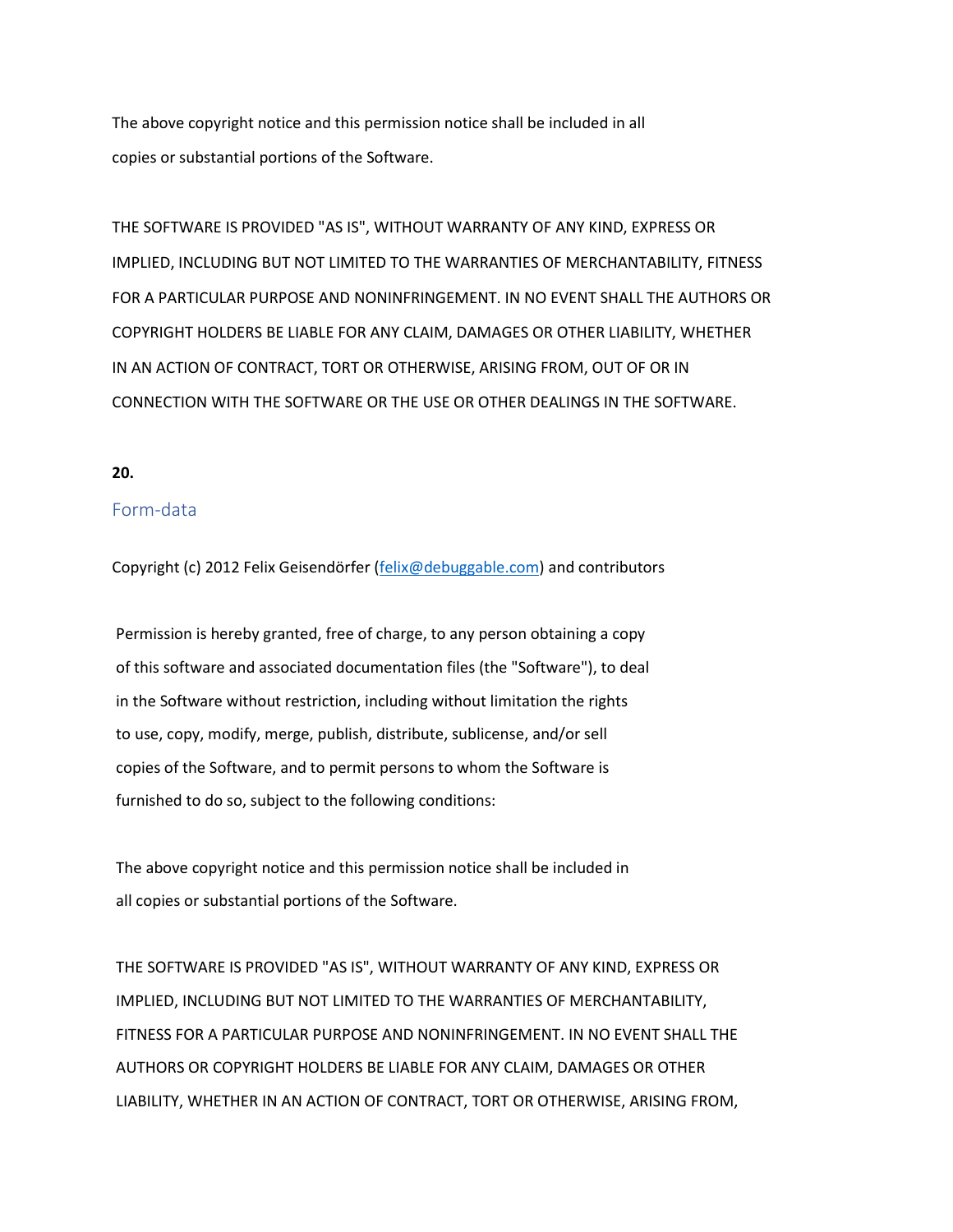OUT OF OR IN CONNECTION WITH THE SOFTWARE OR THE USE OR OTHER DEALINGS IN THE SOFTWARE.

\*\*

# **21.**

**Highcharts** © 2022 Highcharts.

## **22.**

Html2pdf.js

The MIT License

Copyright (c) 2017 Erik Koopmans

Permission is hereby granted, free of charge, to any person obtaining a copy of this software and associated documentation files (the "Software"), to deal in the Software without restriction, including without limitation the rights to use, copy, modify, merge, publish, distribute, sublicense, and/or sell copies of the Software, and to permit persons to whom the Software is furnished to do so, subject to the following conditions:

The above copyright notice and this permission notice shall be included in all copies or substantial portions of the Software.

THE SOFTWARE IS PROVIDED "AS IS", WITHOUT WARRANTY OF ANY KIND, EXPRESS OR IMPLIED, INCLUDING BUT NOT LIMITED TO THE WARRANTIES OF MERCHANTABILITY, FITNESS FOR A PARTICULAR PURPOSE AND NONINFRINGEMENT. IN NO EVENT SHALL THE AUTHORS OR COPYRIGHT HOLDERS BE LIABLE FOR ANY CLAIM, DAMAGES OR OTHER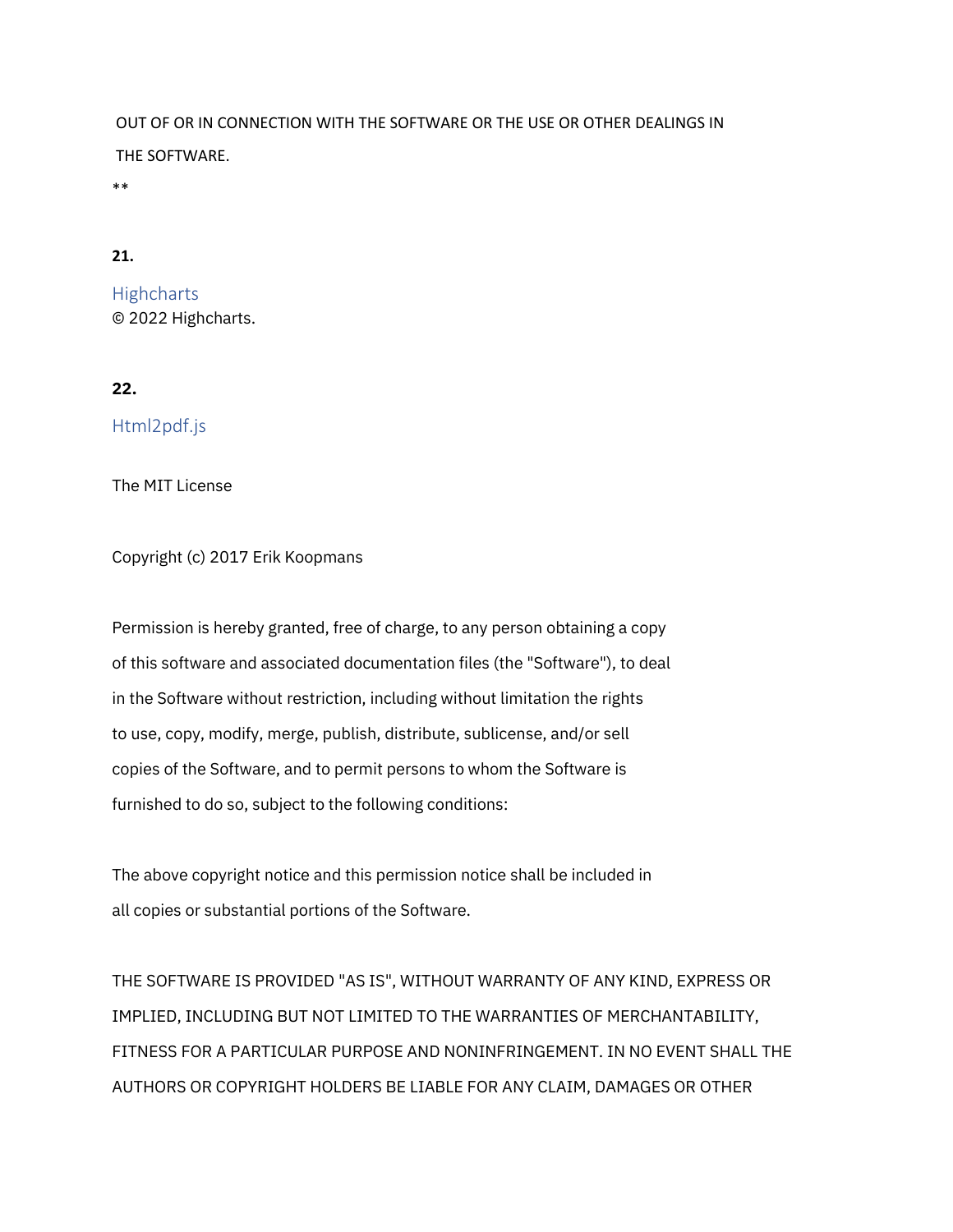LIABILITY, WHETHER IN AN ACTION OF CONTRACT, TORT OR OTHERWISE, ARISING FROM, OUT OF OR IN CONNECTION WITH THE SOFTWARE OR THE USE OR OTHER DEALINGS IN THE SOFTWARE.

## **23.**

## Http-proxy

node-http-proxy

Copyright (c) 2010-2016 Charlie Robbins, Jarrett Cruger & the Contributors.

 Permission is hereby granted, free of charge, to any person obtaining a copy of this software and associated documentation files (the "Software"), to deal in the Software without restriction, including without limitation the rights to use, copy, modify, merge, publish, distribute, sublicense, and/or sell copies of the Software, and to permit persons to whom the Software is furnished to do so, subject to the following conditions:

 The above copyright notice and this permission notice shall be included in all copies or substantial portions of the Software.

 THE SOFTWARE IS PROVIDED "AS IS", WITHOUT WARRANTY OF ANY KIND, EXPRESS OR IMPLIED, INCLUDING BUT NOT LIMITED TO THE WARRANTIES OF MERCHANTABILITY, FITNESS FOR A PARTICULAR PURPOSE AND NONINFRINGEMENT. IN NO EVENT SHALL THE AUTHORS OR COPYRIGHT HOLDERS BE LIABLE FOR ANY CLAIM, DAMAGES OR OTHER LIABILITY, WHETHER IN AN ACTION OF CONTRACT, TORT OR OTHERWISE, ARISING FROM, OUT OF OR IN CONNECTION WITH THE SOFTWARE OR THE USE OR OTHER DEALINGS IN THE SOFTWARE.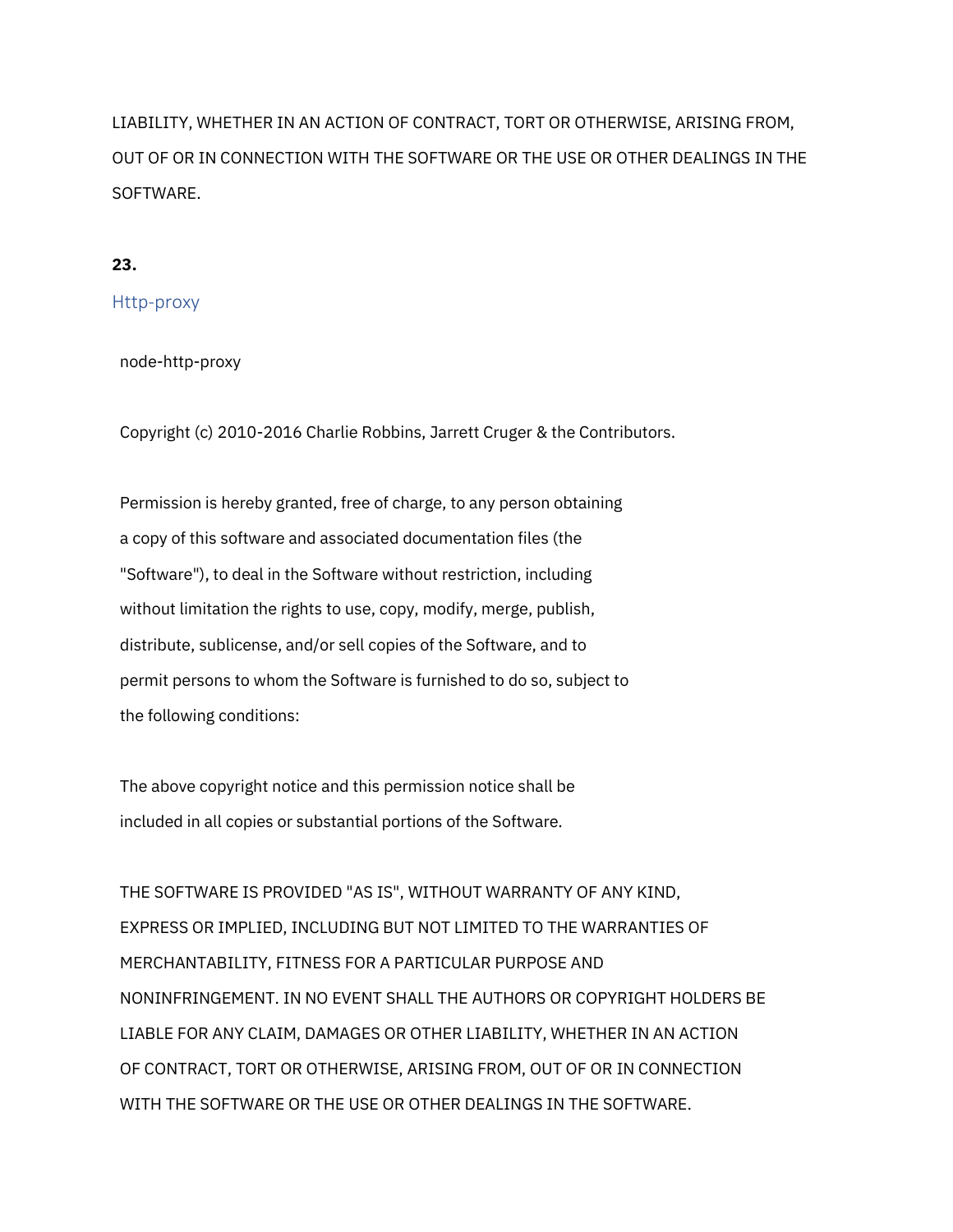# i18next

The MIT License (MIT)

Copyright (c) 2017 i18next

Permission is hereby granted, free of charge, to any person obtaining a copy of this software and associated documentation files (the "Software"), to deal in the Software without restriction, including without limitation the rights to use, copy, modify, merge, publish, distribute, sublicense, and/or sell copies of the Software, and to permit persons to whom the Software is furnished to do so, subject to the following conditions:

The above copyright notice and this permission notice shall be included in all copies or substantial portions of the Software.

THE SOFTWARE IS PROVIDED "AS IS", WITHOUT WARRANTY OF ANY KIND, EXPRESS OR IMPLIED, INCLUDING BUT NOT LIMITED TO THE WARRANTIES OF MERCHANTABILITY, FITNESS FOR A PARTICULAR PURPOSE AND NONINFRINGEMENT. IN NO EVENT SHALL THE AUTHORS OR COPYRIGHT HOLDERS BE LIABLE FOR ANY CLAIM, DAMAGES OR OTHER LIABILITY, WHETHER IN AN ACTION OF CONTRACT, TORT OR OTHERWISE, ARISING FROM, OUT OF OR

IN CONNECTION WITH THE SOFTWARE OR THE USE OR OTHER DEALINGS IN THE SOFTWARE. \*\*

# **25.**

# Idna

BSD 3-Clause License

Copyright (c) 2013-2021, Kim Davies

All rights reserved.

Redistribution and use in source and binary forms, with or without

modification, are permitted provided that the following conditions are met:

1. Redistributions of source code must retain the above copyright notice, this

list of conditions and the following disclaimer.

# **24.**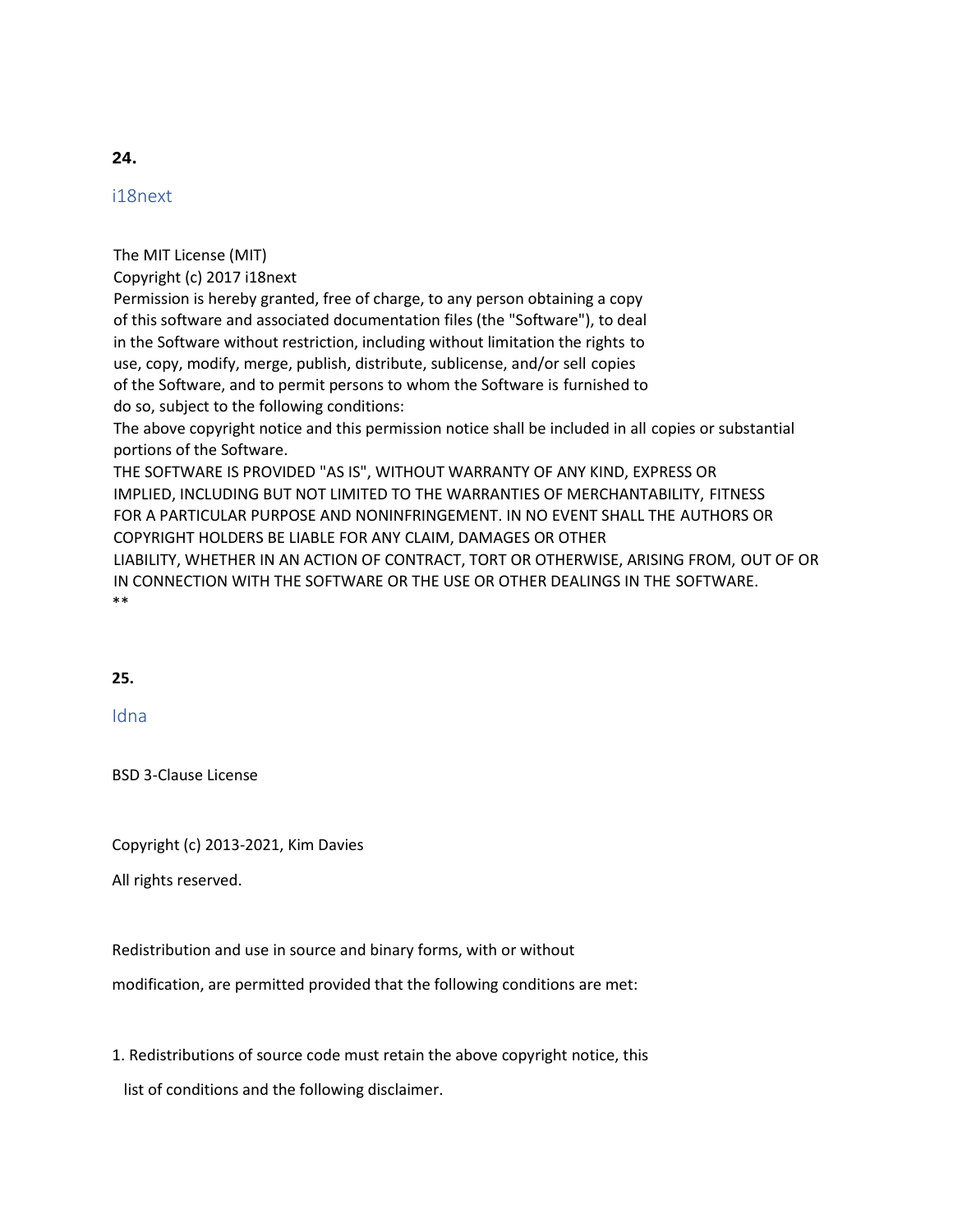- 2. Redistributions in binary form must reproduce the above copyright notice, this list of conditions and the following disclaimer in the documentation and/or other materials provided with the distribution.
- 3. Neither the name of the copyright holder nor the names of its contributors may be used to endorse or promote products derived from this software without specific prior written permission.

THIS SOFTWARE IS PROVIDED BY THE COPYRIGHT HOLDERS AND CONTRIBUTORS "AS IS" AND ANY EXPRESS OR IMPLIED WARRANTIES, INCLUDING, BUT NOT LIMITED TO, THE IMPLIED WARRANTIES OF MERCHANTABILITY AND FITNESS FOR A PARTICULAR PURPOSE ARE DISCLAIMED. IN NO EVENT SHALL THE COPYRIGHT HOLDER OR CONTRIBUTORS BE LIABLE FOR ANY DIRECT, INDIRECT, INCIDENTAL, SPECIAL, EXEMPLARY, OR CONSEQUENTIAL DAMAGES (INCLUDING, BUT NOT LIMITED TO, PROCUREMENT OF SUBSTITUTE GOODS OR SERVICES; LOSS OF USE, DATA, OR PROFITS; OR BUSINESS INTERRUPTION) HOWEVER CAUSED AND ON ANY THEORY OF LIABILITY, WHETHER IN CONTRACT, STRICT LIABILITY, OR TORT (INCLUDING NEGLIGENCE OR OTHERWISE) ARISING IN ANY WAY OUT OF THE USE OF THIS SOFTWARE, EVEN IF ADVISED OF THE POSSIBILITY OF SUCH DAMAGE.

## **26.**

## Isodate

Copyright (c) 2021, Hugo van Kemenade and contributors Copyright (c) 2009-2018, Gerhard Weis and contributors Copyright (c) 2009, Gerhard Weis All rights reserved.

Redistribution and use in source and binary forms, with or without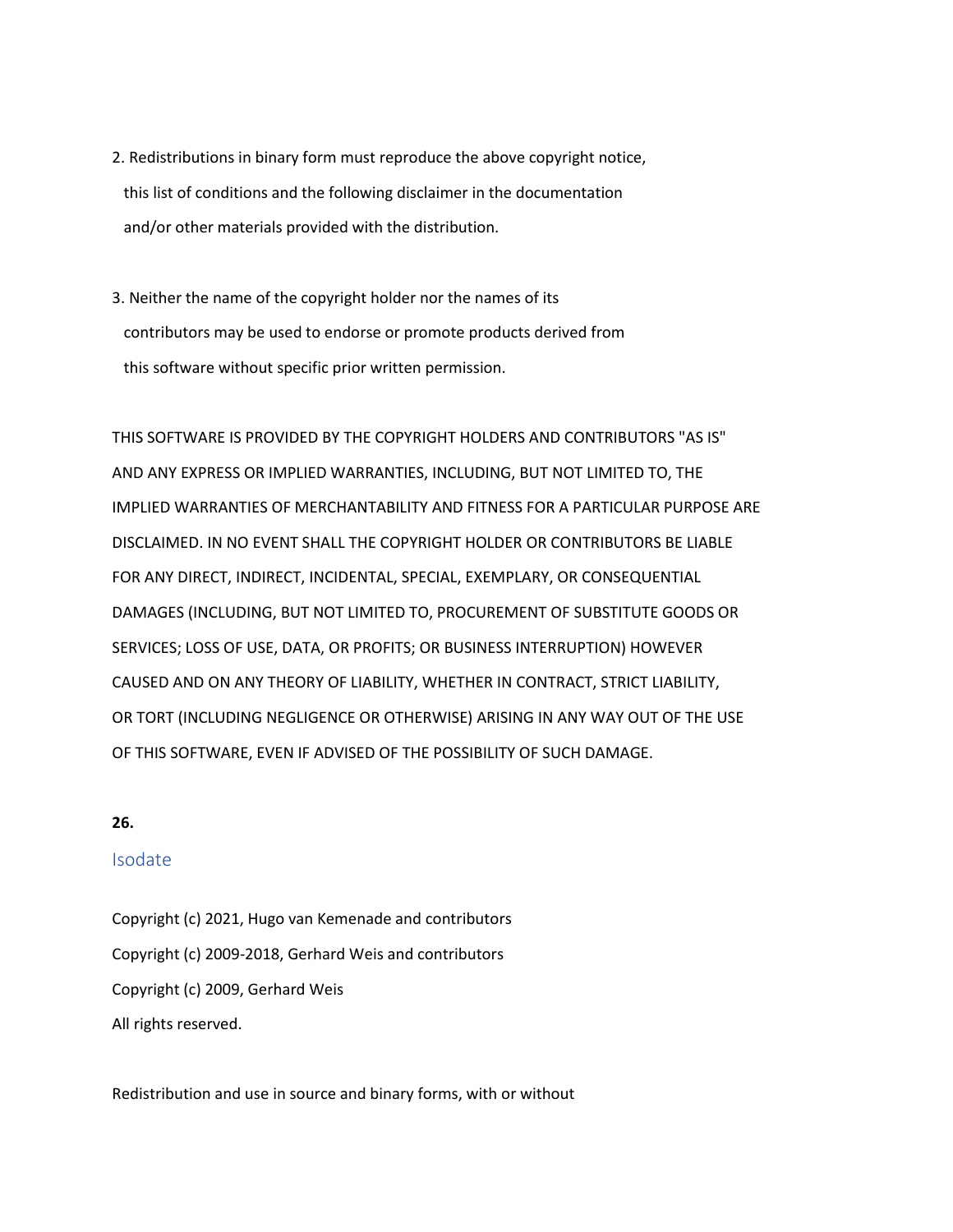modification, are permitted provided that the following conditions are met:

- \* Redistributions of source code must retain the above copyright notice, this list of conditions and the following disclaimer.
- \* Redistributions in binary form must reproduce the above copyright notice, this list of conditions and the following disclaimer in the documentation and/or other materials provided with the distribution.
- \* Neither the name of the <organization> nor the names of its contributors may be used to endorse or promote products derived from this software without specific prior written permission.

THIS SOFTWARE IS PROVIDED BY THE COPYRIGHT HOLDERS AND CONTRIBUTORS "AS IS" AND ANY EXPRESS OR IMPLIED WARRANTIES, INCLUDING, BUT NOT LIMITED TO, THE IMPLIED WARRANTIES OF MERCHANTABILITY AND FITNESS FOR A PARTICULAR PURPOSE ARE DISCLAIMED. IN NO EVENT SHALL <COPYRIGHT HOLDER> BE LIABLE FOR ANY DIRECT, INDIRECT, INCIDENTAL, SPECIAL, EXEMPLARY, OR CONSEQUENTIAL DAMAGES (INCLUDING, BUT NOT LIMITED TO, PROCUREMENT OF SUBSTITUTE GOODS OR SERVICES; LOSS OF USE, DATA, OR PROFITS; OR BUSINESS INTERRUPTION) HOWEVER CAUSED AND ON ANY THEORY OF LIABILITY, WHETHER IN CONTRACT, STRICT LIABILITY, OR TORT (INCLUDING NEGLIGENCE OR OTHERWISE) ARISING IN ANY WAY OUT OF THE USE OF THIS SOFTWARE, EVEN IF ADVISED OF THE POSSIBILITY OF SUCH DAMAGE.

### **27.**

Joblib

BSD 3-Clause License

Copyright (c) 2008-2021, The joblib developers. All rights reserved.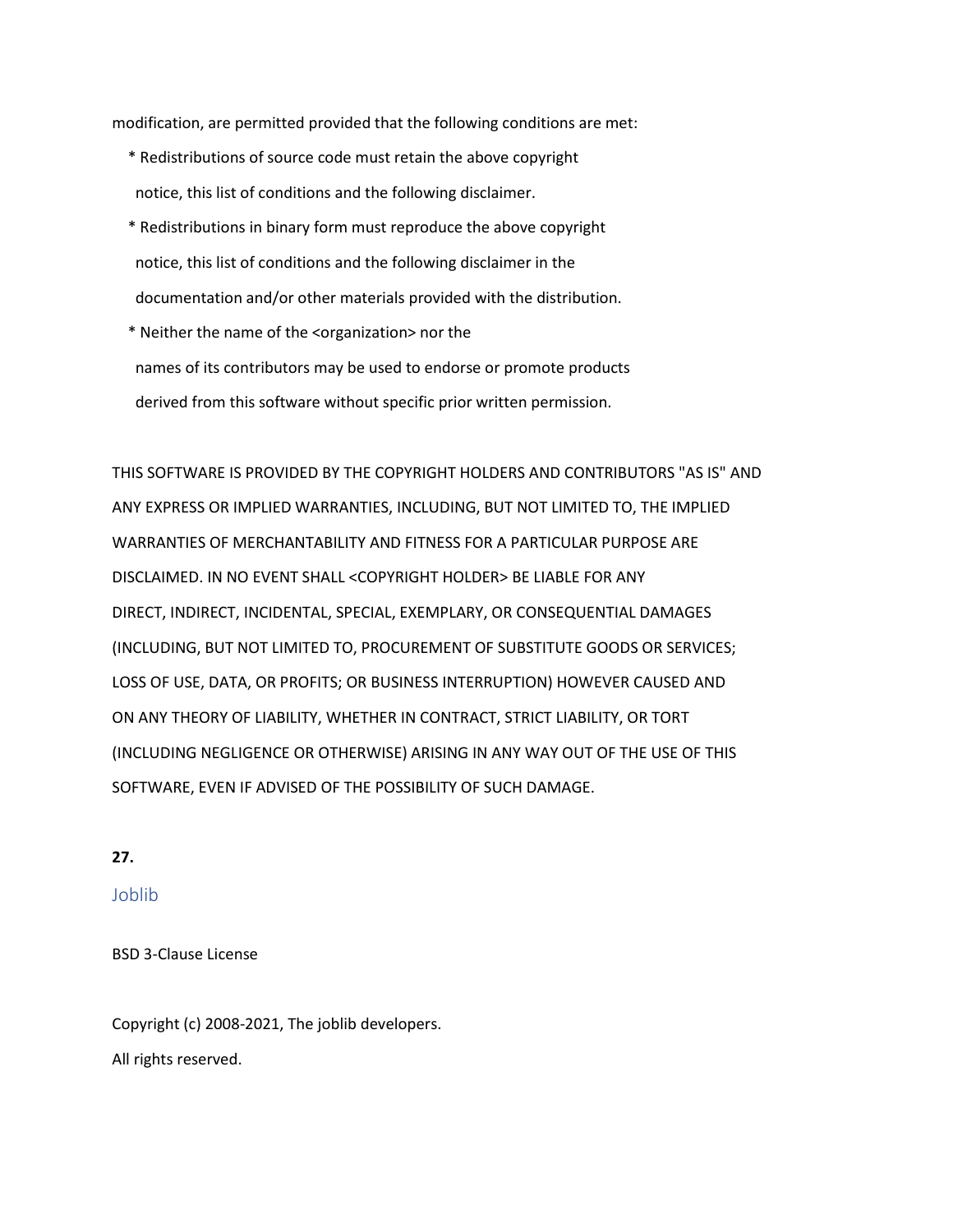Redistribution and use in source and binary forms, with or without modification, are permitted provided that the following conditions are met:

- \* Redistributions of source code must retain the above copyright notice, this list of conditions and the following disclaimer.
- \* Redistributions in binary form must reproduce the above copyright notice, this list of conditions and the following disclaimer in the documentation and/or other materials provided with the distribution.
- \* Neither the name of the copyright holder nor the names of its contributors may be used to endorse or promote products derived from this software without specific prior written permission.

THIS SOFTWARE IS PROVIDED BY THE COPYRIGHT HOLDERS AND CONTRIBUTORS "AS IS" AND ANY EXPRESS OR IMPLIED WARRANTIES, INCLUDING, BUT NOT LIMITED TO, THE IMPLIED WARRANTIES OF MERCHANTABILITY AND FITNESS FOR A PARTICULAR PURPOSE ARE DISCLAIMED. IN NO EVENT SHALL THE COPYRIGHT HOLDER OR CONTRIBUTORS BE LIABLE FOR ANY DIRECT, INDIRECT, INCIDENTAL, SPECIAL, EXEMPLARY, OR CONSEQUENTIAL DAMAGES (INCLUDING, BUT NOT LIMITED TO, PROCUREMENT OF SUBSTITUTE GOODS OR SERVICES; LOSS OF USE, DATA, OR PROFITS; OR BUSINESS INTERRUPTION) HOWEVER CAUSED AND ON ANY THEORY OF LIABILITY, WHETHER IN CONTRACT, STRICT LIABILITY, OR TORT (INCLUDING NEGLIGENCE OR OTHERWISE) ARISING IN ANY WAY OUT OF THE USE OF THIS SOFTWARE, EVEN IF ADVISED OF THE POSSIBILITY OF SUCH DAMAGE.

**28.**

Jstat

Copyright (c) 2013 jStat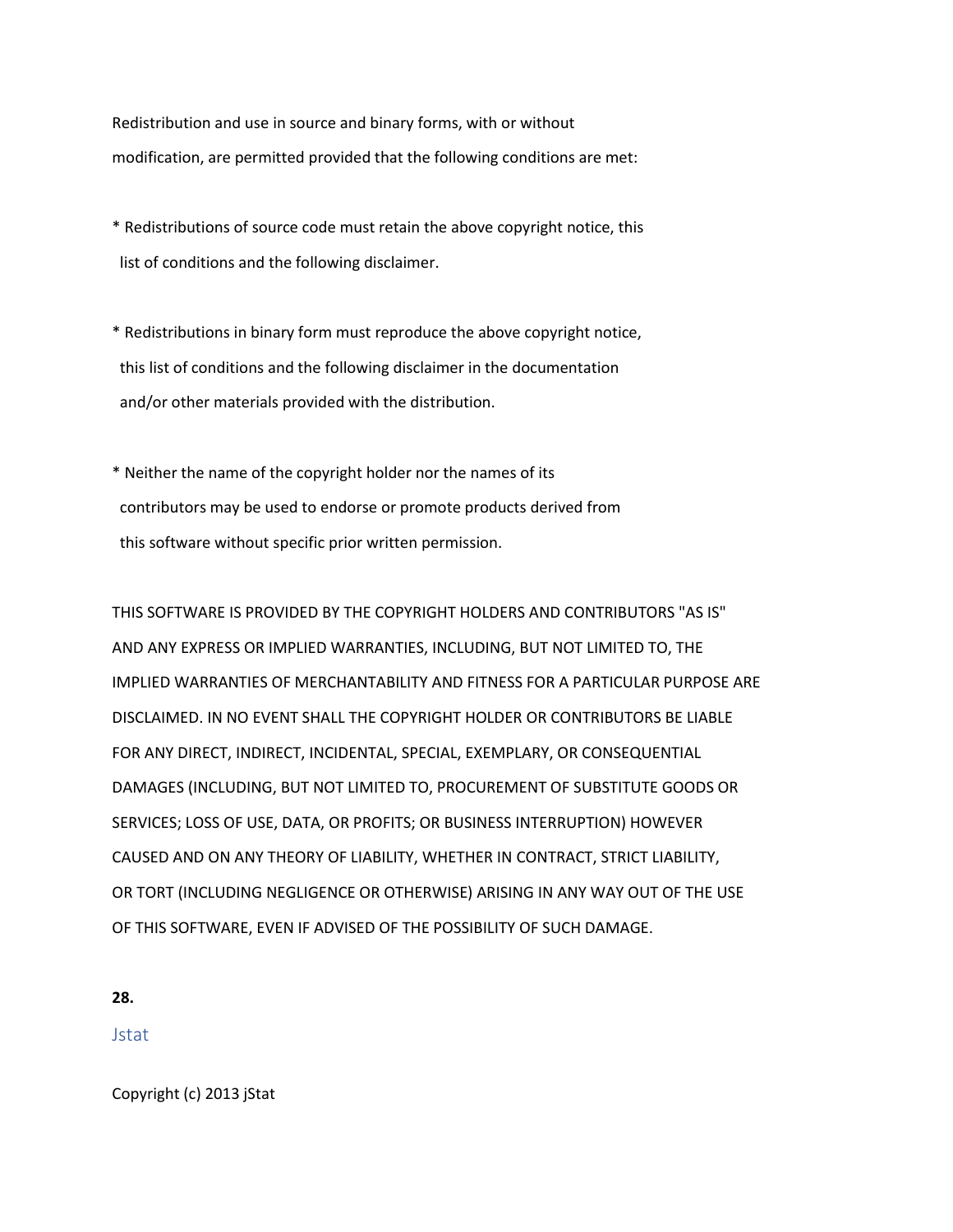Permission is hereby granted, free of charge, to any person obtaining a copy of this software and associated documentation files (the "Software"), to deal in the Software without restriction, including without limitation the rights to use, copy, modify, merge, publish, distribute, sublicense, and/or sell copies of the Software, and to permit persons to whom the Software is furnished to do so, subject to the following conditions:

The above copyright notice and this permission notice shall be included in all copies or substantial portions of the Software.

THE SOFTWARE IS PROVIDED "AS IS", WITHOUT WARRANTY OF ANY KIND, EXPRESS OR IMPLIED, INCLUDING BUT NOT LIMITED TO THE WARRANTIES OF MERCHANTABILITY, FITNESS FOR A PARTICULAR PURPOSE AND NONINFRINGEMENT. IN NO EVENT SHALL THE AUTHORS OR COPYRIGHT HOLDERS BE LIABLE FOR ANY CLAIM, DAMAGES OR OTHER LIABILITY, WHETHER IN AN ACTION OF CONTRACT, TORT OR OTHERWISE, ARISING FROM, OUT OF OR IN CONNECTION WITH THE SOFTWARE OR THE USE OR OTHER DEALINGS IN THE SOFTWARE.

**30.**

Jszip

The MIT License

===============

Copyright (c) 2009-2016 Stuart Knightley, David Duponchel, Franz Buchinger, António Afonso

Permission is hereby granted, free of charge, to any person obtaining a copy of this software and associated documentation files (the "Software"), to deal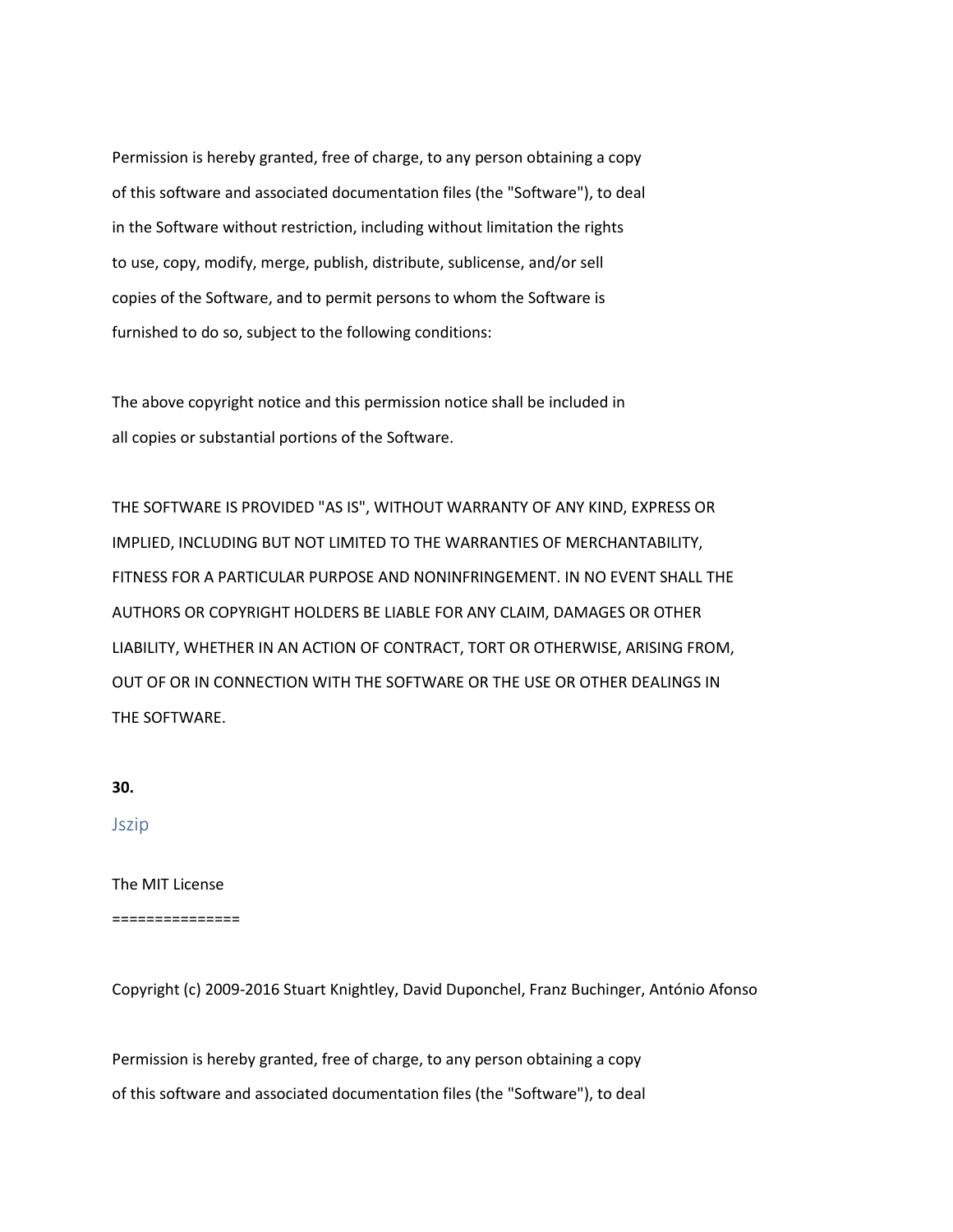in the Software without restriction, including without limitation the rights to use, copy, modify, merge, publish, distribute, sublicense, and/or sell copies of the Software, and to permit persons to whom the Software is furnished to do so, subject to the following conditions:

The above copyright notice and this permission notice shall be included in all copies or substantial portions of the Software.

THE SOFTWARE IS PROVIDED "AS IS", WITHOUT WARRANTY OF ANY KIND, EXPRESS OR IMPLIED, INCLUDING BUT NOT LIMITED TO THE WARRANTIES OF MERCHANTABILITY, FITNESS FOR A PARTICULAR PURPOSE AND NONINFRINGEMENT. IN NO EVENT SHALL THE AUTHORS OR COPYRIGHT HOLDERS BE LIABLE FOR ANY CLAIM, DAMAGES OR OTHER LIABILITY, WHETHER IN AN ACTION OF CONTRACT, TORT OR OTHERWISE, ARISING FROM, OUT OF OR IN CONNECTION WITH THE SOFTWARE OR THE USE OR OTHER DEALINGS IN THE SOFTWARE.

#### **31.**

### Jwk-to-pem

Apache License

 Version 2.0, January 2004 http://www.apache.org/licenses/

TERMS AND CONDITIONS FOR USE, REPRODUCTION, AND DISTRIBUTION

1. Definitions.

 "License" shall mean the terms and conditions for use, reproduction, and distribution as defined by Sections 1 through 9 of this document.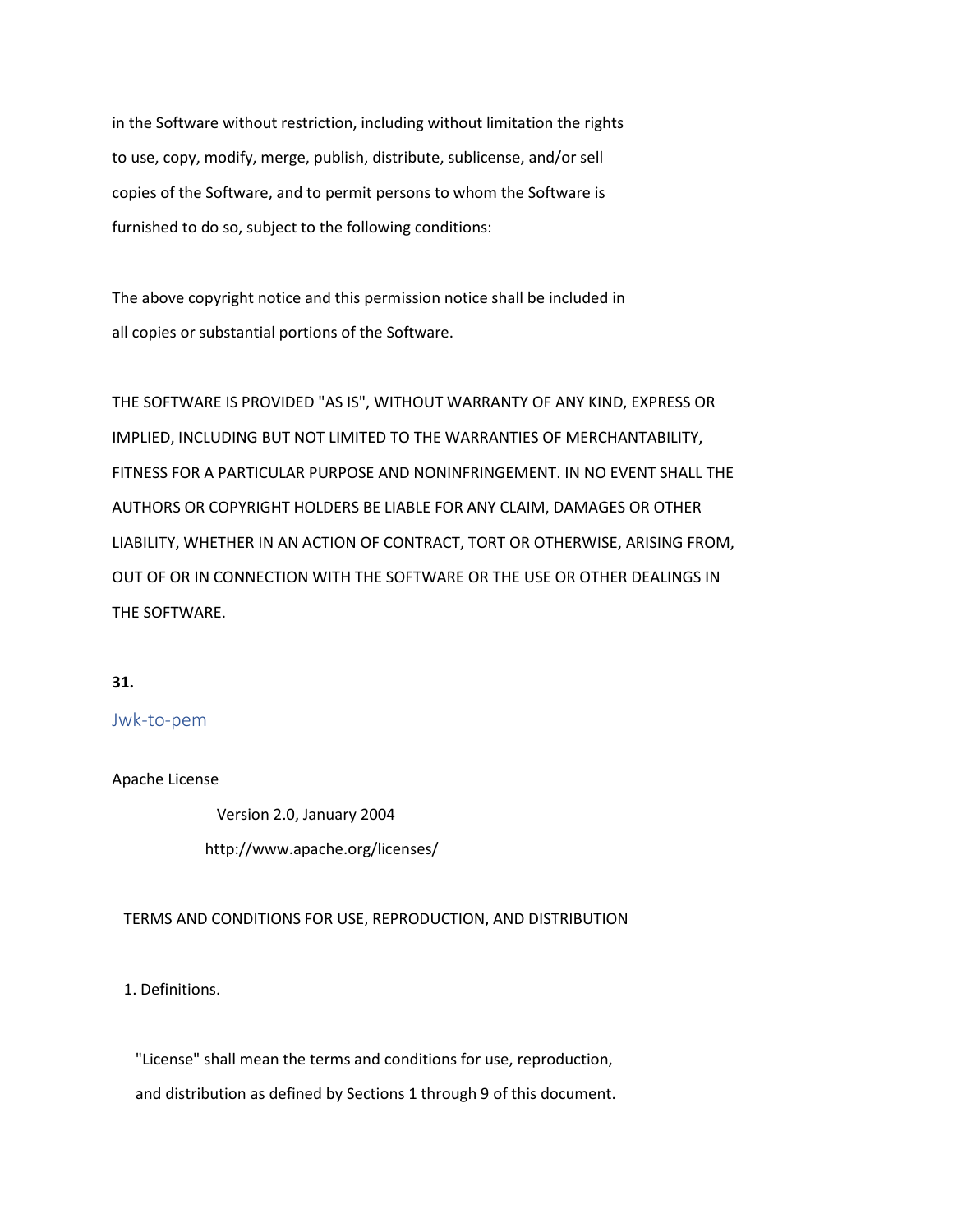"Licensor" shall mean the copyright owner or entity authorized by the copyright owner that is granting the License.

 "Legal Entity" shall mean the union of the acting entity and all other entities that control, are controlled by, or are under common control with that entity. For the purposes of this definition, "control" means (i) the power, direct or indirect, to cause the direction or management of such entity, whether by contract or otherwise, or (ii) ownership of fifty percent (50%) or more of the outstanding shares, or (iii) beneficial ownership of such entity.

 "You" (or "Your") shall mean an individual or Legal Entity exercising permissions granted by this License.

 "Source" form shall mean the preferred form for making modifications, including but not limited to software source code, documentation source, and configuration files.

 "Object" form shall mean any form resulting from mechanical transformation or translation of a Source form, including but not limited to compiled object code, generated documentation, and conversions to other media types.

 "Work" shall mean the work of authorship, whether in Source or Object form, made available under the License, as indicated by a copyright notice that is included in or attached to the work (an example is provided in the Appendix below).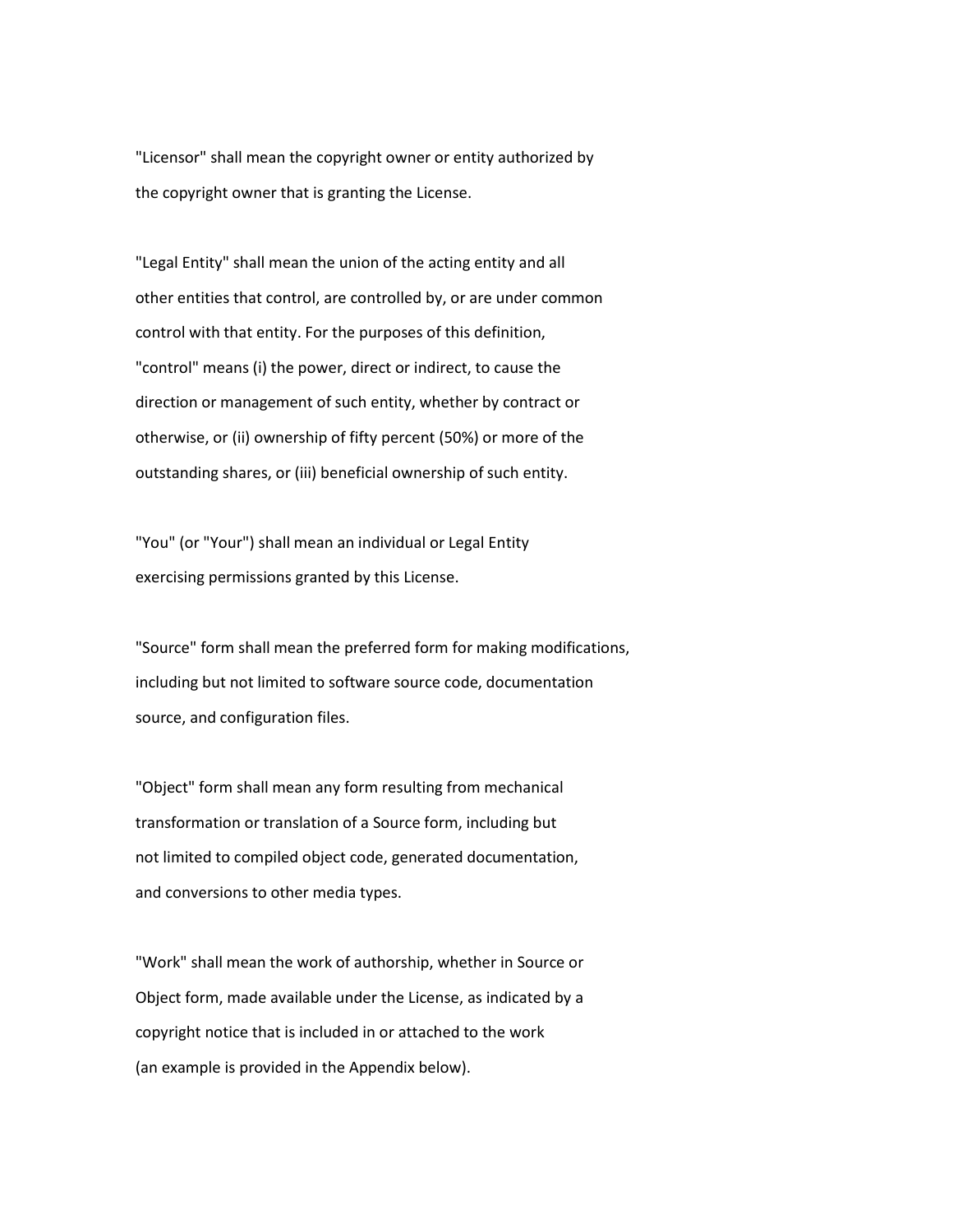"Derivative Works" shall mean any work, whether in Source or Object form, that is based on (or derived from) the Work and for which the editorial revisions, annotations, elaborations, or other modifications represent, as a whole, an original work of authorship. For the purposes of this License, Derivative Works shall not include works that remain separable from, or merely link (or bind by name) to the interfaces of, the Work and Derivative Works thereof.

 "Contribution" shall mean any work of authorship, including the original version of the Work and any modifications or additions to that Work or Derivative Works thereof, that is intentionally submitted to Licensor for inclusion in the Work by the copyright owner or by an individual or Legal Entity authorized to submit on behalf of the copyright owner. For the purposes of this definition, "submitted" means any form of electronic, verbal, or written communication sent to the Licensor or its representatives, including but not limited to communication on electronic mailing lists, source code control systems, and issue tracking systems that are managed by, or on behalf of, the Licensor for the purpose of discussing and improving the Work, but excluding communication that is conspicuously marked or otherwise designated in writing by the copyright owner as "Not a Contribution."

 "Contributor" shall mean Licensor and any individual or Legal Entity on behalf of whom a Contribution has been received by Licensor and subsequently incorporated within the Work.

 2. Grant of Copyright License. Subject to the terms and conditions of this License, each Contributor hereby grants to You a perpetual, worldwide, non-exclusive, no-charge, royalty-free, irrevocable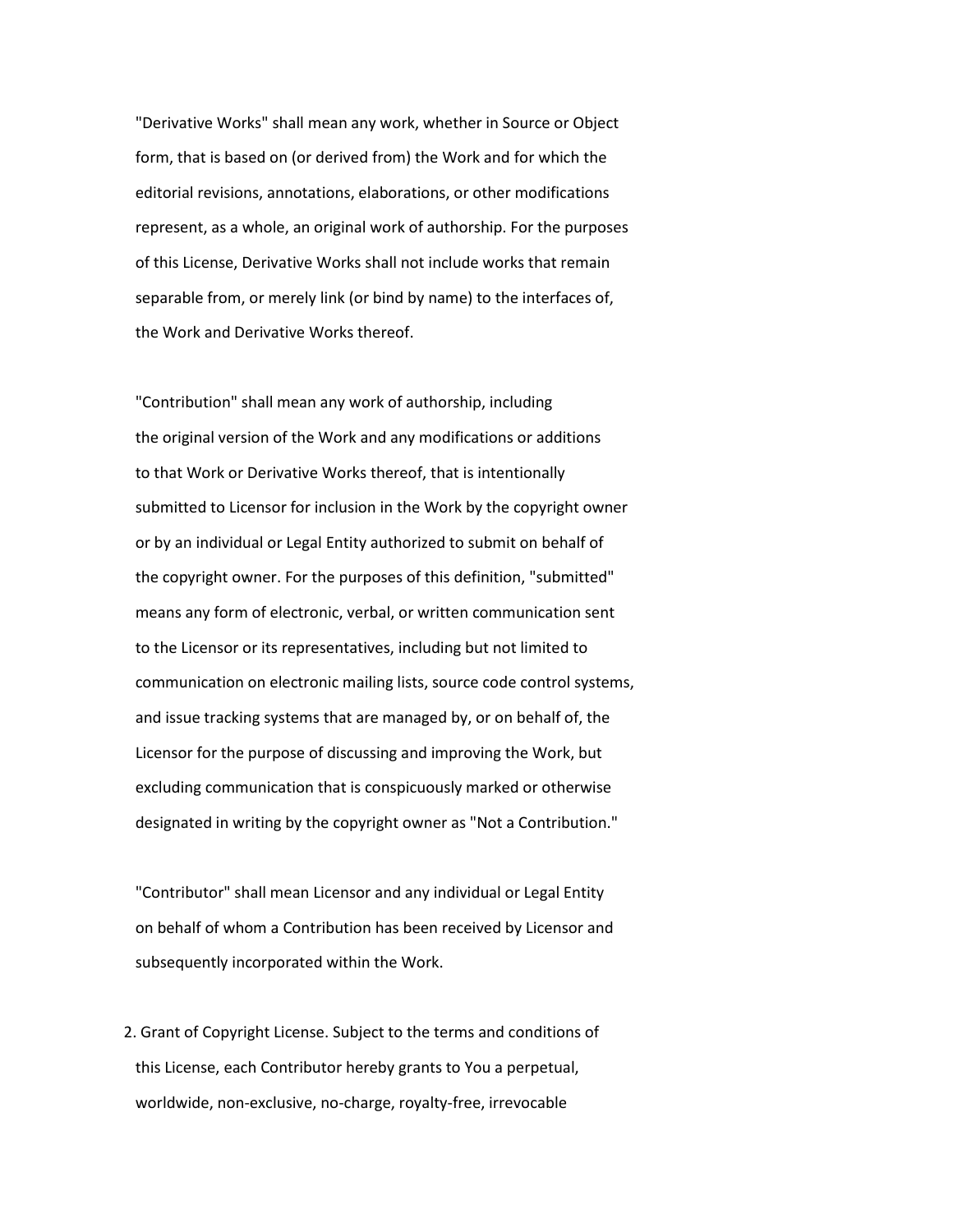copyright license to reproduce, prepare Derivative Works of, publicly display, publicly perform, sublicense, and distribute the Work and such Derivative Works in Source or Object form.

- 3. Grant of Patent License. Subject to the terms and conditions of this License, each Contributor hereby grants to You a perpetual, worldwide, non-exclusive, no-charge, royalty-free, irrevocable (except as stated in this section) patent license to make, have made, use, offer to sell, sell, import, and otherwise transfer the Work, where such license applies only to those patent claims licensable by such Contributor that are necessarily infringed by their Contribution(s) alone or by combination of their Contribution(s) with the Work to which such Contribution(s) was submitted. If You institute patent litigation against any entity (including a cross-claim or counterclaim in a lawsuit) alleging that the Work or a Contribution incorporated within the Work constitutes direct or contributory patent infringement, then any patent licenses granted to You under this License for that Work shall terminate as of the date such litigation is filed.
- 4. Redistribution. You may reproduce and distribute copies of the Work or Derivative Works thereof in any medium, with or without modifications, and in Source or Object form, provided that You meet the following conditions:
	- (a) You must give any other recipients of the Work or Derivative Works a copy of this License; and

(b) You must cause any modified files to carry prominent notices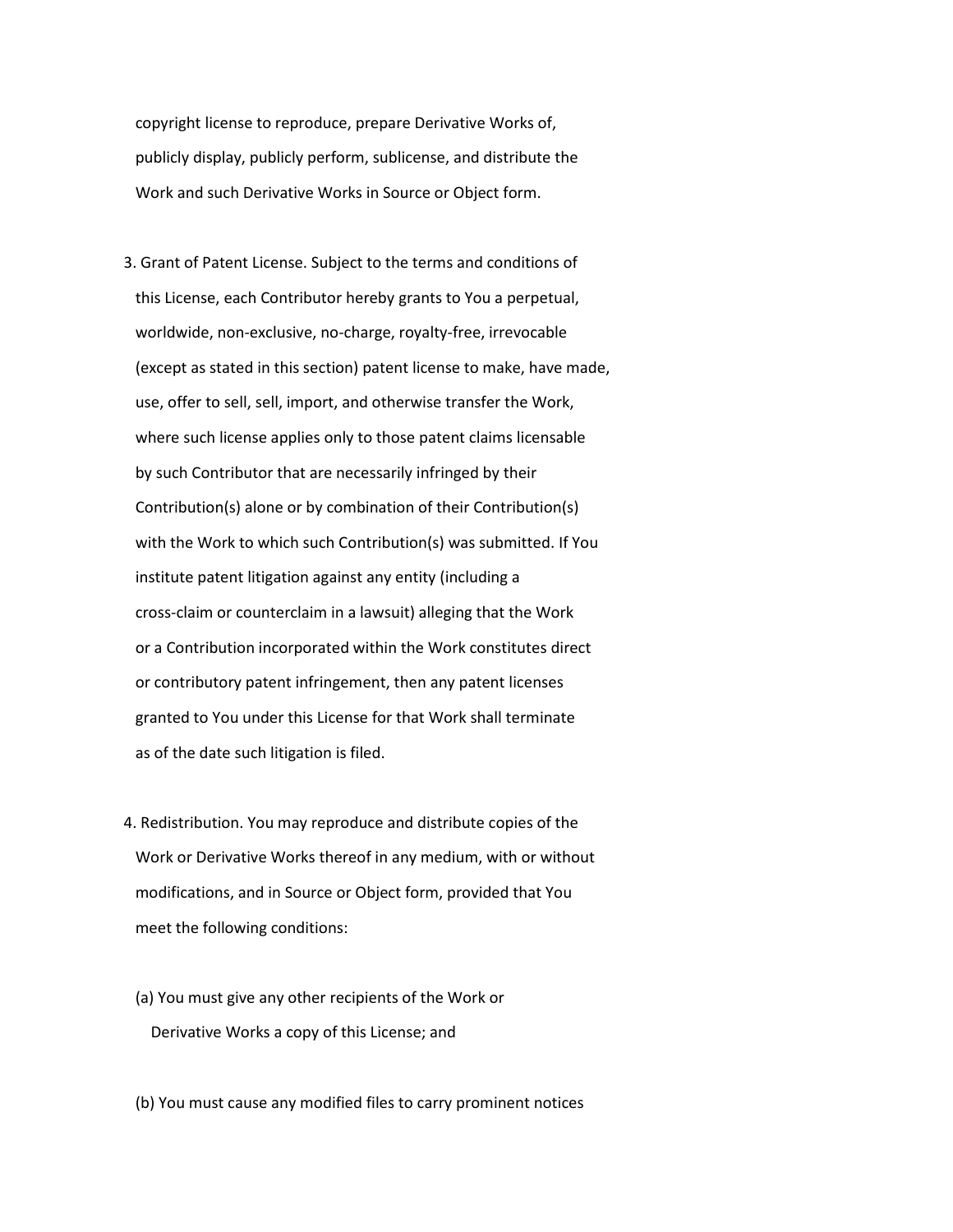#### stating that You changed the files; and

- (c) You must retain, in the Source form of any Derivative Works that You distribute, all copyright, patent, trademark, and attribution notices from the Source form of the Work, excluding those notices that do not pertain to any part of the Derivative Works; and
- (d) If the Work includes a "NOTICE" text file as part of its distribution, then any Derivative Works that You distribute must include a readable copy of the attribution notices contained within such NOTICE file, excluding those notices that do not pertain to any part of the Derivative Works, in at least one of the following places: within a NOTICE text file distributed as part of the Derivative Works; within the Source form or documentation, if provided along with the Derivative Works; or, within a display generated by the Derivative Works, if and wherever such third-party notices normally appear. The contents of the NOTICE file are for informational purposes only and do not modify the License. You may add Your own attribution notices within Derivative Works that You distribute, alongside or as an addendum to the NOTICE text from the Work, provided that such additional attribution notices cannot be construed as modifying the License.

 You may add Your own copyright statement to Your modifications and may provide additional or different license terms and conditions for use, reproduction, or distribution of Your modifications, or for any such Derivative Works as a whole, provided Your use,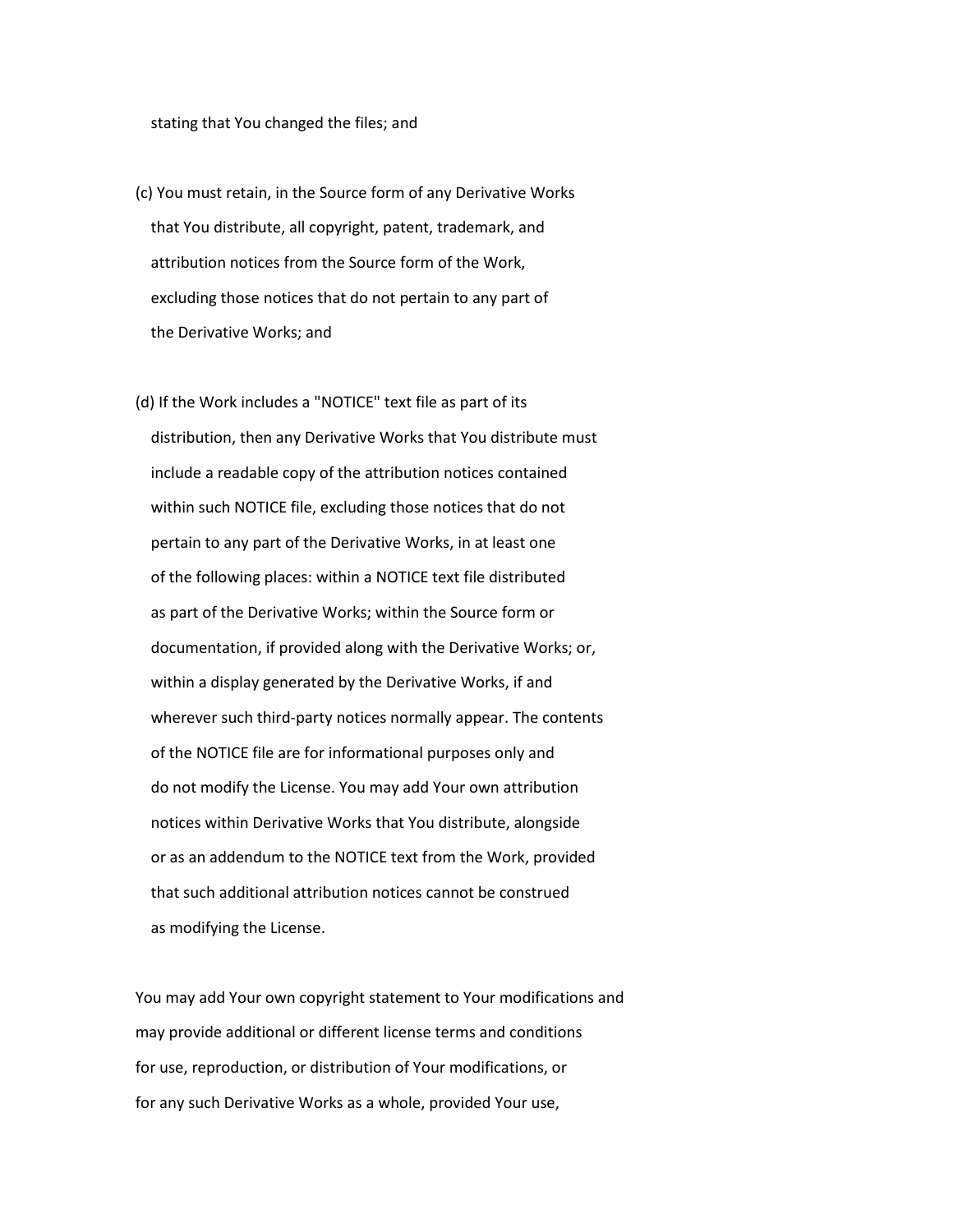reproduction, and distribution of the Work otherwise complies with the conditions stated in this License.

- 5. Submission of Contributions. Unless You explicitly state otherwise, any Contribution intentionally submitted for inclusion in the Work by You to the Licensor shall be under the terms and conditions of this License, without any additional terms or conditions. Notwithstanding the above, nothing herein shall supersede or modify the terms of any separate license agreement you may have executed with Licensor regarding such Contributions.
- 6. Trademarks. This License does not grant permission to use the trade names, trademarks, service marks, or product names of the Licensor, except as required for reasonable and customary use in describing the origin of the Work and reproducing the content of the NOTICE file.
- 7. Disclaimer of Warranty. Unless required by applicable law or agreed to in writing, Licensor provides the Work (and each Contributor provides its Contributions) on an "AS IS" BASIS, WITHOUT WARRANTIES OR CONDITIONS OF ANY KIND, either express or implied, including, without limitation, any warranties or conditions of TITLE, NON-INFRINGEMENT, MERCHANTABILITY, or FITNESS FOR A PARTICULAR PURPOSE. You are solely responsible for determining the appropriateness of using or redistributing the Work and assume any risks associated with Your exercise of permissions under this License.
- 8. Limitation of Liability. In no event and under no legal theory, whether in tort (including negligence), contract, or otherwise, unless required by applicable law (such as deliberate and grossly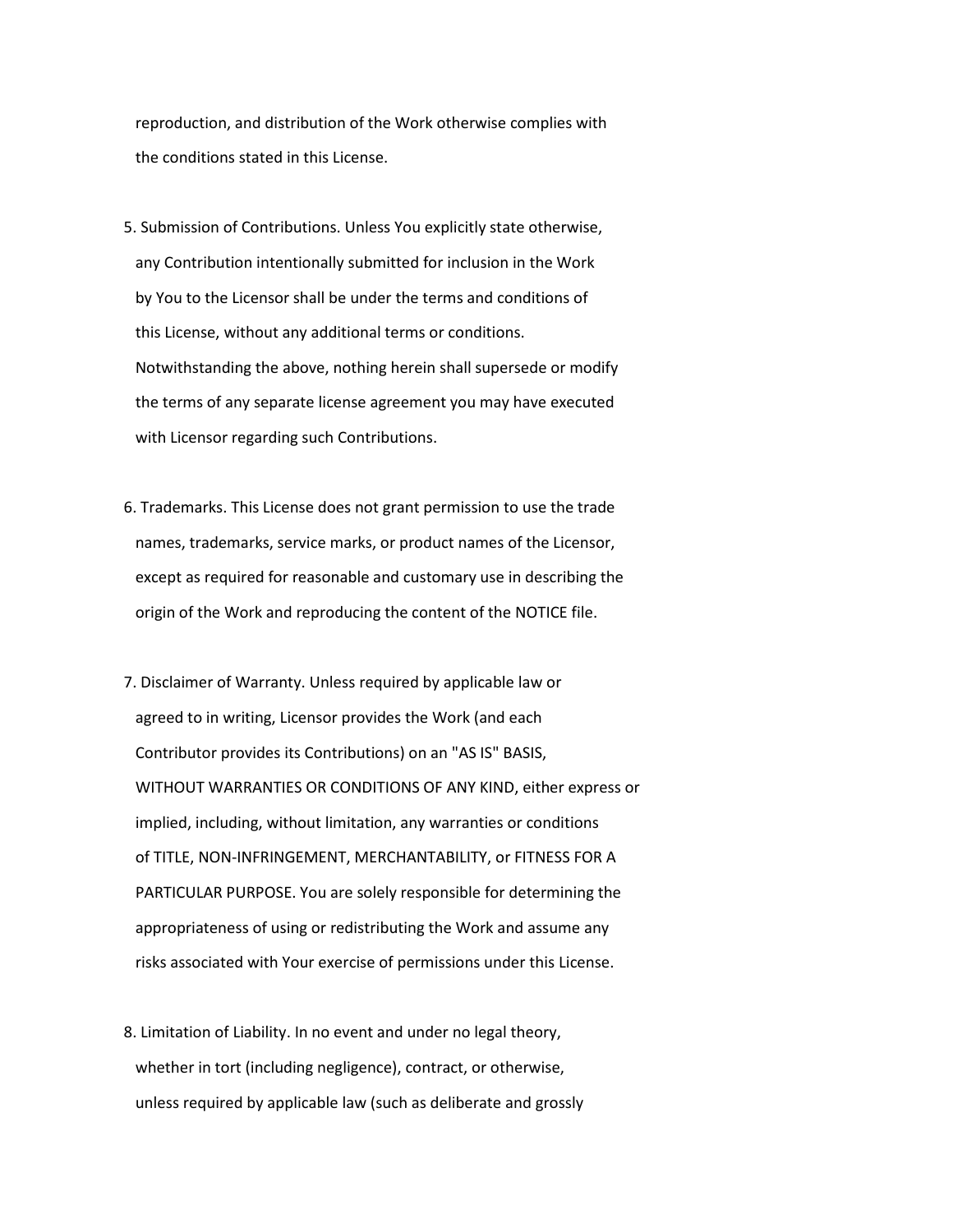negligent acts) or agreed to in writing, shall any Contributor be liable to You for damages, including any direct, indirect, special, incidental, or consequential damages of any character arising as a result of this License or out of the use or inability to use the Work (including but not limited to damages for loss of goodwill, work stoppage, computer failure or malfunction, or any and all other commercial damages or losses), even if such Contributor has been advised of the possibility of such damages.

 9. Accepting Warranty or Additional Liability. While redistributing the Work or Derivative Works thereof, You may choose to offer, and charge a fee for, acceptance of support, warranty, indemnity, or other liability obligations and/or rights consistent with this License. However, in accepting such obligations, You may act only on Your own behalf and on Your sole responsibility, not on behalf of any other Contributor, and only if You agree to indemnify, defend, and hold each Contributor harmless for any liability incurred by, or claims asserted against, such Contributor by reason of your accepting any such warranty or additional liability.

# END OF TERMS AND CONDITIONS

APPENDIX: How to apply the Apache License to your work.

 To apply the Apache License to your work, attach the following boilerplate notice, with the fields enclosed by brackets "{}" replaced with your own identifying information. (Don't include the brackets!) The text should be enclosed in the appropriate comment syntax for the file format. We also recommend that a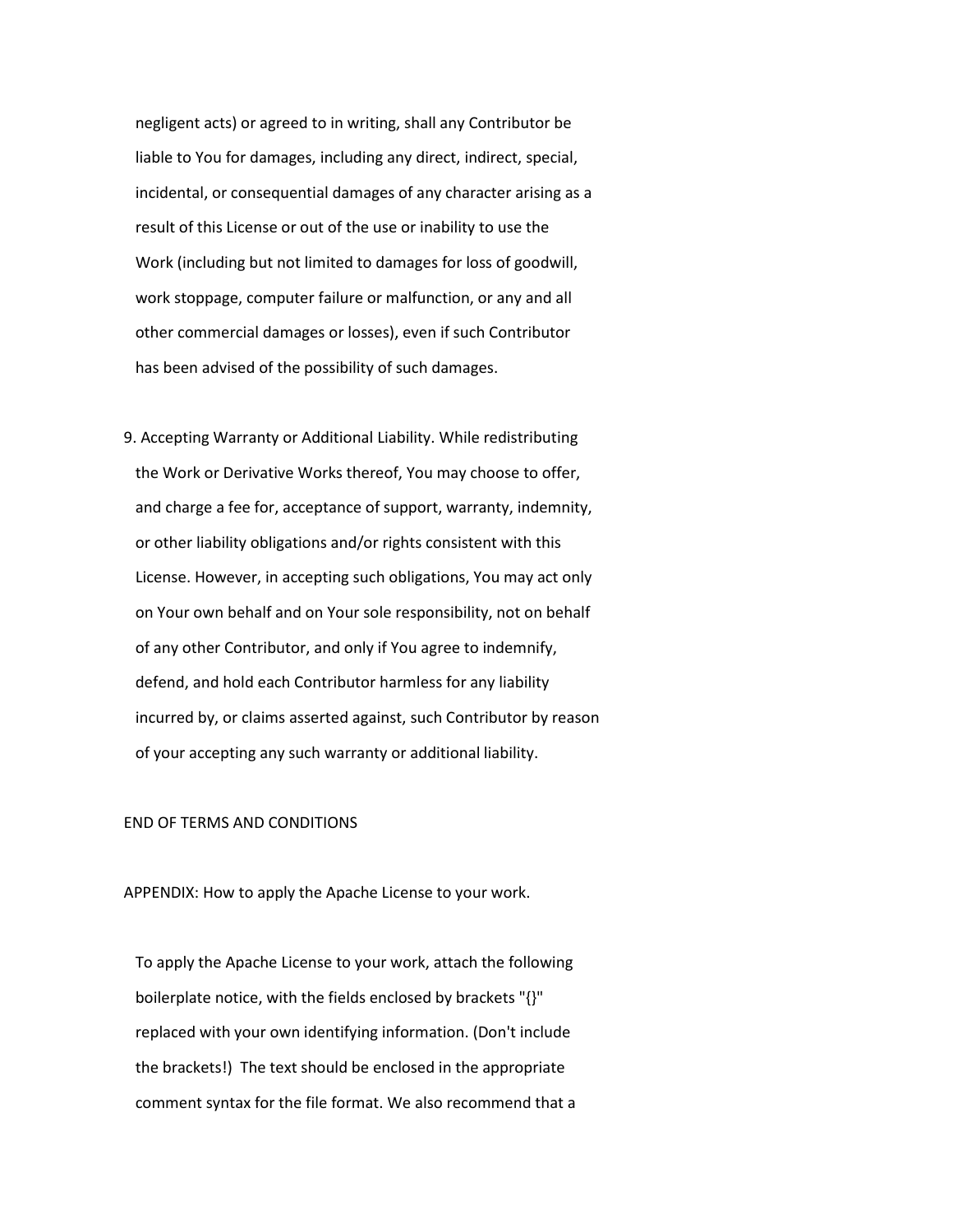file or class name and description of purpose be included on the same "printed page" as the copyright notice for easier identification within third-party archives.

Copyright 2015 D2L Corporation

 Licensed under the Apache License, Version 2.0 (the "License"); you may not use this file except in compliance with the License. You may obtain a copy of the License at

http://www.apache.org/licenses/LICENSE-2.0

Unless required by applicable law or agreed to in writing, software

distributed under the License is distributed on an "AS IS" BASIS,

WITHOUT WARRANTIES OR CONDITIONS OF ANY KIND, either express or implied.

See the License for the specific language governing permissions and

limitations under the License.

# **32.**

# Lodash

The MIT License Copyright JS Foundation and other contributors <https://js.foundation/> Based on Underscore.js, copyright Jeremy Ashkenas, DocumentCloud and Investigative Reporters & Editors

<http://underscorejs.org/> This software consists of voluntary contributions made by many individuals. For exact contribution history, see the revision history available at<https://github.com/lodash/lodash>

The following license applies to all parts of this software except as documented below:  $=$ 

Permission is hereby granted, free of charge, to any person obtaining a copy of this software and associated documentation files (the "Software"), to deal in the Software without restriction, including without limitation the rights to use, copy, modify, merge, publish, distribute,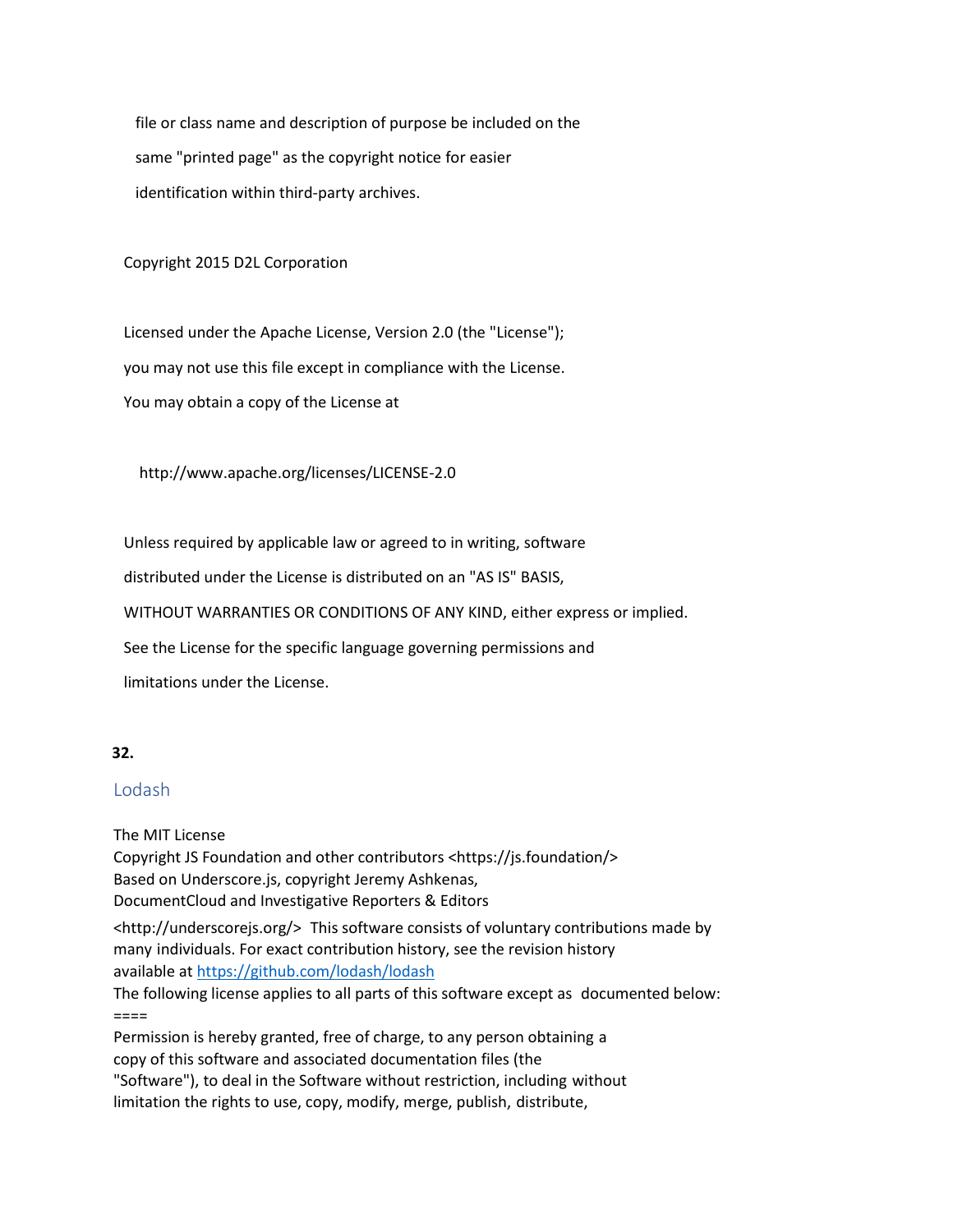sublicense, and/or sell copies of the Software, and to permit persons to whom the Software is furnished to do so, subject to the following conditions:

The above copyright notice and this permission notice shall be included in all copies or substantial portions of the Software.

THE SOFTWARE IS PROVIDED "AS IS", WITHOUT WARRANTY OF ANY KIND, EXPRESS OR IMPLIED, INCLUDING BUT NOT LIMITED TO THE WARRANTIES OF MERCHANTABILITY, FITNESS FOR A PARTICULAR PURPOSE AND NONINFRINGEMENT. IN NO EVENT SHALL THE AUTHORS OR COPYRIGHT HOLDERS BE LIABLE FOR ANY CLAIM, DAMAGES OR OTHER LIABILITY, WHETHER IN AN ACTION OF CONTRACT, TORT OR OTHERWISE, ARISING FROM, OUT OF OR IN CONNECTION WITH THE SOFTWARE OR THE USE OR OTHER DEALINGS IN THE SOFTWARE. ====

Copyright and related rights for sample code are waived via CC0. Sample code is defined as all source code displayed within the prose of the documentation. CC0[: http://creativecommons.org/publicdomain/zero/1.0/](http://creativecommons.org/publicdomain/zero/1.0/) ====

Files located in the node modules and vendor directories are externally maintained libraries used by this software which have their own licenses; we recommend you read them, as their terms may differ from the terms above. \*\*

# **33.**

# Moment

Copyright (c) JS Foundation and other contributors

Permission is hereby granted, free of charge, to any person obtaining a copy of this software and associated documentation files (the "Software"), to deal in the Software without restriction, including without limitation the rights to use, copy, modify, merge, publish, distribute, sublicense, and/or sell copies of the Software, and to permit persons to whom the Software is furnished to do so, subject to the following conditions:

The above copyright notice and this permission notice shall be included in all copies or substantial portions of the Software.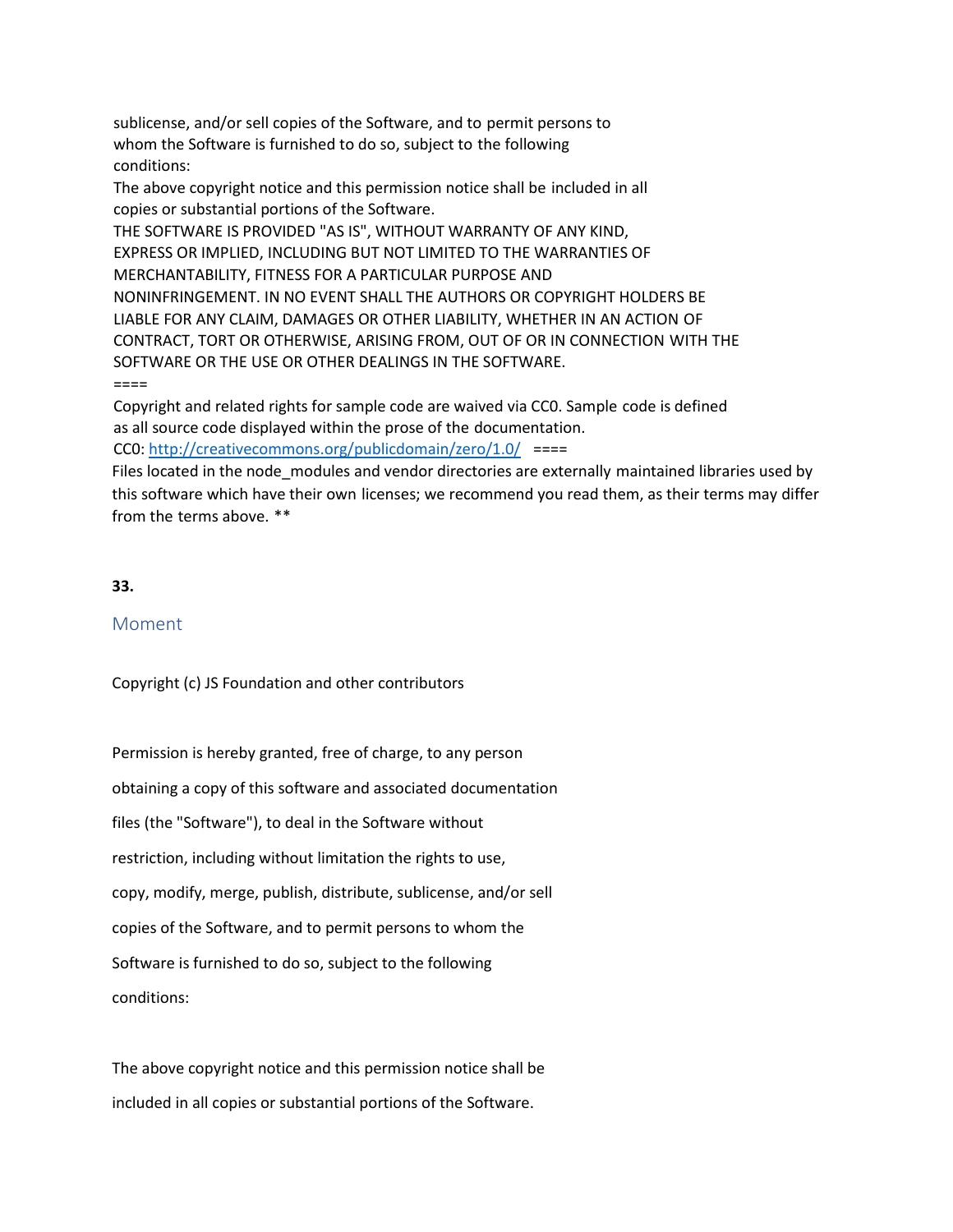THE SOFTWARE IS PROVIDED "AS IS", WITHOUT WARRANTY OF ANY KIND, EXPRESS OR IMPLIED, INCLUDING BUT NOT LIMITED TO THE WARRANTIES OF MERCHANTABILITY, FITNESS FOR A PARTICULAR PURPOSE AND NONINFRINGEMENT. IN NO EVENT SHALL THE AUTHORS OR COPYRIGHT HOLDERS BE LIABLE FOR ANY CLAIM, DAMAGES OR OTHER LIABILITY, WHETHER IN AN ACTION OF CONTRACT, TORT OR OTHERWISE, ARISING FROM, OUT OF OR IN CONNECTION WITH THE SOFTWARE OR THE USE OR OTHER DEALINGS IN THE SOFTWARE.

### **34.**

MS

The MIT License (MIT)

Copyright (c) 2020 Vercel, Inc.

Permission is hereby granted, free of charge, to any person obtaining a copy of this software and associated documentation files (the "Software"), to deal in the Software without restriction, including without limitation the rights to use, copy, modify, merge, publish, distribute, sublicense, and/or sell copies of the Software, and to permit persons to whom the Software is furnished to do so, subject to the following conditions:

The above copyright notice and this permission notice shall be included in all copies or substantial portions of the Software.

THE SOFTWARE IS PROVIDED "AS IS", WITHOUT WARRANTY OF ANY KIND, EXPRESS OR IMPLIED, INCLUDING BUT NOT LIMITED TO THE WARRANTIES OF MERCHANTABILITY,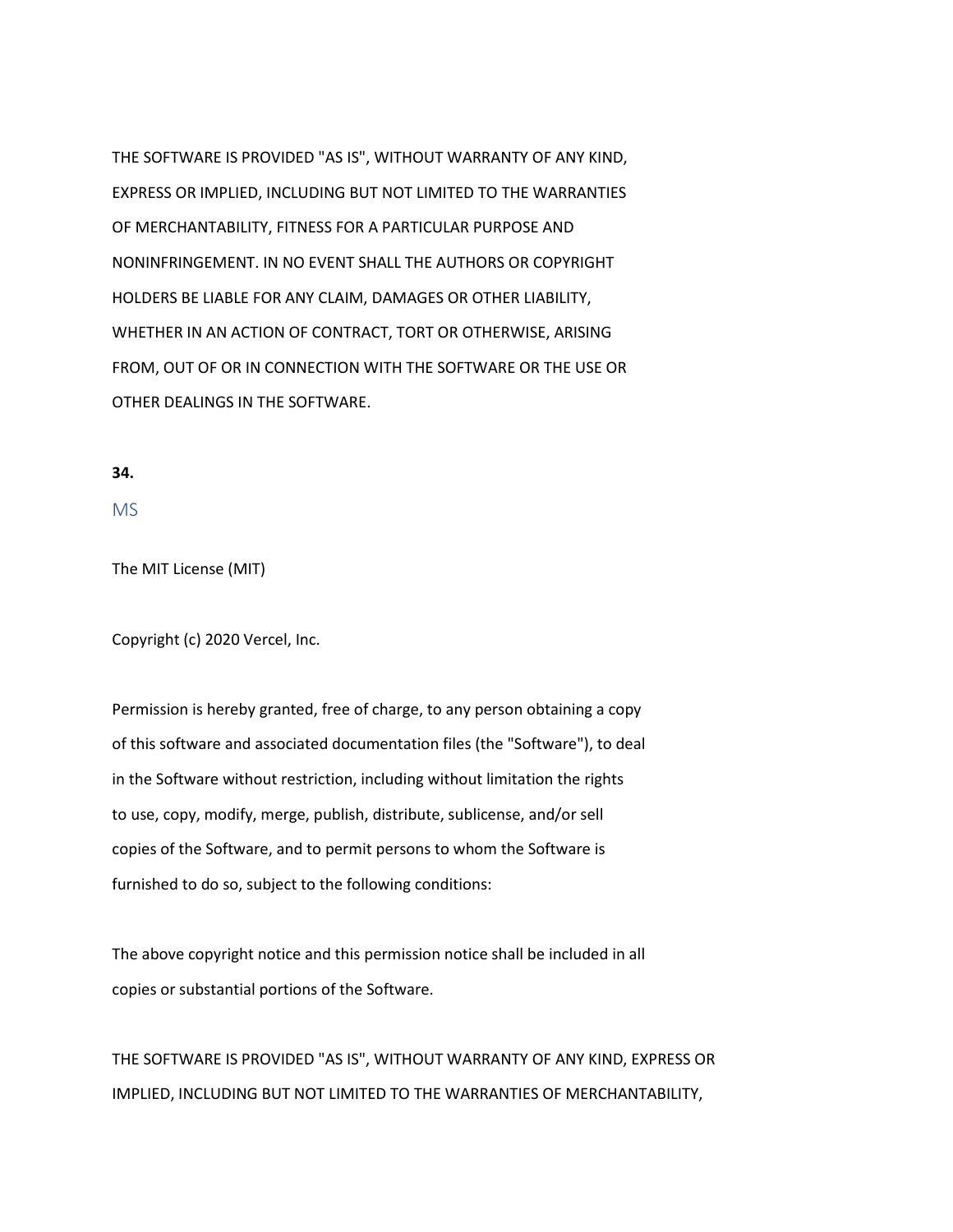FITNESS FOR A PARTICULAR PURPOSE AND NONINFRINGEMENT. IN NO EVENT SHALL THE AUTHORS OR COPYRIGHT HOLDERS BE LIABLE FOR ANY CLAIM, DAMAGES OR OTHER LIABILITY, WHETHER IN AN ACTION OF CONTRACT, TORT OR OTHERWISE, ARISING FROM, OUT OF OR IN CONNECTION WITH THE SOFTWARE OR THE USE OR OTHER DEALINGS IN THE SOFTWARE.

#### **35.**

## Msal

Copyright (c) Microsoft Corporation.

Permission is hereby granted, free of charge, to any person obtaining a copy of this software and associated documentation files (the "Software"), to deal in the Software without restriction, including without limitation the rights to use, copy, modify, merge, publish, distribute, sublicense, and/or sell copies of the Software, and to permit persons to whom the Software is furnished to do so, subject to the following conditions:

The above copyright notice and this permission notice shall be included in all copies or substantial portions of the Software.

THE SOFTWARE IS PROVIDED "AS IS", WITHOUT WARRANTY OF ANY KIND, EXPRESS OR IMPLIED, INCLUDING BUT NOT LIMITED TO THE WARRANTIES OF MERCHANTABILITY, FITNESS FOR A PARTICULAR PURPOSE AND NONINFRINGEMENT. IN NO EVENT SHALL THE AUTHORS OR COPYRIGHT HOLDERS BE LIABLE FOR ANY CLAIM, DAMAGES OR OTHER LIABILITY, WHETHER IN AN ACTION OF CONTRACT, TORT OR OTHERWISE, ARISING FROM, OUT OF OR IN CONNECTION WITH THE SOFTWARE OR THE USE OR OTHER DEALINGS IN THE SOFTWARE.

\*\*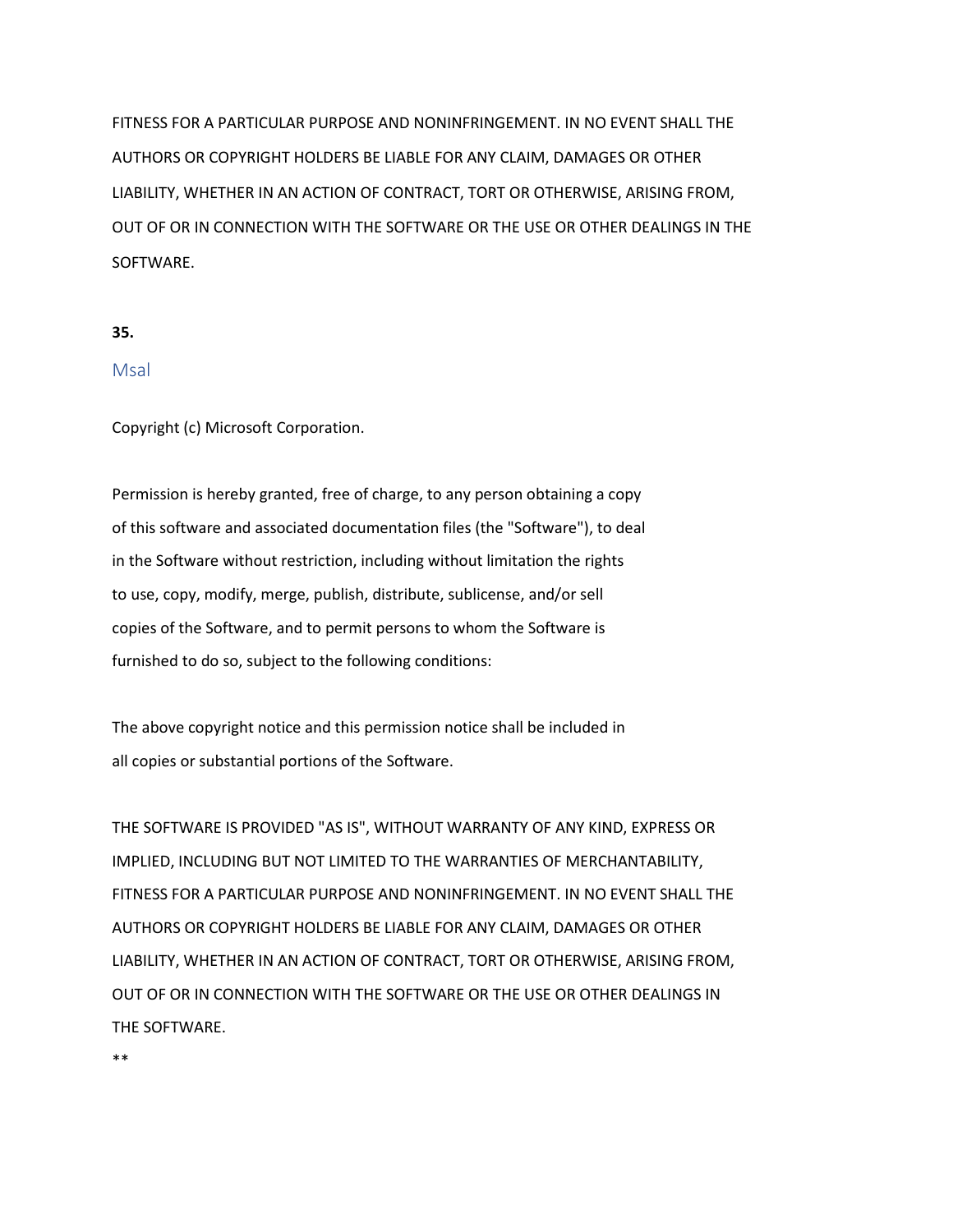# Msal-extensions

MIT License

# Copyright (c) 2020 TH-NETII Rasch Solutions

Permission is hereby granted, free of charge, to any person obtaining a copy of this software and associated documentation files (the "Software"), to deal in the Software without restriction, including without limitation the rights to use, copy, modify, merge, publish, distribute, sublicense, and/or sell copies of the Software, and to permit persons to whom the Software is furnished to do so, subject to the following conditions:

The above copyright notice and this permission notice shall be included in all copies or substantial portions of the Software.

THE SOFTWARE IS PROVIDED "AS IS", WITHOUT WARRANTY OF ANY KIND, EXPRESS OR IMPLIED, INCLUDING BUT NOT LIMITED TO THE WARRANTIES OF MERCHANTABILITY, FITNESS FOR A PARTICULAR PURPOSE AND NONINFRINGEMENT. IN NO EVENT SHALL THE AUTHORS OR COPYRIGHT HOLDERS BE LIABLE FOR ANY CLAIM, DAMAGES OR OTHER LIABILITY, WHETHER IN AN ACTION OF CONTRACT, TORT OR OTHERWISE, ARISING FROM, OUT OF OR IN CONNECTION WITH THE SOFTWARE OR THE USE OR OTHER DEALINGS IN THE SOFTWARE.

### **37.**

# Msrest

The MIT License (MIT)

**36.**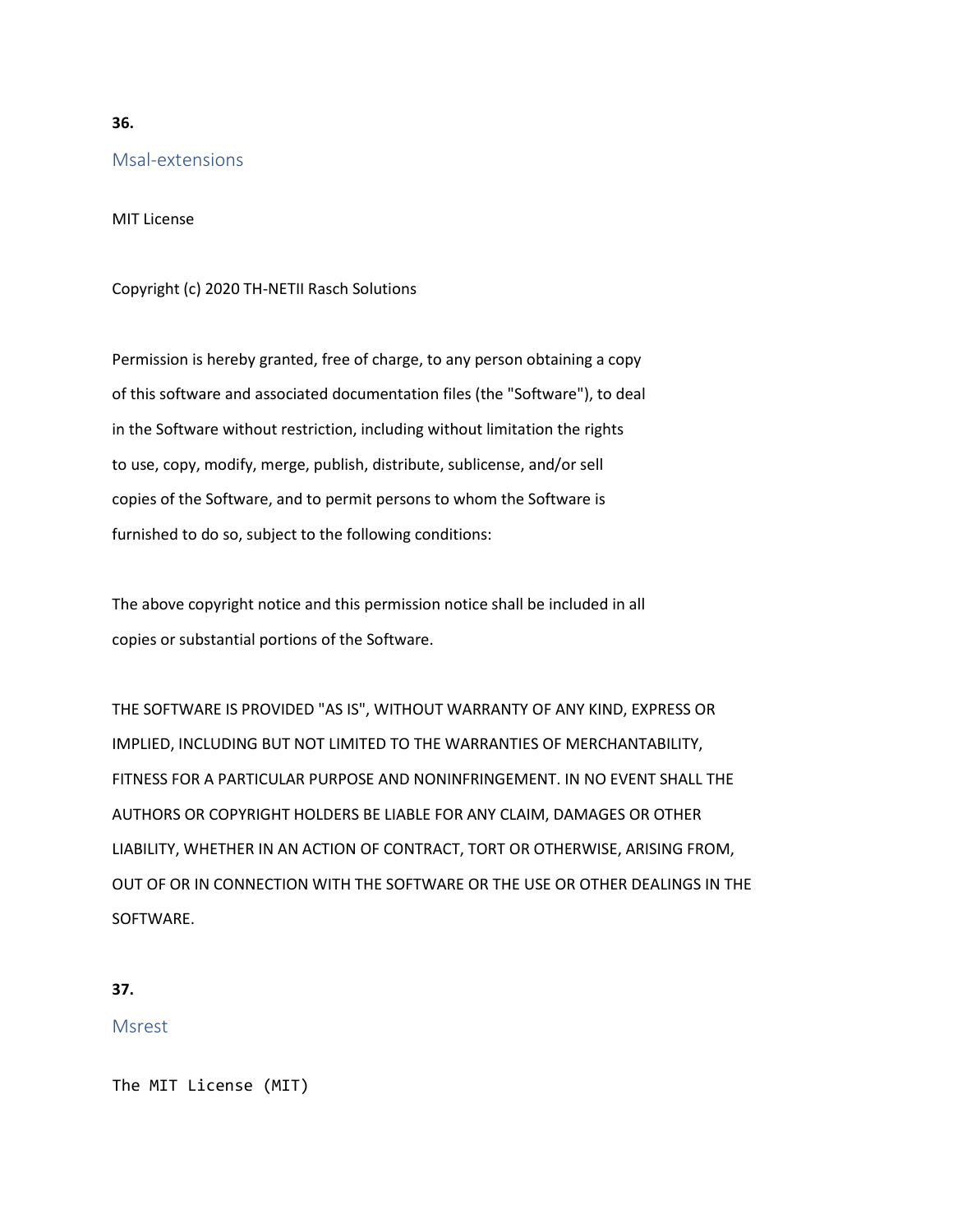### Copyright (c) Microsoft Corporation

Permission is hereby granted, free of charge, to any person obtaining a copy of this software and associated documentation files (the "Software"), to deal in the Software without restriction, including without limitation the rights to use, copy, modify, merge, publish, distribute, sublicense, and/or sell copies of the Software, and to permit persons to whom the Software is furnished to do so, subject to the following conditions:

The above copyright notice and this permission notice shall be included in all copies or substantial portions of the Software.

THE SOFTWARE IS PROVIDED "AS IS", WITHOUT WARRANTY OF ANY KIND, EXPRESS OR IMPLIED, INCLUDING BUT NOT LIMITED TO THE WARRANTIES OF MERCHANTABILITY, FITNESS FOR A PARTICULAR PURPOSE AND NONINFRINGEMENT. IN NO EVENT SHALL THE AUTHORS OR COPYRIGHT HOLDERS BE LIABLE FOR ANY CLAIM, DAMAGES OR OTHER LIABILITY, WHETHER IN AN ACTION OF CONTRACT, TORT OR OTHERWISE, ARISING FROM, OUT OF OR IN CONNECTION WITH THE SOFTWARE OR THE USE OR OTHER DEALINGS IN THE SOFTWARE.

### **38.**

# Multer

Copyright (c) 2014 Hage Yaapa <[http://www.hacksparrow.com](http://www.hacksparrow.com)>

Permission is hereby granted, free of charge, to any person obtaining a copy of this software and associated documentation files (the "Software"), to deal in the Software without restriction, including without limitation the rights to use, copy, modify, merge, publish, distribute, sublicense, and/or sell copies of the Software, and to permit persons to whom the Software is furnished to do so, subject to the following conditions:

The above copyright notice and this permission notice shall be included in all copies or substantial portions of the Software.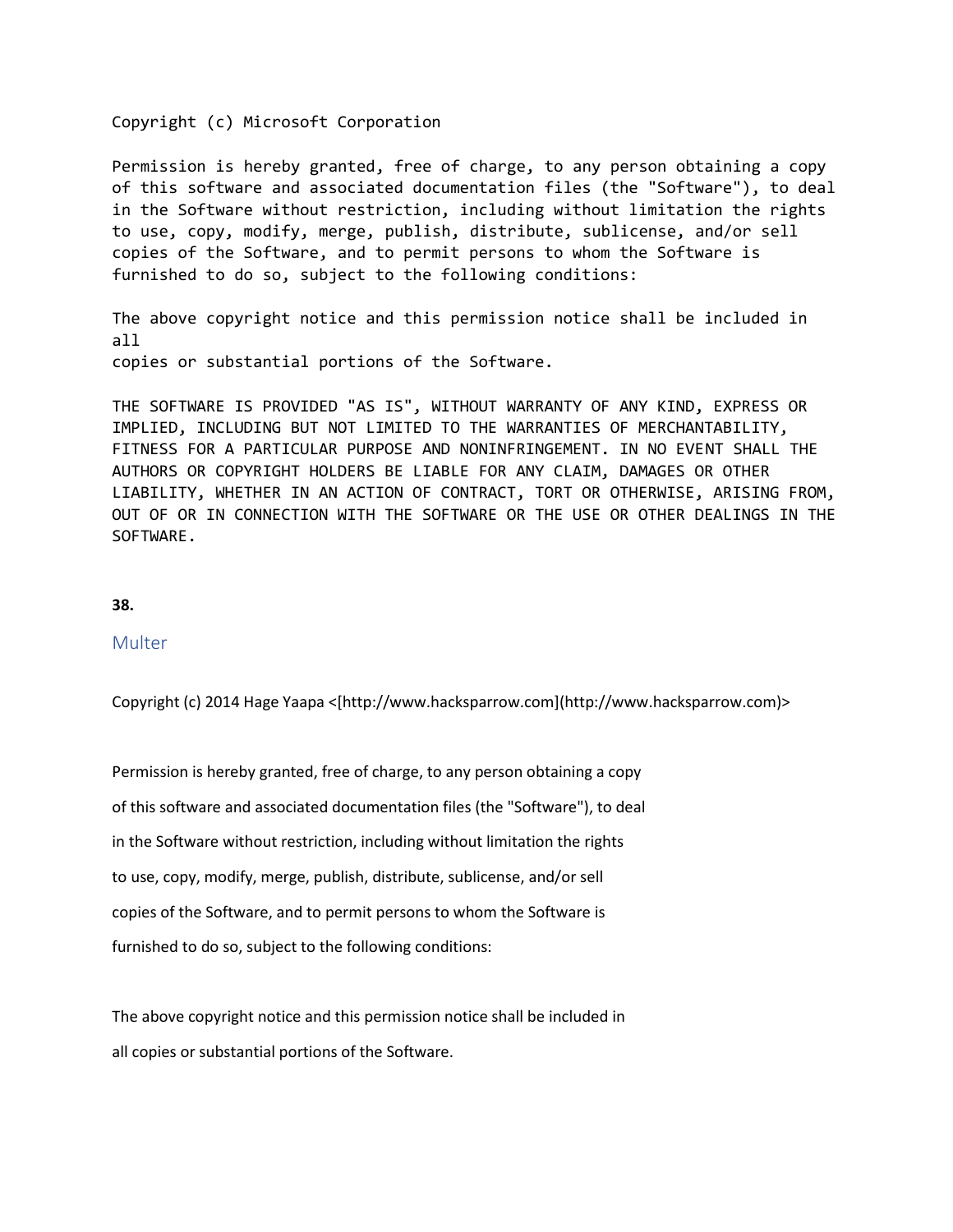THE SOFTWARE IS PROVIDED "AS IS", WITHOUT WARRANTY OF ANY KIND, EXPRESS OR IMPLIED, INCLUDING BUT NOT LIMITED TO THE WARRANTIES OF MERCHANTABILITY, FITNESS FOR A PARTICULAR PURPOSE AND NONINFRINGEMENT. IN NO EVENT SHALL THE AUTHORS OR COPYRIGHT HOLDERS BE LIABLE FOR ANY CLAIM, DAMAGES OR OTHER LIABILITY, WHETHER IN AN ACTION OF CONTRACT, TORT OR OTHERWISE, ARISING FROM, OUT OF OR IN CONNECTION WITH THE SOFTWARE OR THE USE OR OTHER DEALINGS IN THE SOFTWARE.

# **39.**

# Node-forge

**N**ew BSD License (3-clause) Copyright (c) 2010, Digital Bazaar, Inc. All rights reserved.

Redistribution and use in source and binary forms, with or without modification, are permitted provided that the following conditions are met:

- \* Redistributions of source code must retain the above copyright notice, this list of conditions and the following disclaimer.
- \* Redistributions in binary form must reproduce the above copyright notice, this list of conditions and the following disclaimer in the documentation and/or other materials provided with the distribution.
- \* Neither the name of Digital Bazaar, Inc. nor the names of its contributors may be used to endorse or promote products derived from this software without specific prior written permission.

THIS SOFTWARE IS PROVIDED BY THE COPYRIGHT HOLDERS AND CONTRIBUTORS "AS IS" AND ANY EXPRESS OR IMPLIED WARRANTIES, INCLUDING, BUT NOT LIMITED TO, THE IMPLIED WARRANTIES OF MERCHANTABILITY AND FITNESS FOR A PARTICULAR PURPOSE ARE DISCLAIMED. IN NO EVENT SHALL DIGITAL BAZAAR BE LIABLE FOR ANY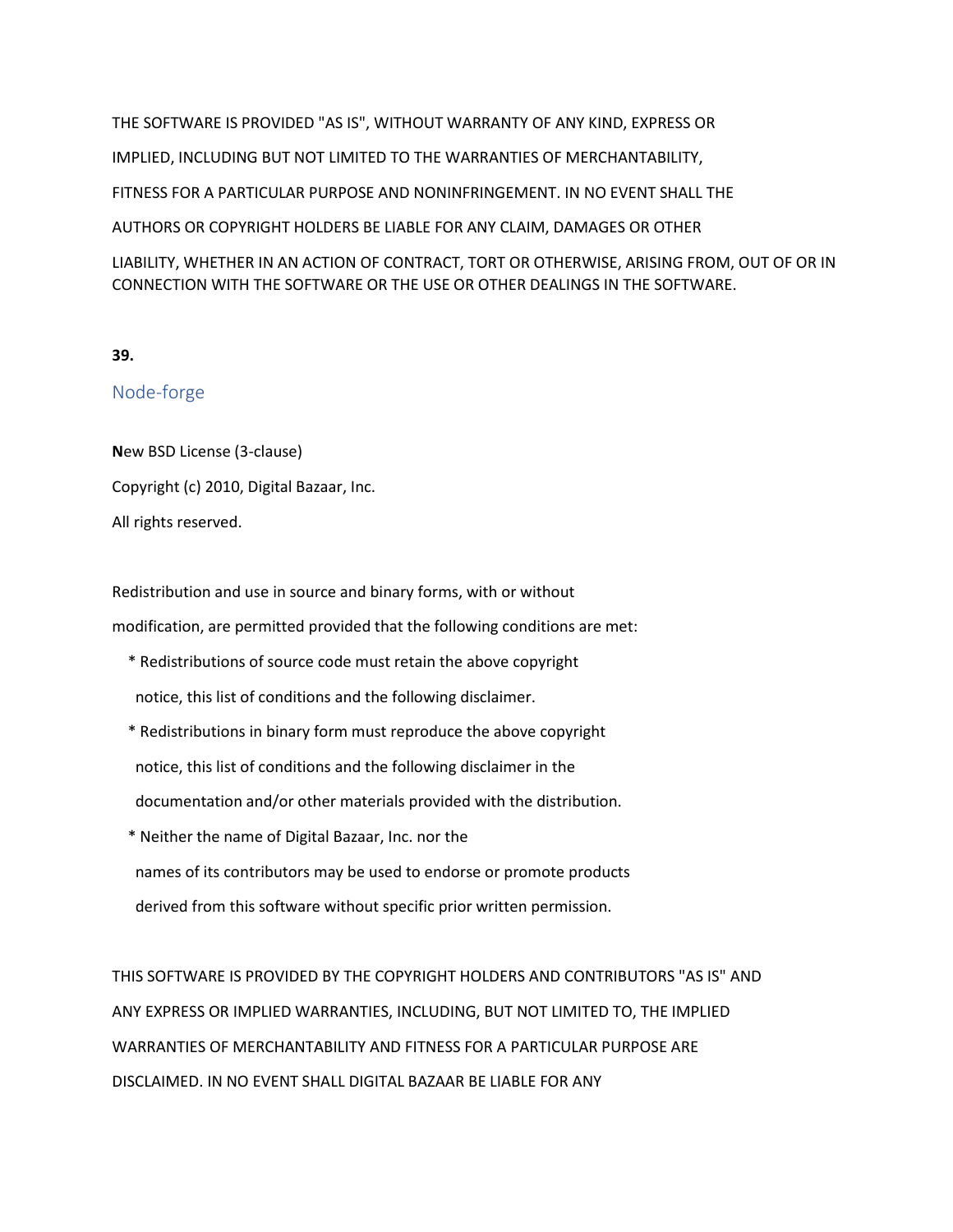DIRECT, INDIRECT, INCIDENTAL, SPECIAL, EXEMPLARY, OR CONSEQUENTIAL DAMAGES (INCLUDING, BUT NOT LIMITED TO, PROCUREMENT OF SUBSTITUTE GOODS OR SERVICES; LOSS OF USE, DATA, OR PROFITS; OR BUSINESS INTERRUPTION) HOWEVER CAUSED AND ON ANY THEORY OF LIABILITY, WHETHER IN CONTRACT, STRICT LIABILITY, OR TORT (INCLUDING NEGLIGENCE OR OTHERWISE) ARISING IN ANY WAY OUT OF THE USE OF THIS SOFTWARE, EVEN IF ADVISED OF THE POSSIBILITY OF SUCH DAMAGE.

### **40.**

# Node-gyp

(The MIT License)

Copyright (c) 2012 Nathan Rajlich <nathan@tootallnate.net>

Permission is hereby granted, free of charge, to any person obtaining a copy of this software and associated documentation files (the "Software"), to deal in the Software without restriction, including without limitation the rights to use, copy, modify, merge, publish, distribute, sublicense, and/or sell copies of the Software, and to permit persons to whom the Software is furnished to do so, subject to the following conditions:

The above copyright notice and this permission notice shall be included in all copies or substantial portions of the Software.

THE SOFTWARE IS PROVIDED "AS IS", WITHOUT WARRANTY OF ANY KIND, EXPRESS OR IMPLIED, INCLUDING BUT NOT LIMITED TO THE WARRANTIES OF MERCHANTABILITY, FITNESS FOR A PARTICULAR PURPOSE AND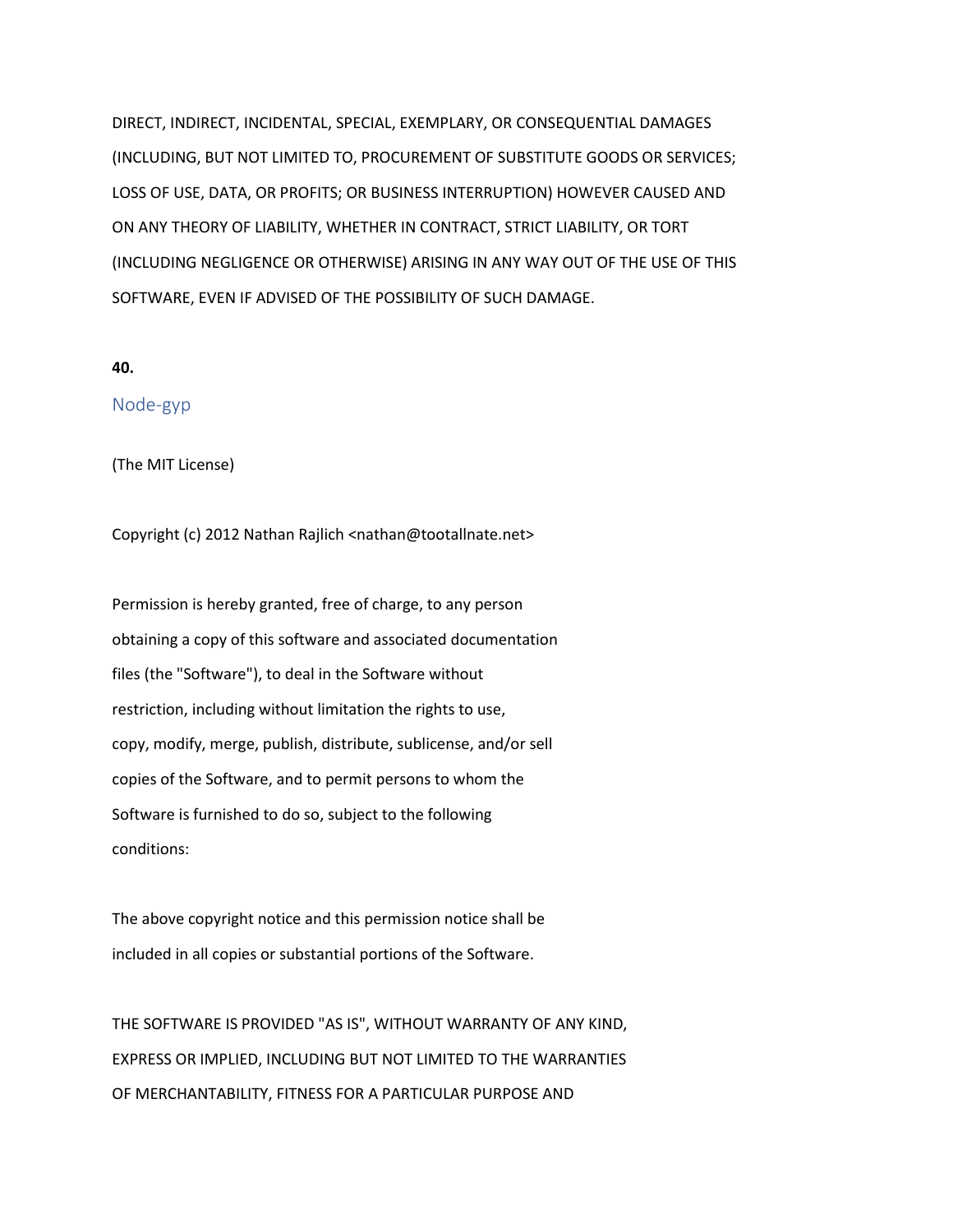NONINFRINGEMENT. IN NO EVENT SHALL THE AUTHORS OR COPYRIGHT HOLDERS BE LIABLE FOR ANY CLAIM, DAMAGES OR OTHER LIABILITY, WHETHER IN AN ACTION OF CONTRACT, TORT OR OTHERWISE, ARISING FROM, OUT OF OR IN CONNECTION WITH THE SOFTWARE OR THE USE OR OTHER DEALINGS IN THE SOFTWARE.

### **41.**

# Node-sass

Copyright (c) 2013-2016 Andrew Nesbitt

Permission is hereby granted, free of charge, to any person obtaining a copy of this software and associated documentation files (the "Software"), to deal in the Software without restriction, including without limitation the rights to use, copy, modify, merge, publish, distribute, sublicense, and/or sell copies of the Software, and to permit persons to whom the Software is furnished to do so, subject to the following conditions:

The above copyright notice and this permission notice shall be included in all copies or substantial portions of the Software.

THE SOFTWARE IS PROVIDED "AS IS", WITHOUT WARRANTY OF ANY KIND, EXPRESS OR IMPLIED, INCLUDING BUT NOT LIMITED TO THE WARRANTIES OF MERCHANTABILITY, FITNESS FOR A PARTICULAR PURPOSE AND NONINFRINGEMENT. IN NO EVENT SHALL THE AUTHORS OR COPYRIGHT HOLDERS BE LIABLE FOR ANY CLAIM, DAMAGES OR OTHER LIABILITY, WHETHER IN AN ACTION OF CONTRACT, TORT OR OTHERWISE, ARISING FROM, OUT OF OR IN CONNECTION WITH THE SOFTWARE OR THE USE OR OTHER DEALINGS IN THE SOFTWARE.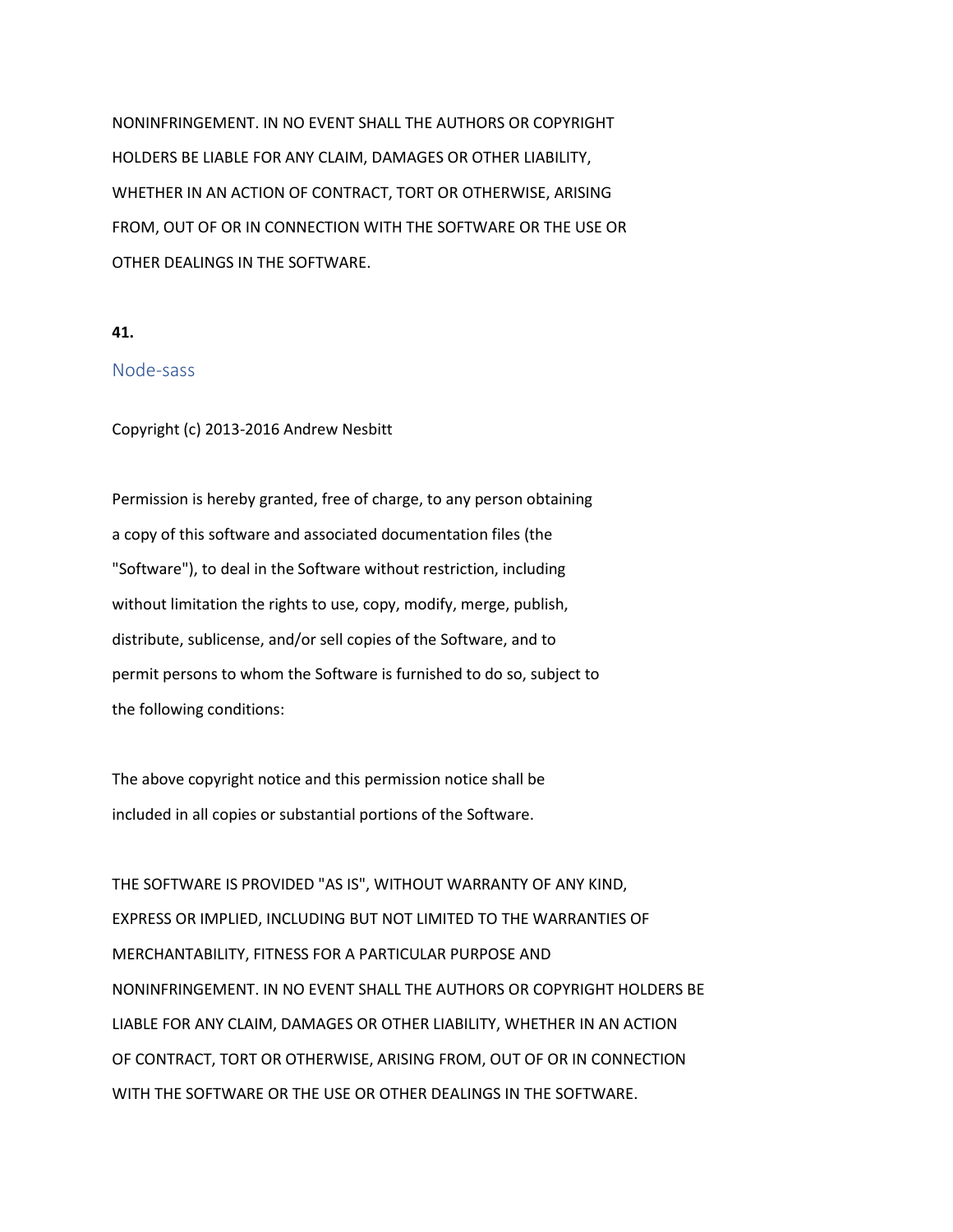# Numpy

Copyright © 2005-2013, NumPy Developers.

All rights reserved.

Redistribution and use in source and binary forms, with or without modification, are permitted provided that the following conditions are met:

•Redistributions of source code must retain the above copyright notice, this list of conditions and the following disclaimer.

•Redistributions in binary form must reproduce the above copyright notice, this list of conditions and the following disclaimer in the documentation

and/or other materials provided with the distribution.

•Neither the name of the NumPy Developers nor the names of any contributors may be used to endorse or promote products derived from this software

without specific prior written permission.

THIS SOFTWARE IS PROVIDED BY THE COPYRIGHT HOLDERS AND CONTRIBUTORS "AS IS" AND ANY EXPRESS OR IMPLIED WARRANTIES, INCLUDING, BUT NOT LIMITED TO, THE IMPLIED WARRANTIES OF MERCHANTABILITY AND FITNESS FOR A PARTICULAR PURPOSE ARE DISCLAIMED. IN NO EVENT SHALL THE COPYRIGHT OWNER OR CONTRIBUTORS BE LIABLE FOR ANY DIRECT, INDIRECT, INCIDENTAL, SPECIAL, EXEMPLARY, OR CONSEQUENTIAL DAMAGES (INCLUDING, BUT NOT LIMITED TO, PROCUREMENT OF SUBSTITUTE GOODS OR SERVICES; LOSS OF USE, DATA, OR PROFITS; OR BUSINESS INTERRUPTION) HOWEVER CAUSED AND ON ANY THEORY OF LIABILITY, WHETHER IN CONTRACT, STRICT LIABILITY, OR TORT (INCLUDING NEGLIGENCE OR OTHERWISE) ARISING IN ANY WAY OUT OF THE USE OF THIS SOFTWARE, EVEN IF ADVISED OF THE POSSIBILITY OF SUCH DAMAGE.

\*\*

**43.**

**Oauthlib** 

Copyright (c) 2019 The OAuthlib Community

All rights reserved.

Redistribution and use in source and binary forms, with or without

modification, are permitted provided that the following conditions are met:

1. Redistributions of source code must retain the above copyright notice,

# **42.**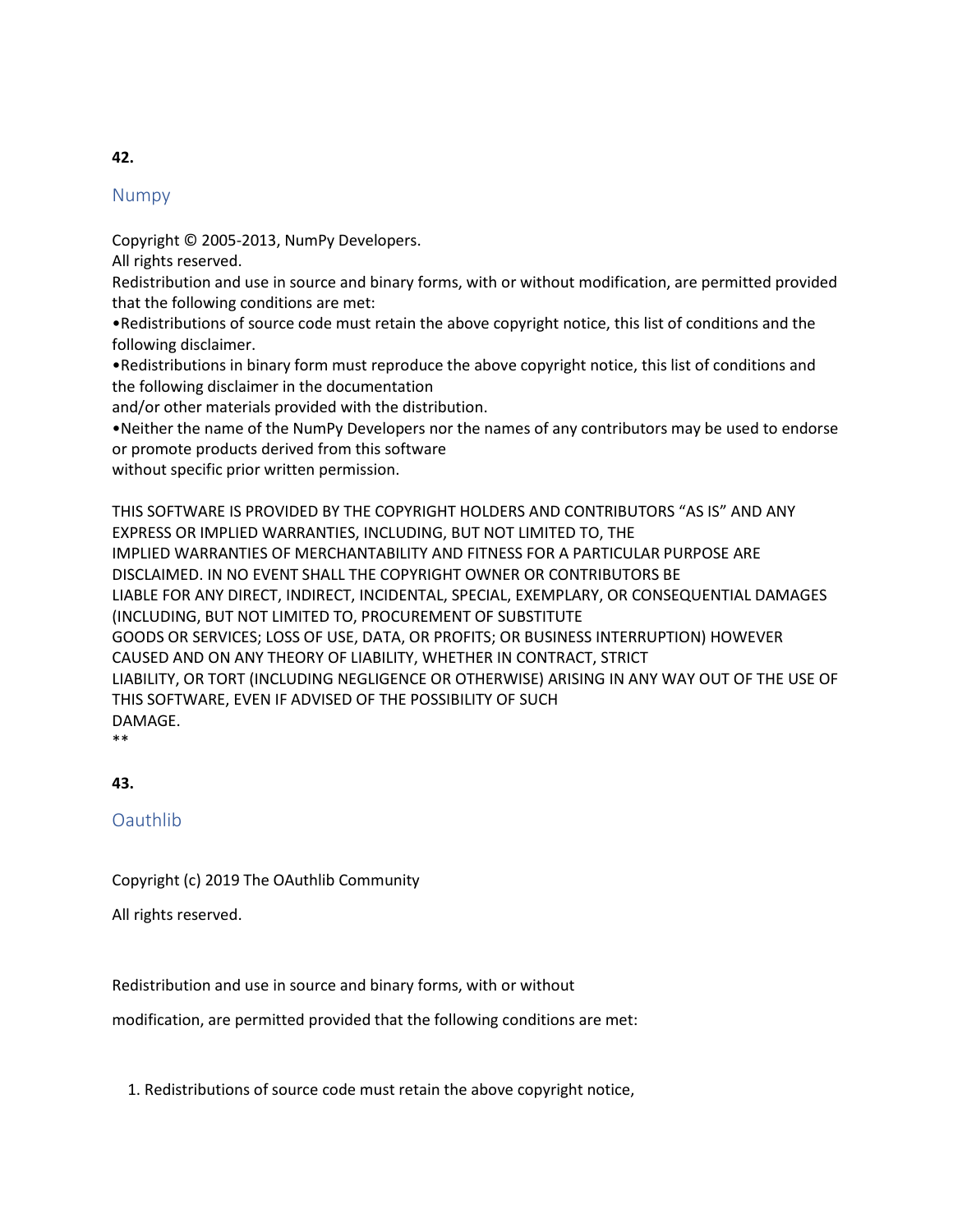this list of conditions and the following disclaimer.

- 2. Redistributions in binary form must reproduce the above copyright notice, this list of conditions and the following disclaimer in the documentation and/or other materials provided with the distribution.
- 3. Neither the name of this project nor the names of its contributors may be used to endorse or promote products derived from this software without specific prior written permission.

THIS SOFTWARE IS PROVIDED BY THE COPYRIGHT HOLDERS AND CONTRIBUTORS "AS IS" AND ANY EXPRESS OR IMPLIED WARRANTIES, INCLUDING, BUT NOT LIMITED TO, THE IMPLIED WARRANTIES OF MERCHANTABILITY AND FITNESS FOR A PARTICULAR PURPOSE ARE DISCLAIMED. IN NO EVENT SHALL THE COPYRIGHT OWNER OR CONTRIBUTORS BE LIABLE FOR ANY DIRECT, INDIRECT, INCIDENTAL, SPECIAL, EXEMPLARY, OR CONSEQUENTIAL DAMAGES (INCLUDING, BUT NOT LIMITED TO, PROCUREMENT OF SUBSTITUTE GOODS OR SERVICES; LOSS OF USE, DATA, OR PROFITS; OR BUSINESS INTERRUPTION) HOWEVER CAUSED AND ON ANY THEORY OF LIABILITY, WHETHER IN CONTRACT, STRICT LIABILITY, OR TORT (INCLUDING NEGLIGENCE OR OTHERWISE) ARISING IN ANY WAY OUT OF THE USE OF THIS SOFTWARE, EVEN IF ADVISED OF THE POSSIBILITY OF SUCH DAMAGE.

### **44.**

Pako

Apache License Version 2.0, January 2004 http://www.apache.org/licenses/

#### TERMS AND CONDITIONS FOR USE, REPRODUCTION, AND DISTRIBUTION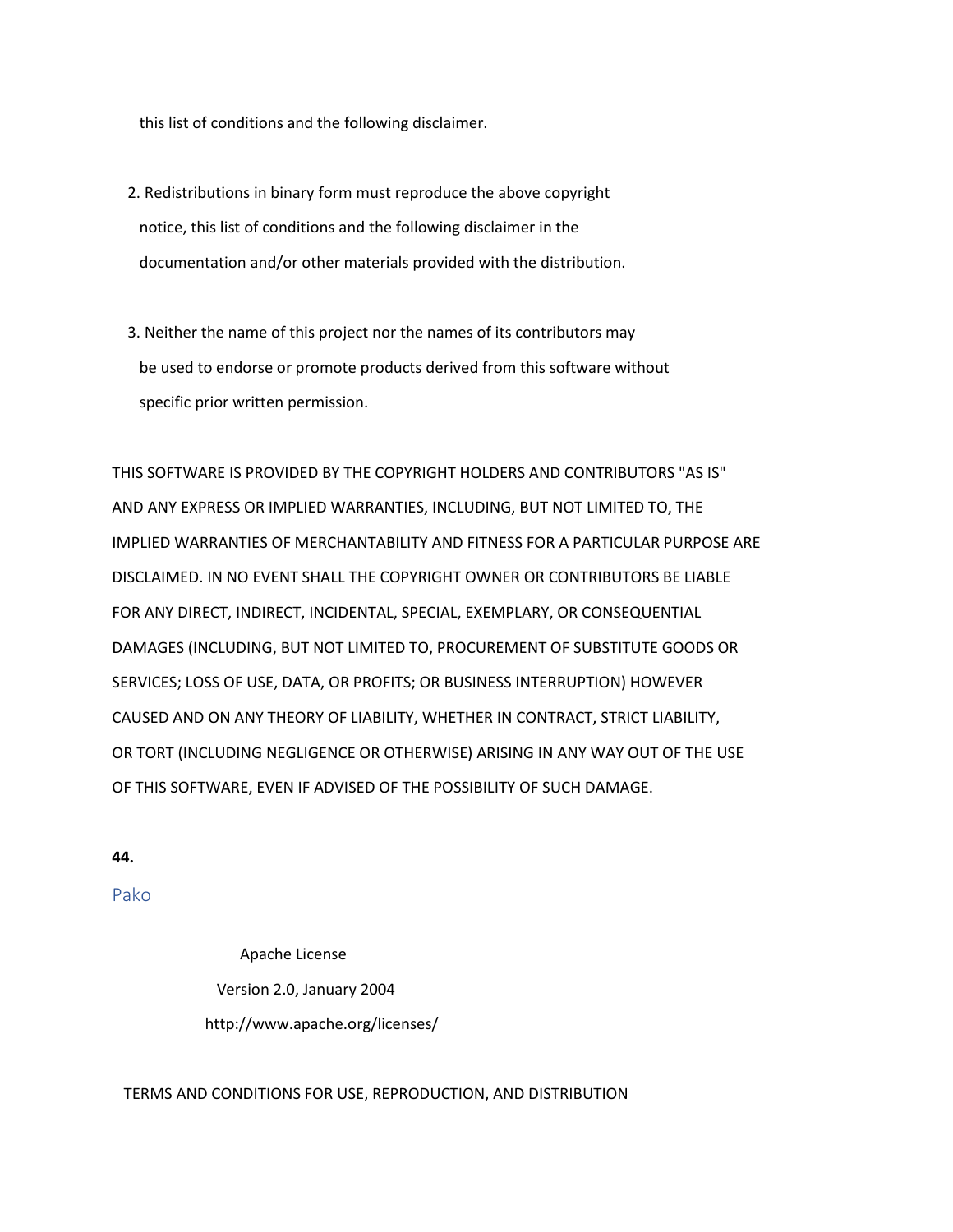1. Definitions.

 "License" shall mean the terms and conditions for use, reproduction, and distribution as defined by Sections 1 through 9 of this document.

 "Licensor" shall mean the copyright owner or entity authorized by the copyright owner that is granting the License.

 "Legal Entity" shall mean the union of the acting entity and all other entities that control, are controlled by, or are under common control with that entity. For the purposes of this definition, "control" means (i) the power, direct or indirect, to cause the direction or management of such entity, whether by contract or otherwise, or (ii) ownership of fifty percent (50%) or more of the outstanding shares, or (iii) beneficial ownership of such entity.

 "You" (or "Your") shall mean an individual or Legal Entity exercising permissions granted by this License.

 "Source" form shall mean the preferred form for making modifications, including but not limited to software source code, documentation source, and configuration files.

 "Object" form shall mean any form resulting from mechanical transformation or translation of a Source form, including but not limited to compiled object code, generated documentation, and conversions to other media types.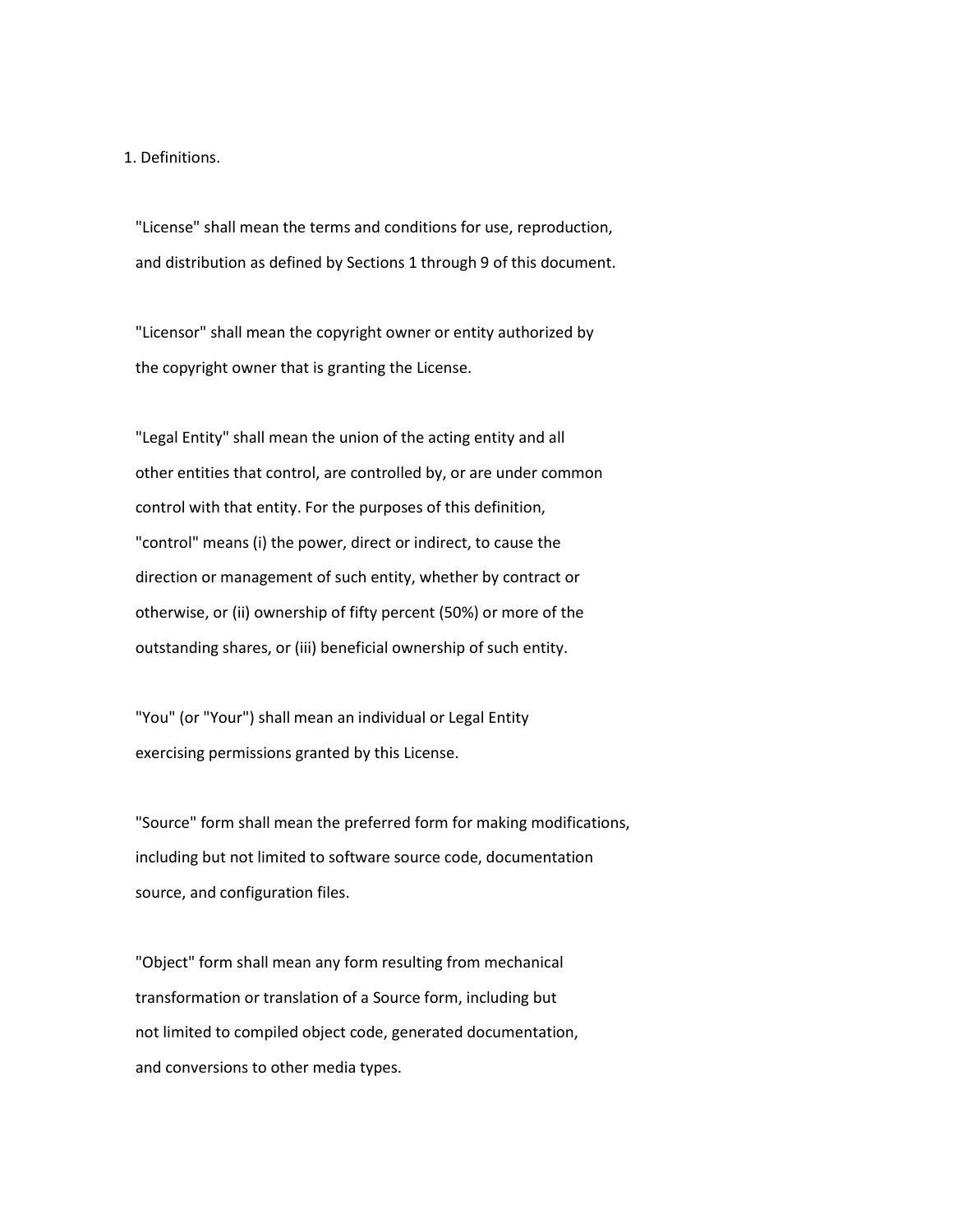"Work" shall mean the work of authorship, whether in Source or Object form, made available under the License, as indicated by a copyright notice that is included in or attached to the work (an example is provided in the Appendix below).

 "Derivative Works" shall mean any work, whether in Source or Object form, that is based on (or derived from) the Work and for which the editorial revisions, annotations, elaborations, or other modifications represent, as a whole, an original work of authorship. For the purposes of this License, Derivative Works shall not include works that remain separable from, or merely link (or bind by name) to the interfaces of, the Work and Derivative Works thereof.

 "Contribution" shall mean any work of authorship, including the original version of the Work and any modifications or additions to that Work or Derivative Works thereof, that is intentionally submitted to Licensor for inclusion in the Work by the copyright owner or by an individual or Legal Entity authorized to submit on behalf of the copyright owner. For the purposes of this definition, "submitted" means any form of electronic, verbal, or written communication sent to the Licensor or its representatives, including but not limited to communication on electronic mailing lists, source code control systems, and issue tracking systems that are managed by, or on behalf of, the Licensor for the purpose of discussing and improving the Work, but excluding communication that is conspicuously marked or otherwise designated in writing by the copyright owner as "Not a Contribution."

 "Contributor" shall mean Licensor and any individual or Legal Entity on behalf of whom a Contribution has been received by Licensor and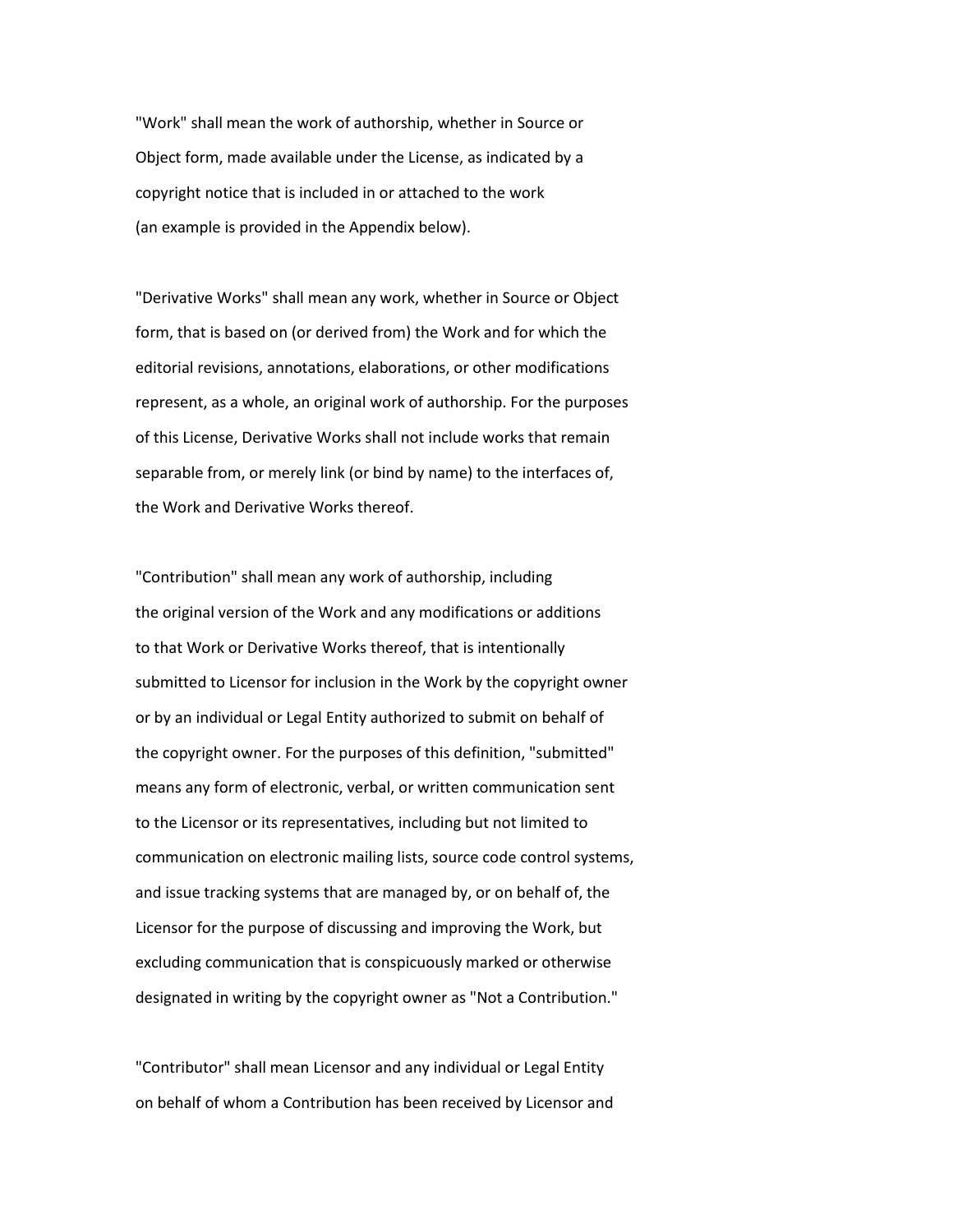subsequently incorporated within the Work.

- 2. Grant of Copyright License. Subject to the terms and conditions of this License, each Contributor hereby grants to You a perpetual, worldwide, non-exclusive, no-charge, royalty-free, irrevocable copyright license to reproduce, prepare Derivative Works of, publicly display, publicly perform, sublicense, and distribute the Work and such Derivative Works in Source or Object form.
- 3. Grant of Patent License. Subject to the terms and conditions of this License, each Contributor hereby grants to You a perpetual, worldwide, non-exclusive, no-charge, royalty-free, irrevocable (except as stated in this section) patent license to make, have made, use, offer to sell, sell, import, and otherwise transfer the Work, where such license applies only to those patent claims licensable by such Contributor that are necessarily infringed by their Contribution(s) alone or by combination of their Contribution(s) with the Work to which such Contribution(s) was submitted. If You institute patent litigation against any entity (including a cross-claim or counterclaim in a lawsuit) alleging that the Work or a Contribution incorporated within the Work constitutes direct or contributory patent infringement, then any patent licenses granted to You under this License for that Work shall terminate as of the date such litigation is filed.
- 4. Redistribution. You may reproduce and distribute copies of the Work or Derivative Works thereof in any medium, with or without modifications, and in Source or Object form, provided that You meet the following conditions: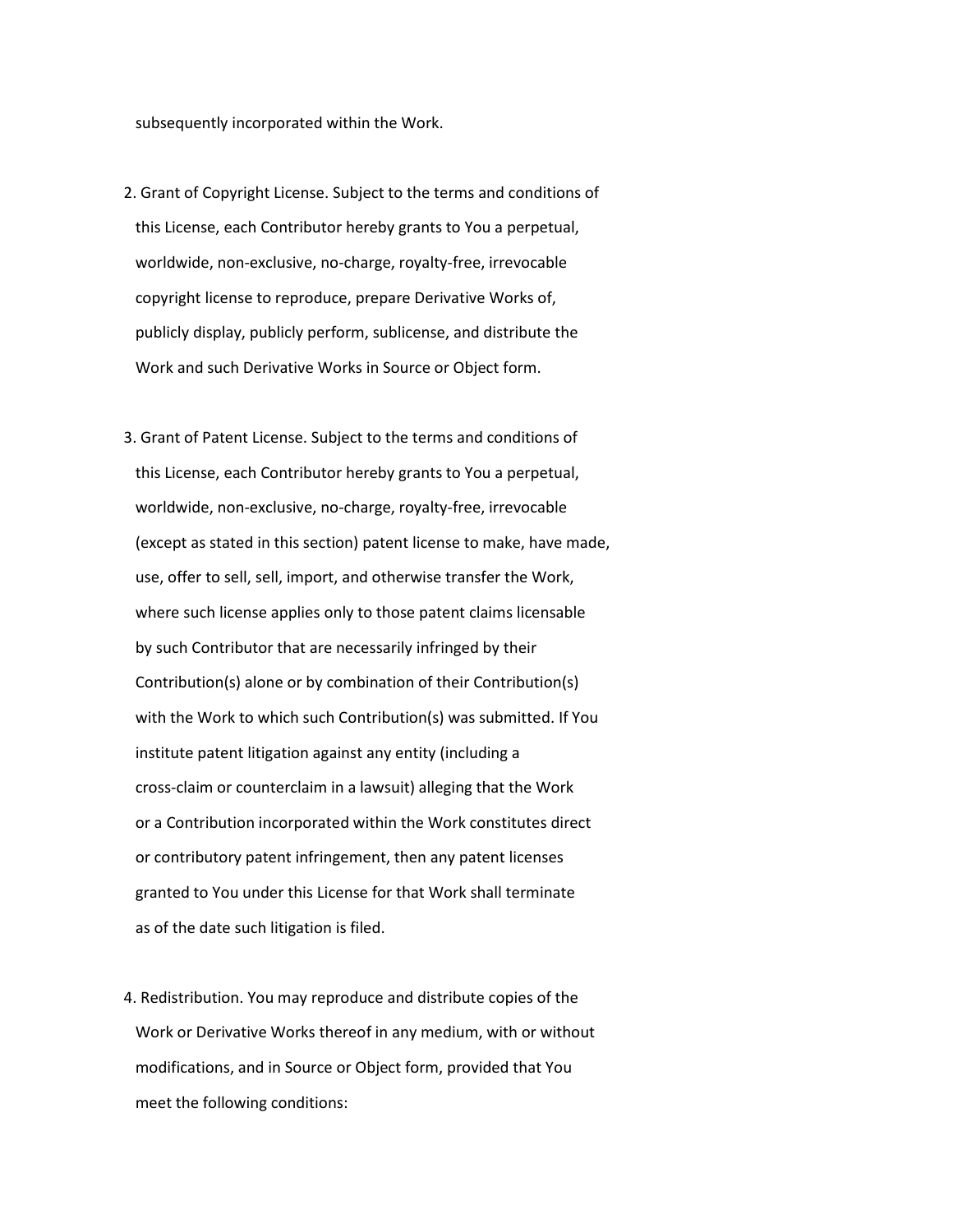- (a) You must give any other recipients of the Work or Derivative Works a copy of this License; and
- (b) You must cause any modified files to carry prominent notices stating that You changed the files; and
- (c) You must retain, in the Source form of any Derivative Works that You distribute, all copyright, patent, trademark, and attribution notices from the Source form of the Work, excluding those notices that do not pertain to any part of the Derivative Works; and
- (d) If the Work includes a "NOTICE" text file as part of its distribution, then any Derivative Works that You distribute must include a readable copy of the attribution notices contained within such NOTICE file, excluding those notices that do not pertain to any part of the Derivative Works, in at least one of the following places: within a NOTICE text file distributed as part of the Derivative Works; within the Source form or documentation, if provided along with the Derivative Works; or, within a display generated by the Derivative Works, if and wherever such third-party notices normally appear. The contents of the NOTICE file are for informational purposes only and do not modify the License. You may add Your own attribution notices within Derivative Works that You distribute, alongside or as an addendum to the NOTICE text from the Work, provided that such additional attribution notices cannot be construed as modifying the License.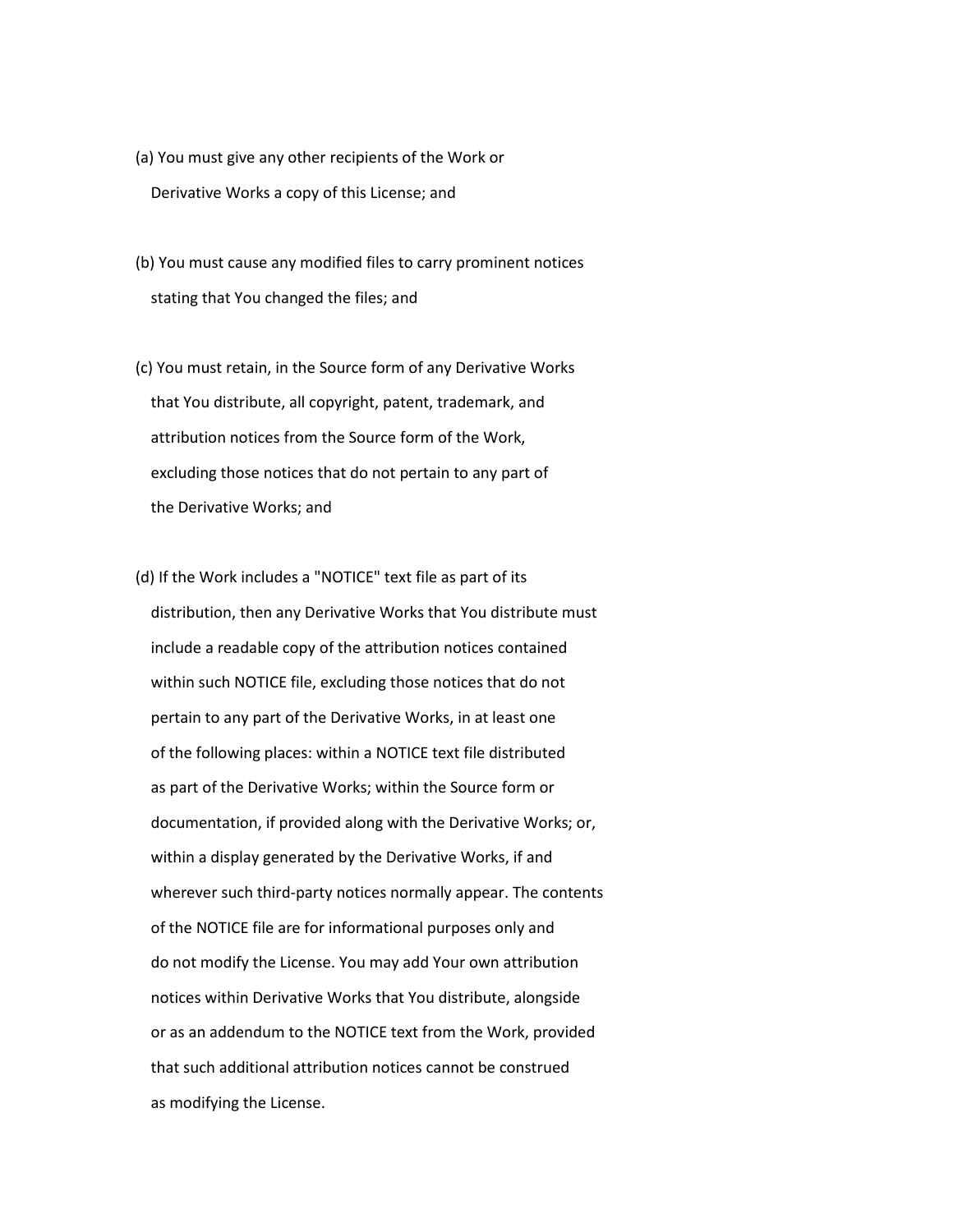You may add Your own copyright statement to Your modifications and may provide additional or different license terms and conditions for use, reproduction, or distribution of Your modifications, or for any such Derivative Works as a whole, provided Your use, reproduction, and distribution of the Work otherwise complies with the conditions stated in this License.

- 5. Submission of Contributions. Unless You explicitly state otherwise, any Contribution intentionally submitted for inclusion in the Work by You to the Licensor shall be under the terms and conditions of this License, without any additional terms or conditions. Notwithstanding the above, nothing herein shall supersede or modify the terms of any separate license agreement you may have executed with Licensor regarding such Contributions.
- 6. Trademarks. This License does not grant permission to use the trade names, trademarks, service marks, or product names of the Licensor, except as required for reasonable and customary use in describing the origin of the Work and reproducing the content of the NOTICE file.
- 7. Disclaimer of Warranty. Unless required by applicable law or agreed to in writing, Licensor provides the Work (and each Contributor provides its Contributions) on an "AS IS" BASIS, WITHOUT WARRANTIES OR CONDITIONS OF ANY KIND, either express or implied, including, without limitation, any warranties or conditions of TITLE, NON-INFRINGEMENT, MERCHANTABILITY, or FITNESS FOR A PARTICULAR PURPOSE. You are solely responsible for determining the appropriateness of using or redistributing the Work and assume any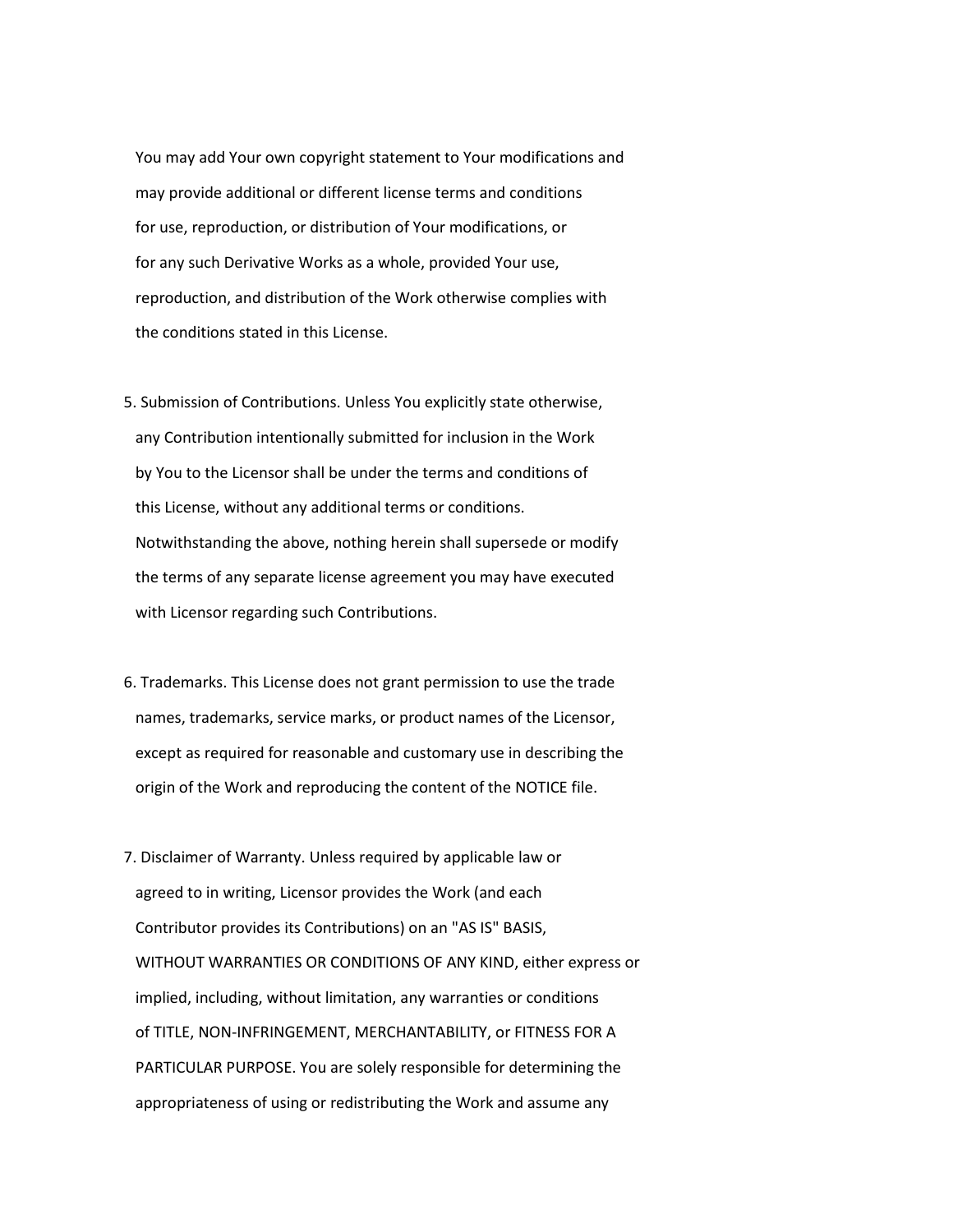risks associated with Your exercise of permissions under this License.

- 8. Limitation of Liability. In no event and under no legal theory, whether in tort (including negligence), contract, or otherwise, unless required by applicable law (such as deliberate and grossly negligent acts) or agreed to in writing, shall any Contributor be liable to You for damages, including any direct, indirect, special, incidental, or consequential damages of any character arising as a result of this License or out of the use or inability to use the Work (including but not limited to damages for loss of goodwill, work stoppage, computer failure or malfunction, or any and all other commercial damages or losses), even if such Contributor has been advised of the possibility of such damages.
- 9. Accepting Warranty or Additional Liability. While redistributing the Work or Derivative Works thereof, You may choose to offer, and charge a fee for, acceptance of support, warranty, indemnity, or other liability obligations and/or rights consistent with this License. However, in accepting such obligations, You may act only on Your own behalf and on Your sole responsibility, not on behalf of any other Contributor, and only if You agree to indemnify, defend, and hold each Contributor harmless for any liability incurred by, or claims asserted against, such Contributor by reason of your accepting any such warranty or additional liability.

#### END OF TERMS AND CONDITIONS

#### **45.**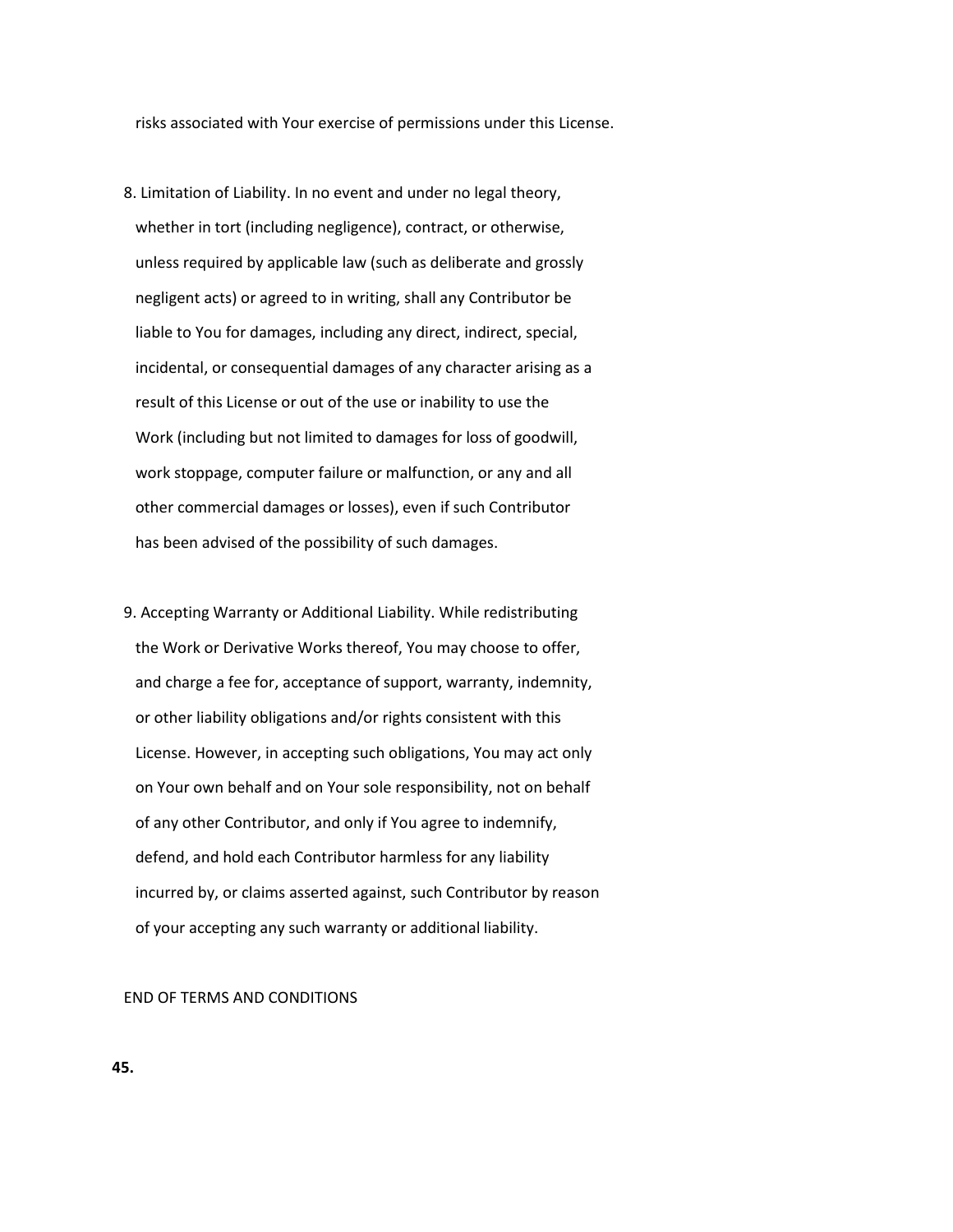# Pandas

Pandas is distributed under a 3-clause ("Simplified" or "New") BSD license. Parts of NumPy, SciPy, numpydoc, bottleneck, which all have BSD-compatible licenses, are included. Their licenses follow the pandas license.

### pandas license

### ==============

Copyright (c) 2011-2012, Lambda Foundry, Inc. and PyData Development Team All rights reserved.

Copyright (c) 2008-2011 AQR Capital Management, LLC All rights reserved.

Redistribution and use in source and binary forms, with or without modification, are permitted provided that the following conditions are met:

- \* Redistributions of source code must retain the above copyright notice, this list of conditions and the following disclaimer.
- \* Redistributions in binary form must reproduce the above copyright notice, this list of conditions and the following disclaimer in the documentation and/or other materials provided with the distribution.
- \* Neither the name of the copyright holder nor the names of any contributors may be used to endorse or promote products derived from this software without specific prior written permission.

THIS SOFTWARE IS PROVIDED BY THE COPYRIGHT HOLDER AND CONTRIBUTORS "AS IS" AND ANY EXPRESS OR IMPLIED WARRANTIES, INCLUDING, BUT NOT LIMITED TO, THE IMPLIED WARRANTIES OF MERCHANTABILITY AND FITNESS FOR A PARTICULAR PURPOSE ARE DISCLAIMED. IN NO EVENT SHALL THE COPYRIGHT OWNER OR CONTRIBUTORS BE LIABLE FOR ANY DIRECT, INDIRECT, INCIDENTAL, SPECIAL, EXEMPLARY, OR CONSEQUENTIAL DAMAGES (INCLUDING, BUT NOT LIMITED TO, PROCUREMENT OF SUBSTITUTE GOODS OR SERVICES; LOSS OF USE, DATA, OR PROFITS; OR BUSINESS INTERRUPTION) HOWEVER CAUSED AND ON ANY THEORY OF LIABILITY, WHETHER IN CONTRACT, STRICT LIABILITY, OR TORT (INCLUDING NEGLIGENCE OR OTHERWISE) ARISING IN ANY WAY OUT OF THE USE OF THIS SOFTWARE, EVEN IF ADVISED OF THE POSSIBILITY OF SUCH DAMAGE. \*\*

**46.**

# Pendulum

Copyright (c) 2015 Sébastien Eustace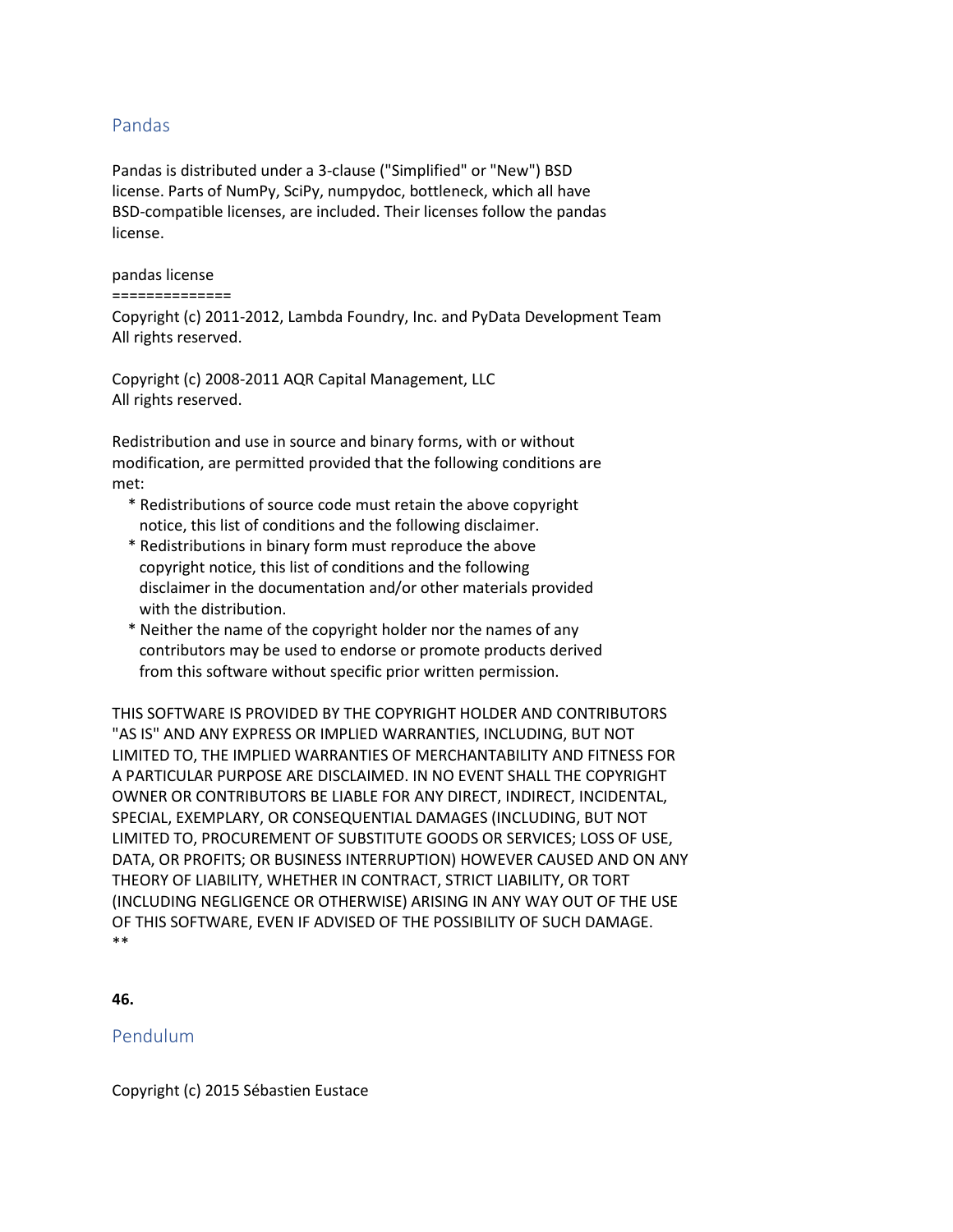Permission is hereby granted, free of charge, to any person obtaining a copy of this software and associated documentation files (the "Software"), to deal in the Software without restriction, including without limitation the rights to use, copy, modify, merge, publish, distribute, sublicense, and/or sell copies of the Software, and to permit persons to whom the Software is furnished to do so, subject to the following conditions:

The above copyright notice and this permission notice shall be included in all copies or substantial portions of the Software.

THE SOFTWARE IS PROVIDED "AS IS", WITHOUT WARRANTY OF ANY KIND, EXPRESS OR IMPLIED, INCLUDING BUT NOT LIMITED TO THE WARRANTIES OF MERCHANTABILITY, FITNESS FOR A PARTICULAR PURPOSE AND NONINFRINGEMENT. IN NO EVENT SHALL THE AUTHORS OR COPYRIGHT HOLDERS BE LIABLE FOR ANY CLAIM, DAMAGES OR OTHER LIABILITY, WHETHER IN AN ACTION OF CONTRACT, TORT OR OTHERWISE, ARISING FROM, OUT OF OR IN CONNECTION WITH THE SOFTWARE OR THE USE OR OTHER DEALINGS IN THE SOFTWARE.

# **47.**

# Portalocker

PYTHON SOFTWARE FOUNDATION LICENSE VERSION 2

--------------------------------------------

1. This LICENSE AGREEMENT is between the Python Software Foundation ("PSF"), and the Individual or Organization ("Licensee") accessing and otherwise using this software ("Python") in source or binary form and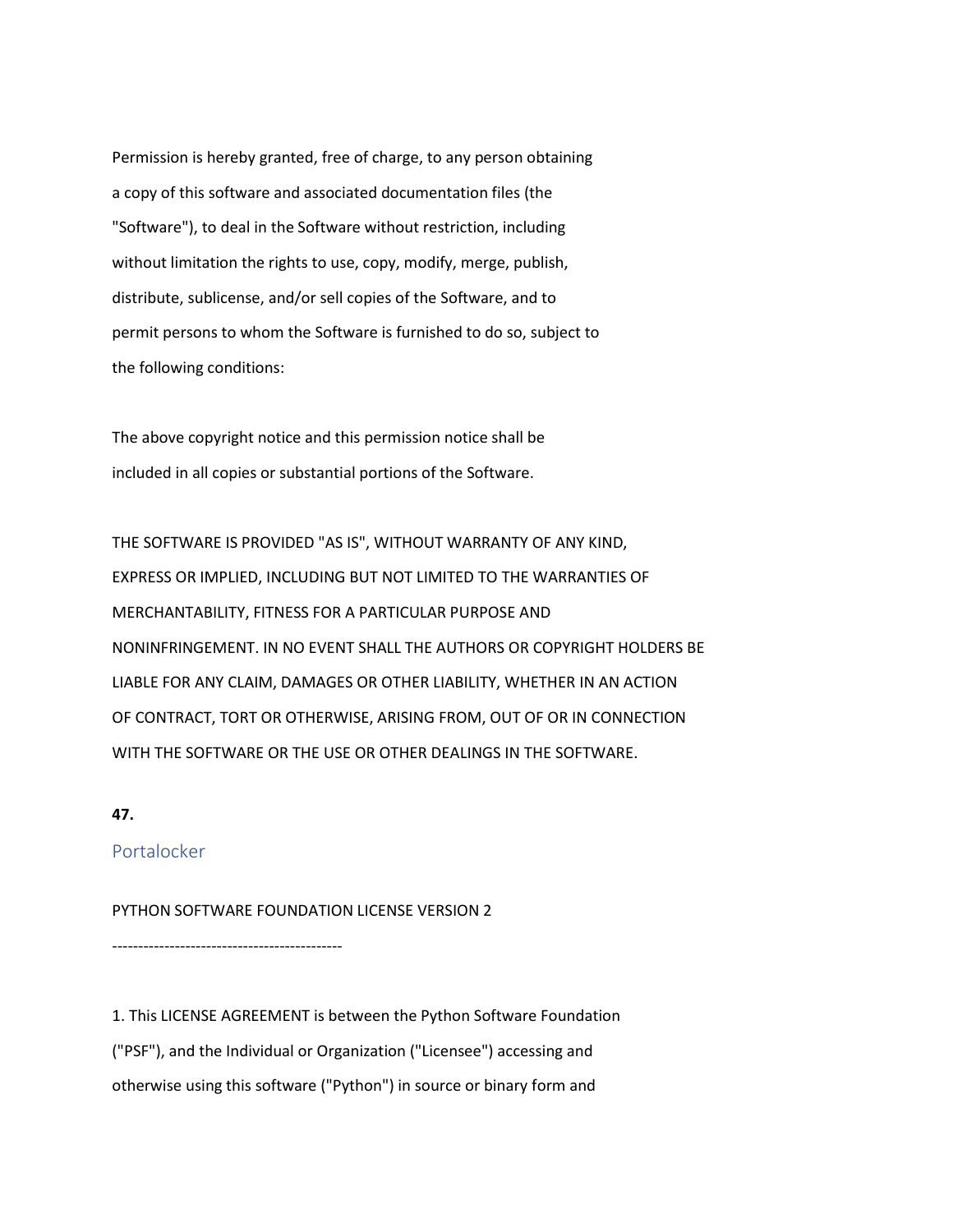its associated documentation.

2. Subject to the terms and conditions of this License Agreement, PSF hereby grants Licensee a nonexclusive, royalty-free, world-wide license to reproduce, analyze, test, perform and/or display publicly, prepare derivative works, distribute, and otherwise use Python alone or in any derivative version, provided, however, that PSF's License Agreement and PSF's notice of copyright, i.e., "Copyright (c) 2001, 2002, 2003, 2004, 2005, 2006, 2007, 2008, 2009, 2010 Python Software Foundation; All Rights Reserved" are retained in Python alone or in any derivative version prepared by Licensee.

3. In the event Licensee prepares a derivative work that is based on or incorporates Python or any part thereof, and wants to make the derivative work available to others as provided herein, then Licensee hereby agrees to include in any such work a brief summary of the changes made to Python.

4. PSF is making Python available to Licensee on an "AS IS" basis. PSF MAKES NO REPRESENTATIONS OR WARRANTIES, EXPRESS OR IMPLIED. BY WAY OF EXAMPLE, BUT NOT LIMITATION, PSF MAKES NO AND DISCLAIMS ANY REPRESENTATION OR WARRANTY OF MERCHANTABILITY OR FITNESS FOR ANY PARTICULAR PURPOSE OR THAT THE USE OF PYTHON WILL NOT INFRINGE ANY THIRD PARTY RIGHTS.

5. PSF SHALL NOT BE LIABLE TO LICENSEE OR ANY OTHER USERS OF PYTHON FOR ANY INCIDENTAL, SPECIAL, OR CONSEQUENTIAL DAMAGES OR LOSS AS A RESULT OF MODIFYING, DISTRIBUTING, OR OTHERWISE USING PYTHON, OR ANY DERIVATIVE THEREOF, EVEN IF ADVISED OF THE POSSIBILITY THEREOF.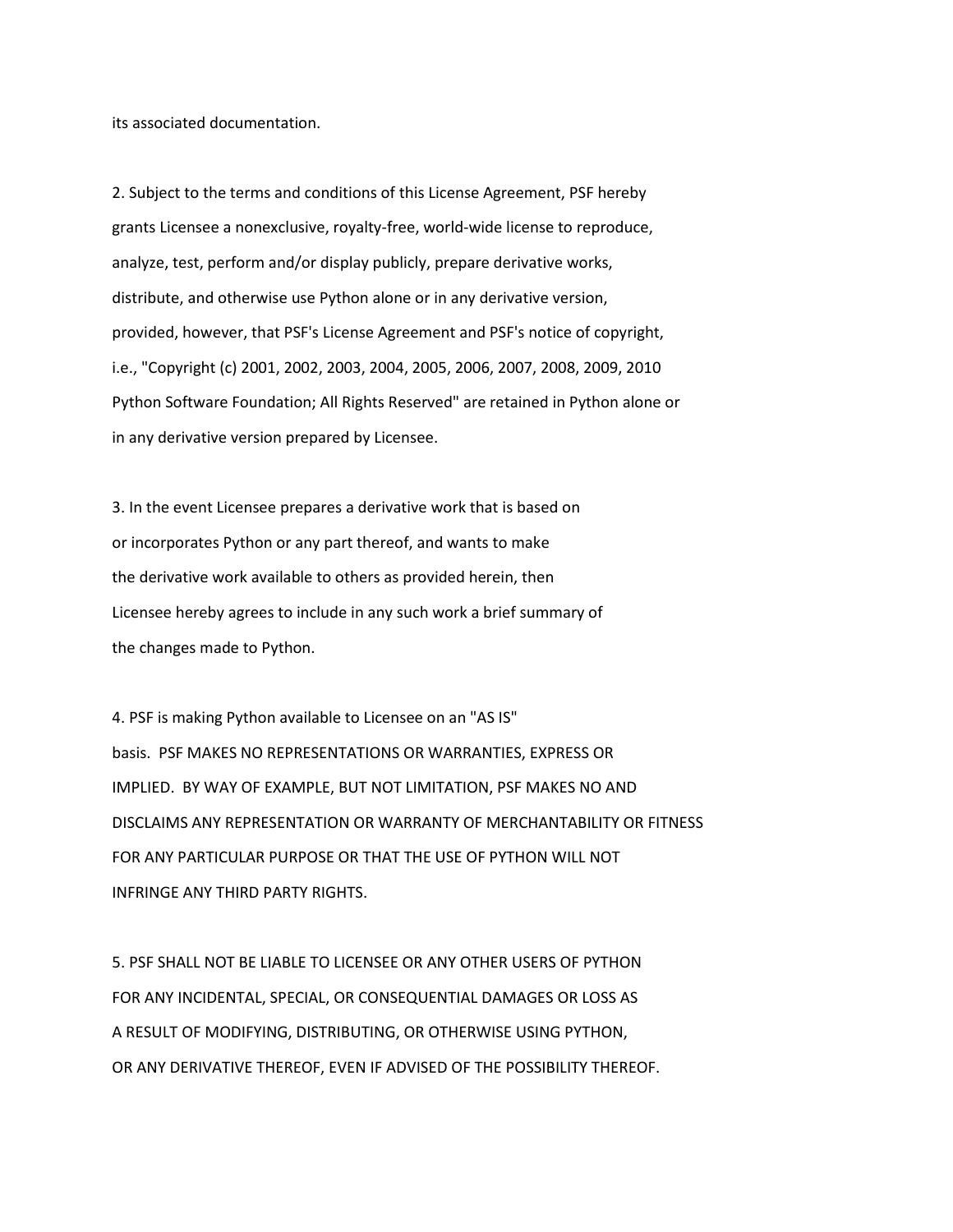6. This License Agreement will automatically terminate upon a material breach of its terms and conditions.

7. Nothing in this License Agreement shall be deemed to create any relationship of agency, partnership, or joint venture between PSF and Licensee. This License Agreement does not grant permission to use PSF trademarks or trade name in a trademark sense to endorse or promote products or services of Licensee, or any third party.

8. By copying, installing or otherwise using Python, Licensee agrees to be bound by the terms and conditions of this License Agreement.

#### **48.**

# Pycparser

pycparser -- A C parser in Python

Copyright (c) 2008-2020, Eli Bendersky All rights reserved.

Redistribution and use in source and binary forms, with or without modification, are permitted provided that the following conditions are met:

- \* Redistributions of source code must retain the above copyright notice, this list of conditions and the following disclaimer.
- \* Redistributions in binary form must reproduce the above copyright notice, this list of conditions and the following disclaimer in the documentation and/or other materials provided with the distribution.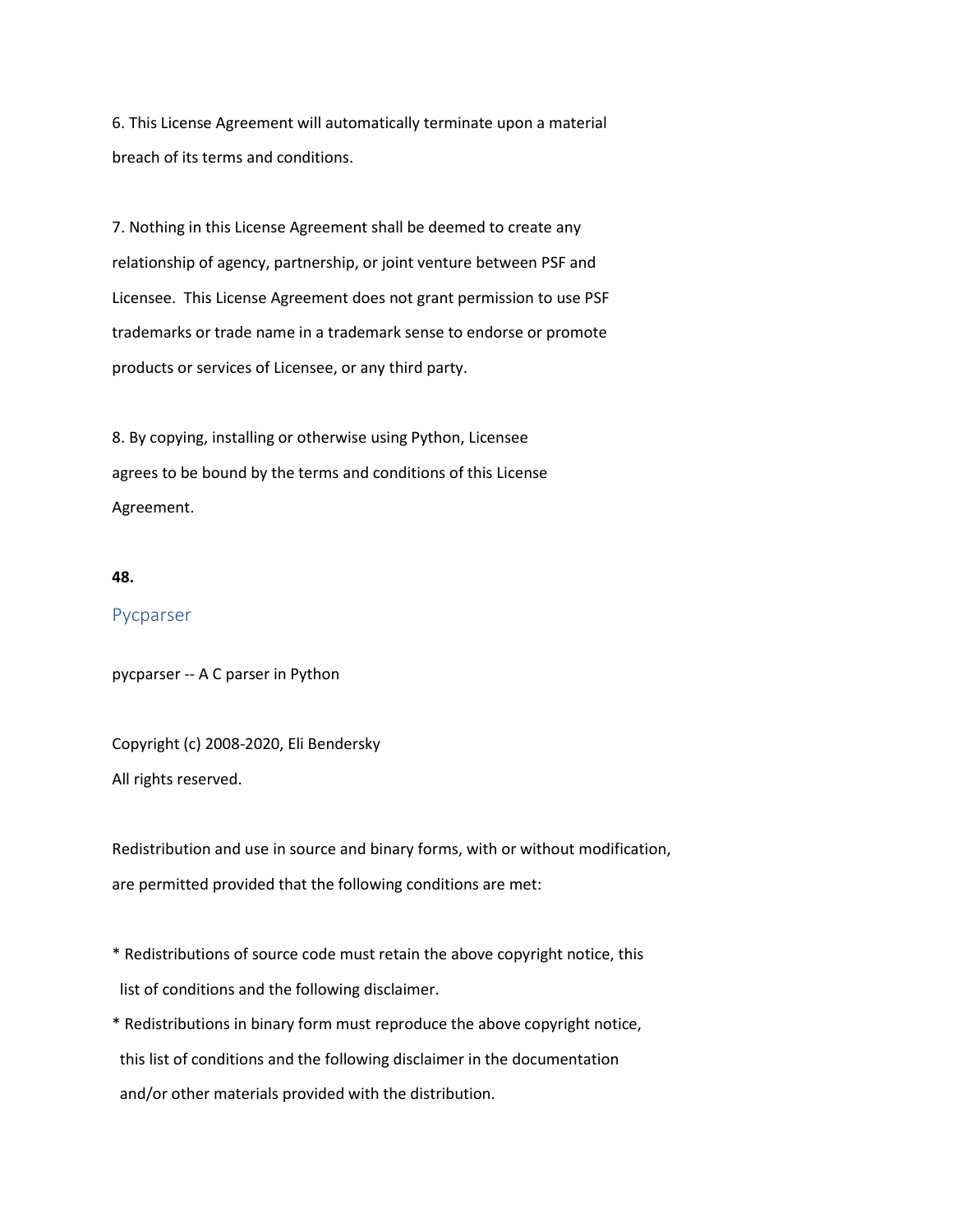\* Neither the name of Eli Bendersky nor the names of its contributors may be used to endorse or promote products derived from this software without specific prior written permission.

THIS SOFTWARE IS PROVIDED BY THE COPYRIGHT HOLDERS AND CONTRIBUTORS "AS IS" AND ANY EXPRESS OR IMPLIED WARRANTIES, INCLUDING, BUT NOT LIMITED TO, THE IMPLIED WARRANTIES OF MERCHANTABILITY AND FITNESS FOR A PARTICULAR PURPOSE ARE DISCLAIMED. IN NO EVENT SHALL THE COPYRIGHT HOLDER OR CONTRIBUTORS BE LIABLE FOR ANY DIRECT, INDIRECT, INCIDENTAL, SPECIAL, EXEMPLARY, OR CONSEQUENTIAL DAMAGES (INCLUDING, BUT NOT LIMITED TO, PROCUREMENT OF SUBSTITUTE GOODS OR SERVICES; LOSS OF USE, DATA, OR PROFITS; OR BUSINESS INTERRUPTION) HOWEVER CAUSED AND ON ANY THEORY OF LIABILITY, WHETHER IN CONTRACT, STRICT LIABILITY, OR TORT (INCLUDING NEGLIGENCE OR OTHERWISE) ARISING IN ANY WAY OUT OF THE USE OF THIS SOFTWARE, EVEN IF ADVISED OF THE POSSIBILITY OF SUCH DAMAGE.

#### **49.**

# PyJWT

The MIT License (MIT)

Copyright (c) 2015-2022 José Padilla

Permission is hereby granted, free of charge, to any person obtaining a copy of this software and associated documentation files (the "Software"), to deal in the Software without restriction, including without limitation the rights to use, copy, modify, merge, publish, distribute, sublicense, and/or sell copies of the Software, and to permit persons to whom the Software is furnished to do so, subject to the following conditions: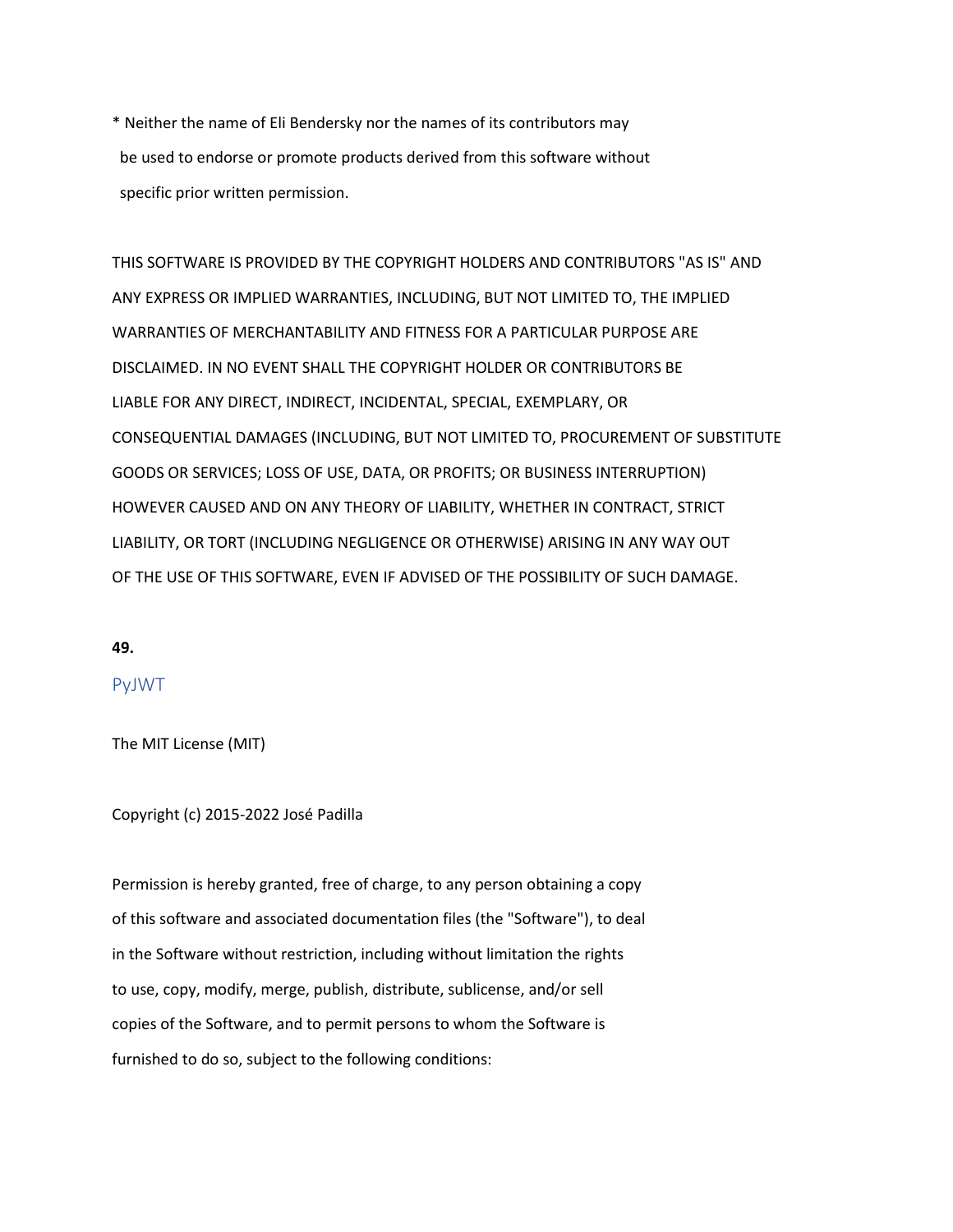The above copyright notice and this permission notice shall be included in all copies or substantial portions of the Software.

THE SOFTWARE IS PROVIDED "AS IS", WITHOUT WARRANTY OF ANY KIND, EXPRESS OR IMPLIED, INCLUDING BUT NOT LIMITED TO THE WARRANTIES OF MERCHANTABILITY, FITNESS FOR A PARTICULAR PURPOSE AND NONINFRINGEMENT. IN NO EVENT SHALL THE AUTHORS OR COPYRIGHT HOLDERS BE LIABLE FOR ANY CLAIM, DAMAGES OR OTHER LIABILITY, WHETHER IN AN ACTION OF CONTRACT, TORT OR OTHERWISE, ARISING FROM, OUT OF OR IN CONNECTION WITH THE SOFTWARE OR THE USE OR OTHER DEALINGS IN THE SOFTWARE.

# **50.**

# Python azure sdk

Copyright (c) Microsoft Corporation.

#### MIT License

Permission is hereby granted, free of charge, to any person obtaining a copy of this software and associated documentation files (the "Software"), to deal in the Software without restriction, including without limitation the rights to use, copy, modify, merge, publish, distribute, sublicense, and/or sell copies of the Software, and to permit persons to whom the Software is furnished to do so, subject to the following conditions:

The above copyright notice and this permission notice shall be included in all copies or substantial portions of the Software.

THE SOFTWARE IS PROVIDED \*AS IS\*, WITHOUT WARRANTY OF ANY KIND, EXPRESS OR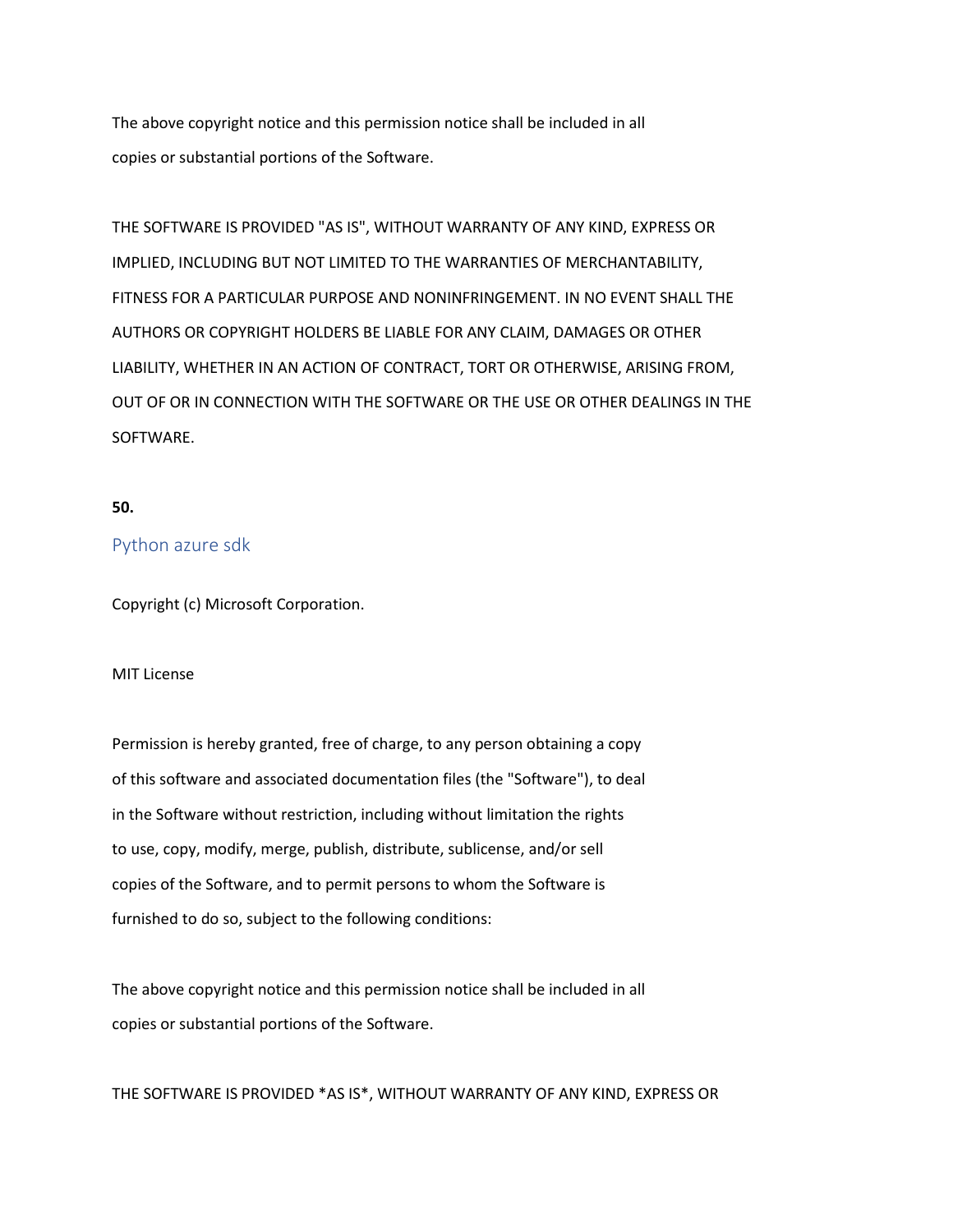IMPLIED, INCLUDING BUT NOT LIMITED TO THE WARRANTIES OF MERCHANTABILITY, FITNESS FOR A PARTICULAR PURPOSE AND NONINFRINGEMENT. IN NO EVENT SHALL THE AUTHORS OR COPYRIGHT HOLDERS BE LIABLE FOR ANY CLAIM, DAMAGES OR OTHER LIABILITY, WHETHER IN AN ACTION OF CONTRACT, TORT OR OTHERWISE, ARISING FROM, OUT OF OR IN CONNECTION WITH THE SOFTWARE OR THE USE OR OTHER DEALINGS IN THE SOFTWARE.

# **51.**

# Python-dateutil

Copyright 2017- Paul Ganssle <paul@ganssle.io> Copyright 2017- dateutil contributors (see AUTHORS file)

 Licensed under the Apache License, Version 2.0 (the "License"); you may not use this file except in compliance with the License. You may obtain a copy of the License at

http://www.apache.org/licenses/LICENSE-2.0

 Unless required by applicable law or agreed to in writing, software distributed under the License is distributed on an "AS IS" BASIS, WITHOUT WARRANTIES OR CONDITIONS OF ANY KIND, either express or implied. See the License for the specific language governing permissions and limitations under the License.

The above license applies to all contributions after 2017-12-01, as well as all contributions that have been re-licensed (see AUTHORS file for the list of contributors who have re-licensed their code).

--------------------------------------------------------------------------------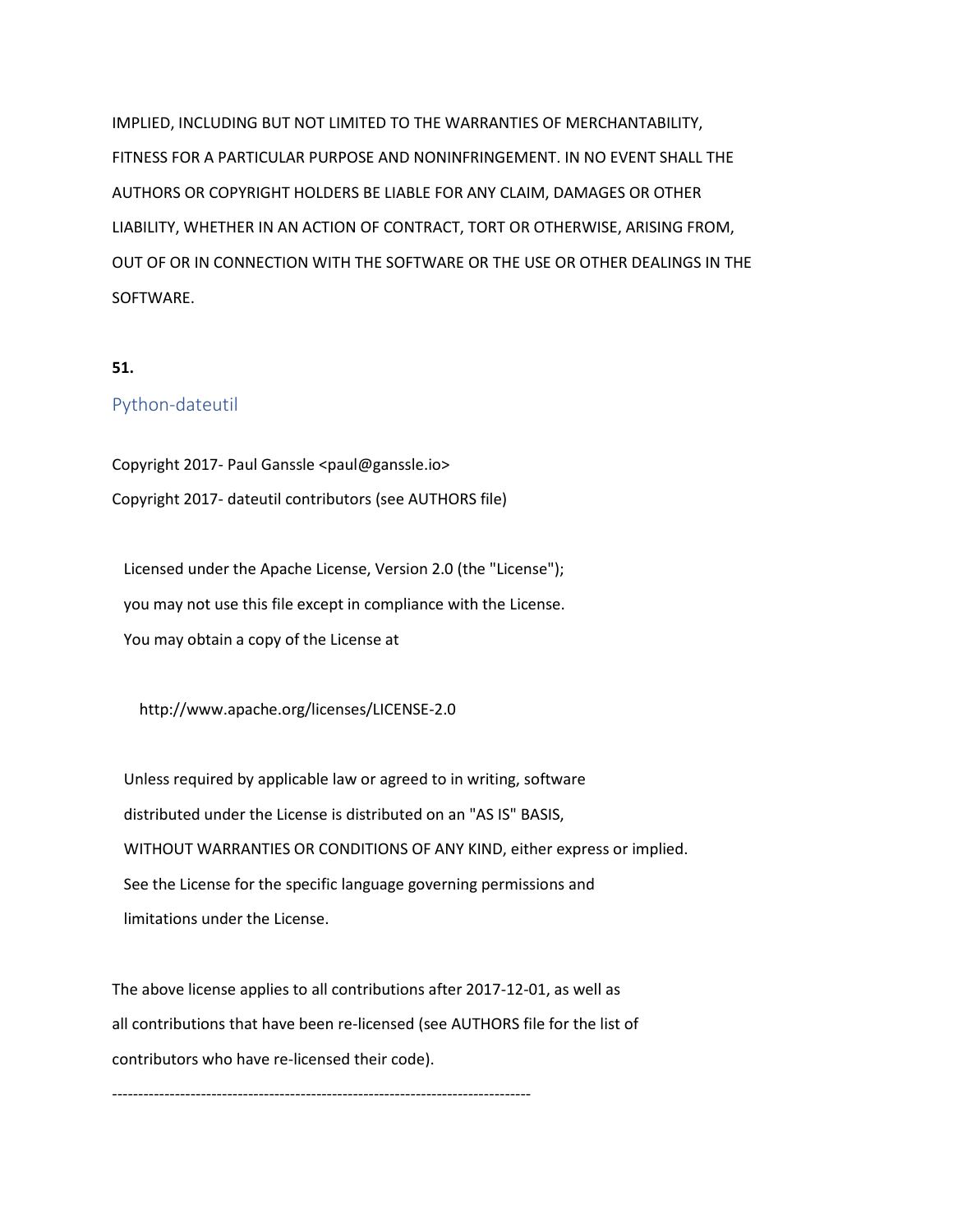dateutil - Extensions to the standard Python datetime module.

Copyright (c) 2003-2011 - Gustavo Niemeyer <gustavo@niemeyer.net> Copyright (c) 2012-2014 - Tomi Pieviläinen <tomi.pievilainen@iki.fi> Copyright (c) 2014-2016 - Yaron de Leeuw <me@jarondl.net> Copyright (c) 2015- - Paul Ganssle <paul@ganssle.io> Copyright (c) 2015- - dateutil contributors (see AUTHORS file)

All rights reserved.

Redistribution and use in source and binary forms, with or without modification, are permitted provided that the following conditions are met:

- \* Redistributions of source code must retain the above copyright notice, this list of conditions and the following disclaimer.
- \* Redistributions in binary form must reproduce the above copyright notice, this list of conditions and the following disclaimer in the documentation and/or other materials provided with the distribution.
- \* Neither the name of the copyright holder nor the names of its contributors may be used to endorse or promote products derived from this software without specific prior written permission.

THIS SOFTWARE IS PROVIDED BY THE COPYRIGHT HOLDERS AND CONTRIBUTORS "AS IS" AND ANY EXPRESS OR IMPLIED WARRANTIES, INCLUDING, BUT NOT LIMITED TO, THE IMPLIED WARRANTIES OF MERCHANTABILITY AND FITNESS FOR A PARTICULAR PURPOSE ARE DISCLAIMED. IN NO EVENT SHALL THE COPYRIGHT OWNER OR CONTRIBUTORS BE LIABLE FOR ANY DIRECT, INDIRECT, INCIDENTAL, SPECIAL, EXEMPLARY, OR CONSEQUENTIAL DAMAGES (INCLUDING, BUT NOT LIMITED TO, PROCUREMENT OF SUBSTITUTE GOODS OR SERVICES; LOSS OF USE, DATA, OR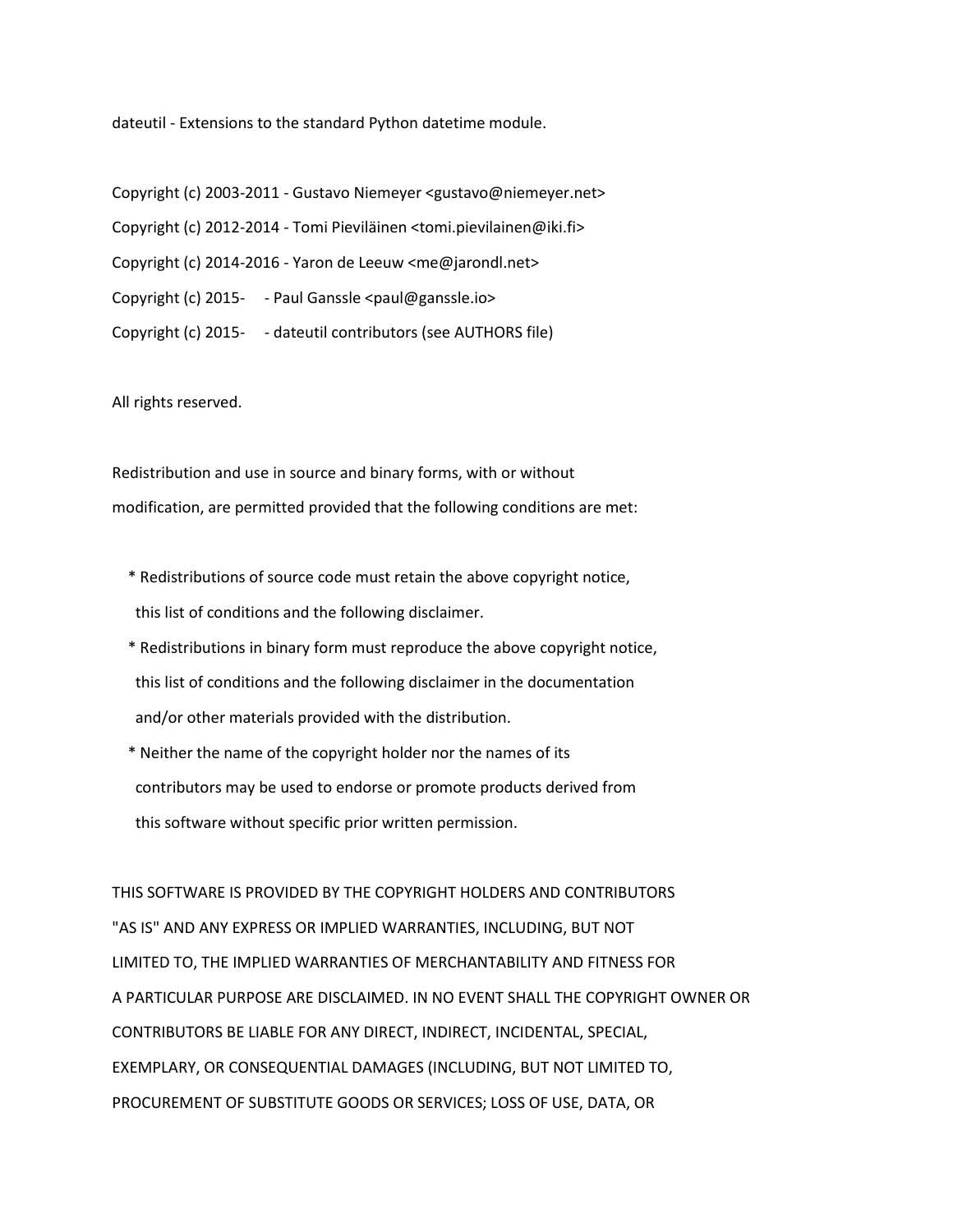PROFITS; OR BUSINESS INTERRUPTION) HOWEVER CAUSED AND ON ANY THEORY OF LIABILITY, WHETHER IN CONTRACT, STRICT LIABILITY, OR TORT (INCLUDING NEGLIGENCE OR OTHERWISE) ARISING IN ANY WAY OUT OF THE USE OF THIS SOFTWARE, EVEN IF ADVISED OF THE POSSIBILITY OF SUCH DAMAGE.

The above BSD License Applies to all code, even that also covered by Apache 2.0.

### **52.**

### Pytz

Copyright (c) 2003-2019 Stuart Bishop <stuart@stuartbishop.net>

Permission is hereby granted, free of charge, to any person obtaining a copy of this software and associated documentation files (the "Software"), to deal in the Software without restriction, including without limitation the rights to use, copy, modify, merge, publish, distribute, sublicense, and/or sell copies of the Software, and to permit persons to whom the Software is furnished to do so, subject to the following conditions:

The above copyright notice and this permission notice shall be included in all copies or substantial portions of the Software.

THE SOFTWARE IS PROVIDED "AS IS", WITHOUT WARRANTY OF ANY KIND, EXPRESS OR IMPLIED, INCLUDING BUT NOT LIMITED TO THE WARRANTIES OF MERCHANTABILITY, FITNESS FOR A PARTICULAR PURPOSE AND NONINFRINGEMENT. IN NO EVENT SHALL THE AUTHORS OR COPYRIGHT HOLDERS BE LIABLE FOR ANY CLAIM, DAMAGES OR OTHER LIABILITY, WHETHER IN AN ACTION OF CONTRACT, TORT OR OTHERWISE, ARISING FROM, OUT OF OR IN CONNECTION WITH THE SOFTWARE OR THE USE OR OTHER DEALINGS IN THE SOFTWARE.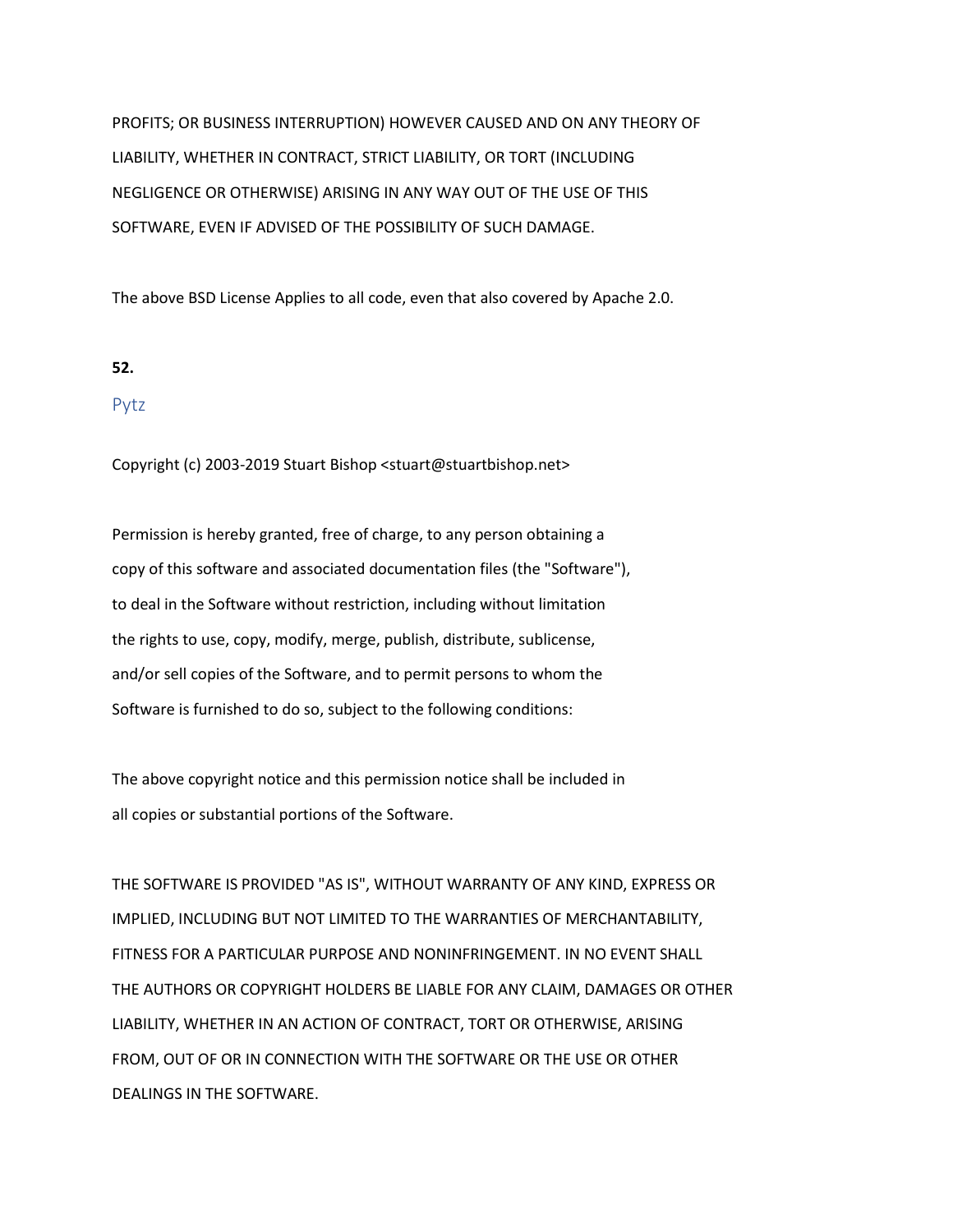# **53.**

# Pytzdata

Copyright (c) 2015 Sébastien Eustace

Permission is hereby granted, free of charge, to any person obtaining a copy of this software and associated documentation files (the "Software"), to deal in the Software without restriction, including without limitation the rights to use, copy, modify, merge, publish, distribute, sublicense, and/or sell copies of the Software, and to permit persons to whom the Software is furnished to do so, subject to the following conditions:

The above copyright notice and this permission notice shall be included in all copies or substantial portions of the Software.

THE SOFTWARE IS PROVIDED "AS IS", WITHOUT WARRANTY OF ANY KIND, EXPRESS OR IMPLIED, INCLUDING BUT NOT LIMITED TO THE WARRANTIES OF MERCHANTABILITY, FITNESS FOR A PARTICULAR PURPOSE AND NONINFRINGEMENT. IN NO EVENT SHALL THE AUTHORS OR COPYRIGHT HOLDERS BE LIABLE FOR ANY CLAIM, DAMAGES OR OTHER LIABILITY, WHETHER IN AN ACTION OF CONTRACT, TORT OR OTHERWISE, ARISING FROM, OUT OF OR IN CONNECTION WITH THE SOFTWARE OR THE USE OR OTHER DEALINGS IN THE SOFTWARE.

### **54.**

# React

MIT License

Copyright (c) Facebook, Inc. and its affiliates.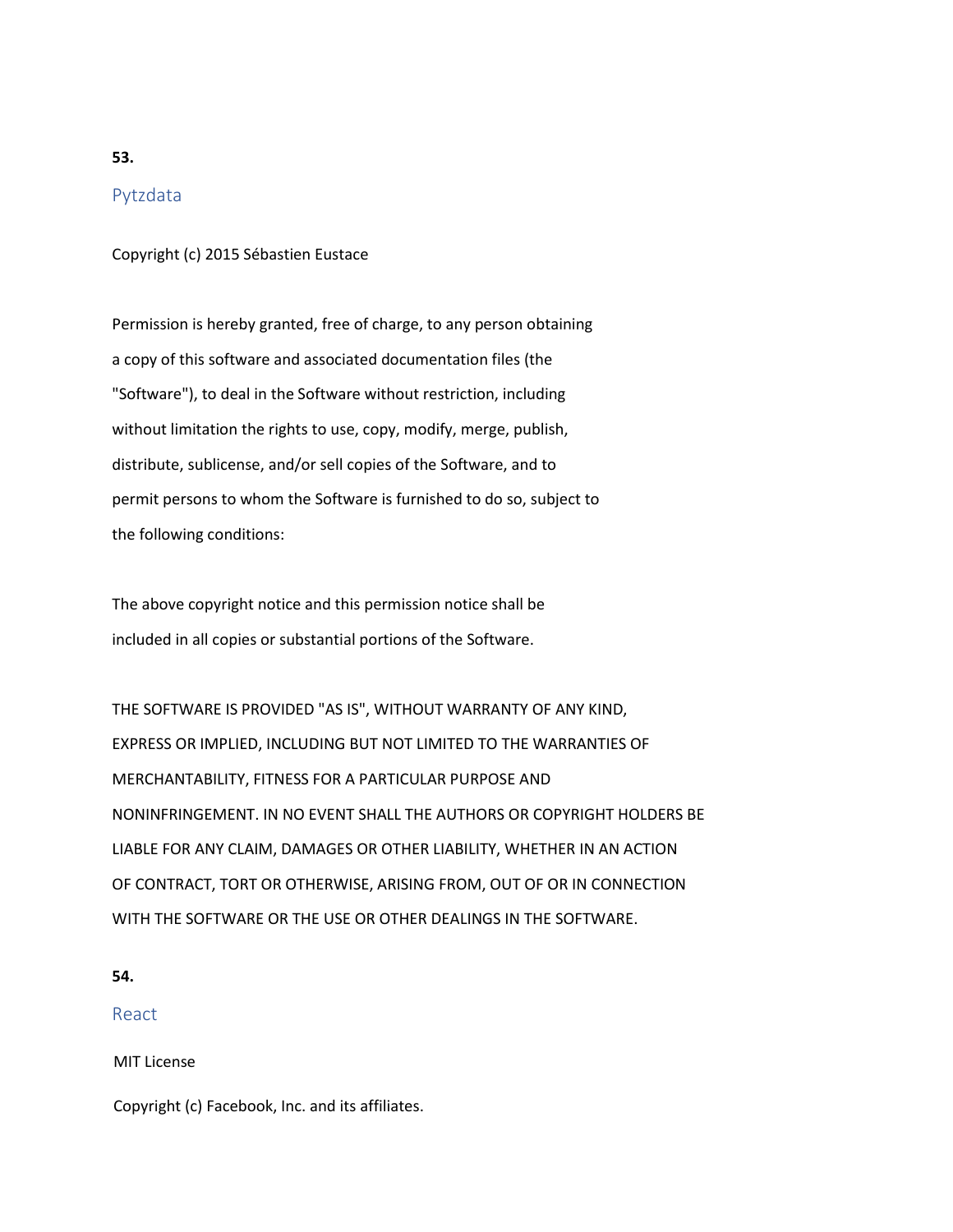Permission is hereby granted, free of charge, to any person obtaining a copy of this software and associated documentation files (the "Software"), to deal in the Software without restriction, including without limitation the rights to use, copy, modify, merge, publish, distribute, sublicense, and/or sell copies of the Software, and to permit persons to whom the Software is furnished to do so, subject to the following conditions:

The above copyright notice and this permission notice shall be included in all copies or substantial portions of the Software.

THE SOFTWARE IS PROVIDED "AS IS", WITHOUT WARRANTY OF ANY KIND, EXPRESS OR IMPLIED, INCLUDING BUT NOT LIMITED TO THE WARRANTIES OF MERCHANTABILITY, FITNESS FOR A PARTICULAR PURPOSE AND NONINFRINGEMENT. IN NO EVENT SHALL THE AUTHORS OR COPYRIGHT HOLDERS BE LIABLE FOR ANY CLAIM, DAMAGES OR OTHER LIABILITY, WHETHER IN AN ACTION OF CONTRACT, TORT OR OTHERWISE, ARISING FROM, OUT OF OR IN CONNECTION WITH THE SOFTWARE OR THE USE OF

**55.**

React-content-loader

The MIT License (MIT)

Copyright (c) 2015 Julian Ćwirko <julian.io>

Permission is hereby granted, free of charge, to any person obtaining a copy of this software and associated documentation files (the "Software"), to deal in the Software without restriction, including without limitation the rights to use, copy, modify, merge, publish, distribute, sublicense, and/or sell copies of the Software, and to permit persons to whom the Software is furnished to do so, subject to the following conditions:

The above copyright notice and this permission notice shall be included in all copies or substantial portions of the Software.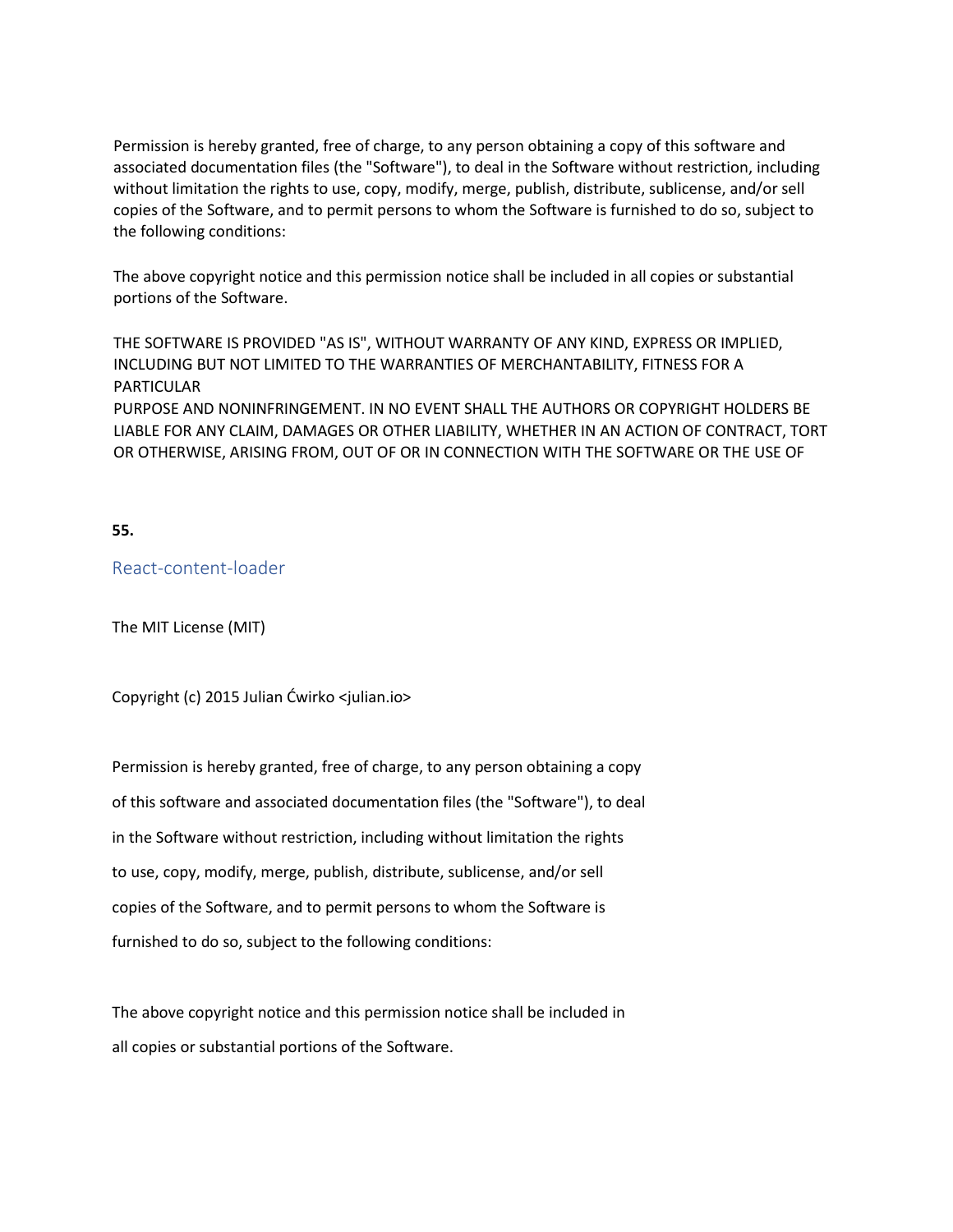THE SOFTWARE IS PROVIDED "AS IS", WITHOUT WARRANTY OF ANY KIND, EXPRESS OR IMPLIED, INCLUDING BUT NOT LIMITED TO THE WARRANTIES OF MERCHANTABILITY, FITNESS FOR A PARTICULAR PURPOSE AND NONINFRINGEMENT. IN NO EVENT SHALL THE AUTHORS OR COPYRIGHT HOLDERS BE LIABLE FOR ANY CLAIM, DAMAGES OR OTHER LIABILITY, WHETHER IN AN ACTION OF CONTRACT, TORT OR OTHERWISE, ARISING FROM, OUT OF OR IN CONNECTION WITH THE SOFTWARE OR THE USE OR OTHER DEALINGS IN THE SOFTWARE.

#### **56.**

# React-dom

Copyright (c) Facebook, Inc. and its affiliates.

Permission is hereby granted, free of charge, to any person obtaining a copy of this software and associated documentation files (the "Software"), to deal in the Software without restriction, including without limitation the rights to use, copy, modify, merge, publish, distribute, sublicense, and/or sell copies of the Software, and to permit persons to whom the Software is furnished to do so, subject to the following conditions:

The above copyright notice and this permission notice shall be included in all copies or substantial portions of the Software.

THE SOFTWARE IS PROVIDED "AS IS", WITHOUT WARRANTY OF ANY KIND, EXPRESS OR IMPLIED, INCLUDING BUT NOT LIMITED TO THE WARRANTIES OF MERCHANTABILITY, FITNESS FOR A PARTICULAR PURPOSE AND NONINFRINGEMENT. IN NO EVENT SHALL THE AUTHORS OR COPYRIGHT HOLDERS BE LIABLE FOR ANY CLAIM, DAMAGES OR OTHER LIABILITY, WHETHER IN AN ACTION OF CONTRACT, TORT OR OTHERWISE, ARISING FROM, OUT OF OR IN CONNECTION WITH THE SOFTWARE OR THE USE OR OTHER DEALINGS IN THE SOFTWARE.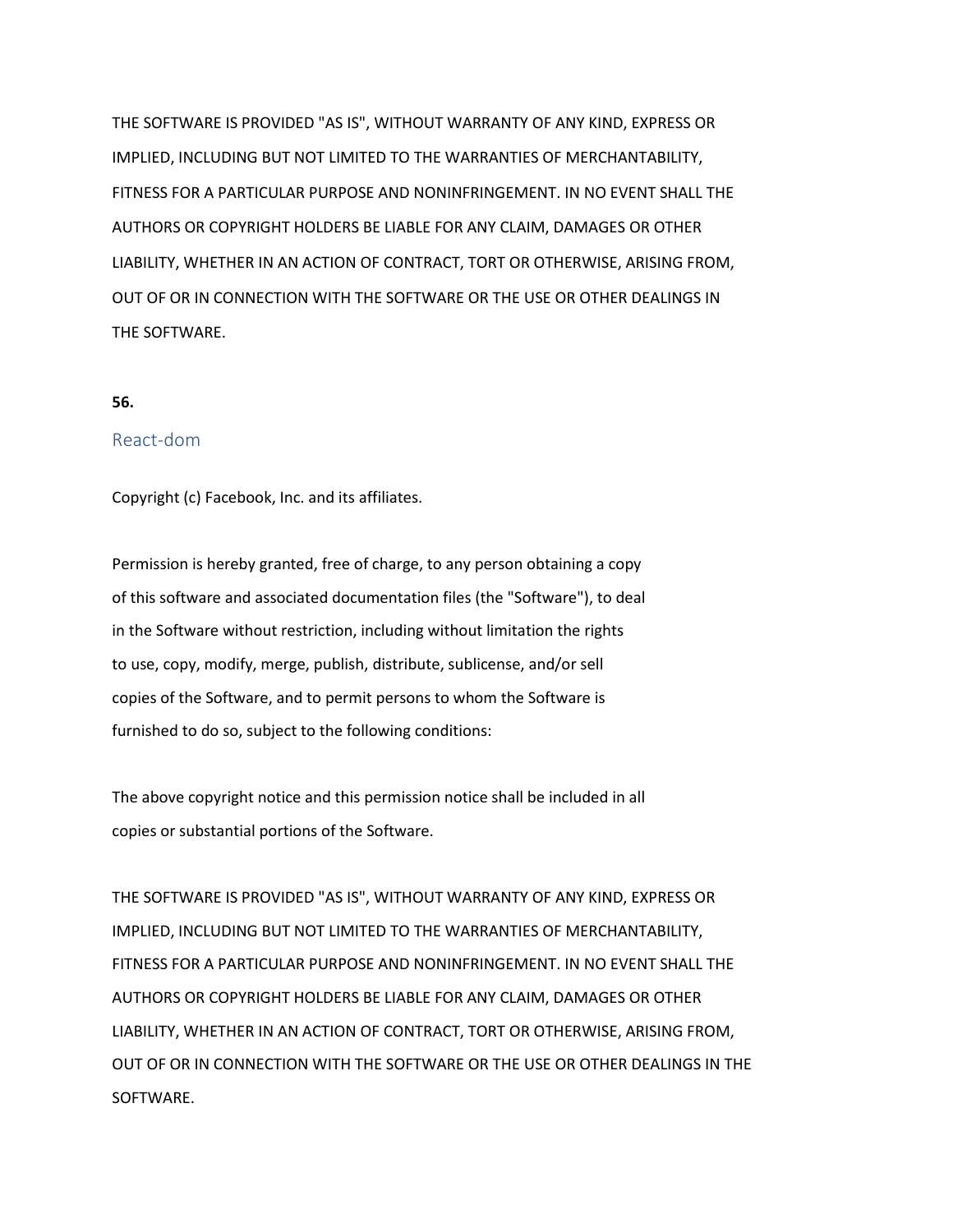**57.**

React-i18next

The MIT License (MIT)

Copyright (c) 2015 i18next

associated documentation files (the "Software"), to deal in the Software without restriction, including without limitation the rights to use, copy, modify, merge, publish, distribute, sublicense, and/or sell copies of the Software, and to permit persons to whom the Software is furnished to do so, subject to the following conditions:

The above copyright notice and this permission notice shall be included in all copies or substantial portions of the Software.

THE SOFTWARE IS PROVIDED "AS IS", WITHOUT WARRANTY OF ANY KIND, EXPRESS OR IMPLIED, INCLUDING BUT NOT LIMITED TO THE WARRANTIES OF MERCHANTABILITY, FITNESS FOR A PARTICULAR PURPOSE AND NONINFRINGEMENT. IN NO EVENT SHALL THE AUTHORS OR COPYRIGHT HOLDERS BE LIABLE FOR ANY CLAIM, DAMAGES OR OTHER LIABILITY, WHETHER IN AN ACTION OF CONTRACT, TORT OR OTHERWISE, ARISING FROM, OUT OF OR IN CONNECTION WITH THE SOFTWARE OR THE USE OR OTHER DEALINGS IN THE SOFTWARE. \*\*

**58.**

React-query

MIT License

Copyright (c) 2019 Tanner Linsley

Permission is hereby granted, free of charge, to any person obtaining a copy of this software and associated documentation files (the "Software"), to deal in the Software without restriction, including without limitation the rights to use, copy, modify, merge, publish, distribute, sublicense, and/or sell copies of the Software, and to permit persons to whom the Software is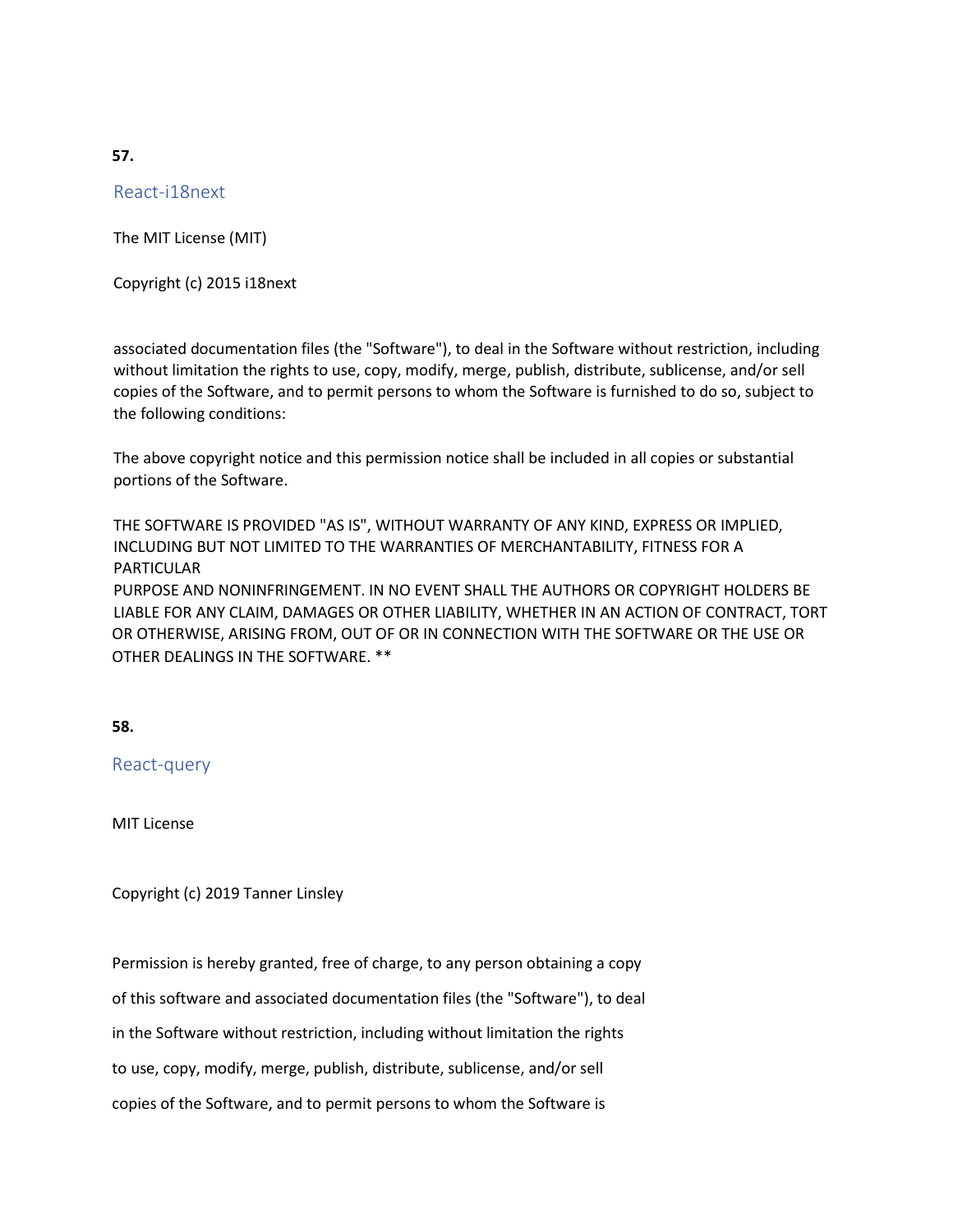furnished to do so, subject to the following conditions:

The above copyright notice and this permission notice shall be included in all copies or substantial portions of the Software.

THE SOFTWARE IS PROVIDED "AS IS", WITHOUT WARRANTY OF ANY KIND, EXPRESS OR IMPLIED, INCLUDING BUT NOT LIMITED TO THE WARRANTIES OF MERCHANTABILITY, FITNESS FOR A PARTICULAR PURPOSE AND NONINFRINGEMENT. IN NO EVENT SHALL THE AUTHORS OR COPYRIGHT HOLDERS BE LIABLE FOR ANY CLAIM, DAMAGES OR OTHER LIABILITY, WHETHER IN AN ACTION OF CONTRACT, TORT OR OTHERWISE, ARISING FROM, OUT OF OR IN CONNECTION WITH THE SOFTWARE OR THE USE OR OTHER DEALINGS IN THE SOFTWARE.

**59.**

## React-router-dom

#### Copyright (c) React Training 2016-2018

Permission is hereby granted, free of charge, to any person obtaining a copy of this software and associated documentation files (the "Software"), to deal in the Software without restriction, including without limitation the rights to use, copy, modify, merge, publish, distribute, sublicense, and/or sell copies of the Software, and to permit persons to whom the Software is furnished to do so, subject to the following conditions:

The above copyright notice and this permission notice shall be included in all copies or substantial portions of the Software.

THE SOFTWARE IS PROVIDED "AS IS", WITHOUT WARRANTY OF ANY KIND, EXPRESS OR IMPLIED, INCLUDING BUT NOT LIMITED TO THE WARRANTIES OF MERCHANTABILITY,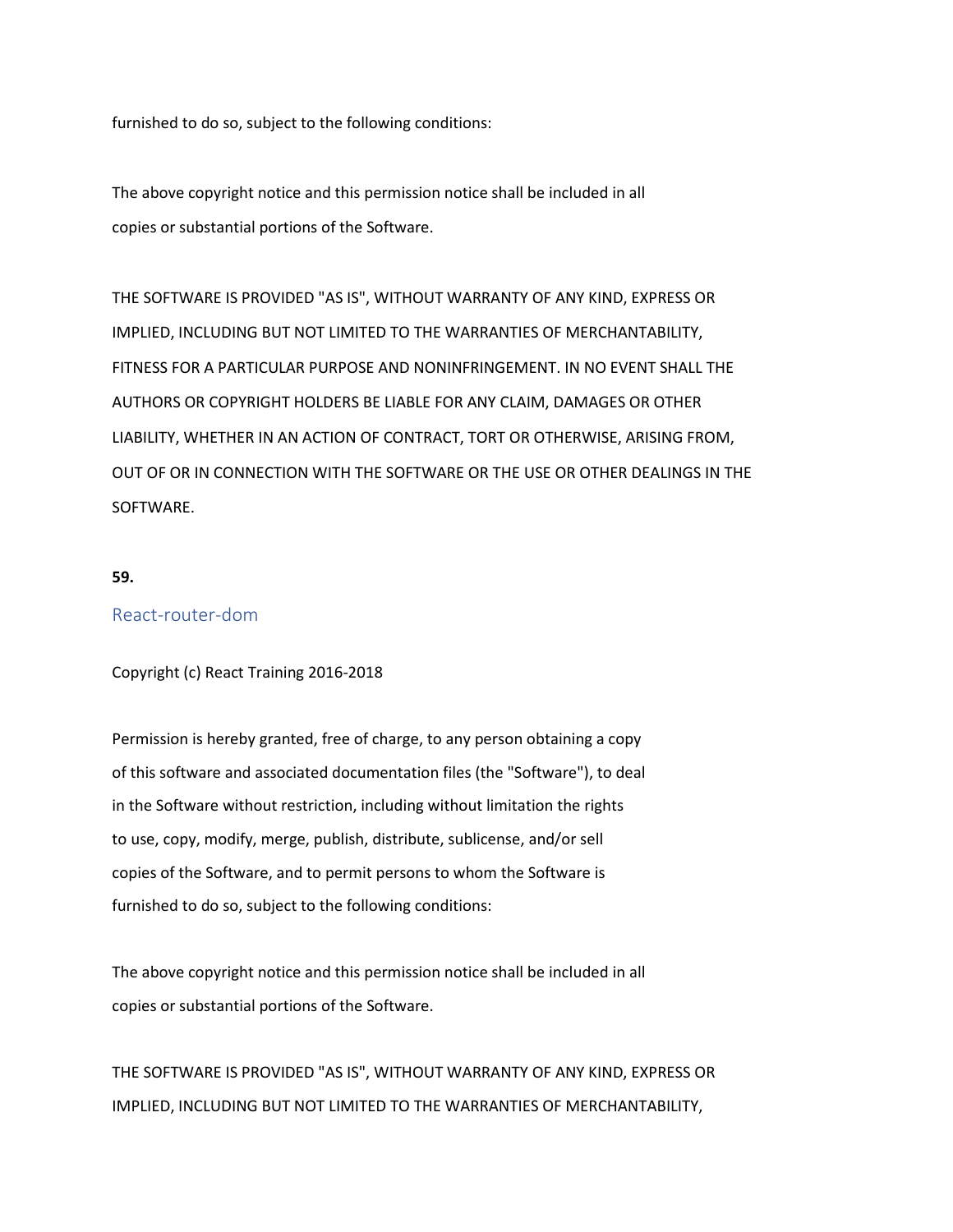FITNESS FOR A PARTICULAR PURPOSE AND NONINFRINGEMENT. IN NO EVENT SHALL THE AUTHORS OR COPYRIGHT HOLDERS BE LIABLE FOR ANY CLAIM, DAMAGES OR OTHER LIABILITY, WHETHER IN AN ACTION OF CONTRACT, TORT OR OTHERWISE, ARISING FROM, OUT OF OR IN CONNECTION WITH THE SOFTWARE OR THE USE OR OTHER DEALINGS IN THE SOFTWARE.

**60.**

Requests

Apache License Version 2.0, January 2004 http://www.apache.org/licenses/

#### TERMS AND CONDITIONS FOR USE, REPRODUCTION, AND DISTRIBUTION

1. Definitions.

 "License" shall mean the terms and conditions for use, reproduction, and distribution as defined by Sections 1 through 9 of this document.

 "Licensor" shall mean the copyright owner or entity authorized by the copyright owner that is granting the License.

 "Legal Entity" shall mean the union of the acting entity and all other entities that control, are controlled by, or are under common control with that entity. For the purposes of this definition, "control" means (i) the power, direct or indirect, to cause the direction or management of such entity, whether by contract or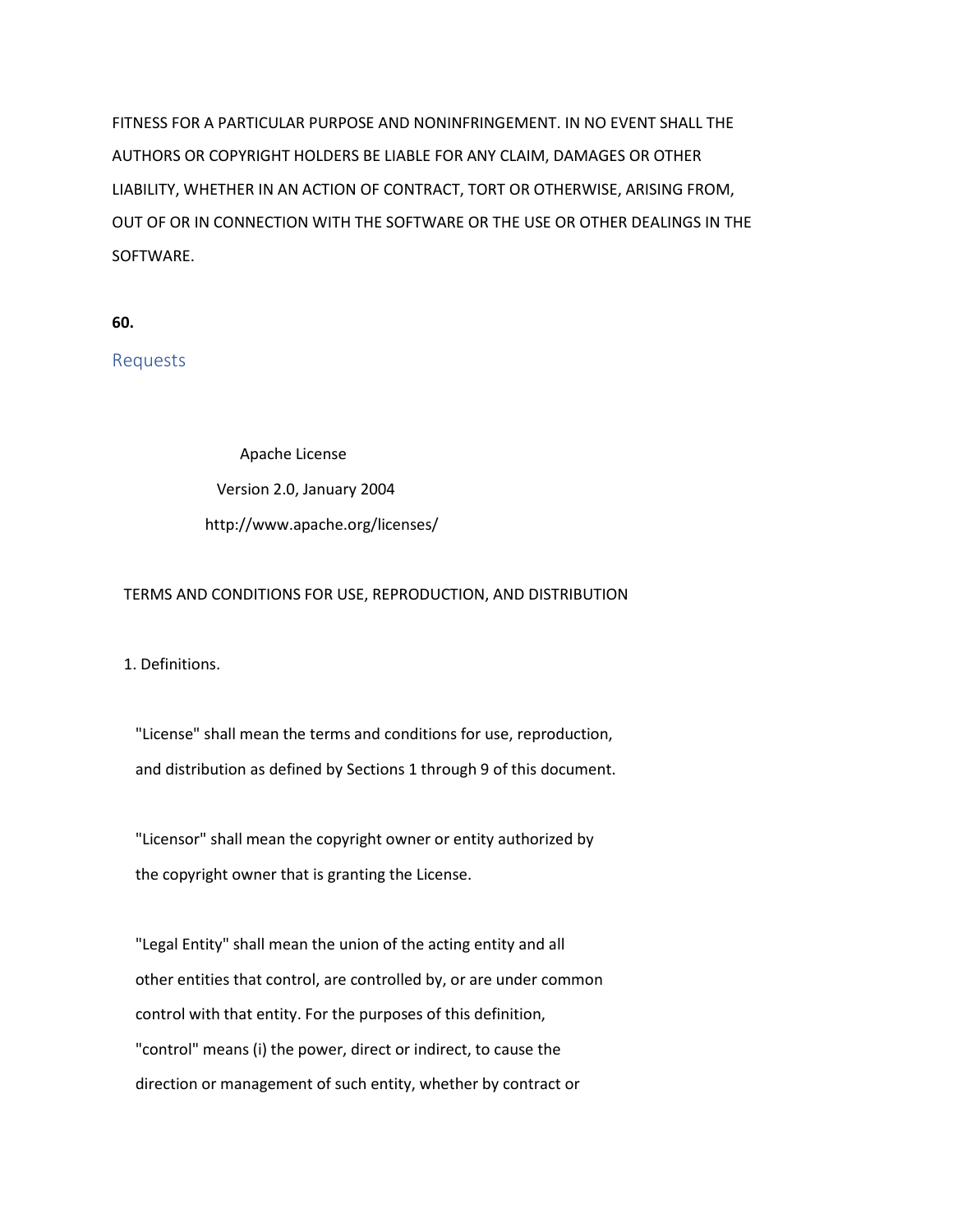otherwise, or (ii) ownership of fifty percent (50%) or more of the outstanding shares, or (iii) beneficial ownership of such entity.

 "You" (or "Your") shall mean an individual or Legal Entity exercising permissions granted by this License.

 "Source" form shall mean the preferred form for making modifications, including but not limited to software source code, documentation source, and configuration files.

 "Object" form shall mean any form resulting from mechanical transformation or translation of a Source form, including but not limited to compiled object code, generated documentation, and conversions to other media types.

 "Work" shall mean the work of authorship, whether in Source or Object form, made available under the License, as indicated by a copyright notice that is included in or attached to the work (an example is provided in the Appendix below).

 "Derivative Works" shall mean any work, whether in Source or Object form, that is based on (or derived from) the Work and for which the editorial revisions, annotations, elaborations, or other modifications represent, as a whole, an original work of authorship. For the purposes of this License, Derivative Works shall not include works that remain separable from, or merely link (or bind by name) to the interfaces of, the Work and Derivative Works thereof.

"Contribution" shall mean any work of authorship, including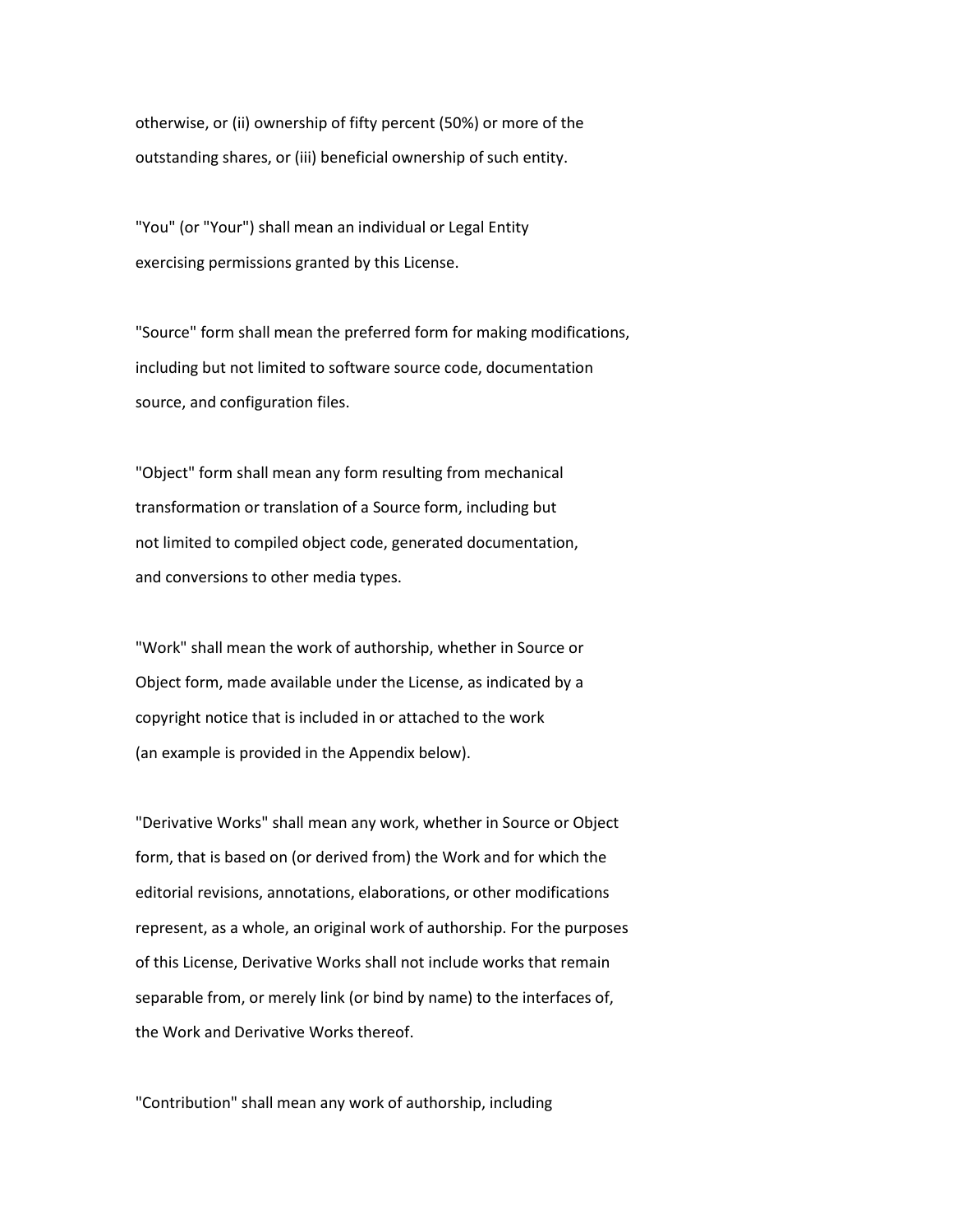the original version of the Work and any modifications or additions to that Work or Derivative Works thereof, that is intentionally submitted to Licensor for inclusion in the Work by the copyright owner or by an individual or Legal Entity authorized to submit on behalf of the copyright owner. For the purposes of this definition, "submitted" means any form of electronic, verbal, or written communication sent to the Licensor or its representatives, including but not limited to communication on electronic mailing lists, source code control systems, and issue tracking systems that are managed by, or on behalf of, the Licensor for the purpose of discussing and improving the Work, but excluding communication that is conspicuously marked or otherwise designated in writing by the copyright owner as "Not a Contribution."

 "Contributor" shall mean Licensor and any individual or Legal Entity on behalf of whom a Contribution has been received by Licensor and subsequently incorporated within the Work.

- 2. Grant of Copyright License. Subject to the terms and conditions of this License, each Contributor hereby grants to You a perpetual, worldwide, non-exclusive, no-charge, royalty-free, irrevocable copyright license to reproduce, prepare Derivative Works of, publicly display, publicly perform, sublicense, and distribute the Work and such Derivative Works in Source or Object form.
- 3. Grant of Patent License. Subject to the terms and conditions of this License, each Contributor hereby grants to You a perpetual, worldwide, non-exclusive, no-charge, royalty-free, irrevocable (except as stated in this section) patent license to make, have made, use, offer to sell, sell, import, and otherwise transfer the Work,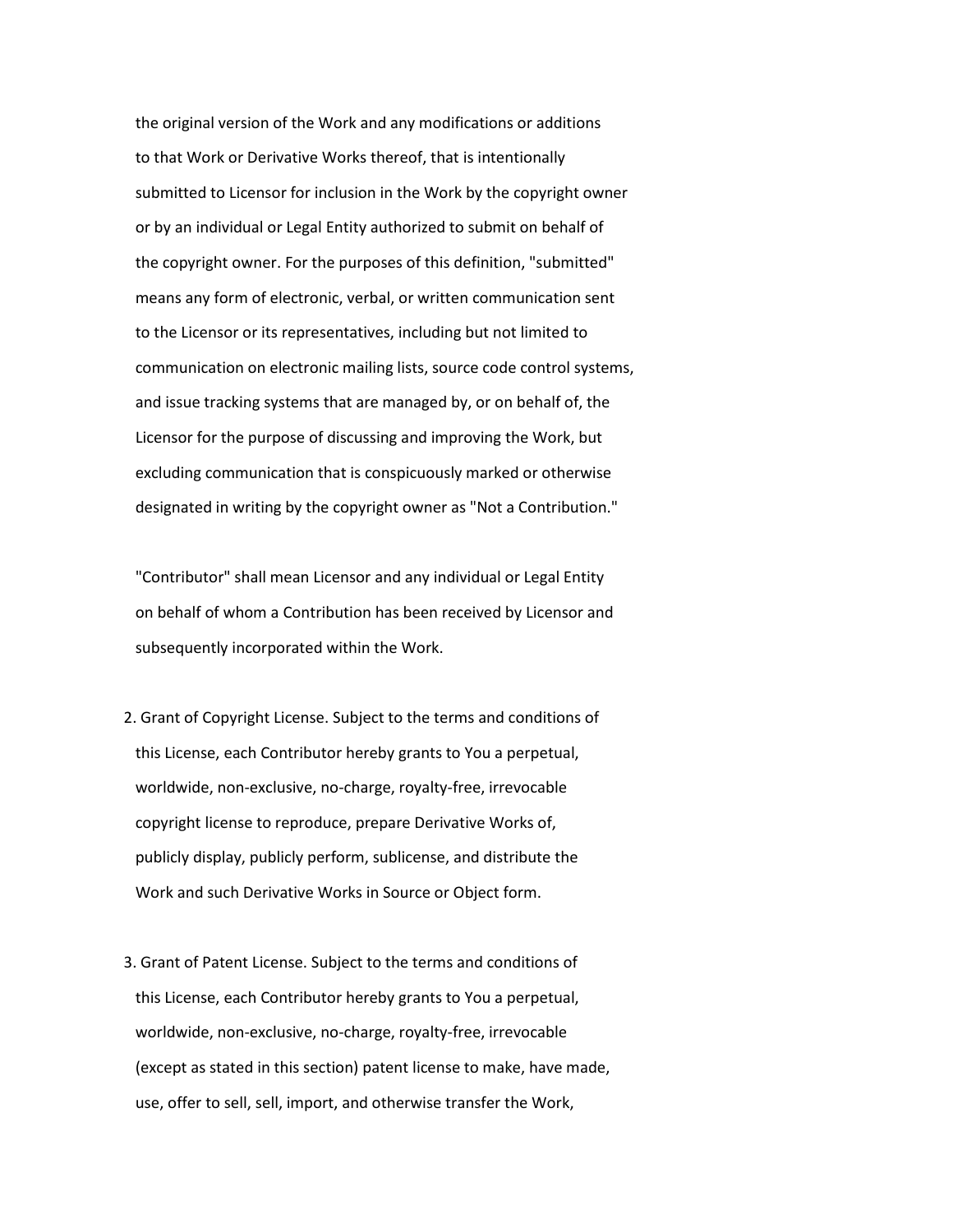where such license applies only to those patent claims licensable by such Contributor that are necessarily infringed by their Contribution(s) alone or by combination of their Contribution(s) with the Work to which such Contribution(s) was submitted. If You institute patent litigation against any entity (including a cross-claim or counterclaim in a lawsuit) alleging that the Work or a Contribution incorporated within the Work constitutes direct or contributory patent infringement, then any patent licenses granted to You under this License for that Work shall terminate as of the date such litigation is filed.

- 4. Redistribution. You may reproduce and distribute copies of the Work or Derivative Works thereof in any medium, with or without modifications, and in Source or Object form, provided that You meet the following conditions:
	- (a) You must give any other recipients of the Work or Derivative Works a copy of this License; and
	- (b) You must cause any modified files to carry prominent notices stating that You changed the files; and
	- (c) You must retain, in the Source form of any Derivative Works that You distribute, all copyright, patent, trademark, and attribution notices from the Source form of the Work, excluding those notices that do not pertain to any part of the Derivative Works; and

(d) If the Work includes a "NOTICE" text file as part of its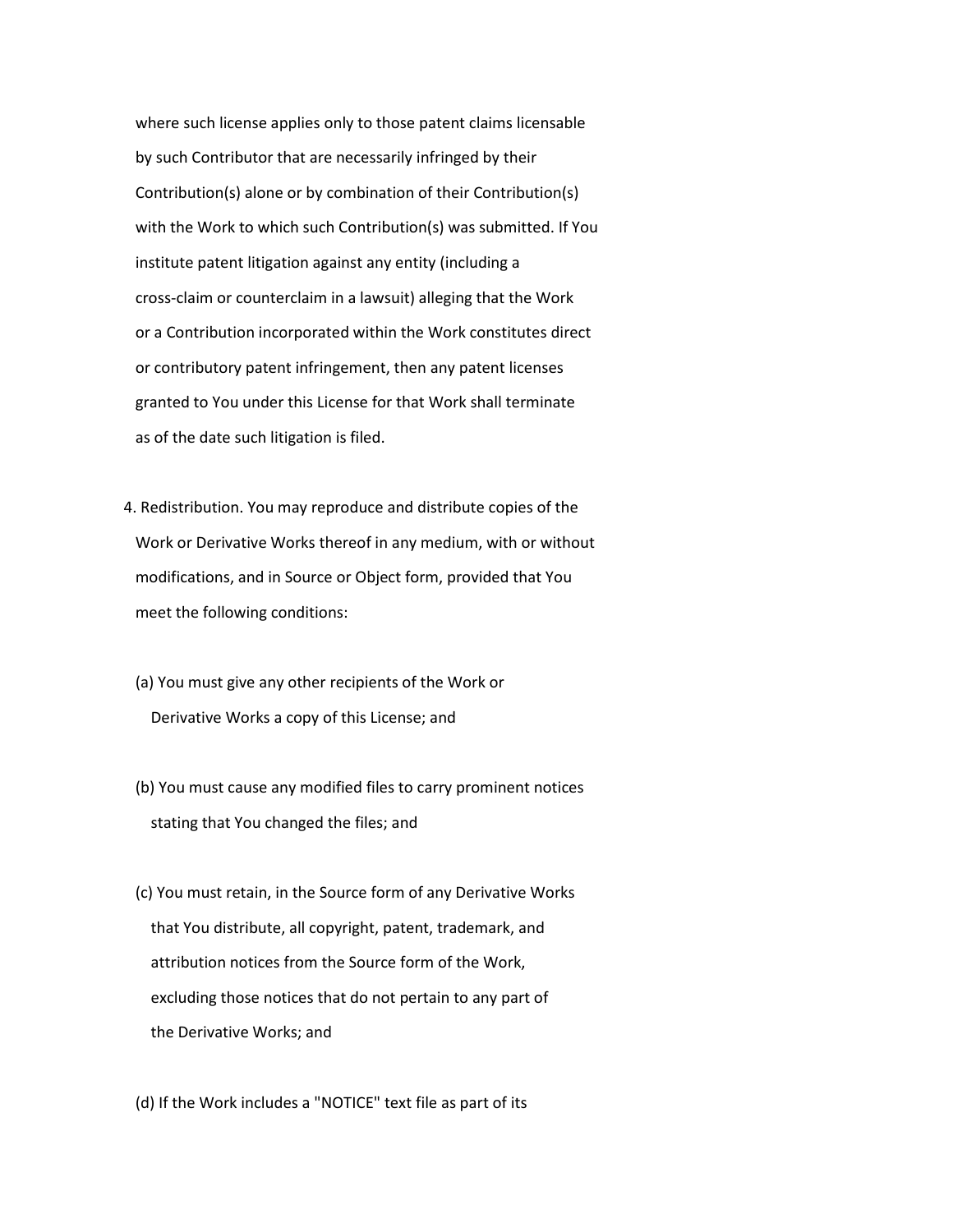distribution, then any Derivative Works that You distribute must include a readable copy of the attribution notices contained within such NOTICE file, excluding those notices that do not pertain to any part of the Derivative Works, in at least one of the following places: within a NOTICE text file distributed as part of the Derivative Works; within the Source form or documentation, if provided along with the Derivative Works; or, within a display generated by the Derivative Works, if and wherever such third-party notices normally appear. The contents of the NOTICE file are for informational purposes only and do not modify the License. You may add Your own attribution notices within Derivative Works that You distribute, alongside or as an addendum to the NOTICE text from the Work, provided that such additional attribution notices cannot be construed as modifying the License.

 You may add Your own copyright statement to Your modifications and may provide additional or different license terms and conditions for use, reproduction, or distribution of Your modifications, or for any such Derivative Works as a whole, provided Your use, reproduction, and distribution of the Work otherwise complies with the conditions stated in this License.

 5. Submission of Contributions. Unless You explicitly state otherwise, any Contribution intentionally submitted for inclusion in the Work by You to the Licensor shall be under the terms and conditions of this License, without any additional terms or conditions. Notwithstanding the above, nothing herein shall supersede or modify the terms of any separate license agreement you may have executed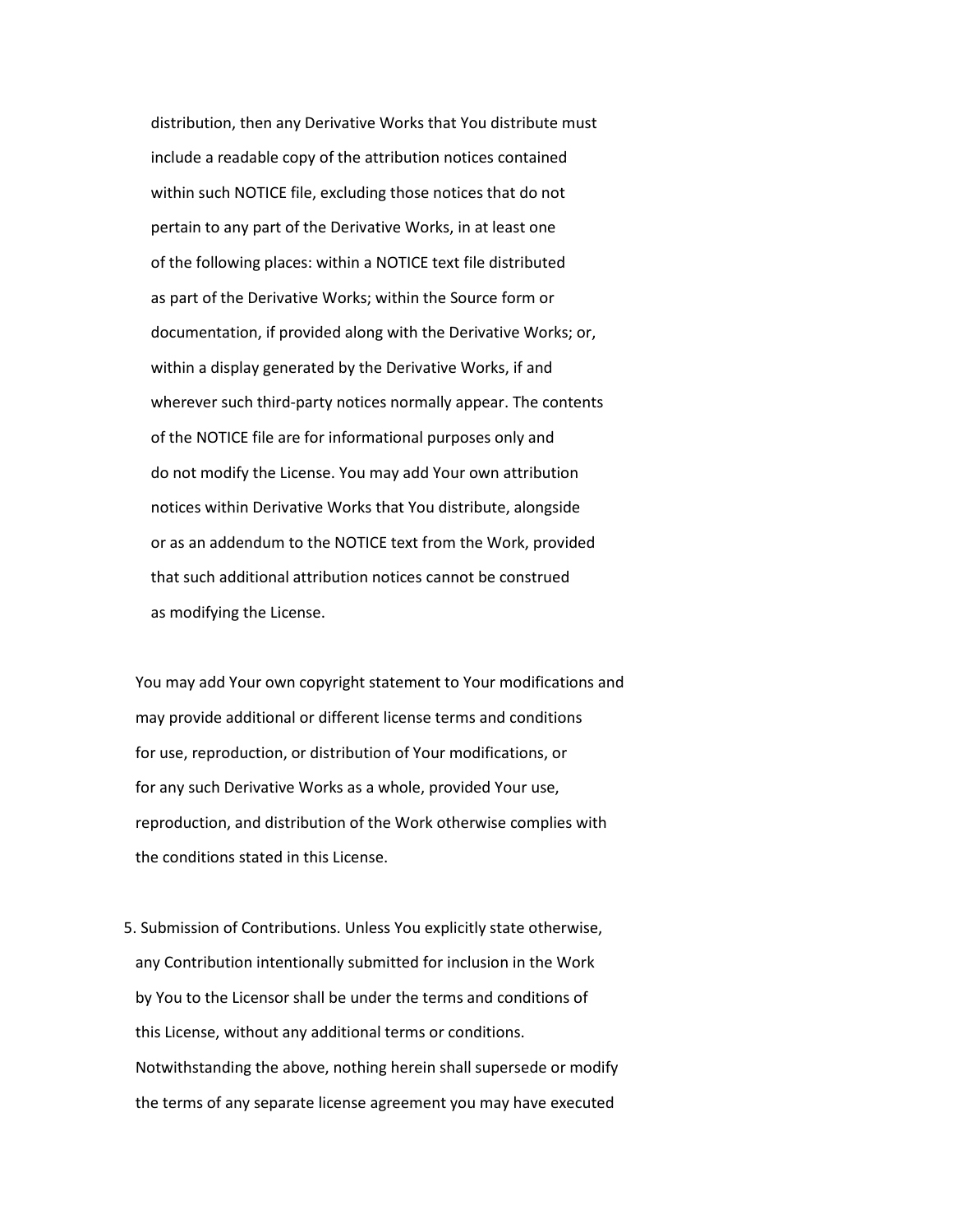with Licensor regarding such Contributions.

- 6. Trademarks. This License does not grant permission to use the trade names, trademarks, service marks, or product names of the Licensor, except as required for reasonable and customary use in describing the origin of the Work and reproducing the content of the NOTICE file.
- 7. Disclaimer of Warranty. Unless required by applicable law or agreed to in writing, Licensor provides the Work (and each Contributor provides its Contributions) on an "AS IS" BASIS, WITHOUT WARRANTIES OR CONDITIONS OF ANY KIND, either express or implied, including, without limitation, any warranties or conditions of TITLE, NON-INFRINGEMENT, MERCHANTABILITY, or FITNESS FOR A PARTICULAR PURPOSE. You are solely responsible for determining the appropriateness of using or redistributing the Work and assume any risks associated with Your exercise of permissions under this License.
- 8. Limitation of Liability. In no event and under no legal theory, whether in tort (including negligence), contract, or otherwise, unless required by applicable law (such as deliberate and grossly negligent acts) or agreed to in writing, shall any Contributor be liable to You for damages, including any direct, indirect, special, incidental, or consequential damages of any character arising as a result of this License or out of the use or inability to use the Work (including but not limited to damages for loss of goodwill, work stoppage, computer failure or malfunction, or any and all other commercial damages or losses), even if such Contributor has been advised of the possibility of such damages.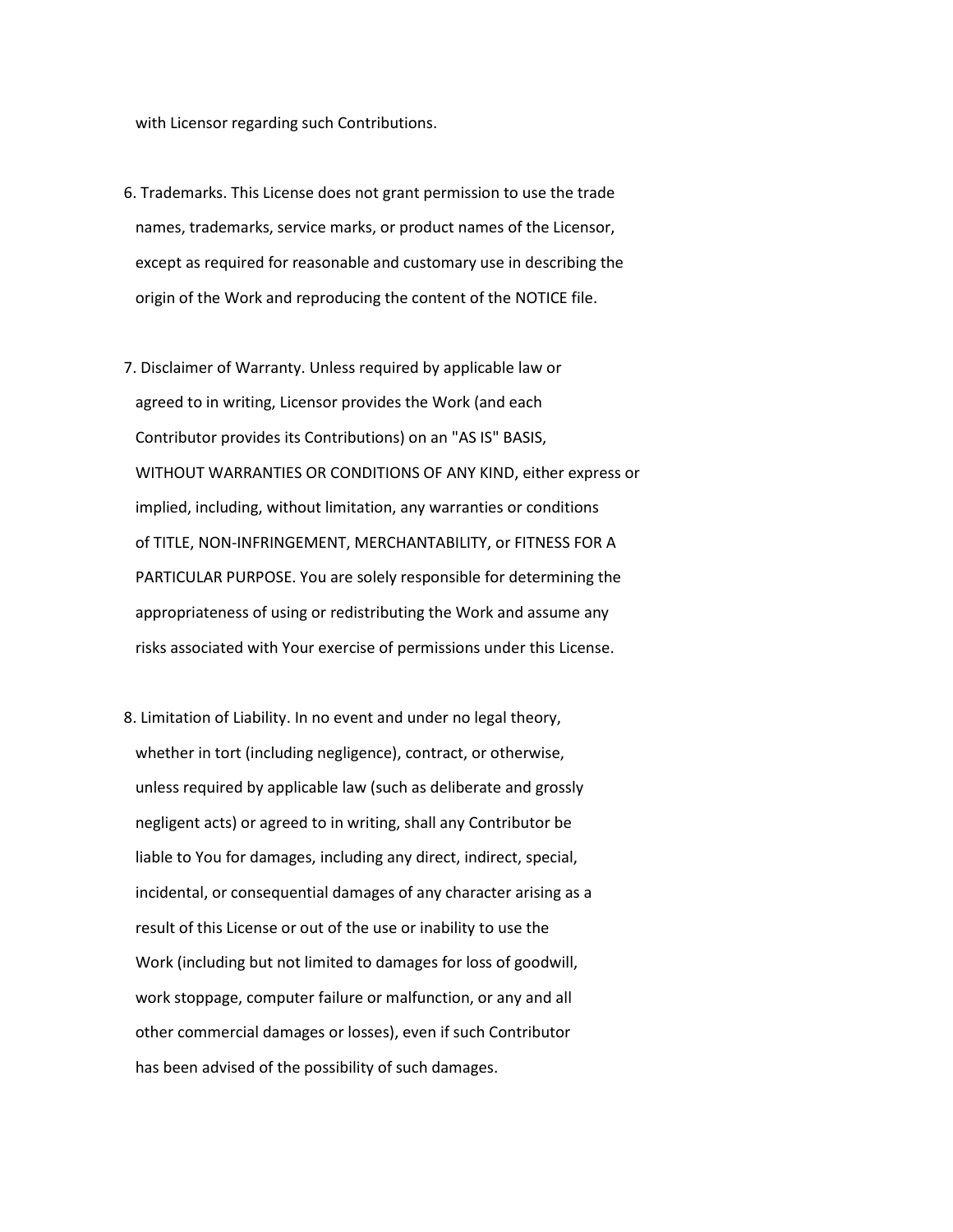9. Accepting Warranty or Additional Liability. While redistributing the Work or Derivative Works thereof, You may choose to offer, and charge a fee for, acceptance of support, warranty, indemnity, or other liability obligations and/or rights consistent with this License. However, in accepting such obligations, You may act only on Your own behalf and on Your sole responsibility, not on behalf of any other Contributor, and only if You agree to indemnify, defend, and hold each Contributor harmless for any liability incurred by, or claims asserted against, such Contributor by reason of your accepting any such warranty or additional liability.

# 61. Requests-oauthlib

#### Apache License

 Version 2.0, January 2004 http://www.apache.org/licenses/

#### TERMS AND CONDITIONS FOR USE, REPRODUCTION, AND DISTRIBUTION

1. Definitions.

 "License" shall mean the terms and conditions for use, reproduction, and distribution as defined by Sections 1 through 9 of this document.

 "Licensor" shall mean the copyright owner or entity authorized by the copyright owner that is granting the License.

"Legal Entity" shall mean the union of the acting entity and all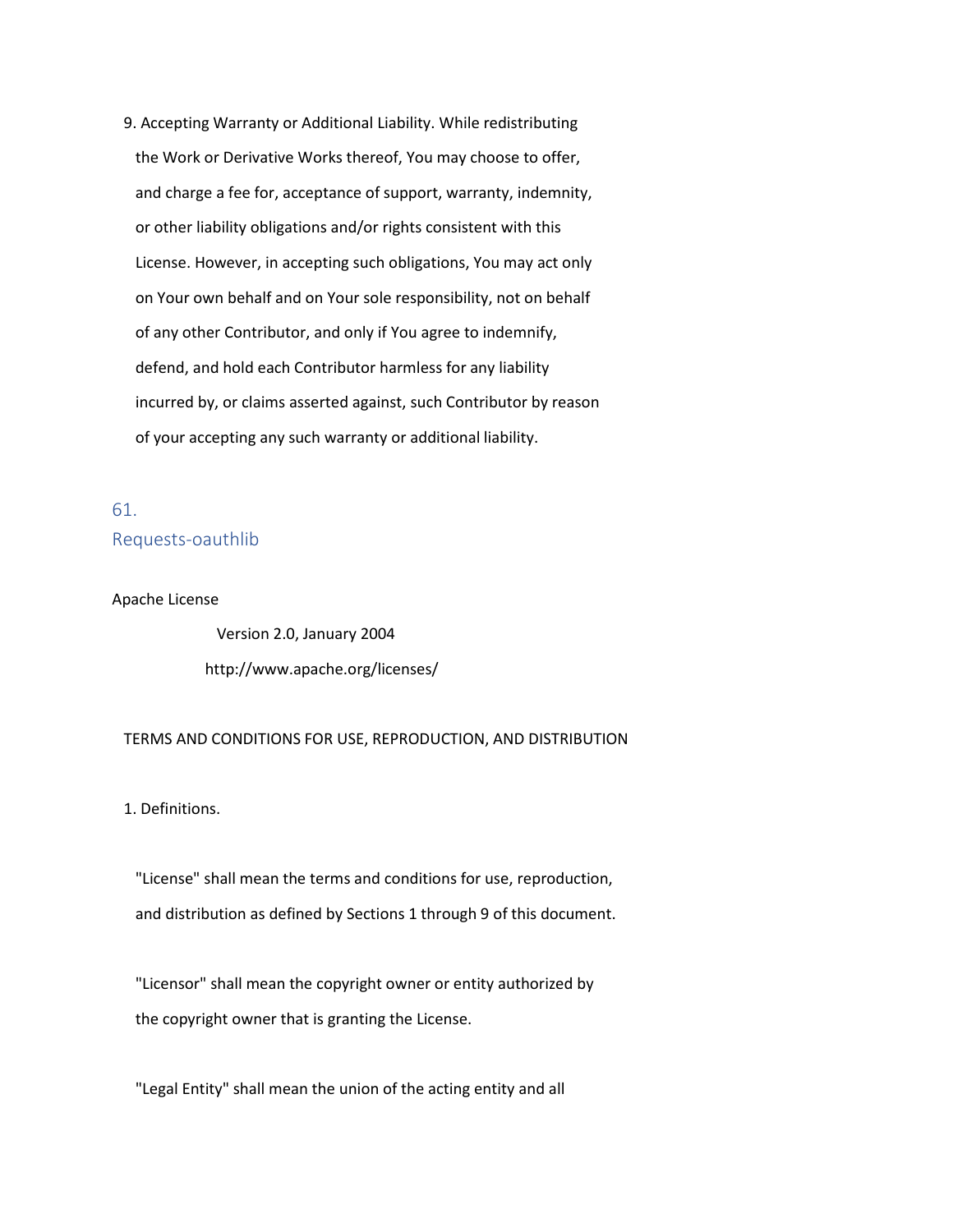other entities that control, are controlled by, or are under common control with that entity. For the purposes of this definition, "control" means (i) the power, direct or indirect, to cause the direction or management of such entity, whether by contract or otherwise, or (ii) ownership of fifty percent (50%) or more of the outstanding shares, or (iii) beneficial ownership of such entity.

 "You" (or "Your") shall mean an individual or Legal Entity exercising permissions granted by this License.

 "Source" form shall mean the preferred form for making modifications, including but not limited to software source code, documentation source, and configuration files.

 "Object" form shall mean any form resulting from mechanical transformation or translation of a Source form, including but not limited to compiled object code, generated documentation, and conversions to other media types.

 "Work" shall mean the work of authorship, whether in Source or Object form, made available under the License, as indicated by a copyright notice that is included in or attached to the work (an example is provided in the Appendix below).

 "Derivative Works" shall mean any work, whether in Source or Object form, that is based on (or derived from) the Work and for which the editorial revisions, annotations, elaborations, or other modifications represent, as a whole, an original work of authorship. For the purposes of this License, Derivative Works shall not include works that remain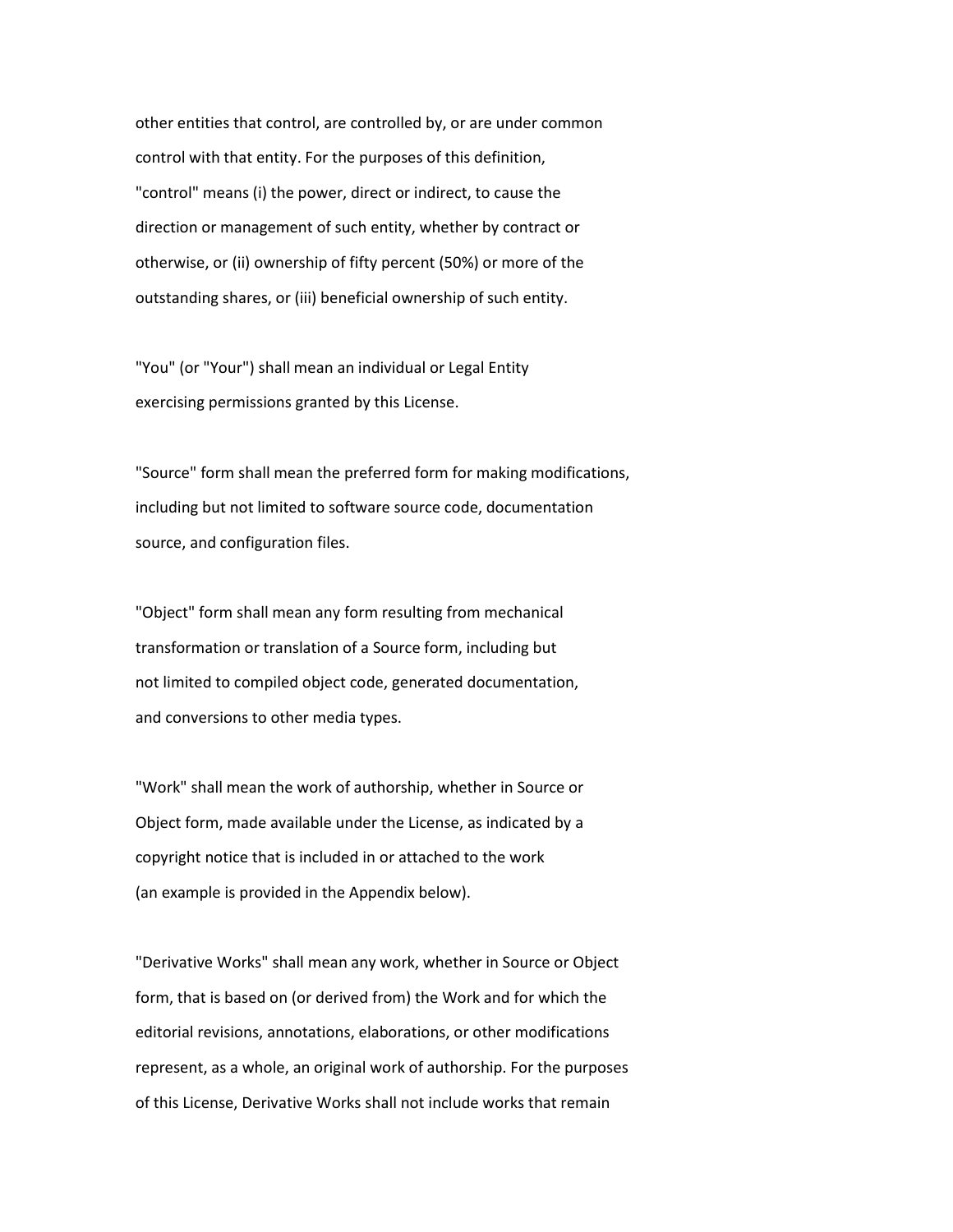separable from, or merely link (or bind by name) to the interfaces of, the Work and Derivative Works thereof.

 "Contribution" shall mean any work of authorship, including the original version of the Work and any modifications or additions to that Work or Derivative Works thereof, that is intentionally submitted to Licensor for inclusion in the Work by the copyright owner or by an individual or Legal Entity authorized to submit on behalf of the copyright owner. For the purposes of this definition, "submitted" means any form of electronic, verbal, or written communication sent to the Licensor or its representatives, including but not limited to communication on electronic mailing lists, source code control systems, and issue tracking systems that are managed by, or on behalf of, the Licensor for the purpose of discussing and improving the Work, but excluding communication that is conspicuously marked or otherwise designated in writing by the copyright owner as "Not a Contribution."

 "Contributor" shall mean Licensor and any individual or Legal Entity on behalf of whom a Contribution has been received by Licensor and subsequently incorporated within the Work.

 2. Grant of Copyright License. Subject to the terms and conditions of this License, each Contributor hereby grants to You a perpetual, worldwide, non-exclusive, no-charge, royalty-free, irrevocable copyright license to reproduce, prepare Derivative Works of, publicly display, publicly perform, sublicense, and distribute the Work and such Derivative Works in Source or Object form.

3. Grant of Patent License. Subject to the terms and conditions of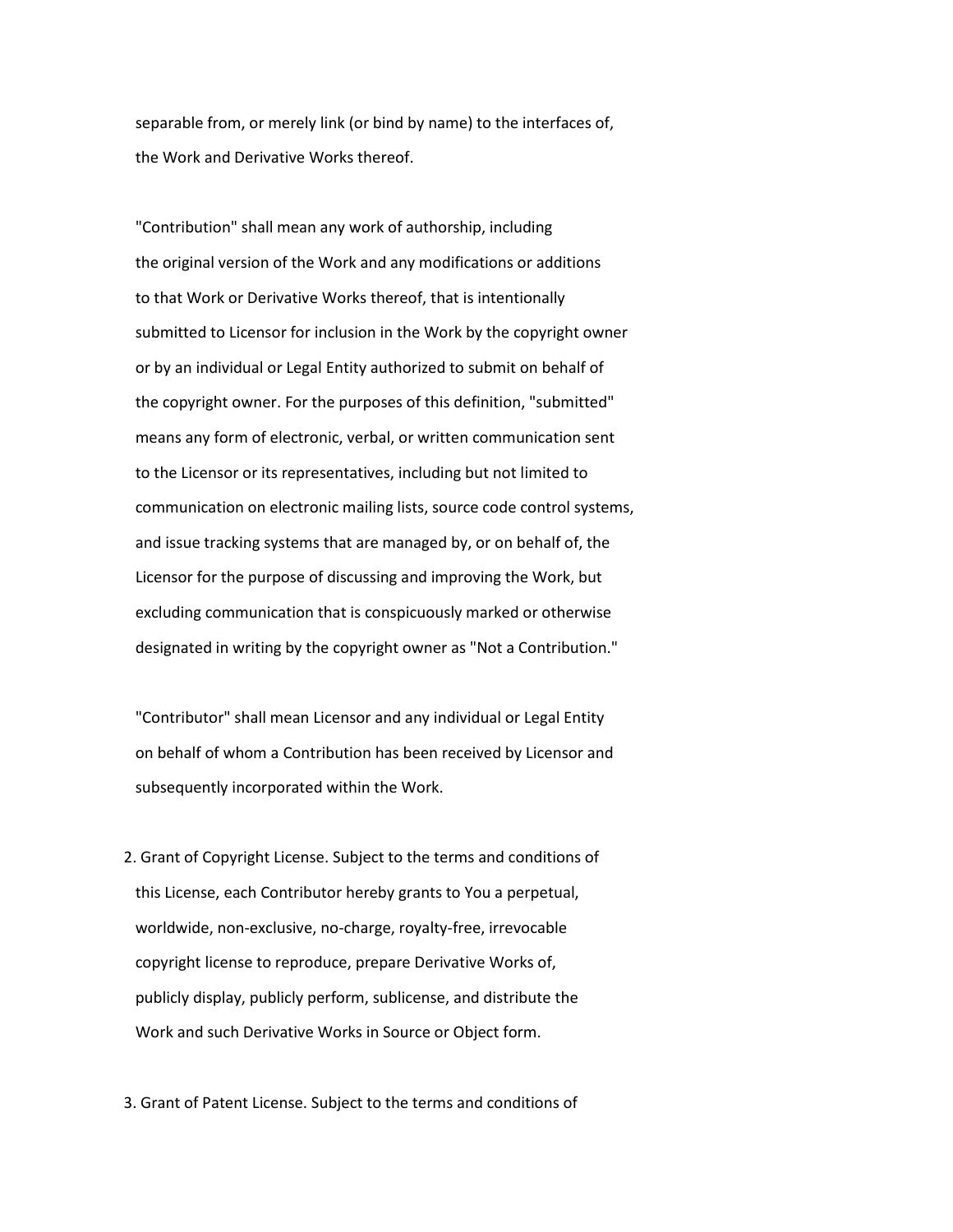this License, each Contributor hereby grants to You a perpetual, worldwide, non-exclusive, no-charge, royalty-free, irrevocable (except as stated in this section) patent license to make, have made, use, offer to sell, sell, import, and otherwise transfer the Work, where such license applies only to those patent claims licensable by such Contributor that are necessarily infringed by their Contribution(s) alone or by combination of their Contribution(s) with the Work to which such Contribution(s) was submitted. If You institute patent litigation against any entity (including a cross-claim or counterclaim in a lawsuit) alleging that the Work or a Contribution incorporated within the Work constitutes direct or contributory patent infringement, then any patent licenses granted to You under this License for that Work shall terminate as of the date such litigation is filed.

- 4. Redistribution. You may reproduce and distribute copies of the Work or Derivative Works thereof in any medium, with or without modifications, and in Source or Object form, provided that You meet the following conditions:
	- (a) You must give any other recipients of the Work or Derivative Works a copy of this License; and
	- (b) You must cause any modified files to carry prominent notices stating that You changed the files; and
	- (c) You must retain, in the Source form of any Derivative Works that You distribute, all copyright, patent, trademark, and attribution notices from the Source form of the Work,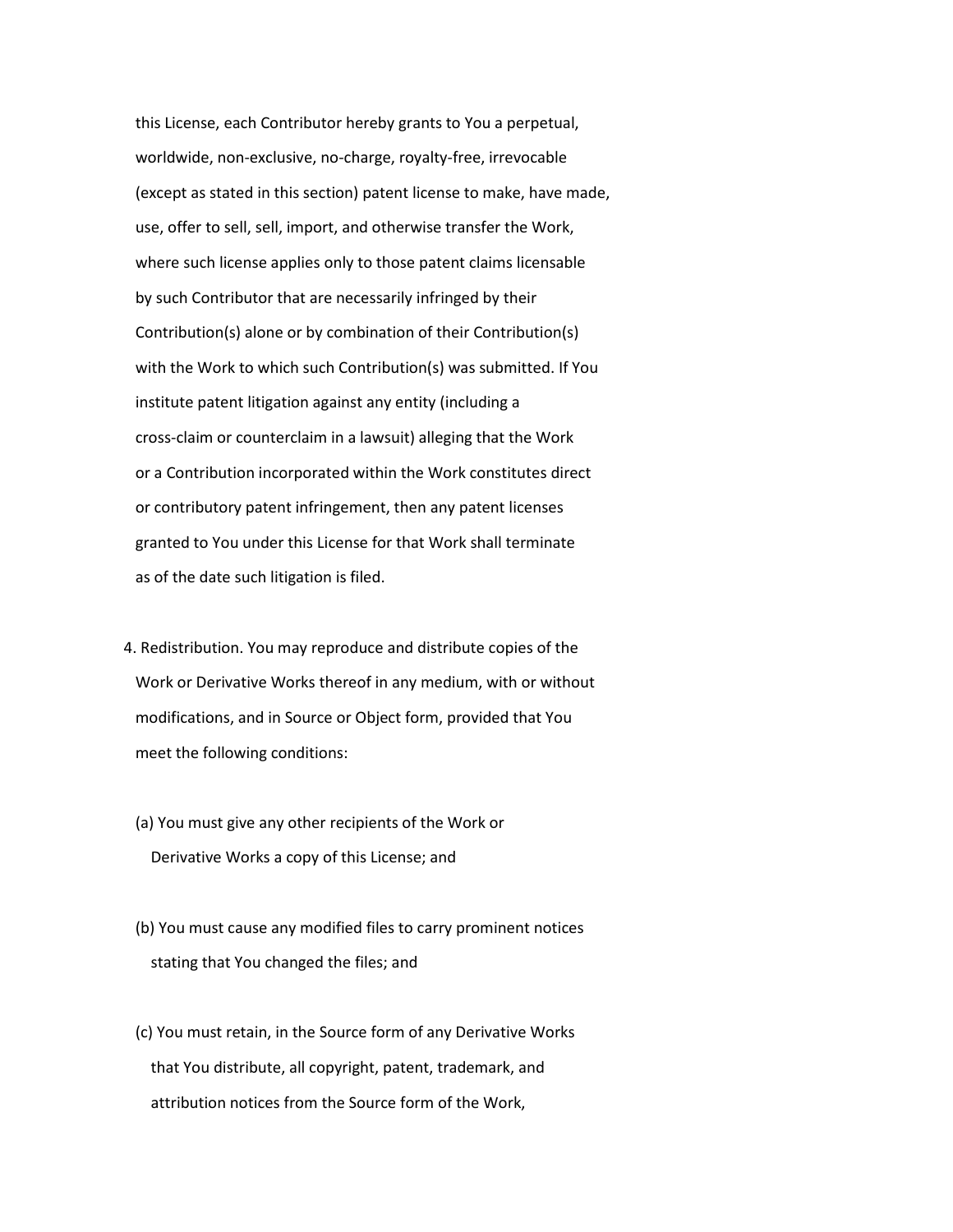excluding those notices that do not pertain to any part of the Derivative Works; and

 (d) If the Work includes a "NOTICE" text file as part of its distribution, then any Derivative Works that You distribute must include a readable copy of the attribution notices contained within such NOTICE file, excluding those notices that do not pertain to any part of the Derivative Works, in at least one of the following places: within a NOTICE text file distributed as part of the Derivative Works; within the Source form or documentation, if provided along with the Derivative Works; or, within a display generated by the Derivative Works, if and wherever such third-party notices normally appear. The contents of the NOTICE file are for informational purposes only and do not modify the License. You may add Your own attribution notices within Derivative Works that You distribute, alongside or as an addendum to the NOTICE text from the Work, provided that such additional attribution notices cannot be construed as modifying the License.

 You may add Your own copyright statement to Your modifications and may provide additional or different license terms and conditions for use, reproduction, or distribution of Your modifications, or for any such Derivative Works as a whole, provided Your use, reproduction, and distribution of the Work otherwise complies with the conditions stated in this License.

 5. Submission of Contributions. Unless You explicitly state otherwise, any Contribution intentionally submitted for inclusion in the Work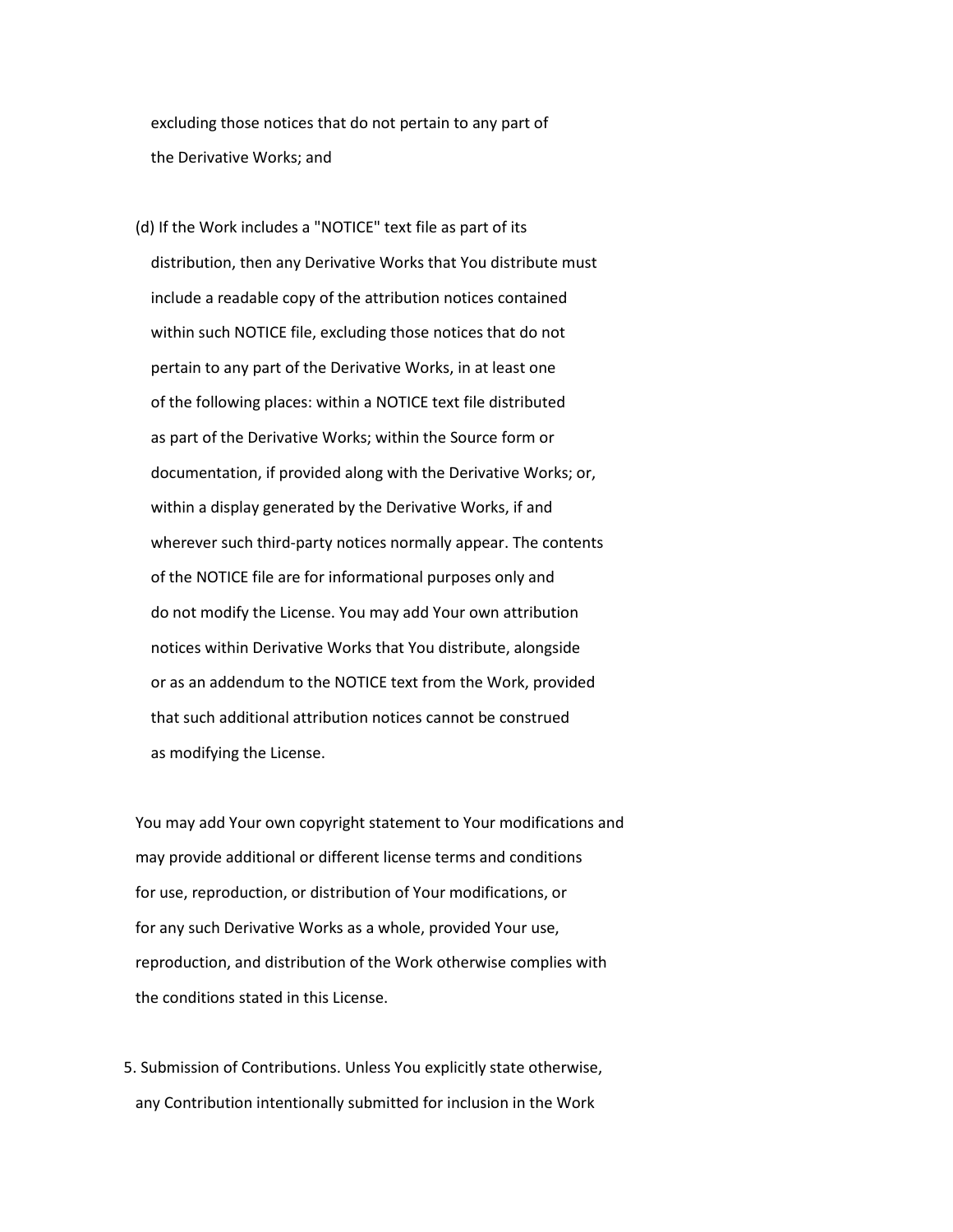by You to the Licensor shall be under the terms and conditions of this License, without any additional terms or conditions. Notwithstanding the above, nothing herein shall supersede or modify the terms of any separate license agreement you may have executed with Licensor regarding such Contributions.

- 6. Trademarks. This License does not grant permission to use the trade names, trademarks, service marks, or product names of the Licensor, except as required for reasonable and customary use in describing the origin of the Work and reproducing the content of the NOTICE file.
- 7. Disclaimer of Warranty. Unless required by applicable law or agreed to in writing, Licensor provides the Work (and each Contributor provides its Contributions) on an "AS IS" BASIS, WITHOUT WARRANTIES OR CONDITIONS OF ANY KIND, either express or implied, including, without limitation, any warranties or conditions of TITLE, NON-INFRINGEMENT, MERCHANTABILITY, or FITNESS FOR A PARTICULAR PURPOSE. You are solely responsible for determining the appropriateness of using or redistributing the Work and assume any risks associated with Your exercise of permissions under this License.
- 8. Limitation of Liability. In no event and under no legal theory, whether in tort (including negligence), contract, or otherwise, unless required by applicable law (such as deliberate and grossly negligent acts) or agreed to in writing, shall any Contributor be liable to You for damages, including any direct, indirect, special, incidental, or consequential damages of any character arising as a result of this License or out of the use or inability to use the Work (including but not limited to damages for loss of goodwill,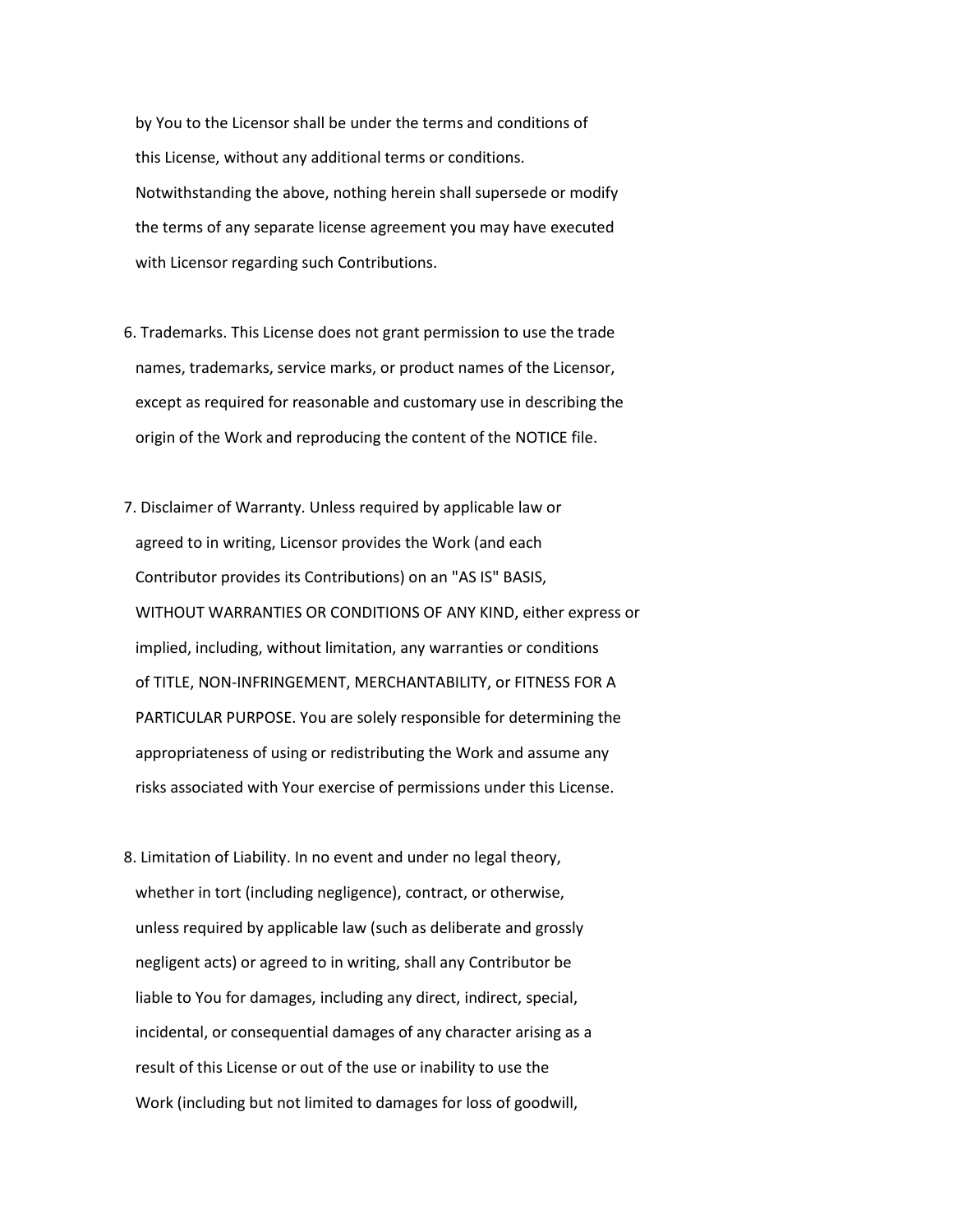work stoppage, computer failure or malfunction, or any and all other commercial damages or losses), even if such Contributor has been advised of the possibility of such damages.

 9. Accepting Warranty or Additional Liability. While redistributing the Work or Derivative Works thereof, You may choose to offer, and charge a fee for, acceptance of support, warranty, indemnity, or other liability obligations and/or rights consistent with this License. However, in accepting such obligations, You may act only on Your own behalf and on Your sole responsibility, not on behalf of any other Contributor, and only if You agree to indemnify, defend, and hold each Contributor harmless for any liability incurred by, or claims asserted against, such Contributor by reason of your accepting any such warranty or additional liability.

# **62.**

Scikit-learn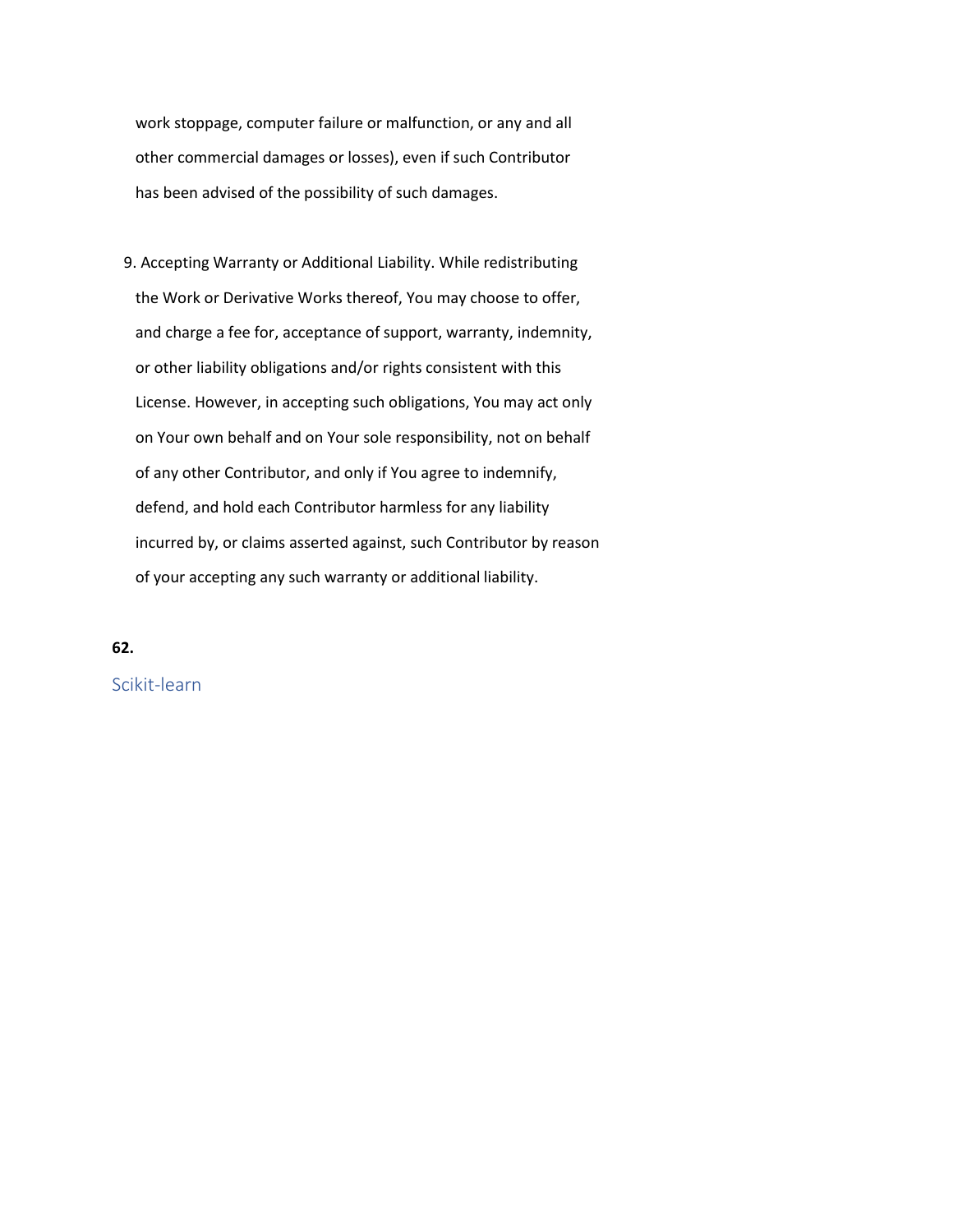BSD 3-Clause License

Copyright (c) 2007-2021 The scikit-learn developers. All rights reserved.

Redistribution and use in source and binary forms, with or without modification, are permitted provided that the following conditions are met:

\* Redistributions of source code must retain the above copyright notice, this list of conditions and the following disclaimer.

\* Redistributions in binary form must reproduce the above copyright notice, this list of conditions and the following disclaimer in the documentation and/or other materials provided with the distribution.

\* Neither the name of the copyright holder nor the names of its contributors may be used to endorse or promote products derived from this software without specific prior written permission.

THIS SOFTWARE IS PROVIDED BY THE COPYRIGHT HOLDERS AND CONTRIBUTORS "AS IS" AND ANY EXPRESS OR IMPLIED WARRANTIES, INCLUDING, BUT NOT LIMITED TO, THE IMPLIED WARRANTIES OF MERCHANTABILITY AND FITNESS FOR A PARTICULAR PURPOSE ARE DISCLAIMED. IN NO EVENT SHALL THE COPYRIGHT HOLDER OR CONTRIBUTORS BE LIABLE FOR ANY DIRECT, INDIRECT, INCIDENTAL, SPECIAL, EXEMPLARY, OR CONSEQUENTIAL DAMAGES (INCLUDING, BUT NOT LIMITED TO, PROCUREMENT OF SUBSTITUTE GOODS OR SERVICES; LOSS OF USE, DATA, OR PROFITS; OR BUSINESS INTERRUPTION) HOWEVER CAUSED AND ON ANY THEORY OF LIABILITY, WHETHER IN CONTRACT, STRICT LIABILITY, OR TORT (INCLUDING NEGLIGENCE OR OTHERWISE) ARISING IN ANY WAY OUT OF THE USE OF THIS SOFTWARE, EVEN IF ADVISED OF THE POSSIBILITY OF SUCH DAMAGE.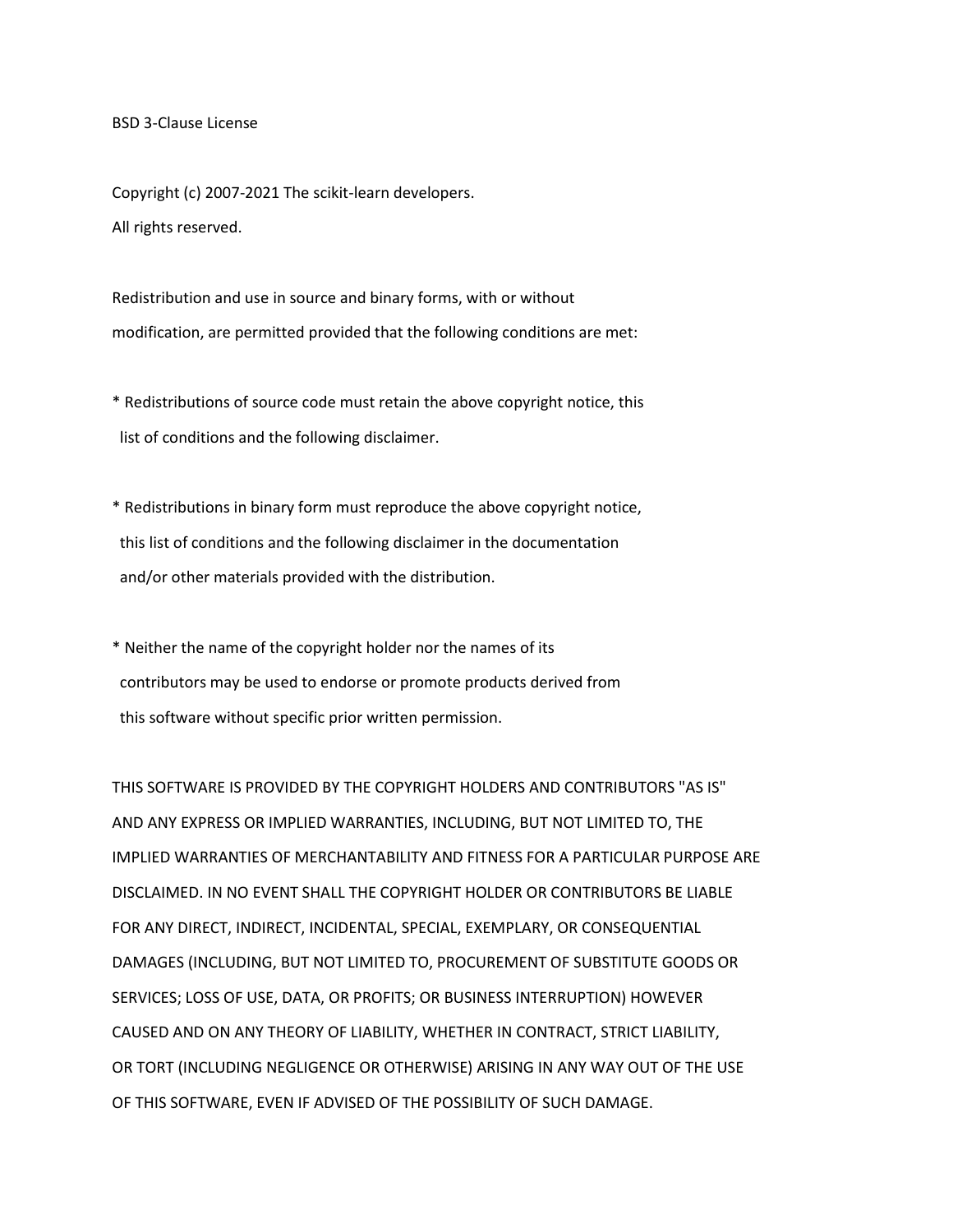# **63.**

# Scipy

Copyright (c) 2001-2002 Enthought, Inc. 2003-2022, SciPy Developers. All rights reserved.

Redistribution and use in source and binary forms, with or without modification, are permitted provided that the following conditions are met:

- 1. Redistributions of source code must retain the above copyright notice, this list of conditions and the following disclaimer.
- 2. Redistributions in binary form must reproduce the above copyright notice, this list of conditions and the following disclaimer in the documentation and/or other materials provided with the distribution.
- 3. Neither the name of the copyright holder nor the names of its contributors may be used to endorse or promote products derived from this software without specific prior written permission.

THIS SOFTWARE IS PROVIDED BY THE COPYRIGHT HOLDERS AND CONTRIBUTORS "AS IS" AND ANY EXPRESS OR IMPLIED WARRANTIES, INCLUDING, BUT NOT LIMITED TO, THE IMPLIED WARRANTIES OF MERCHANTABILITY AND FITNESS FOR A PARTICULAR PURPOSE ARE DISCLAIMED. IN NO EVENT SHALL THE COPYRIGHT OWNER OR CONTRIBUTORS BE LIABLE FOR ANY DIRECT, INDIRECT, INCIDENTAL, SPECIAL, EXEMPLARY, OR CONSEQUENTIAL DAMAGES (INCLUDING, BUT NOT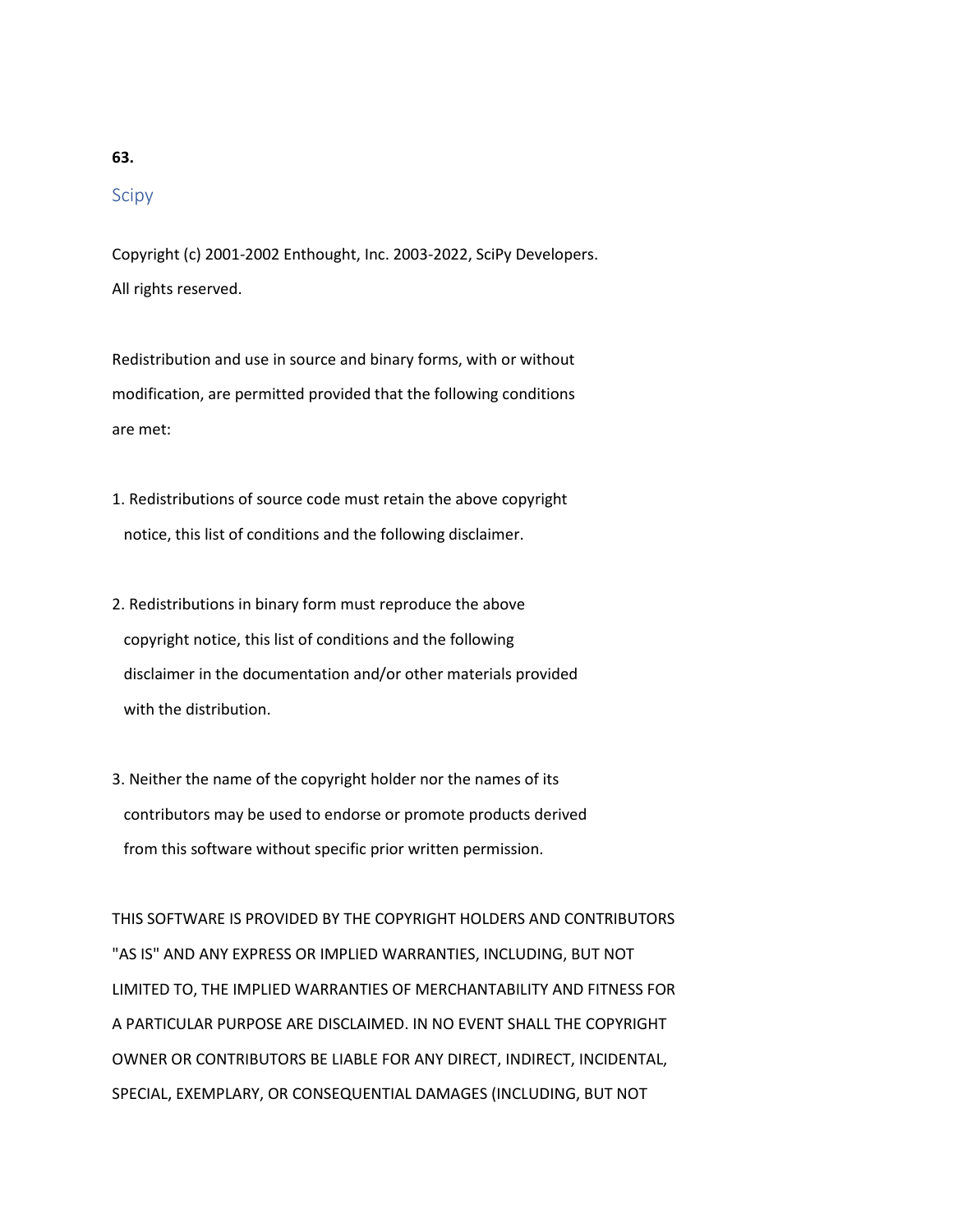LIMITED TO, PROCUREMENT OF SUBSTITUTE GOODS OR SERVICES; LOSS OF USE, DATA, OR PROFITS; OR BUSINESS INTERRUPTION) HOWEVER CAUSED AND ON ANY THEORY OF LIABILITY, WHETHER IN CONTRACT, STRICT LIABILITY, OR TORT (INCLUDING NEGLIGENCE OR OTHERWISE) ARISING IN ANY WAY OUT OF THE USE OF THIS SOFTWARE, EVEN IF ADVISED OF THE POSSIBILITY OF SUCH DAMAGE.

**64.**

# Sendgrid

MIT License

Copyright (C) 2022, Twilio SendGrid, Inc. <help@twilio.com>

Permission is hereby granted, free of charge, to any person obtaining a copy of this software and associated documentation files (the "Software"), to deal in the Software without restriction, including without limitation the rights to use, copy, modify, merge, publish, distribute, sublicense, and/or sell copies of the Software, and to permit persons to whom the Software is furnished to do so, subject to the following conditions:

The above copyright notice and this permission notice shall be included in all copies or substantial portions of the Software.

THE SOFTWARE IS PROVIDED "AS IS", WITHOUT WARRANTY OF ANY KIND, EXPRESS OR IMPLIED, INCLUDING BUT NOT LIMITED TO THE WARRANTIES OF MERCHANTABILITY, FITNESS FOR A PARTICULAR PURPOSE AND NONINFRINGEMENT. IN NO EVENT SHALL THE AUTHORS OR COPYRIGHT HOLDERS BE LIABLE FOR ANY CLAIM, DAMAGES OR OTHER LIABILITY, WHETHER IN AN ACTION OF CONTRACT, TORT OR OTHERWISE, ARISING FROM, OUT OF OR IN CONNECTION WITH THE SOFTWARE OR THE USE OR OTHER DEALINGS IN THE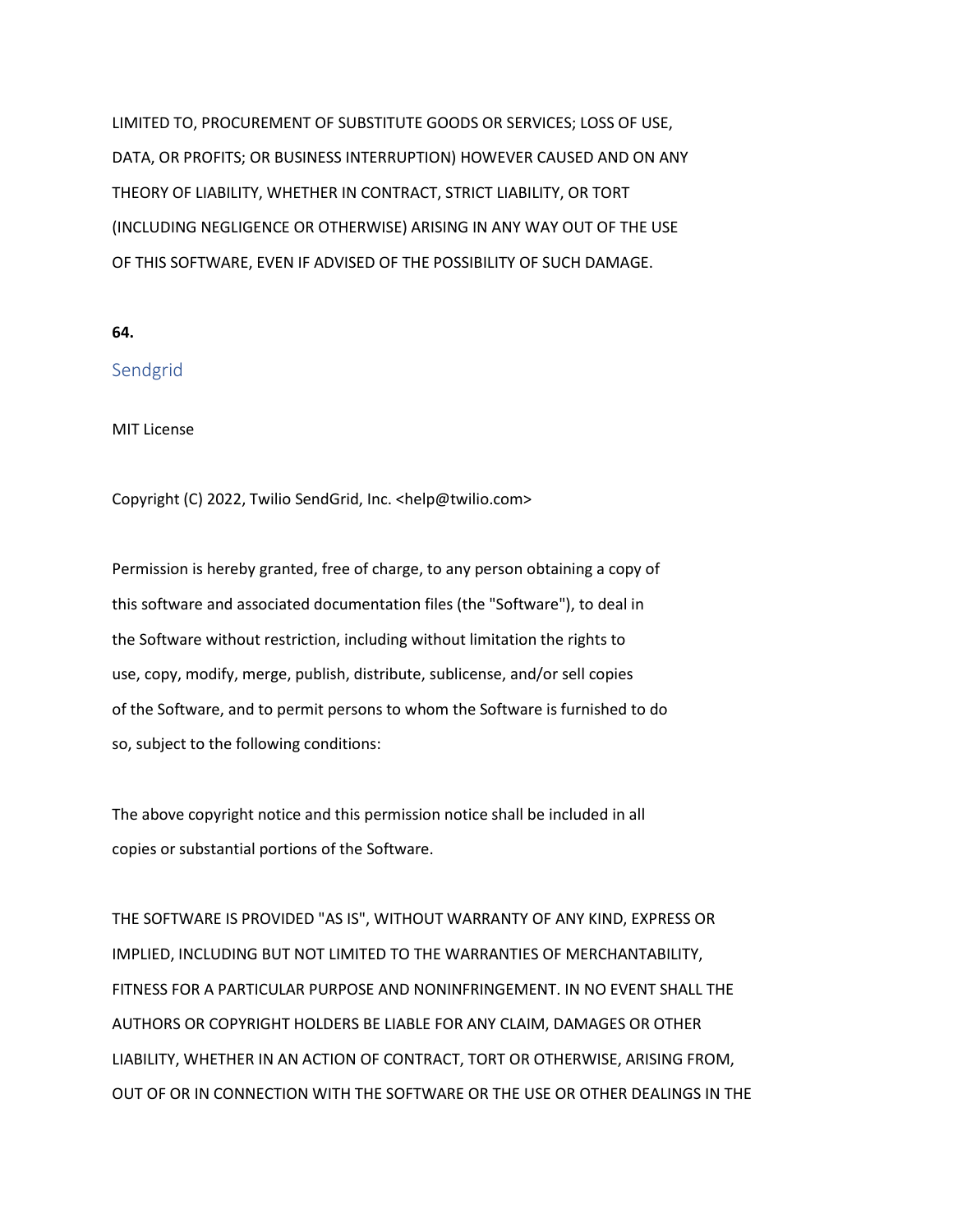### SOFTWARE.

#### **65.**

Serialize-error

MIT License

Copyright (c) Sindre Sorhus <sindresorhus@gmail.com> (https://sindresorhus.com)

Permission is hereby granted, free of charge, to any person obtaining a copy of this software and associated documentation files (the "Software"), to deal in the Software without restriction, including without limitation the rights to use, copy, modify, merge, publish, distribute, sublicense, and/or sell copies of the Software, and to permit persons to whom the Software is furnished to do so, subject to the following conditions:

The above copyright notice and this permission notice shall be included in all copies or substantial portions of the Software.

THE SOFTWARE IS PROVIDED "AS IS", WITHOUT WARRANTY OF ANY KIND, EXPRESS OR IMPLIED, INCLUDING BUT NOT LIMITED TO THE WARRANTIES OF MERCHANTABILITY, FITNESS FOR A PARTICULAR PURPOSE AND NONINFRINGEMENT. IN NO EVENT SHALL THE AUTHORS OR COPYRIGHT HOLDERS BE LIABLE FOR ANY CLAIM, DAMAGES OR OTHER LIABILITY, WHETHER IN AN ACTION OF CONTRACT, TORT OR OTHERWISE, ARISING FROM, OUT OF OR IN CONNECTION WITH THE SOFTWARE OR THE USE OR OTHER DEALINGS IN THE SOFTWARE.

**66.**

Simplejson

Copyright (C) 2015, Angel J Lopez http://www.ajlopez.com http://ajlopez.wordpress.com http://twitter.com/ajlopez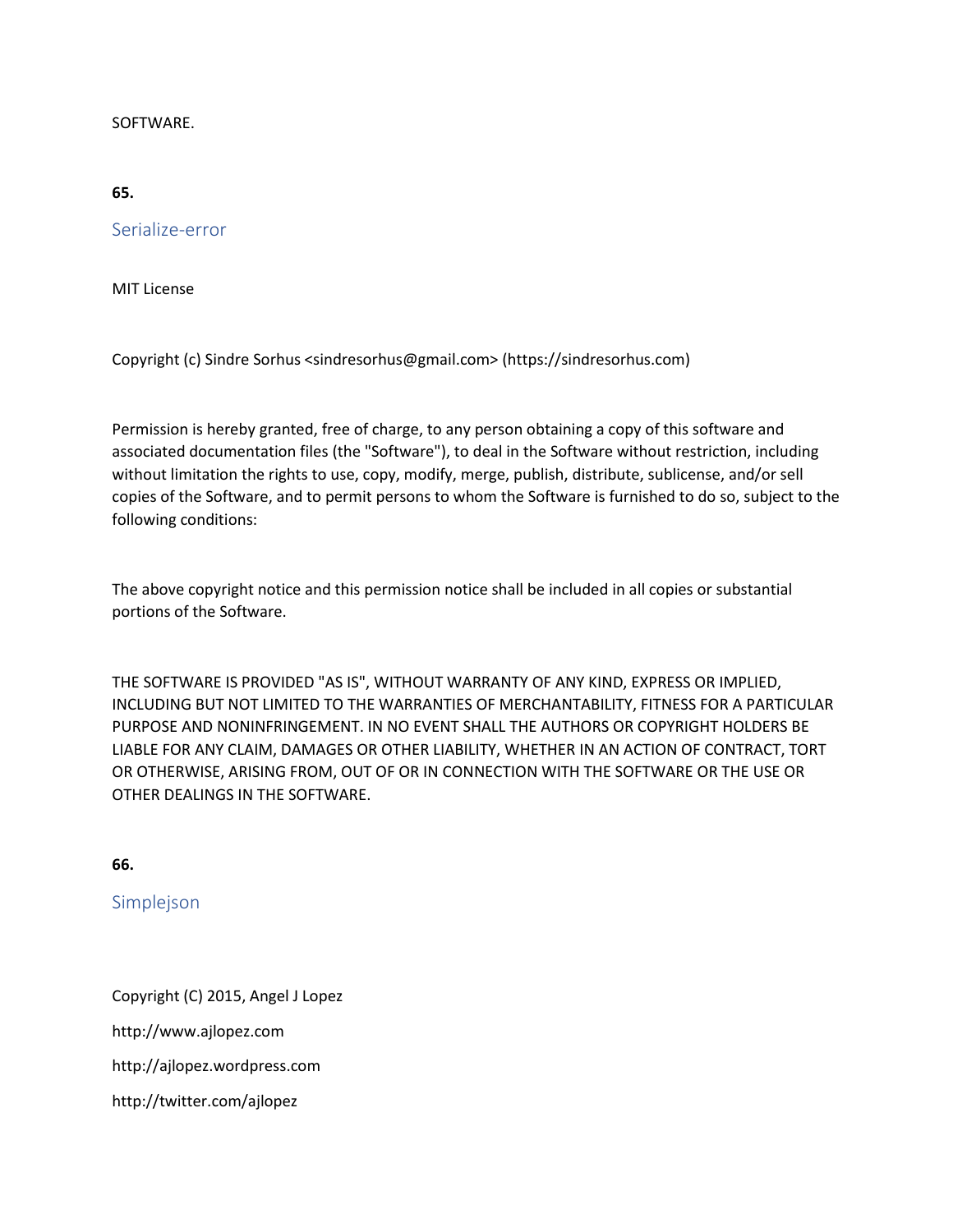Permission is hereby granted, free of charge, to any person obtaining a copy of this software and associated documentation files (the "Software"), to deal in the Software without restriction, including without limitation the rights to use, copy, modify, merge, publish, distribute, sublicense, and/or sell copies of the Software, and to permit persons to whom the Software is furnished to do so, subject to the following conditions:

The above copyright notice and this permission notice shall be included in all copies or substantial portions of the Software.

THE SOFTWARE IS PROVIDED "AS IS", WITHOUT WARRANTY OF ANY KIND, EXPRESS OR IMPLIED, INCLUDING BUT NOT LIMITED TO THE WARRANTIES OF MERCHANTABILITY, FITNESS FOR A PARTICULAR PURPOSE AND NONINFRINGEMENT. IN NO EVENT SHALL THE AUTHORS OR COPYRIGHT HOLDERS BE LIABLE FOR ANY CLAIM, DAMAGES OR OTHER LIABILITY, WHETHER IN AN ACTION OF CONTRACT, TORT OR OTHERWISE, ARISING FROM, OUT OF OR IN CONNECTION WITH THE SOFTWARE OR THE USE OR OTHER DEALINGS IN THE SOFTWARE.

#### **67.**

#### Six

#### Copyright (c) 2010-2020 Benjamin Peterson

Permission is hereby granted, free of charge, to any person obtaining a copy of this software and associated documentation files (the "Software"), to deal in the Software without restriction, including without limitation the rights to use, copy, modify, merge, publish, distribute, sublicense, and/or sell copies of the Software, and to permit persons to whom the Software is furnished to do so,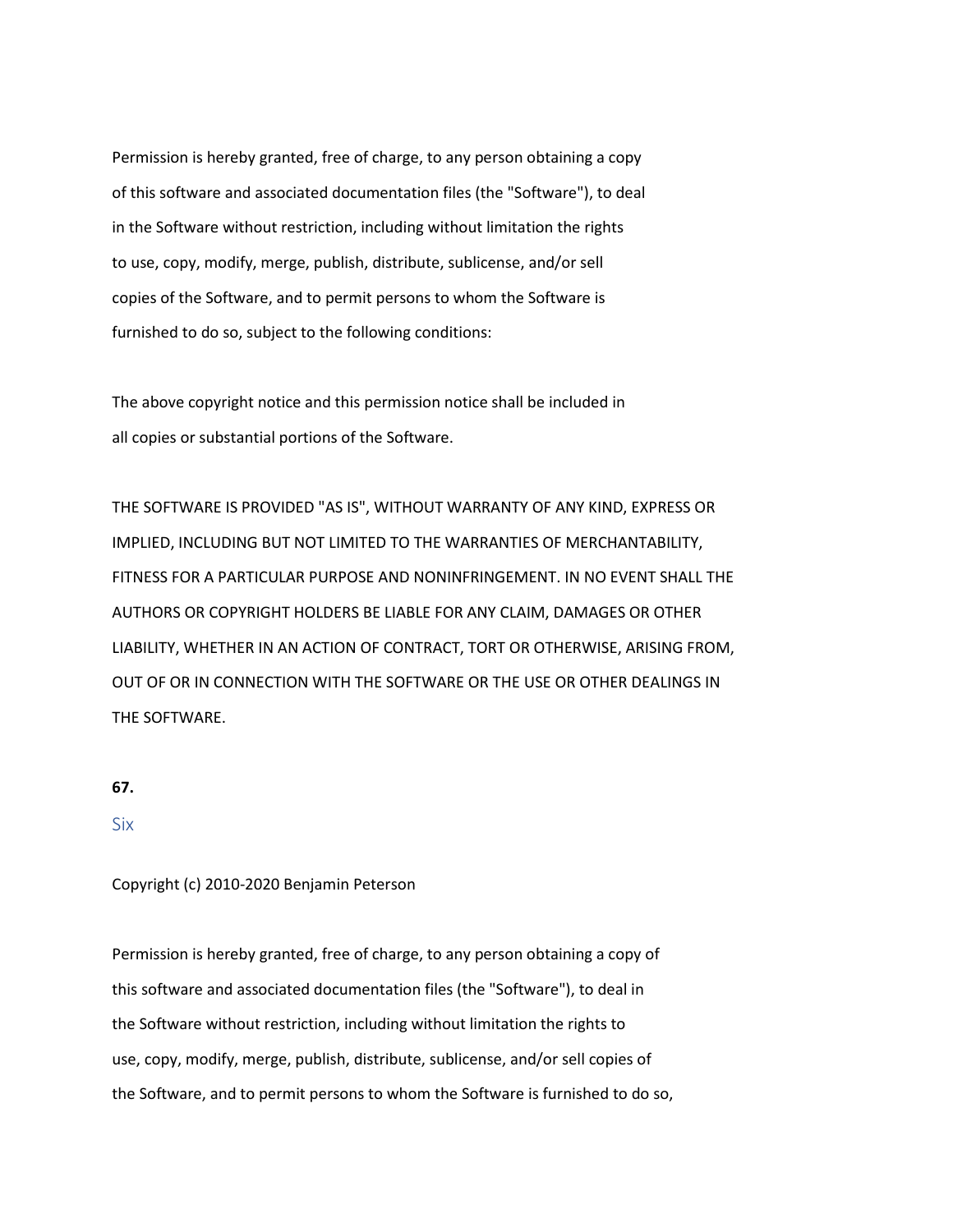subject to the following conditions:

The above copyright notice and this permission notice shall be included in all copies or substantial portions of the Software.

THE SOFTWARE IS PROVIDED "AS IS", WITHOUT WARRANTY OF ANY KIND, EXPRESS OR IMPLIED, INCLUDING BUT NOT LIMITED TO THE WARRANTIES OF MERCHANTABILITY, FITNESS FOR A PARTICULAR PURPOSE AND NONINFRINGEMENT. IN NO EVENT SHALL THE AUTHORS OR COPYRIGHT HOLDERS BE LIABLE FOR ANY CLAIM, DAMAGES OR OTHER LIABILITY, WHETHER IN AN ACTION OF CONTRACT, TORT OR OTHERWISE, ARISING FROM, OUT OF OR IN CONNECTION WITH THE SOFTWARE OR THE USE OR OTHER DEALINGS IN THE SOFTWARE.

### **68.**

# Stream-chain

Copyright 2019 Eugene Lazutkin

Redistribution and use in source and binary forms, with or without modification, are permitted provided that the following conditions are met:

1. Redistributions of source code must retain the above copyright notice, this list of conditions and the following disclaimer.

2. Redistributions in binary form must reproduce the above copyright notice, this list of conditions and the following disclaimer in the documentation and/or other materials provided with the distribution.

3. Neither the name of the copyright holder nor the names of its contributors may be used to endorse or promote products derived from this software without specific prior written permission.

THIS SOFTWARE IS PROVIDED BY THE COPYRIGHT HOLDERS AND CONTRIBUTORS "AS IS" AND ANY EXPRESS OR IMPLIED WARRANTIES, INCLUDING, BUT NOT LIMITED TO, THE IMPLIED WARRANTIES OF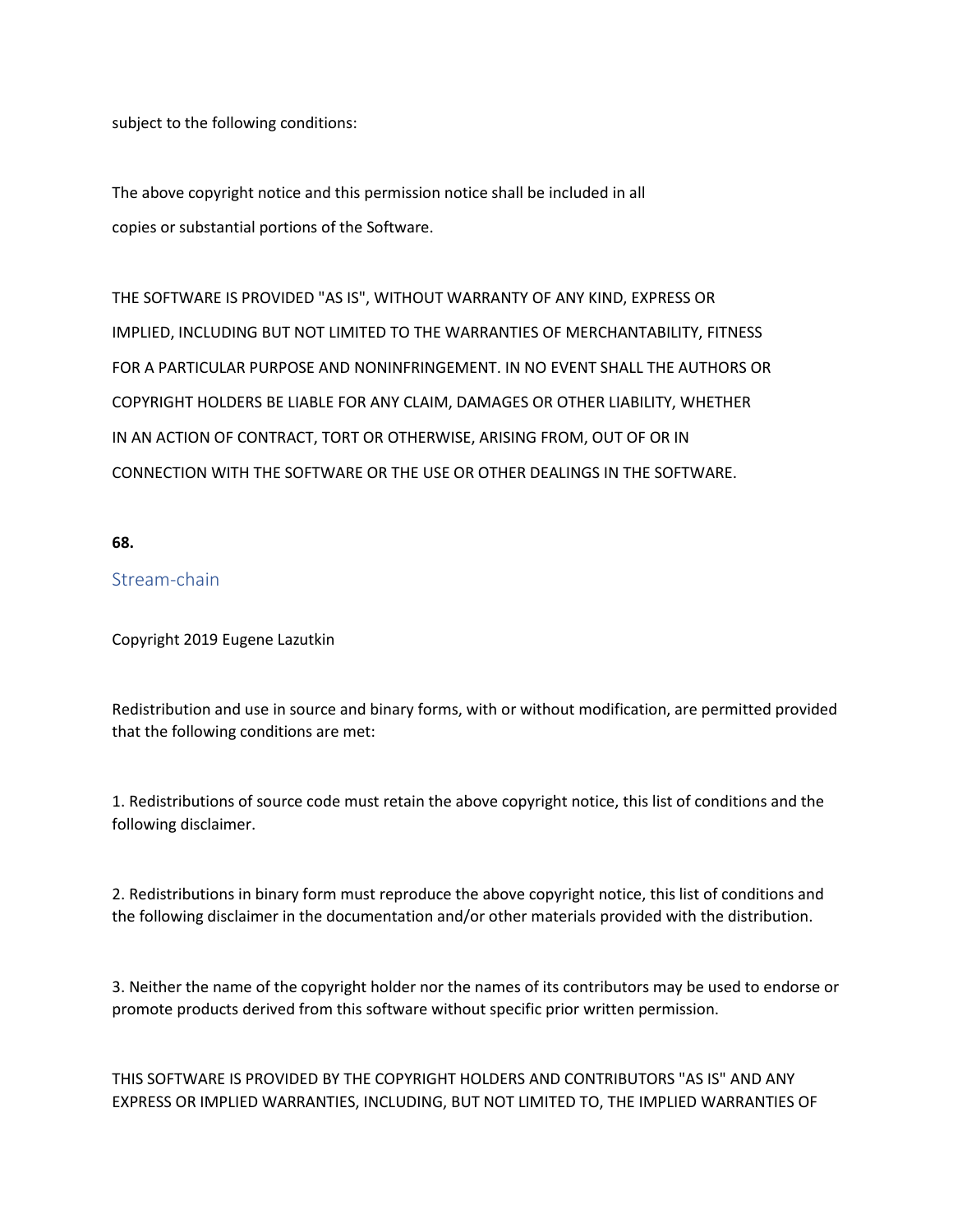MERCHANTABILITY AND FITNESS FOR A PARTICULAR PURPOSE ARE DISCLAIMED. IN NO EVENT SHALL THE COPYRIGHT HOLDER OR CONTRIBUTORS BE LIABLE FOR ANY DIRECT, INDIRECT, INCIDENTAL, SPECIAL, EXEMPLARY, OR CONSEQUENTIAL DAMAGES (INCLUDING, BUT NOT LIMITED TO, PROCUREMENT OF SUBSTITUTE GOODS OR SERVICES; LOSS OF USE, DATA, OR PROFITS; OR BUSINESS INTERRUPTION) HOWEVER CAUSED AND ON ANY THEORY OF LIABILITY, WHETHER IN CONTRACT, STRICT LIABILITY, OR TORT (INCLUDING NEGLIGENCE OR OTHERWISE) ARISING IN ANY WAY OUT OF THE USE OF THIS SOFTWARE, EVEN IF ADVISED OF THE POSSIBILITY OF SUCH DAMAGE.

**69.**

# Stream-json

This library is available under the terms of the modified BSD license. No external contributions

are allowed under licenses which are fundamentally incompatible with the BSD license that this library is distributed under.

The text of the BSD license is reproduced below.

-------------------------------------------------------------------------------

The "New" BSD License: \*\*\*\*\*\*\*\*\*\*\*\*\*\*\*\*\*\*\*\*\*\*

Copyright (c) 2005-2018, Eugene Lazutkin All rights reserved.

Redistribution and use in source and binary forms, with or without modification, are permitted provided that the following conditions are met:

- \* Redistributions of source code must retain the above copyright notice, this list of conditions and the following disclaimer.
- \* Redistributions in binary form must reproduce the above copyright notice, this list of conditions and the following disclaimer in the documentation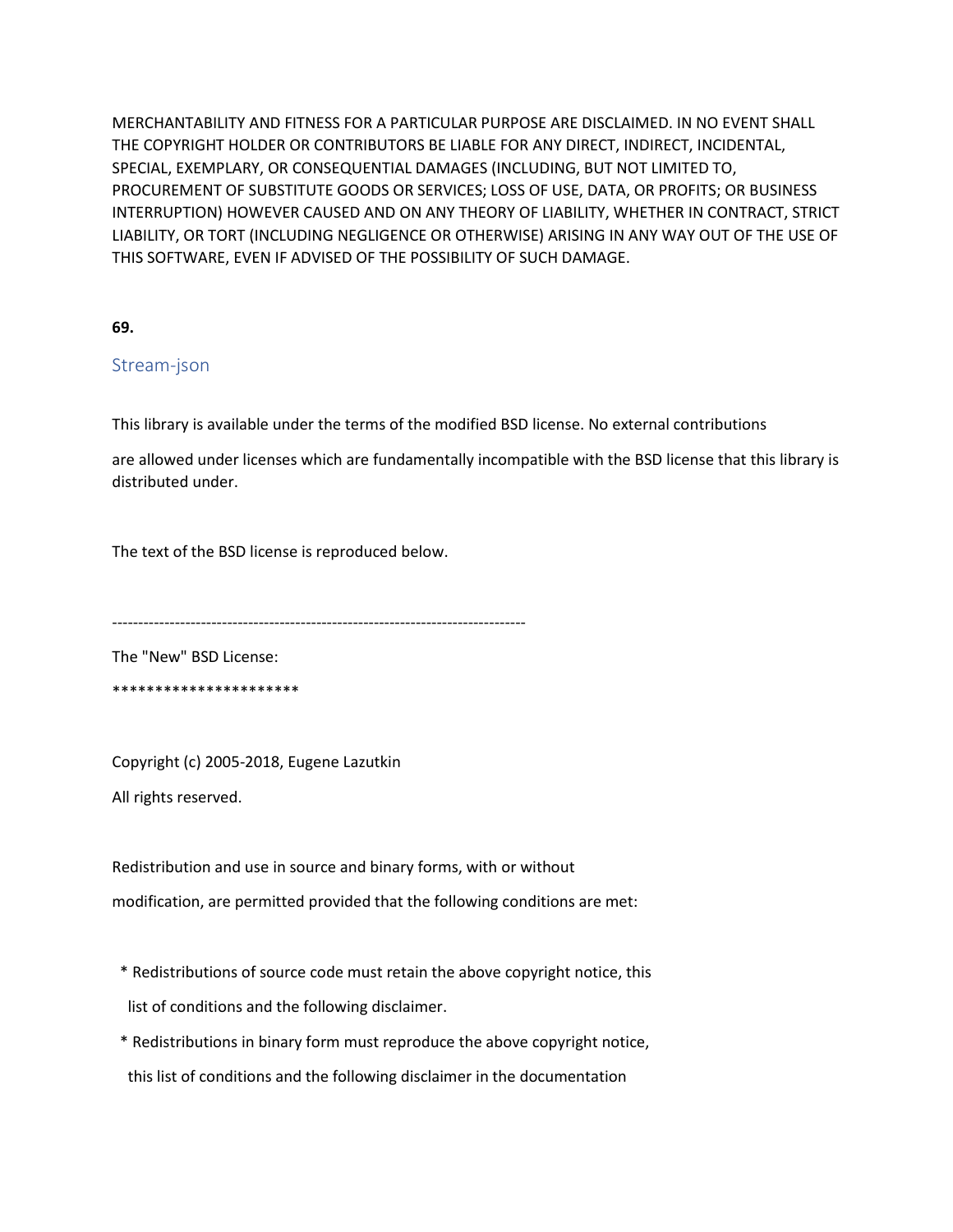and/or other materials provided with the distribution.

 \* Neither the name of Eugene Lazutkin nor the names of other contributors may be used to endorse or promote products derived from this software without specific prior written permission.

THIS SOFTWARE IS PROVIDED BY THE COPYRIGHT HOLDERS AND CONTRIBUTORS "AS IS" AND ANY EXPRESS OR IMPLIED WARRANTIES, INCLUDING, BUT NOT LIMITED TO, THE IMPLIED WARRANTIES OF MERCHANTABILITY AND FITNESS FOR A PARTICULAR PURPOSE ARE DISCLAIMED. IN NO EVENT SHALL THE COPYRIGHT OWNER OR CONTRIBUTORS BE LIABLE FOR ANY DIRECT, INDIRECT, INCIDENTAL, SPECIAL, EXEMPLARY, OR CONSEQUENTIAL DAMAGES (INCLUDING, BUT NOT LIMITED TO, PROCUREMENT OF SUBSTITUTE GOODS OR SERVICES; LOSS OF USE, DATA, OR PROFITS; OR BUSINESS INTERRUPTION) HOWEVER CAUSED AND ON ANY THEORY OF LIABILITY, WHETHER IN CONTRACT, STRICT LIABILITY, OR TORT (INCLUDING NEGLIGENCE OR OTHERWISE) ARISING IN ANY WAY OUT OF THE USE OF THIS SOFTWARE, EVEN IF ADVISED OF THE POSSIBILITY OF SUCH DAMAGE.

#### **70.**

### Swagger-ui-express

The MIT License (MIT)

#### Copyright (c) 2018 Scott IT London

Permission is hereby granted, free of charge, to any person obtaining a copy of this software and associated documentation files (the "Software"), to deal in the Software without restriction, including without limitation the rights to use, copy, modify, merge, publish, distribute, sublicense, and/or sell copies of the Software, and to permit persons to whom the Software is furnished to do so, subject to the following conditions: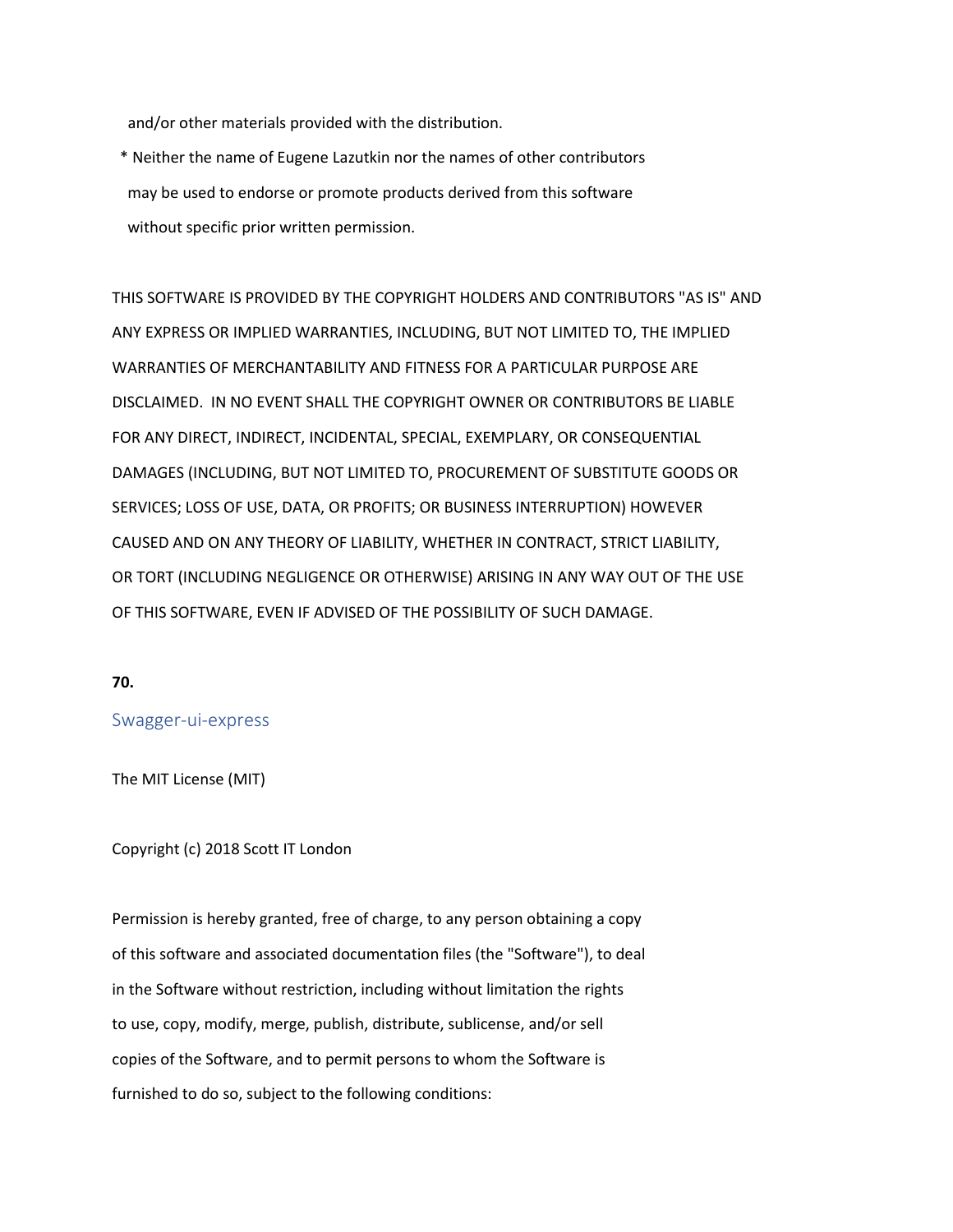The above copyright notice and this permission notice shall be included in all copies or substantial portions of the Software.

THE SOFTWARE IS PROVIDED "AS IS", WITHOUT WARRANTY OF ANY KIND, EXPRESS OR IMPLIED, INCLUDING BUT NOT LIMITED TO THE WARRANTIES OF MERCHANTABILITY, FITNESS FOR A PARTICULAR PURPOSE AND NONINFRINGEMENT. IN NO EVENT SHALL THE AUTHORS OR COPYRIGHT HOLDERS BE LIABLE FOR ANY CLAIM, DAMAGES OR OTHER LIABILITY, WHETHER IN AN ACTION OF CONTRACT, TORT OR OTHERWISE, ARISING FROM, OUT OF OR IN CONNECTION WITH THE SOFTWARE OR THE USE OR OTHER DEALINGS IN THE SOFTWARE.

### **71.**

### **Threadpoolctl**

Copyright (c) 2019, threadpoolctl contributors

Redistribution and use in source and binary forms, with or without modification, are permitted provided that the following conditions are met:

- \* Redistributions of source code must retain the above copyright notice, this list of conditions and the following disclaimer.
- \* Redistributions in binary form must reproduce the above copyright notice, this list of conditions and the following disclaimer in the documentation and/or other materials provided with the distribution.
- \* Neither the name of copyright holder nor the names of its contributors may be used to endorse or promote products derived from this software without specific prior written permission.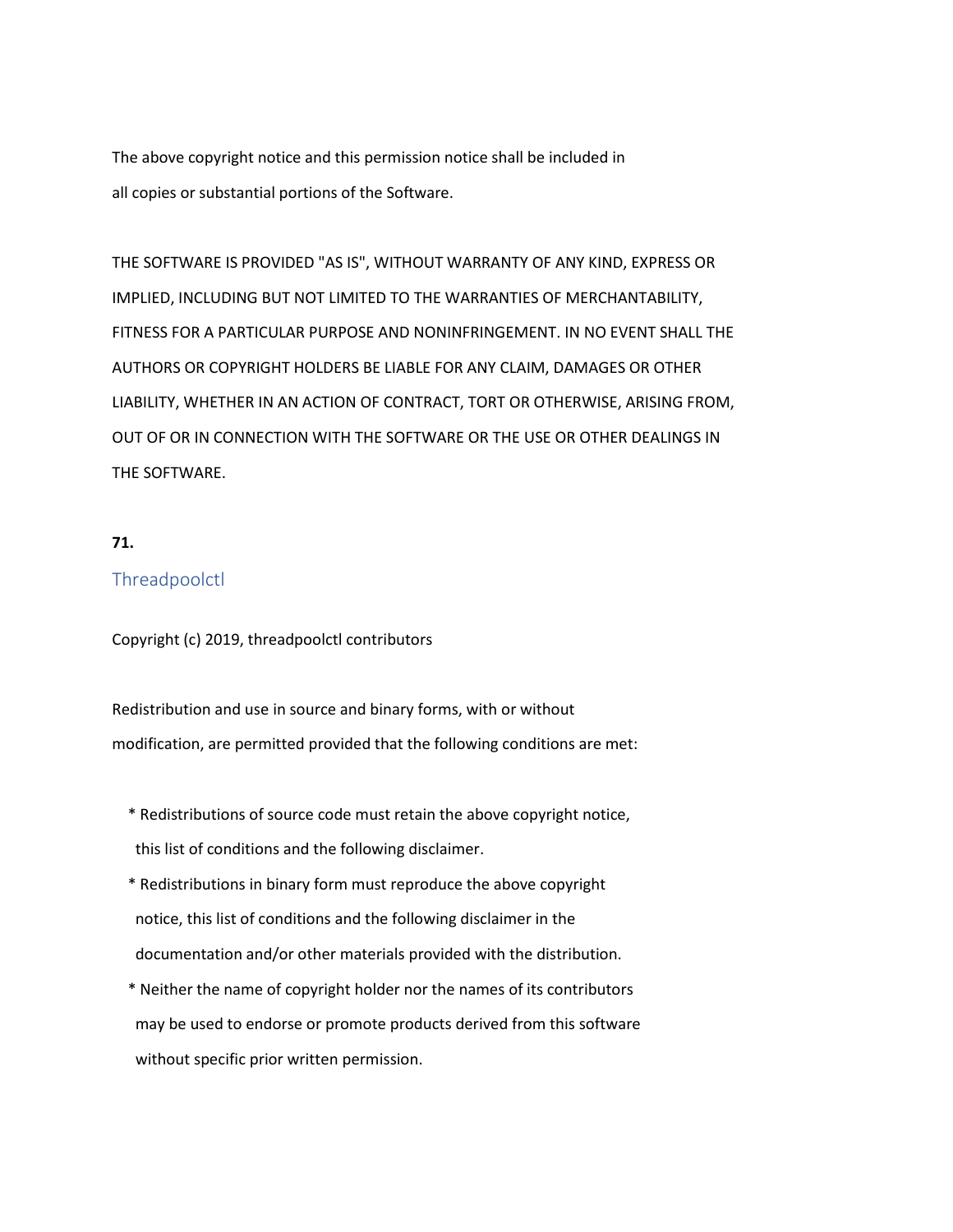THIS SOFTWARE IS PROVIDED BY THE COPYRIGHT HOLDERS AND CONTRIBUTORS "AS IS" AND ANY EXPRESS OR IMPLIED WARRANTIES, INCLUDING, BUT NOT LIMITED TO, THE IMPLIED WARRANTIES OF MERCHANTABILITY AND FITNESS FOR A PARTICULAR PURPOSE ARE DISCLAIMED. IN NO EVENT SHALL THE COPYRIGHT OWNER OR CONTRIBUTORS BE LIABLE FOR ANY DIRECT, INDIRECT, INCIDENTAL, SPECIAL, EXEMPLARY, OR CONSEQUENTIAL DAMAGES (INCLUDING, BUT NOT LIMITED TO, PROCUREMENT OF SUBSTITUTE GOODS OR SERVICES; LOSS OF USE, DATA, OR PROFITS; OR BUSINESS INTERRUPTION) HOWEVER CAUSED AND ON ANY THEORY OF LIABILITY, WHETHER IN CONTRACT, STRICT LIABILITY, OR TORT (INCLUDING NEGLIGENCE OR OTHERWISE) ARISING IN ANY WAY OUT OF THE USE OF THIS SOFTWARE, EVEN IF ADVISED OF THE POSSIBILITY OF SUCH DAMAGE.

### **72.**

### Urllib3

#### MIT License

Copyright (c) 2008-2020 Andrey Petrov and contributors (see CONTRIBUTORS.txt)

Permission is hereby granted, free of charge, to any person obtaining a copy of this software and associated documentation files (the "Software"), to deal in the Software without restriction, including without limitation the rights to use, copy, modify, merge, publish, distribute, sublicense, and/or sell copies of the Software, and to permit persons to whom the Software is furnished to do so, subject to the following conditions:

The above copyright notice and this permission notice shall be included in all copies or substantial portions of the Software.

THE SOFTWARE IS PROVIDED "AS IS", WITHOUT WARRANTY OF ANY KIND, EXPRESS OR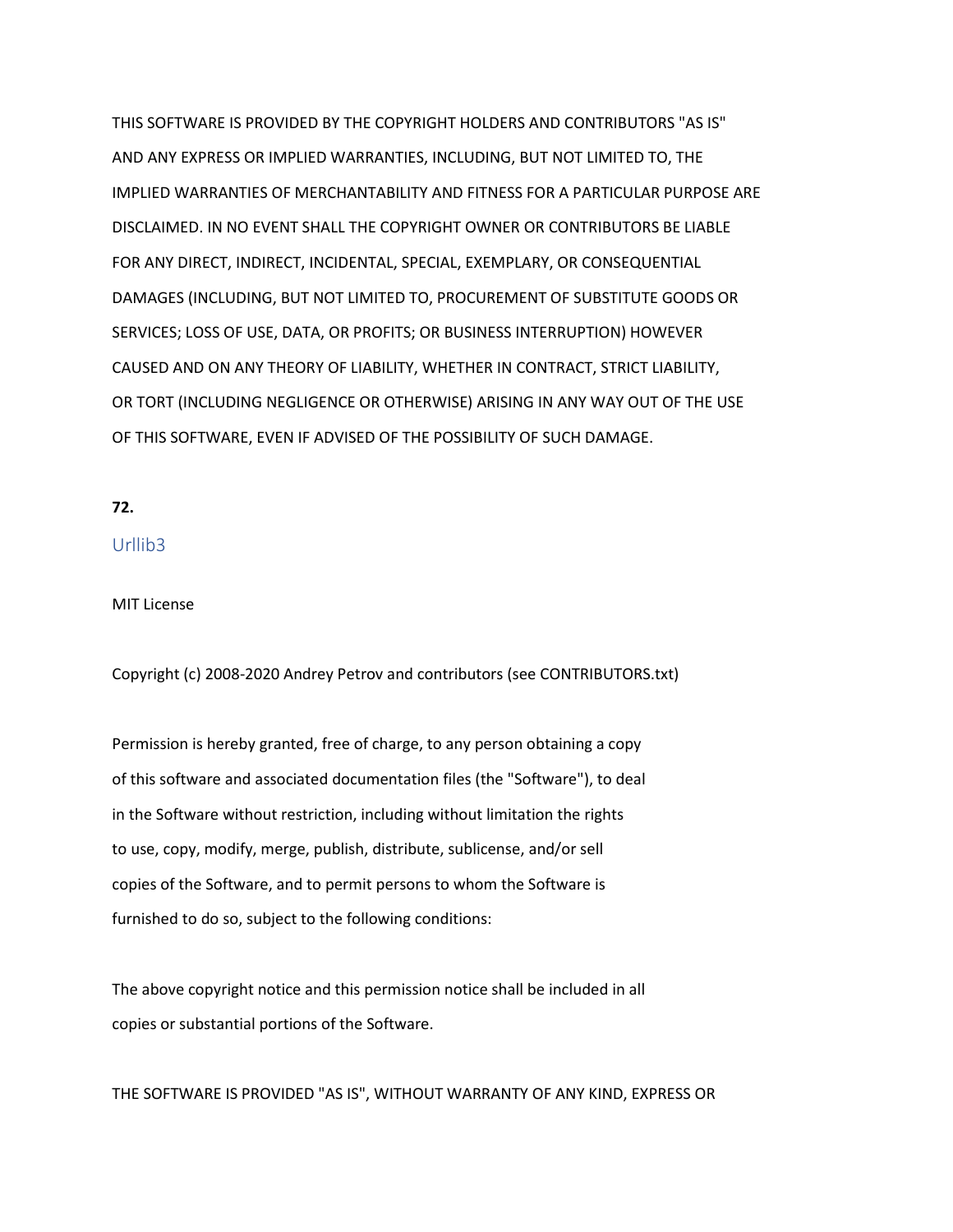IMPLIED, INCLUDING BUT NOT LIMITED TO THE WARRANTIES OF MERCHANTABILITY, FITNESS FOR A PARTICULAR PURPOSE AND NONINFRINGEMENT. IN NO EVENT SHALL THE AUTHORS OR COPYRIGHT HOLDERS BE LIABLE FOR ANY CLAIM, DAMAGES OR OTHER LIABILITY, WHETHER IN AN ACTION OF CONTRACT, TORT OR OTHERWISE, ARISING FROM, OUT OF OR IN CONNECTION WITH THE SOFTWARE OR THE USE OR OTHER DEALINGS IN THE SOFTWARE.

```
73.
```
# Uuid

The MIT License (MIT)

Copyright (c) 2010-2020 Robert Kieffer and other contributors

Permission is hereby granted, free of charge, to any person obtaining a copy of this software and associated documentation files (the "Software"), to deal in the Software without restriction, including without limitation the rights to use, copy, modify, merge, publish, distribute, sublicense, and/or sell copies of the Software, and to permit persons to whom the Software is furnished to do so, subject to the following conditions:

The above copyright notice and this permission notice shall be included in all copies or substantial portions of the Software.

THE SOFTWARE IS PROVIDED "AS IS", WITHOUT WARRANTY OF ANY KIND, EXPRESS OR IMPLIED, INCLUDING BUT NOT LIMITED TO THE WARRANTIES OF MERCHANTABILITY, FITNESS FOR A PARTICULAR PURPOSE AND NONINFRINGEMENT. IN NO EVENT SHALL THE AUTHORS OR COPYRIGHT HOLDERS BE LIABLE FOR ANY CLAIM, DAMAGES OR OTHER LIABILITY, WHETHER IN AN ACTION OF CONTRACT, TORT OR OTHERWISE, ARISING FROM, OUT OF OR IN CONNECTION WITH THE SOFTWARE OR THE USE OR OTHER DEALINGS IN THE SOFTWARE.

**74.**

Xml-formatter